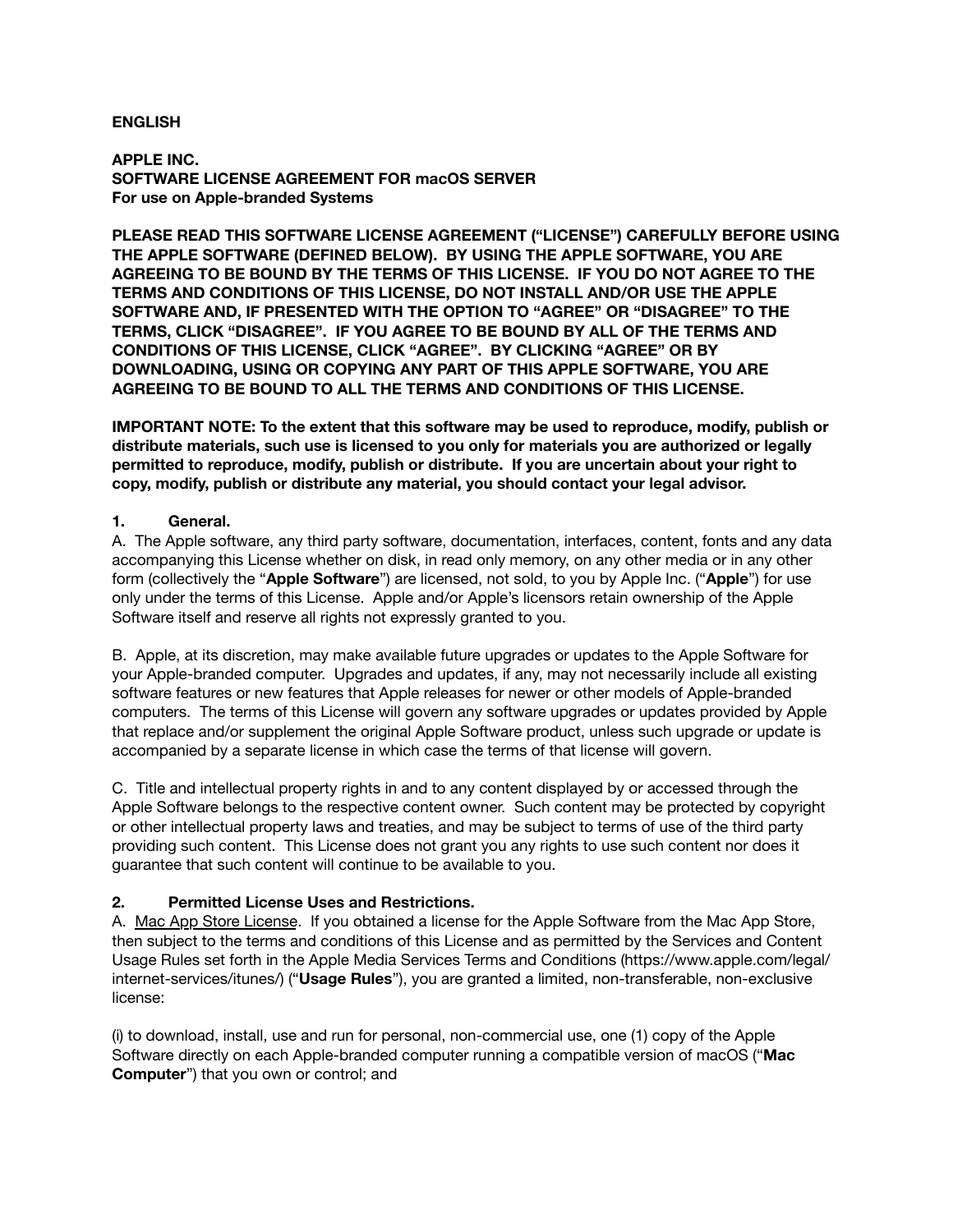(ii) if you are a commercial enterprise or educational institution, to download, install, use and run one (1) copy of the Apple Software for use either: (a) by a single individual on each of the Mac Computer(s) that you own or control, or (b) by multiple individuals on a single shared Mac Computer that you own or control. For example, a single employee may use the Apple Software on both the employee's desktop Mac Computer and laptop Mac Computer, or multiple students may serially use the Apple Software on a single Mac Computer located at a resource center or library.

B. Volume or Maintenance License. If you obtained the Apple Software under a volume or maintenance license program with Apple, the terms of your volume or maintenance license will determine the number of copies of the Apple Software you are permitted to download, install, use and run on Apple-branded computers you own or control. Except as agreed to in writing by Apple, all other terms and conditions of this License shall apply to your use of the Apple Software obtained under a volume or maintenance license.

C. System Requirements; Apple ID. Please note that the Apple Software is supported on only Applebranded hardware and operating system software that meets specified system requirements as indicated by Apple. In addition, use of and access to certain features of the Apple Software and certain services may require you to apply for a unique user name and password combination, known as an Apple ID.

D. Other Use Restrictions. The grants set forth in this License do not permit you to, and you agree not to, install, use or run the Apple Software on any non-Apple-branded computer, or to enable others to do so. Unless otherwise permitted by the terms of this License or as otherwise licensed by Apple: (i) only one user may use the Apple Software at a time, and (ii) you may not make the Apple Software available over a network where it could be run or used by multiple computers at the same time. You may not rent, lease, lend, sell, redistribute or sublicense the Apple Software or exploit any services provided by the Apple Software in any unauthorized way.

E. Backup Copy. You may make one copy of the Apple Software in machine-readable form for backup purposes only; provided that the backup copy must include all copyright or other proprietary notices contained on the original.

F. Migration of Existing Software. If you use the Transfer Server feature of the Apple Software to transfer software from one Apple-branded computer to another Apple-branded computer, please remember that continued use of the original copy of the software may be prohibited once a copy has been transferred to another computer, unless you already have a licensed copy of such software on both computers. You should check the relevant software license agreements for applicable terms and conditions. Third party software and services may not be compatible with this Apple Software and installation of this Apple Software may affect the availability and usability of such third party software or services, as well as Apple products and services.

G. No Reverse Engineering; Limitations. You may not, and you agree not to or to enable others to, copy (except as expressly permitted by this License or by the Usage Rules if they are applicable to you), decompile, reverse engineer, disassemble, attempt to derive the source code of, decrypt, modify, create derivative works of the Apple Software or any services provided by the Apple Software or any part thereof (except as and only to the extent any foregoing restriction is prohibited by applicable law or to the extent as may be permitted by licensing terms governing use of the open source components that may be included with the Apple Software).

## H. Profile Manager.

1. You may use Profile Manager solely for use within your company or organization or for your own noncommercial, personal use. Profile Manager enables you to manage Apple branded-products that work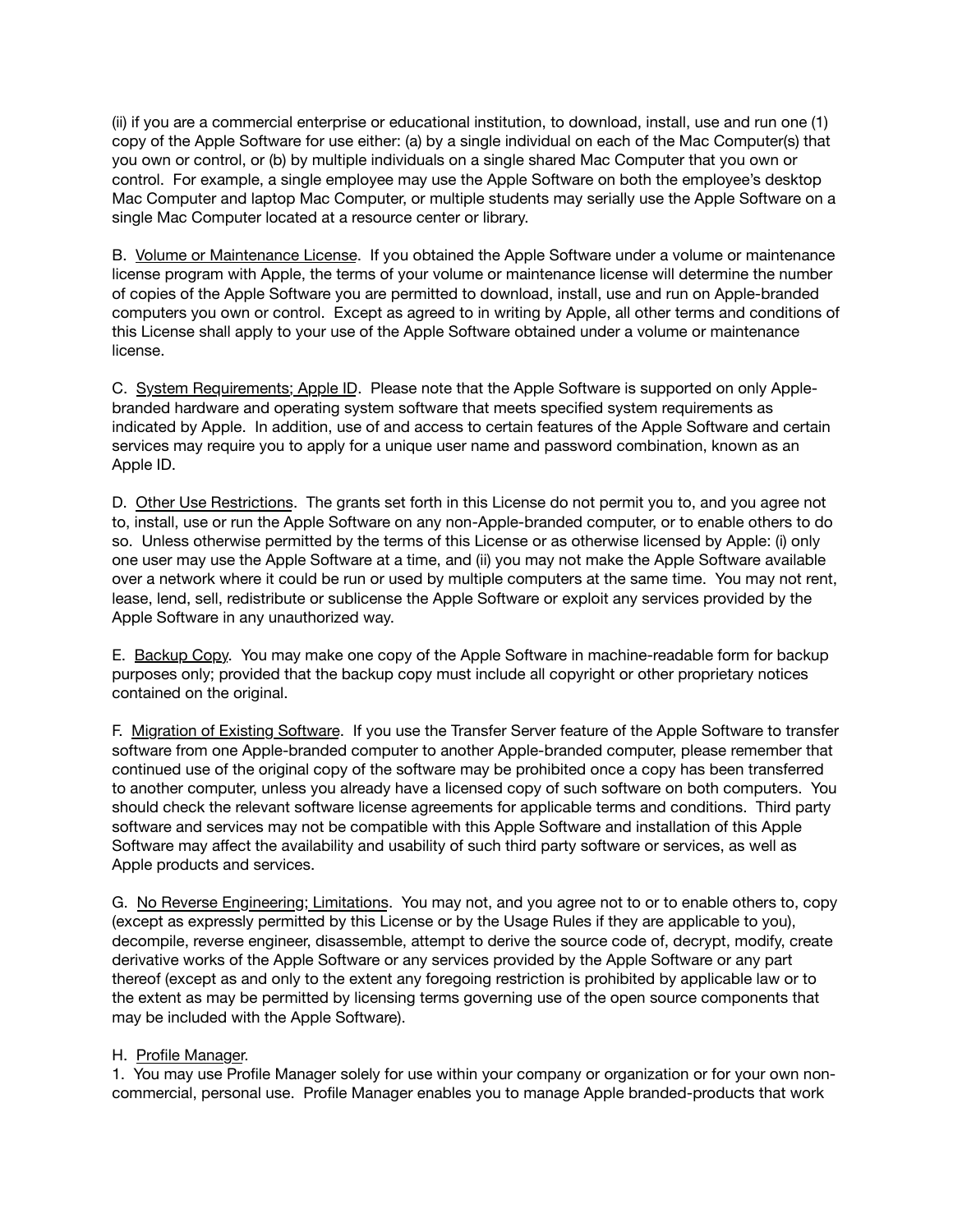with this feature. You may not use Profile Manager to manage products that are not within your company or organization or that are not managed for your own personal, non-commercial use. You may not provide a service to third parties that integrates with or leverages services or information provided by Profile Manager or uses Profile Manager in any way.

2. You understand and agree that all information that you obtain through the use of Profile Manager may be used only for your own internal purposes within your company or organization or for your own noncommercial, personal use. When using Profile Manager to manage Apple-branded products, you are responsible for informing users that you will be able to interact with such products, including but not limited to configuring, supervising, and wiping such products remotely. As a condition to using Profile Manager, you represent and warrant to Apple that you have all the necessary rights and consents to collect and use any information you obtain through the use of Profile Manager in this manner.

3. If your company or organization is a member of the Apple Developer Program or you are an Apple Developer Program licensee, then to the limited extent that your ADP Agreement (defined below) authorizes you to load applications onto Apple-branded products running the iOS, watchOS, or tvOS operating system software, you may use Profile Manager to load such applications. "**ADP Agreement**" means the Apple Developer Program License Agreement, Apple Developer Program Enterprise License Agreement, iOS Developer Program University Agreement, and/or iOS Developer Program University Student License Agreement, as they may be modified by Apple from time to time. Further, the Apple Software may permit you to allocate and install applications and content (e.g., App Store apps, Apple Books textbooks) onto Apple-branded products in accordance with Apple's applicable volume purchase terms. To the extent you use Profile Manager to load applications and/or content onto Apple-branded products, you agree to ensure that each end user is aware of and complies with the terms of the software license that governs such applications and/or content. As a condition to using Profile Manager, you agree and you represent and warrant to Apple that all such applications and content have been appropriately licensed for such uses and are being used in accordance with all applicable license terms.

4. Unless you are expressly authorized by your ADP Agreement or by Apple's applicable volume purchase terms to load applications on Apple-branded products, you may not use Profile Manager for such purposes. To the extent that Profile Manager may be used by you to load content and other applications, it is licensed to you only for loading of content you are authorized or legally permitted to load.

5. In addition, you may use the Profile Manager feature of the Apple Software to enable software updates for certain Apple-branded software, provided that each such Apple-branded client computer or device that you update is licensed to receive such software updates and that all such use of this feature is solely for internal use within your company or organization or for your own non-commercial, personal use, and is not otherwise prohibited by the license agreements accompanying the software you would like to make available in this manner.

I. Internet Reachability; Network Diagnostic Tests. Unless you opt out in the Reachability section of the Apple Software or uncheck the box at the bottom of this License page, the Apple Software will perform network diagnostic tests to assist you in setting up, configuring and monitoring your Apple Server to determine if it is functioning properly and how it is accessible over the Internet. As part of performing these tests, you agree that Apple will query your Apple Server and that your external IP address, configured mail domain, and the port numbers of running server services on your Apple Server will be accessed and displayed within the Apple Software. This information will be sent to Apple to provide you with network diagnostic test results and will not be retained, except that Apple will retain your external IP address for 24 hours solely for quality assurance and capacity planning purposes for the Apple Software. **By installing or using the Apple Software, you acknowledge and agree that Apple has your permission to collect, transmit, maintain, process and use the information described above**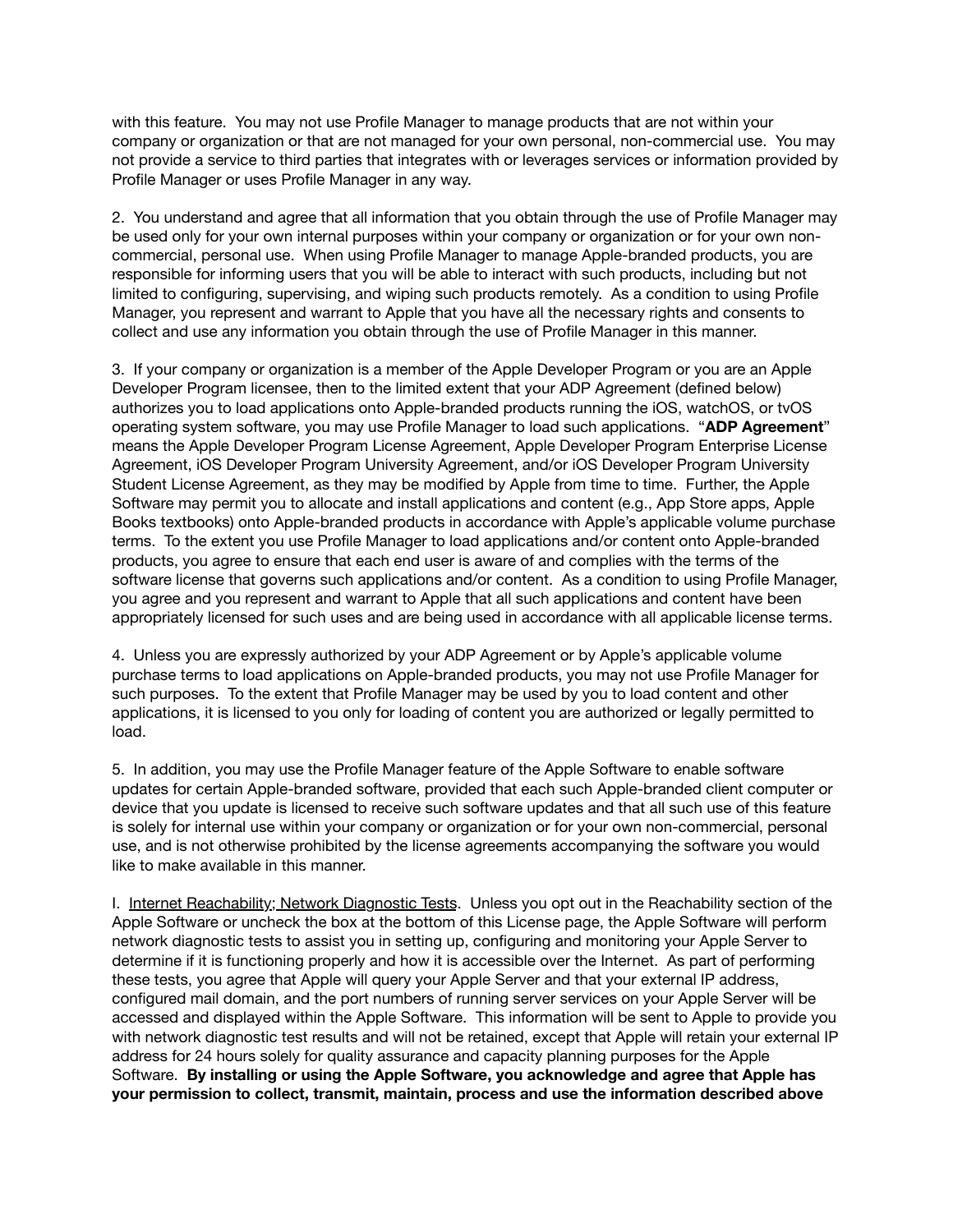### **in accordance with these terms. If you do not agree to the foregoing, you may opt out in the Reachability section of the Apple Software at any time or uncheck the box at the bottom of this License page before you accept this License.**

J. Xsan Administration. You may use the Xsan Admin feature of the Apple Software to set up and manage a storage area network (SAN) for an unlimited number of Apple-branded client computers validly licensed to run the Xsan file system software.

## K. Push Notifications.

1. To use the Apple Push Notification functionality of the Apple Software ("**Push Service**"), you will need to have an Apple ID and you will need to apply for an Apple-issued certificate. You agree that the information that you provide in connection with such ID and certificate will be true, accurate, and complete. You may use the Push Service only to send notifications from the Calendar Server, Contacts Server, Mail Server, Profile Manager, and Server administration application, and solely for use within your company or organization or for your own non-commercial, personal use.

2. Unless you enter into a separate agreement with Apple, you may not use the Push Service for purposes of sending notifications to any other service, application or device. You may not provide a service to third parties that integrates with or leverages services provided by the Push Service or uses the Push Service in any way. You may use the Push Service only to send notifications to users within your company or organization or for your own non-commercial, personal use.

3. You acknowledge and agree that notifications from the Push Service are sent by you, not Apple, and that you are solely liable and responsible for any data or content transmitted in such notifications, and for your use of the Push Service. As a condition to using the Push Service, you agree not to send unsolicited messages, or otherwise use the Push Service for improper or illegal purposes. You also agree not to excessively use the overall network capacity or bandwidth of the Push Service, as determined in Apple's sole discretion. Further, you agree not to take any actions to interfere with the normal operation of the Push Service, including with digital certificates or encryption used in the Push Service.

4. You understand and agree that in order to provide the Push Service, Apple may transmit notifications across various public networks, in various media, and modify notifications to comply with the technical and other requirements for connecting to networks or devices. You acknowledge and agree that the Push Service is not, and is not intended to be, a guaranteed or secure delivery service, and you shall not use or rely upon it as such. Further, you understand and agree that Apple may revoke your Apple-issued certificate and remove your access to the Push Service at any time in its sole discretion.

L. Compliance with Laws. You agree to use the Apple Software and any services in compliance with all applicable laws, including local laws of the country or region in which you reside or in which you download or use the Apple Software and services.

# **3. Transfer.**

A. If you obtained your license to the Apple Software from the Mac App Store, it is not transferable. If you sell your Apple-branded hardware to a third party, you must remove the Apple Software from the Apple-branded hardware before doing so.

B. All components of the Apple Software are provided as part of a bundle and may not be separated from the bundle and distributed as standalone applications. Note that the Apple Software provided with a particular Apple-branded hardware product might not run on other models of Apple-branded hardware.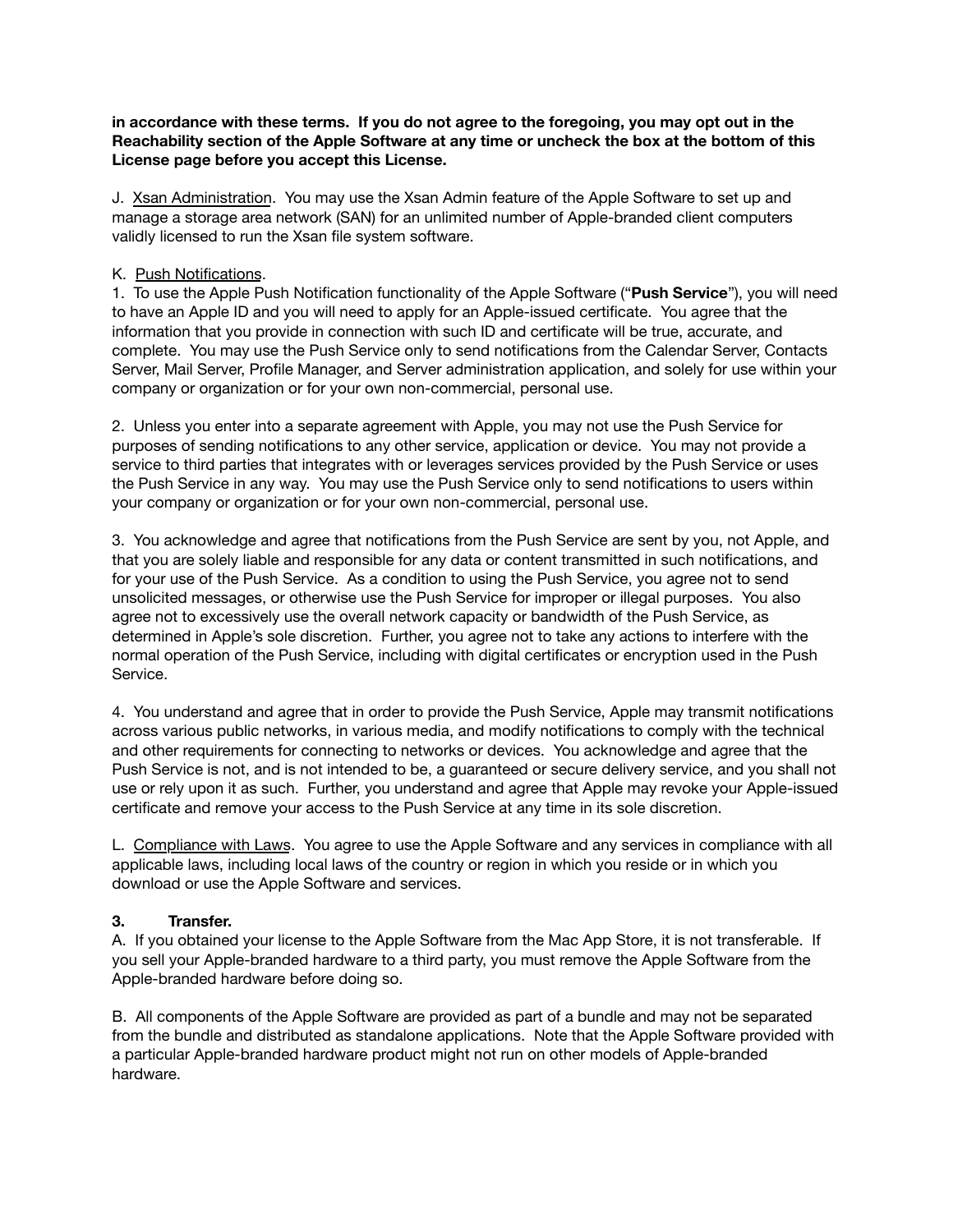C. Any copy of the Apple Software that may be provided by Apple for promotional, evaluation, diagnostic or restorative purposes may be used only for such purposes and may not be resold or transferred.

# **4. Consent to Use of Data.**

A. Analytics Data. If you choose to allow Analytics collection, you agree that Apple and its subsidiaries and agents may collect, maintain, process and use diagnostic, technical, usage and related information, including but not limited to unique system or hardware identifiers, information about your computer, system and application software, and peripherals, that is gathered periodically to provide and improve Apple's products and services, facilitate the provision of software updates, product support and other services to you (if any) related to the Apple Software, and to verify compliance with the terms of this License. You may change your preferences for Analytics collection at any time by going to the Analytics setting on your computer and deselecting the checkbox. The Analytics setting is found in the Security & Privacy pane within System Preferences. Apple may use this information, as long as it is collected in a form that does not personally identify you, for the purposes described above. To enable Apple's partners and third party developers to improve their software, hardware and services designed for use with Apple products, Apple may also provide any such partner or third party developer with a subset of diagnostic information that is relevant to that partner's or developer's software, hardware and/or services, as long as the diagnostic information is in a form that does not personally identify you.

B. Privacy Policy. At all times your information will be treated in accordance with Apple's Privacy Policy, which can be viewed at: <https://www.apple.com/legal/privacy/>.

## **5. Services.**

A. Apple may provide access to services by or through the Apple Software for you to use. Use of these services may require an Apple ID, may require you to accept additional terms and may be subject to additional fees. If you elect to use such services in conjunction with the Apple Software, your usage of such services will be subject to those additional terms and conditions, but this License will continue to apply to your use of the Apple Software licensed hereunder.

B. You agree that the services contain proprietary content, information and material that is owned by Apple and its licensors, and is protected by applicable intellectual property and other laws, and that you will not use such proprietary content, information or materials in any way whatsoever except for permitted use of the services or in any manner that is inconsistent with the terms of this License or that infringes any intellectual property rights of a third party or Apple. Except to the extent expressly permitted in the applicable terms for the services, you agree not to reproduce, modify, rent, lease, lend, sell, distribute, or create derivative works based on the services, in any manner, and you shall not exploit the services in any unauthorized way whatsoever, including but not limited to, using the services to transmit any malware, or by trespass or burdening network capacity.

C. In addition, services that may be accessed, linked to or displayed through the Apple Software may not be available in all languages or in all countries. Apple makes no representation that any such services would be appropriate or available for use in any particular location. Apple reserves the right to change, suspend, remove, or disable access to any services at any time. In no event will Apple be liable for the removal of or disabling of access to any such services or for any updates, maintenance, warranty, technical or other support for such services. Apple may also impose limits or other restrictions on the use of or access to the services, in any case without notice or liability. You acknowledge and agree that Apple reserves the right to revoke or remove your access to any services provided by or through the Apple Software at any time in its sole discretion.

**6. Termination.** This License is effective until terminated. Your rights under this License will terminate automatically or otherwise cease to be effective without notice from Apple if you fail to comply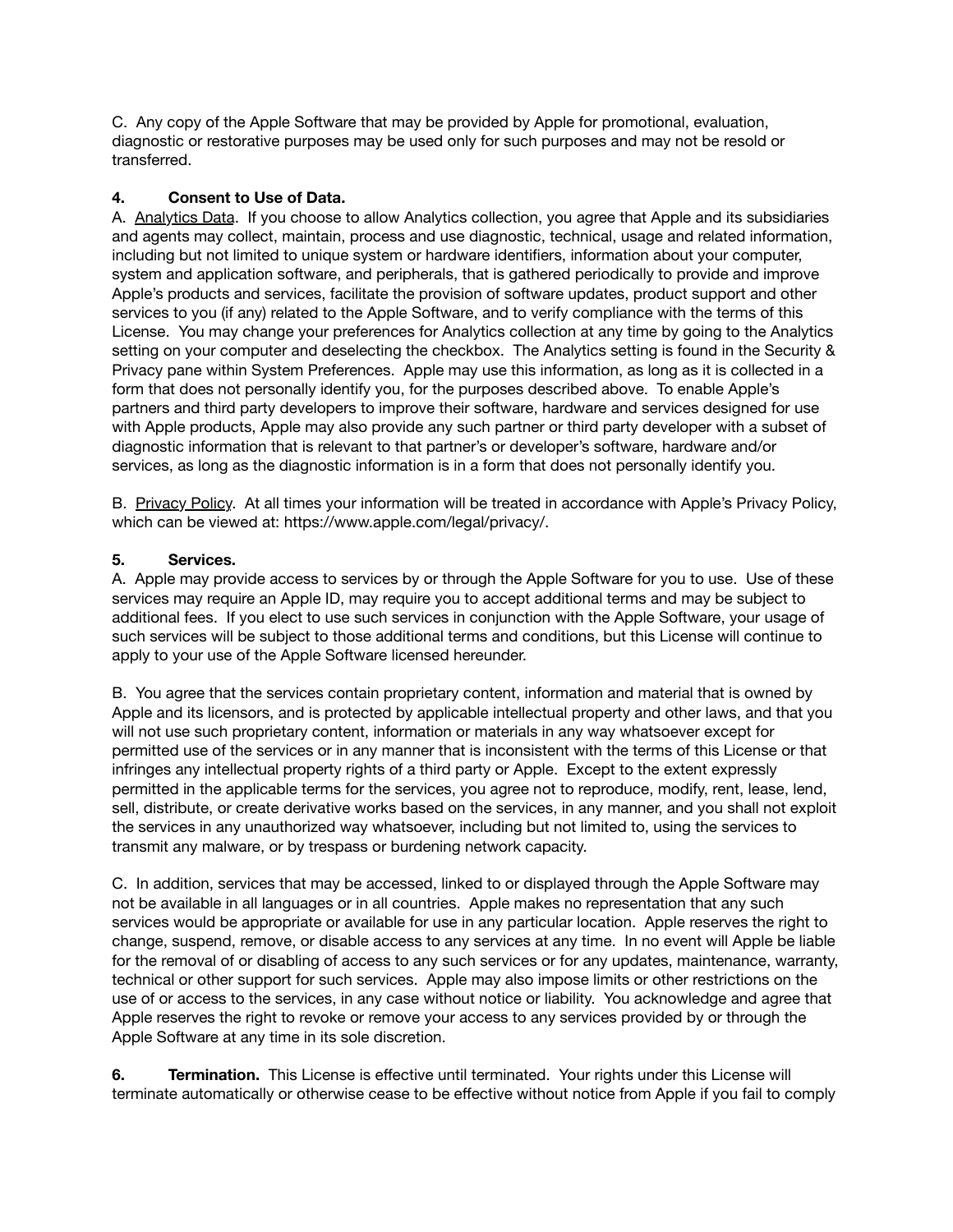with any term(s) of this License. Upon the termination of this License, you shall cease all use of the Apple Software and destroy all copies, full or partial, of the Apple Software. Sections 4, 5, 6, 7, 8, 9, 10, 12 and 13 of this License shall survive any such termination.

# **7. Disclaimer of Warranties.**

A. If you are a customer who is a consumer (someone who uses the Apple Software outside of your trade, business or profession), you may have legal rights in your country of residence which would prohibit the following limitations from applying to you, and where prohibited they will not apply to you. To find out more about rights, you should contact a local consumer advice organization.

B. YOU EXPRESSLY ACKNOWLEDGE AND AGREE THAT, TO THE EXTENT PERMITTED BY APPLICABLE LAW, USE OF THE APPLE SOFTWARE AND ANY SERVICES PERFORMED BY OR ACCESSED THROUGH THE APPLE SOFTWARE IS AT YOUR SOLE RISK AND THAT THE ENTIRE RISK AS TO SATISFACTORY QUALITY, PERFORMANCE, ACCURACY AND EFFORT IS WITH YOU.

C. TO THE MAXIMUM EXTENT PERMITTED BY APPLICABLE LAW, THE APPLE SOFTWARE AND SERVICES ARE PROVIDED "AS IS" AND "AS AVAILABLE", WITH ALL FAULTS AND WITHOUT WARRANTY OF ANY KIND, AND APPLE AND APPLE'S LICENSORS (COLLECTIVELY REFERRED TO AS "APPLE" FOR THE PURPOSES OF SECTIONS 7 AND 8) HEREBY DISCLAIM ALL WARRANTIES AND CONDITIONS WITH RESPECT TO THE APPLE SOFTWARE AND SERVICES, EITHER EXPRESS, IMPLIED OR STATUTORY, INCLUDING, BUT NOT LIMITED TO, THE IMPLIED WARRANTIES AND/OR CONDITIONS OF MERCHANTABILITY, SATISFACTORY QUALITY, FITNESS FOR A PARTICULAR PURPOSE, ACCURACY, QUIET ENJOYMENT, AND NON-INFRINGEMENT OF THIRD PARTY RIGHTS.

D. APPLE DOES NOT WARRANT AGAINST INTERFERENCE WITH YOUR ENJOYMENT OF THE APPLE SOFTWARE AND SERVICES, THAT THE FUNCTIONS CONTAINED IN, OR SERVICES PERFORMED OR PROVIDED BY, THE APPLE SOFTWARE WILL MEET YOUR REQUIREMENTS, THAT THE OPERATION OF THE APPLE SOFTWARE OR SERVICES WILL BE UNINTERRUPTED OR ERROR-FREE, THAT ANY SERVICES WILL CONTINUE TO BE MADE AVAILABLE, THAT THE APPLE SOFTWARE OR SERVICES WILL BE COMPATIBLE OR WORK WITH ANY THIRD PARTY SOFTWARE, APPLICATIONS OR THIRD PARTY SERVICES OR ANY OTHER APPLE PRODUCTS OR SERVICES, OR THAT DEFECTS IN THE APPLE SOFTWARE OR SERVICES WILL BE CORRECTED. INSTALLATION OF THIS APPLE SOFTWARE AND USE OF THE SERVICES MAY AFFECT THE USABILITY OF THIRD PARTY SOFTWARE, APPLICATIONS OR THIRD PARTY SERVICES AS WELL AS OTHER APPLE PRODUCTS OR SERVICES.

E. YOU FURTHER ACKNOWLEDGE THAT THE APPLE SOFTWARE AND SERVICES ARE NOT INTENDED OR SUITABLE FOR USE IN SITUATIONS OR ENVIRONMENTS WHERE THE FAILURE OR TIME DELAYS OF, OR ERRORS OR INACCURACIES IN THE CONTENT, DATA OR INFORMATION PROVIDED BY, THE APPLE SOFTWARE OR SERVICES COULD LEAD TO DEATH, PERSONAL INJURY, OR SEVERE PHYSICAL OR ENVIRONMENTAL DAMAGE, INCLUDING WITHOUT LIMITATION THE OPERATION OF NUCLEAR FACILITIES, AIRCRAFT NAVIGATION OR COMMUNICATION SYSTEMS, AIR TRAFFIC CONTROL, LIFE SUPPORT OR WEAPONS SYSTEMS.

F. NO ORAL OR WRITTEN INFORMATION OR ADVICE GIVEN BY APPLE OR AN APPLE AUTHORIZED REPRESENTATIVE SHALL CREATE A WARRANTY. SHOULD THE APPLE SOFTWARE OR SERVICES PROVE DEFECTIVE, YOU ASSUME THE ENTIRE COST OF ALL NECESSARY SERVICING, REPAIR OR CORRECTION. SOME JURISDICTIONS DO NOT ALLOW THE EXCLUSION OF IMPLIED WARRANTIES OR LIMITATIONS ON APPLICABLE STATUTORY RIGHTS OF A CONSUMER, SO THE ABOVE EXCLUSION AND LIMITATIONS MAY NOT APPLY TO YOU.

**8. Limitation of Liability.** TO THE EXTENT NOT PROHIBITED BY APPLICABLE LAW, IN NO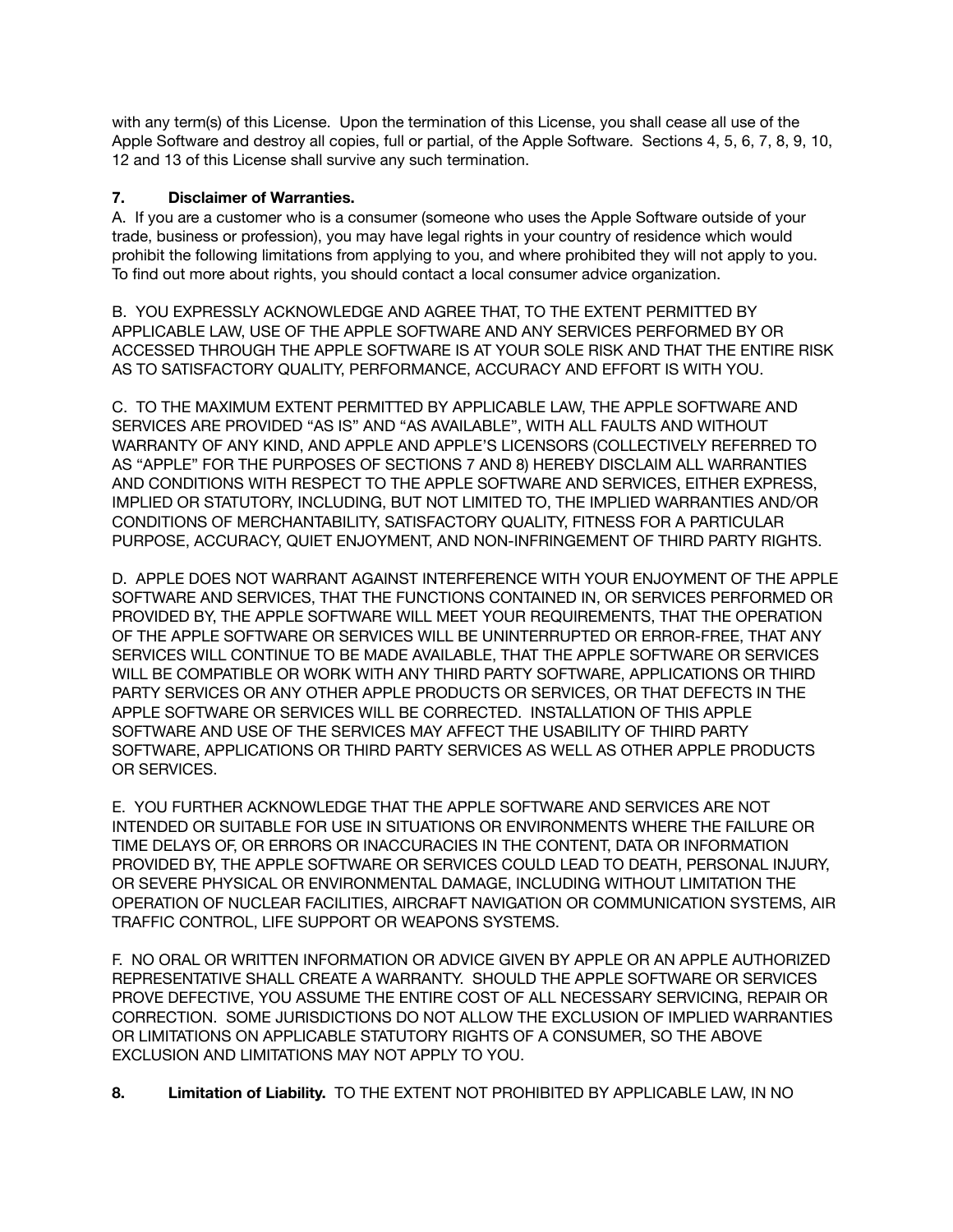EVENT SHALL APPLE BE LIABLE FOR PERSONAL INJURY, OR ANY INCIDENTAL, SPECIAL, INDIRECT OR CONSEQUENTIAL DAMAGES WHATSOEVER, INCLUDING, WITHOUT LIMITATION, DAMAGES FOR LOSS OF PROFITS, CORRUPTION OR LOSS OF DATA, FAILURE TO TRANSMIT OR RECEIVE ANY DATA OR INFORMATION, BUSINESS INTERRUPTION OR ANY OTHER COMMERCIAL DAMAGES OR LOSSES, ARISING OUT OF OR RELATED TO YOUR USE OR INABILITY TO USE THE APPLE SOFTWARE OR SERVICES OR ANY THIRD PARTY SOFTWARE OR APPLICATIONS IN CONJUNCTION WITH THE APPLE SOFTWARE OR SERVICES, HOWEVER CAUSED, REGARDLESS OF THE THEORY OF LIABILITY (CONTRACT, TORT OR OTHERWISE) AND EVEN IF APPLE HAS BEEN ADVISED OF THE POSSIBILITY OF SUCH DAMAGES. SOME JURISDICTIONS DO NOT ALLOW THE EXCLUSION OR LIMITATION OF LIABILITY FOR PERSONAL INJURY, OR OF INCIDENTAL OR CONSEQUENTIAL DAMAGES, SO THIS LIMITATION MAY NOT APPLY TO YOU. In no event shall Apple's total liability to you for all damages (other than as may be required by applicable law in cases involving personal injury) exceed the amount of fifty dollars (\$50.00). The foregoing limitations will apply even if the above stated remedy fails of its essential purpose.

## **9. Digital Certificates.**

A. General. The Apple Software contains functionality that allows it to accept digital certificates either issued by you, by Apple or by third parties. YOU ARE SOLELY RESPONSIBLE FOR DECIDING WHETHER OR NOT TO RELY ON A CERTIFICATE WHETHER ISSUED BY YOU, APPLE OR A THIRD PARTY. YOUR USE OF DIGITAL CERTIFICATES IS AT YOUR SOLE RISK. TO THE MAXIMUM EXTENT PERMITTED BY APPLICABLE LAW, APPLE MAKES NO WARRANTIES OR REPRESENTATIONS, EXPRESS OR IMPLIED, AS TO MERCHANTABILITY OR FITNESS FOR ANY PARTICULAR PURPOSE, ACCURACY, SECURITY, OR NON-INFRINGEMENT OF THIRD PARTY RIGHTS WITH RESPECT TO DIGITAL CERTIFICATES. You agree that (a) you will not falsify or misuse any certificate; (b) you will use digital certificates for legal purposes only and only as expressly permitted by this License and in accordance with any applicable Certificate Policy, Certificate Practice Statement or other Certificate Authority business practice disclosures; (c) you are solely responsible for preventing any unauthorized user from making use of your digital certificates or otherwise having access to any certificate or private key stored on your computer; and (d) you will revoke any of your certificates that you have reason to believe has been compromised. Apple's Certificate Policy and Certificate Practice Statements may be found at: [https://www.apple.com/certificateauthority.](https://www.apple.com/certificateauthority)

B. Use of Digital Certificates in Push Service.The Apple Software enables you to apply for an Appleissued digital certificate in order to encrypt and transmit notifications from your Apple-branded hardware through the Push Service. This feature verifies that such notifications are coming from the Apple ID that has registered with Apple to use the certificate with the Push Service. It does not verify the identity of the person using that Apple ID. Apple does not guarantee that there will be no hacking or intrusions into the Push Service, such digital certificates or any Apple ID. YOUR USE OF ANY DIGITAL CERTIFICATES IN CONNECTION WITH THE PUSH SERVICE IS AT YOUR SOLE RISK. APPLE MAKES NO WARRANTIES OR REPRESENTATIONS, EXPRESS OR IMPLIED, AS TO MERCHANTABILITY OR FITNESS FOR ANY PARTICULAR PURPOSE, ACCURACY, SECURITY, OR NON-INFRINGEMENT OF THIRD PARTY RIGHTS WITH RESPECT TO THE USE OF DIGITAL CERTIFICATES AND/OR ENCRYPTION IN THE PUSH SERVICE OR THE APPLE SOFTWARE.

**10. Export Control.** You may not use or otherwise export or reexport the Apple Software except as authorized by United States law and the laws of the jurisdiction in which the Apple Software was obtained. In particular, but without limitation, the Apple Software may not be exported or re-exported (a) into any U.S. embargoed countries or (b) to anyone on the U.S. Treasury Department's list of Specially Designated Nationals or the U.S. Department of Commerce Denied Person's List or Entity List or any other restricted party lists. By using the Apple Software, you represent and warrant that you are not located in any such country or on any such list. You also agree that you will not use the Apple Software for any purposes prohibited by United States law, including, without limitation, the development, design,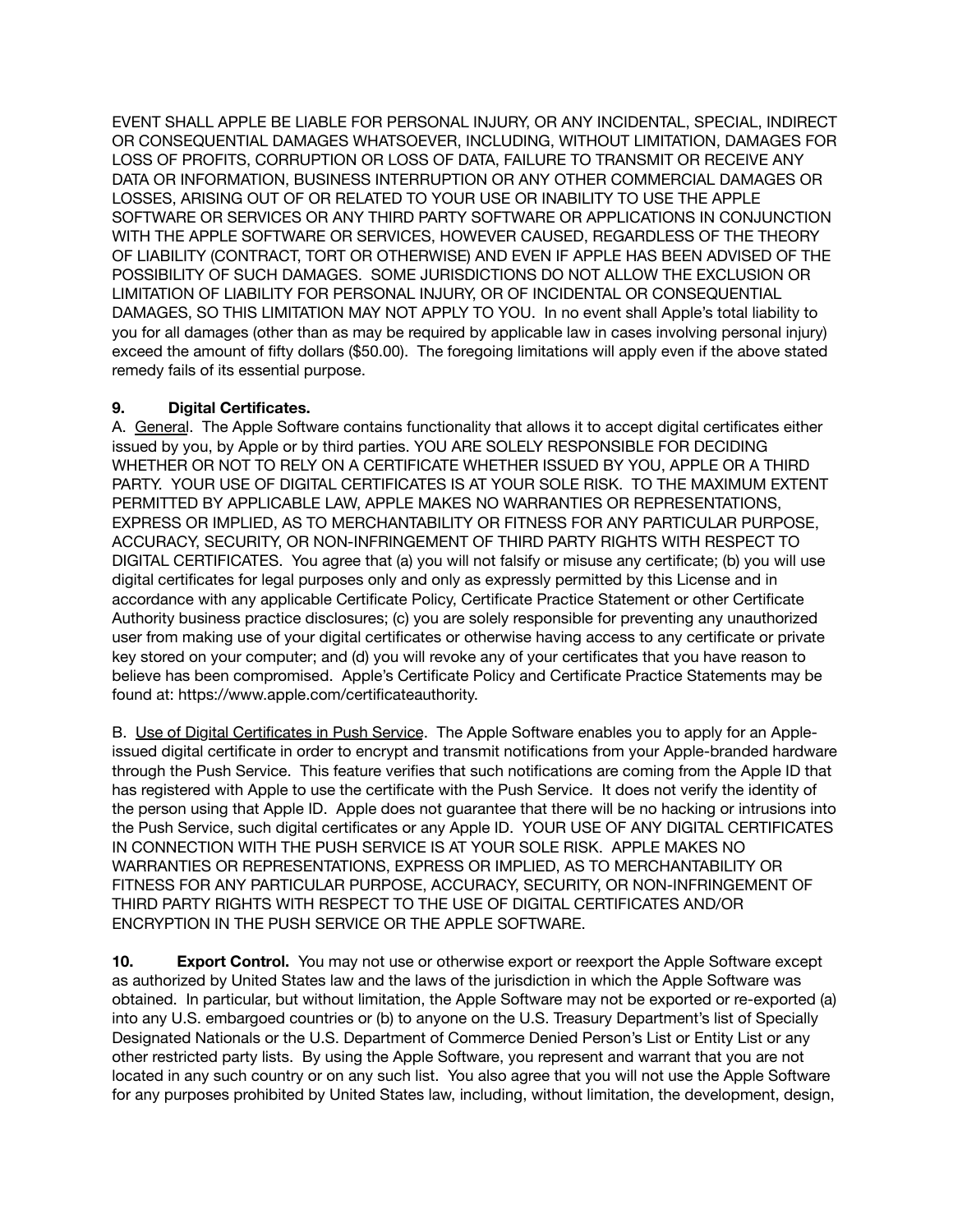manufacture or production of missiles, nuclear, chemical or biological weapons.

**11. Government End Users.** The Apple Software and related documentation are "Commercial Items", as that term is defined at 48 C.F.R. §2.101, consisting of "Commercial Computer Software" and "Commercial Computer Software Documentation", as such terms are used in 48 C.F.R. §12.212 or 48 C.F.R. §227.7202, as applicable. Consistent with 48 C.F.R. §12.212 or 48 C.F.R. §227.7202-1 through 227.7202-4, as applicable, the Commercial Computer Software and Commercial Computer Software Documentation are being licensed to U.S. Government end users (a) only as Commercial Items and (b) with only those rights as are granted to all other end users pursuant to the terms and conditions herein. Unpublished-rights reserved under the copyright laws of the United States.

**12. Controlling Law and Severability.** This License will be governed by and construed in accordance with the laws of the State of California, excluding its conflict of law principles. This License shall not be governed by the United Nations Convention on Contracts for the International Sale of Goods, the application of which is expressly excluded. If you are a consumer based in the United Kingdom, this License will be governed by the laws of the jurisdiction of your residence. If for any reason a court of competent jurisdiction finds any provision, or portion thereof, to be unenforceable, the remainder of this License shall continue in full force and effect.

**13. Complete Agreement; Governing Language.** This License constitutes the entire agreement between you and Apple relating to the use of the Apple Software and supersedes all prior or contemporaneous understandings regarding such subject matter. No amendment to or modification of this License will be binding unless in writing and signed by Apple. Any translation of this License is done for local requirements and in the event of a dispute between the English and any non-English versions, the English version of this License shall govern, to the extent not prohibited by local law in your jurisdiction.

# **14. Third Party Acknowledgements.**

A. Certain components of the Apple Software, and third party open source programs included with the Apple Software, may be made available by Apple on its open source website ([https://](https://opensource.apple.com) [opensource.apple.com\)](https://opensource.apple.com) ("**Open Source Components**"). Acknowledgements, licensing terms and disclaimers for such components are contained in the electronic documentation for the Apple Software. Please refer to the electronic documentation since you may have additional rights in the Open Source Components. You expressly acknowledge that if failure or damage to Apple hardware results from modification of the Open Source Components of the Apple Software, such failure or damage is excluded from the terms of the Apple hardware warranty.

B. Certain software libraries and other third party software included with the Apple Software may be licensed under the terms of the GNU General Public License (GPL) or the GNU Library/Lesser General Public License (LGPL), as the case may be. You may obtain a complete machine-readable copy of the source code for such software under the terms of the GPL or LGPL, as the case may be, without charge except for the cost of media, shipping, and handling, upon written request to Apple at [opensource@apple.com](mailto:opensource@apple.com). The GPL/LGPL software is distributed in the hope that it will be useful, but WITHOUT ANY WARRANTY, without even the implied warranty of MERCHANTABILITY or FITNESS FOR A PARTICULAR PURPOSE.

EA1573 8/28/2018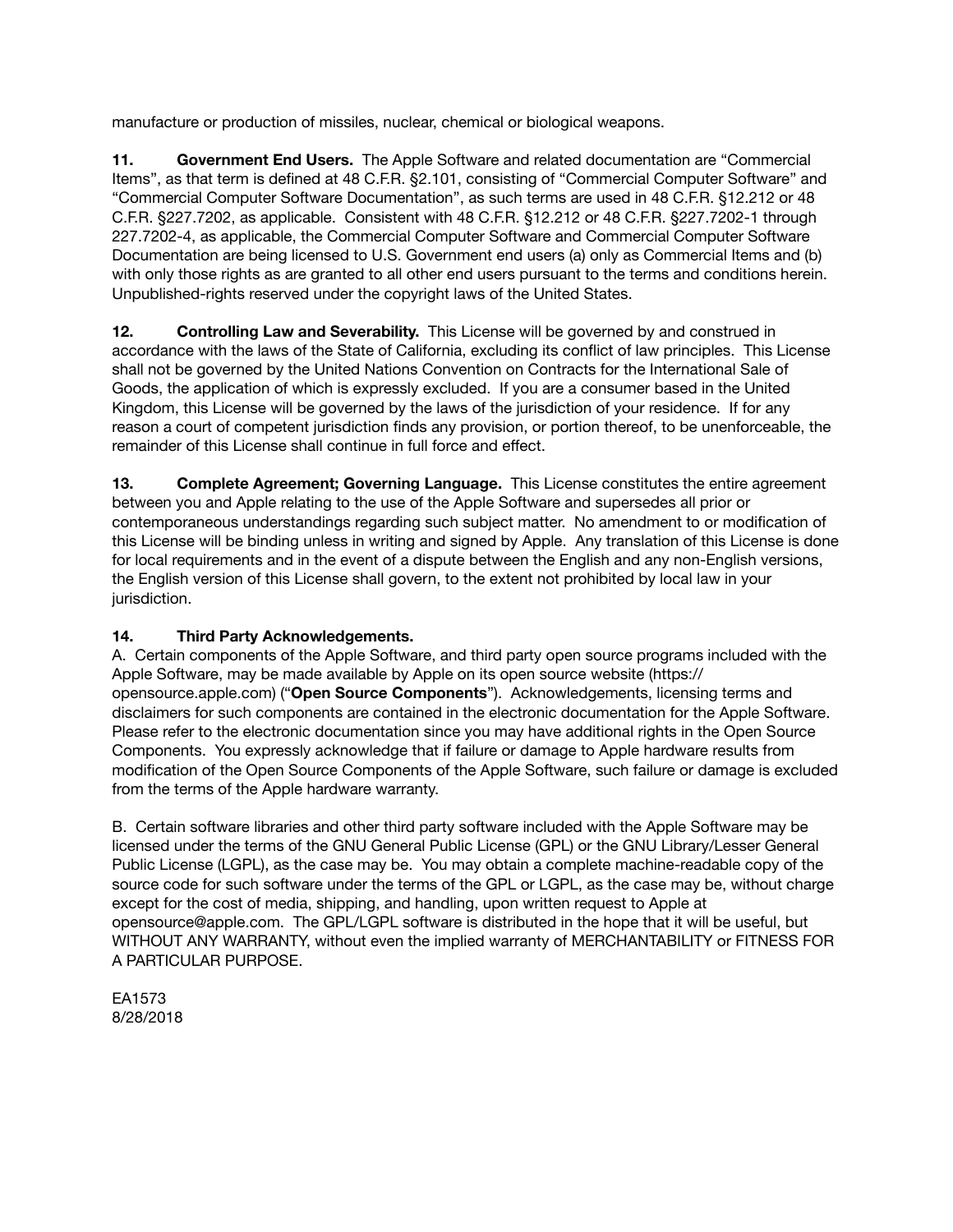#### **FRANÇAIS**

**APPLE INC. CONTRAT DE LICENCE DE LOGICIEL POUR macOS SERVER Pour utilisation sur des systèmes de marque Apple.**

**VEUILLEZ LIRE ATTENTIVEMENT CE CONTRAT DE LICENCE DE LOGICIEL (« LICENCE ») AVANT D'UTILISER LE LOGICIEL APPLE (DÉFINI CI-APRÈS). EN UTILISANT CE LOGICIEL, VOUS RECONNAISSEZ ÊTRE LIÉ PAR LES TERMES DE LA PRÉSENTE LICENCE. SI VOUS ÊTES EN DÉSACCORD AVEC CES CONDITIONS GÉNÉRALES, N'INSTALLEZ PAS ET N'UTILISEZ PAS CE LOGICIEL.SI LES OPTIONS « ACCEPTER » OU « REFUSER » LES TERMES S'AFFICHENT, CLIQUEZ SUR « REFUSER ». SI VOUS ACCEPTEZ DE VOUS LIER À L'INTÉGRALITÉ DES CONDITIONS GÉNÉRALES DE LA PRÉSENTE LICENCE, CLIQUEZ SUR « J'ACCEPTE ». EN CLIQUANT SUR « J'ACCEPTE » OU EN TÉLÉCHARGEANT, EN UTILISANT OU EN COPIANT UNE PARTIE QUELCONQUE DE CE LOGICIEL APPLE, VOUS ACCEPTEZ D'ÊTRE LIÉ À L'INTÉGRALITÉ DES CONDITIONS GÉNÉRALES DE LA PRÉSENTE LICENCE.**

**REMARQUE IMPORTANTE : Dans la mesure où ce logiciel peut être utilisé pour reproduire, modifier, publier et distribuer des données, la licence vous est exclusivement accordée pour une telle utilisation de données non protégées par des droits d'auteur, de données dont vous possédez les droits d'auteur ou de données que vous êtes légalement autorisé à reproduire, modifier, publier ou distribuer. En cas d'incertitude quant à votre droit de copier, modifier, publier ou distribuer des données, il est préférable de vous informer auprès de votre conseiller juridique.**

### **1. Généralités.**

A. Apple Inc. (« **Apple** ») vous concède une licence sur, et en aucun cas ne vous vend, le Logiciel Apple, les logiciels de tierce partie, la documentation, les interfaces, le contenu, les polices de caractères et les données accompagnant la présente Licence, qu'ils soient sur disque, en mémoire morte (ROM), sur tout autre support et sous toute autre forme (collectivement, le « **Logiciel Apple** »), uniquement en vue d'une utilisation conforme aux termes de cet accord. Apple et/ou ses concédants de licence se réservent la totalité des droits qui ne vous sont pas expressément conférés.

B. Apple peut, à sa discrétion, fournir de futures mises à niveau ou mises à jour pour le Logiciel Apple de votre ordinateur Apple. Les mises à niveau et les mises à jour, le cas échéant, peuvent ne pas inclure l'intégralité des fonctionnalités existantes ou des nouvelles fonctionnalités qu'Apple commercialise pour les nouveaux modèles ou d'autres modèles d'ordinateurs de marque Apple. Les droits accordés par les termes de cette Licence s'appliquent à toutes les mises à niveau ou mises à jour de logiciel fournies par Apple afin de remplacer ou de compléter le Logiciel Apple d'origine, à moins que ces mises à niveau ou mises à jour ne comprennent une licence distincte.

C. Le titre et les droits de propriété intellectuelle associés aux contenus affichés dans le Logiciel Apple ou rendus accessibles via ce dernier sont la propriété de leur détenteur. Ces contenus peuvent être protégés par des copyrights ou d'autres lois et traités sur la propriété intellectuelle et peuvent être soumis à des conditions d'utilisation énoncées par la tierce partie fournissant lesdits contenus. La présente Licence ne vous confère aucun droit d'utilisation pour ces contenus ni n'en garantit la disponibilité.

## **2. Utilisations permises de la licence et restrictions.**

A. Licence Mac App Store. Si vous avez obtenu une licence pour le Logiciel Apple dans le Mac App Store, sujet aux termes de la présente licence et conformément aux règles d'utilisation des Services et du Contenu définies dans les conditions générales des Services Apple Media ([https://www.apple.com/](https://www.apple.com/legal/internet-services/itunes) [legal/internet-services/itunes\)](https://www.apple.com/legal/internet-services/itunes) (**« Règles d'utilisation** »), une licence limitée, non transmissible et non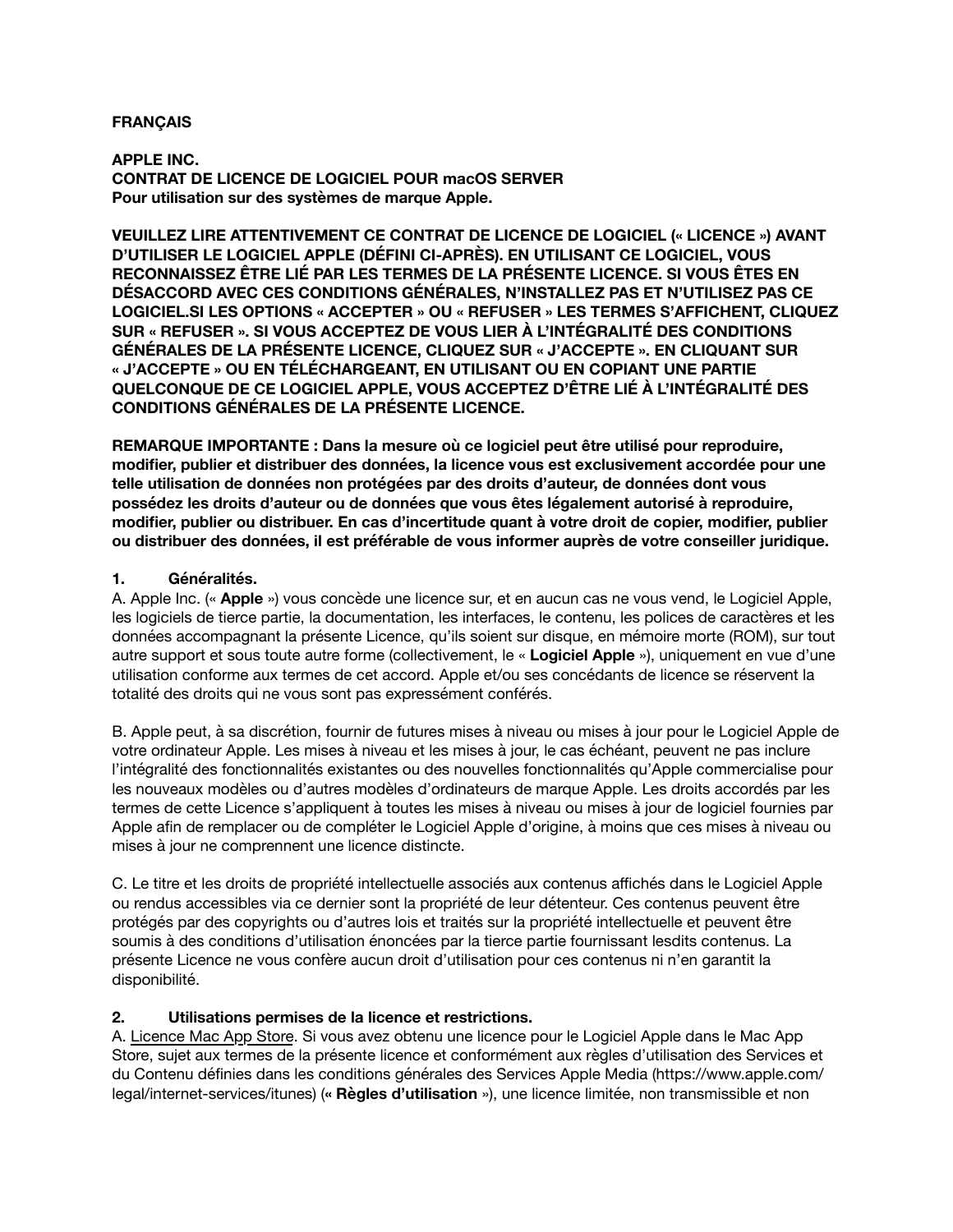exclusive vous est accordée pour :

(i) télécharger, installer, utiliser et exécuter, à des fins personnelles et non commerciales, une (1) copie du Logiciel Apple sur chaque ordinateur Apple exécutant une version compatible de macOS (« **ordinateur Mac** ») que vous possédez ou contrôlez ;

(ii) si vous appartenez à une société commerciale ou une institution du secteur de l'éducation, pour télécharger, installer, utiliser et exécuter une (1) copie du Logiciel Apple en vue d'une utilisation : (a) par un seul individu sur chaque ordinateur Mac que vous possédez ou contrôlez, ou (b) par plusieurs individus partageant un seul ordinateur Mac que vous possédez ou contrôlez ; par exemple, un employé peut utiliser le Logiciel Apple aussi bien sur son ordinateur de travail Mac de bureau que sur son ordinateur Mac de travail portable ou plusieurs étudiants plusieurs étudiants peuvent utiliser le Logiciel Apple installé sur un ordinateur Mac situé dans un centre de ressources ou une bibliothèque.

B. Licence de volume ou de maintenance. Si vous avez obtenu le Logiciel Apple dans le cadre d'un programme de licence de volume ou de maintenance d'Apple, les termes de celle-ci déterminent le nombre de copies du Logiciel Apple que vous êtes autorisé à télécharger, installer, utiliser et exécuter sur les ordinateurs Apple que vous possédez ou contrôlez. À l'exception d'autres accords passés par écrit avec Apple, tous les termes de la présente Licence s'appliquent à votre utilisation du Logiciel Apple obtenu sous licence de volume ou de maintenance.

C. Configuration requise ; identifiant Apple Soyez attentif au fait que le Logiciel Apple est pris en charge uniquement par le matériel et les systèmes d'exploitation Apple possédant la configuration requise spécifiée comme indiqué par Apple. En outre, l'utilisation de et l'accès à certaines fonctionnalités du Logiciel Apple et certains services peuvent nécessiter l'obtention d'une combinaison unique d'un nom d'utilisateur et d'un mot de passe, connue sous le nom d'identifiant Apple.

D. Autres restrictions d'utilisation. Les droits accordés par la présente Licence ne vous autorisent pas à installer, utiliser ou exécuter le Logiciel Apple sur un ordinateur qui ne soit pas de marque Apple. Vous vous engagez à ne pas enfreindre cette condition et à ne pas permettre à d'autres personnes de le faire. Sauf indications contraires dans les termes de la présente Licence ou d'autres licences d'Apple : (i) seul un utilisateur à la fois peut utiliser le Logiciel Apple et (ii) vous n'avez pas l'autorisation de rendre le Logiciel Apple disponible sur un réseau où il pourrait être exécuté ou utilisé simultanément par plusieurs ordinateurs. Vous ne pouvez pas louer, louer en crédit-bail, prêter, vendre, redistribuer ni concéder des licences du Logiciel Apple ou exploiter des services fournis par le Logiciel Apple à des fins non autorisées.

E. Copie de sauvegarde. Vous ne pouvez réaliser qu'une seule copie du Logiciel Apple en langage machine aux fins exclusives de sauvegarde, à condition que cette copie de sauvegarde reproduise impérativement les informations relatives aux droits d'auteur ou autres droits de propriété figurant sur l'original.

F. Migration de logiciel. Si vous utilisez la fonctionnalité de serveur de transfert du Logiciel Apple pour transférer le logiciel d'un ordinateur Apple vers un autre ordinateur Apple, sachez que l'utilisation continue de la copie d'origine du logiciel peut être interdite une fois qu'une copie a été transférée sur un autre ordinateur, à moins que vous ne disposiez déjà d'une copie sous licence dudit logiciel sur chaque ordinateur. Veuillez vérifier dans le contrat de licence du logiciel concerné les conditions générales applicables. Certains logiciels et services de tierce partie peuvent ne pas être compatibles avec ce Logiciel Apple, et l'installation de ce Logiciel Apple peut avoir une incidence sur la disponibilité et l'utilisation de ces logiciels et services de tierce partie ou de produits et de services Apple.

G. Pas d'ingénierie inverse. Vous n'êtes pas autorisé à copier le Logiciel Apple, les services fournis par le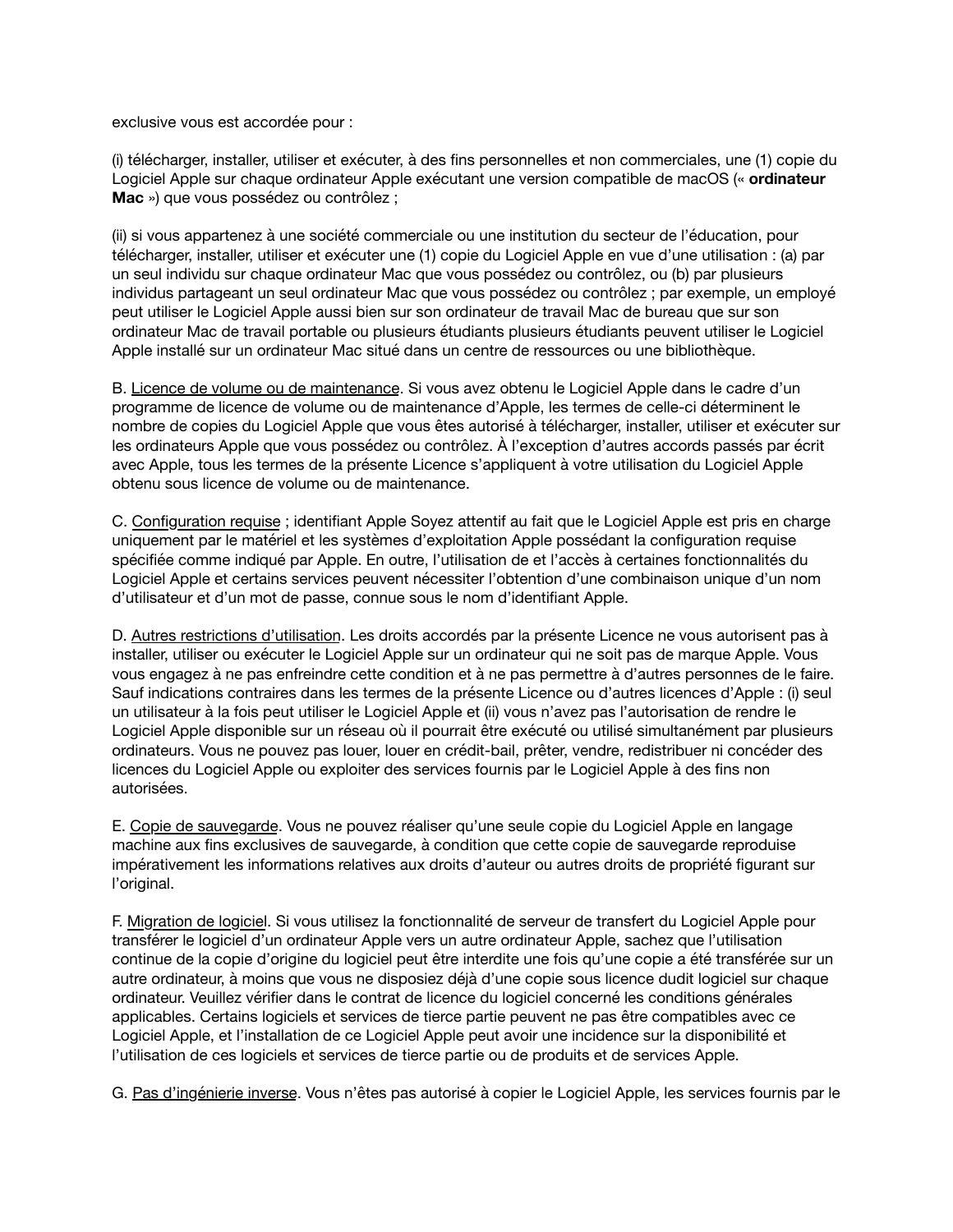Logiciel Apple ou toute partie de ces derniers (sauf et exclusivement dans les limites permises par la présente Licence ou les règles d'utilisation qui pourraient vous concerner), ni à les décompiler, à procéder à leur ingénierie inverse, à les désassembler, à tenter d'en dériver le code source, à les déchiffrer, à les modifier ou à créer des produits dérivés (sauf si de telles restrictions étaient interdites par la législation en vigueur ou dans les limites autorisées par les termes et conditions applicables à l'utilisation de composants libres de droits qui peuvent être fournis avec le Logiciel Apple).Vous vous engagez en outre à ne pas donner à autrui la possibilité d'effectuer de telles opérations interdites.

### H. Gestionnaire de profils.

1. Vous pouvez utiliser le gestionnaire de profils uniquement au sein de votre société ou de votre organisation ou à des fins personnelles et non-commerciales. Le gestionnaire de profils vous permet de gérer les produits de marque Apple compatibles avec cette fonctionnalité. Vous ne pouvez pas utiliser le gestionnaire de profils pour gérer des produits n'appartenant pas à votre société ou à votre organisation ou qui ne sont pas gérés pour une utilisation personnelle et non-commerciale. Vous ne pouvez pas fournir à des tiers de services intégrant ou utilisant des services ou informations fournis par ou utilisant le gestionnaire de profils.

2. Vous comprenez et acceptez que toute information obtenue au moyen du gestionnaire de profils ne peut être utilisée qu'au sein de votre société ou de votre organisation ou dans le cadre d'une utilisation personnelle et non-commerciale. Lors de votre utilisation du gestionnaire de profils pour gérer des produits de marque Apple, vous êtes responsable d'informer les utilisateurs que vous avez la possibilité d'interagir avec lesdits produits, y compris, mais sans s'y limiter, la possibilité de les configurer, de les contrôler et d'effacer leur contenu à distance. Pour pouvoir utiliser le gestionnaire de profils, vous déclarez et garantissez être en possession de tous les droits et de toutes les autorisations nécessaires pour collecter et utiliser toute information obtenue en utilisant le gestionnaire de profils de cette manière.

3. Si votre société ou votre organisation est membre du programme Apple Developer ou que vous êtes au bénéfice d'une licence dudit programme, vous pouvez utiliser le gestionnaire de profils pour charger des applications sur des produits Apple exécutant le système d'exploitation iOS, watchOS ou tvOS dans la mesure où l'accord dudit programme (défini ci-après) vous y autorise. « **Accord du programme Apple Developer** » se réfère au contrat de licence relatif au programme Apple Developer, au programme Apple Developer pour entreprise, au programme Apple Developer pour université et/ou au programme Apple Developer pour étudiant universitaire, qui peuvent être modifié par Apple de temps en temps. En outre, le Logiciel Apple peut vous permettre de distribuer et d'installer des applications et du contenu (par exemple des applications de l'App Store ou des manuels scolaires provenant d'Apple Books) sur des produits de marque Apple, conformément aux conditions d'Apple régissant l'achat de volumes. Dans la mesure où vous utilisez le gestionnaire de profils pour télécharger des applications et/ou du contenu sur des produits de marque Apple, vous garantissez que chaque utilisateur final est informé de et respecte les termes des licences régissant lesdites applications et lesdits logiciels. De plus, comme condition préalable à l'utilisation du gestionnaire de profils, vous acceptez et garantissez à Apple qu'une licence a été concédée pour une telle utilisation de ces applications et contenus et que ceux-ci sont utilisés conformément à tous les termes de licence applicables.

4. Vous n'êtes pas autorisé à utiliser le gestionnaire de profils pour télécharger des applications sur des produits de marque Apple, sauf si votre accord du programme Apple Developer ou les conditions applicables régissant l'achat de volume vous l'autorise expressément. Dans la mesure où vous pouvez utiliser le gestionnaire de profils pour télécharger du contenu et des applications, une licence vous est concédée uniquement pour télécharger du contenu que vous avez la permission ou l'autorisation légale de télécharger.

5. En outre, vous pouvez utiliser la fonctionnalité Gestionnaire de profils du Logiciel Apple pour activer les mises à jour de logiciels pour un logiciel donné de marque Apple, à condition qu'une licence vous a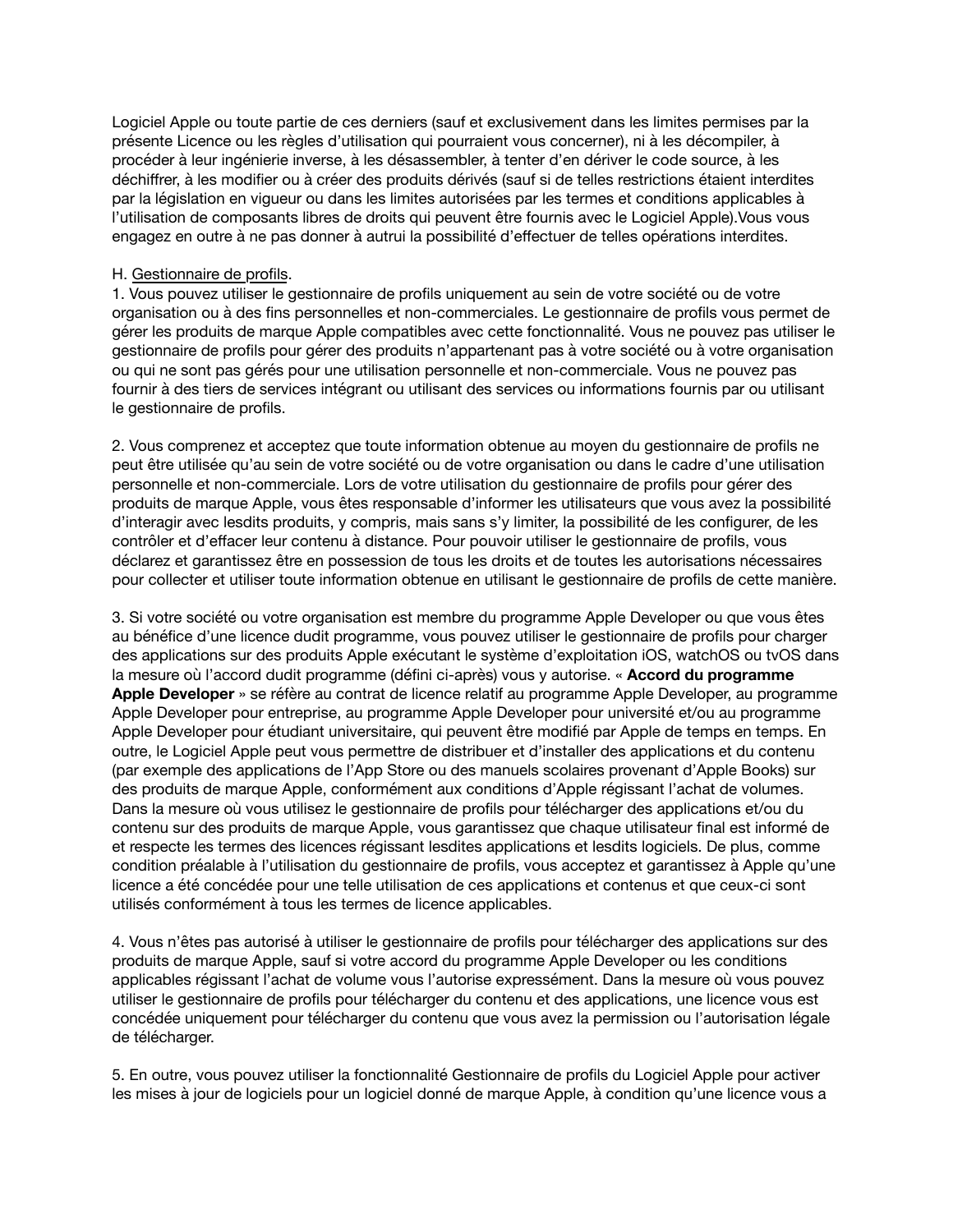été concédée pour chaque ordinateur client ou appareil de marque Apple que vous mettez à jour dans le but de recevoir lesdites mises à jour de logiciel et à condition que l'usage de cette fonctionnalité soit uniquement pour un usage interne au sein de votre entreprise ou organisation ou pour votre propre usage personnel à des fins non commerciales, et n'est pas interdit d'une autre façon quelconque par les contrats de licence accompagnant le logiciel que vous comptez mettre à disposition de cette manière.

I. Accessibilité Internet ; Tests de diagnostic réseau. Sauf si vous désactivez la fonctionnalité de la section Accessibilité du Logiciel Apple ou désélectionnez la case au bas de la présente licence, le Logiciel Apple effectue des tests de diagnostic réseau pour vous aider à installer, configurer et surveiller votre Serveur Apple afin de déterminer s'il fonctionne correctement et comment y accéder via Internet. Pour réaliser de tels tests, vous acceptez qu'Apple interroge votre Serveur Apple et que votre adresse IP externe, votre domaine de messagerie électronique configuré et les numéros des ports correspondant aux services exécutant le serveur sur votre Serveur Apple soient accessibles par et affichés dans le Logiciel Apple. Ces informations sont transmises à Apple pour vous fournir des résultats de test de diagnostic réseau et ne sont pas conservés, à l'exception de votre adresse IP externe qu'Apple conserve pendant 24 h à des fins d'assurance de qualité et de planification de capacité pour le Logiciel Apple. **En installant ou en utilisant le Logiciel Apple, vous reconnaissez et acceptez qu'Apple ait votre permission pour rassembler, transmettre, conserver, traiter et utiliser les informations susmentionnées en accord avec les présentes conditions. Si vous n'acceptez pas cela, vous pouvez désactiver la fonctionnalité correspondante dans la section Accessibilité du Logiciel Apple à tout moment ou désélectionner la case au bas de la présente licence avant d'accepter cette dernière.**

J. Administration Xsan. Vous pouvez utiliser la fonctionnalité Xsan Admin du Logiciel Apple pour définir et gérer un réseau de stockage (SAN) pour un nombre illimité d'ordinateurs client de marque Apple autorisés à exécuter le logiciel de système de fichiers Xsan.

## K. Notifications Push.

1. Un identifiant Apple est requis pour utiliser la fonctionnalité de notifications push d'Apple du Logiciel Apple (« **Service Push** ») et il vous faut solliciter un certificat délivré par Apple. Vous acceptez que les informations que vous fournissez pour obtenir un identifiant Apple et le certificat en question sont véridiques, exactes et complètes. Vous ne pouvez utiliser le Service Push uniquement pour envoyer des notifications à partir du serveur de calendrier, de carnet d'adresse, du serveur Mail, du gestionnaire de profils et de l'application d'administration de serveurs, et seulement pour une utilisation au sein de votre société ou de votre organisation ou à des fins personnelles et non-commerciales.

2. Sauf si vous possédez un accord précisant le contraire avec Apple, vous n'êtes pas autorisé à utiliser le Service Push pour envoyer des notifications à d'autres services, applications ou appareils. Vous ne pouvez pas fournir à des tiers de services intégrant ou utilisant des services fournis par ou utilisant le Service Push. Vous ne pouvez utiliser le Service Push uniquement pour envoyer des notifications à des utilisateurs au sein de votre société ou de votre organisation ou à des fins personnelles et noncommerciales.

3. Vous reconnaissez et acceptez que vous, et non Apple, êtes l'émetteur des notifications du Service Push et, par conséquent, que vous êtes la seule personne responsable des données et contenus de ces notifications, ainsi que votre utilisation du Service Push. En utilisant le Service Push, vous acceptez de ne pas envoyer de messages non désirés ou d'utiliser ce service à des fins irrégulières ou illicites. Vous acceptez également de ne pas faire une utilisation excessive de la capacité du réseau ou de la bande passante du Service Push. Ladite utilisation excessive étant déterminée par Apple, à sa discrétion. De plus, vous acceptez de n'entreprendre aucune action pouvant interférer avec le fonctionnement normal du Service Push, y compris relative aux certificats numériques ou au chiffrement utilisés par le Service Push.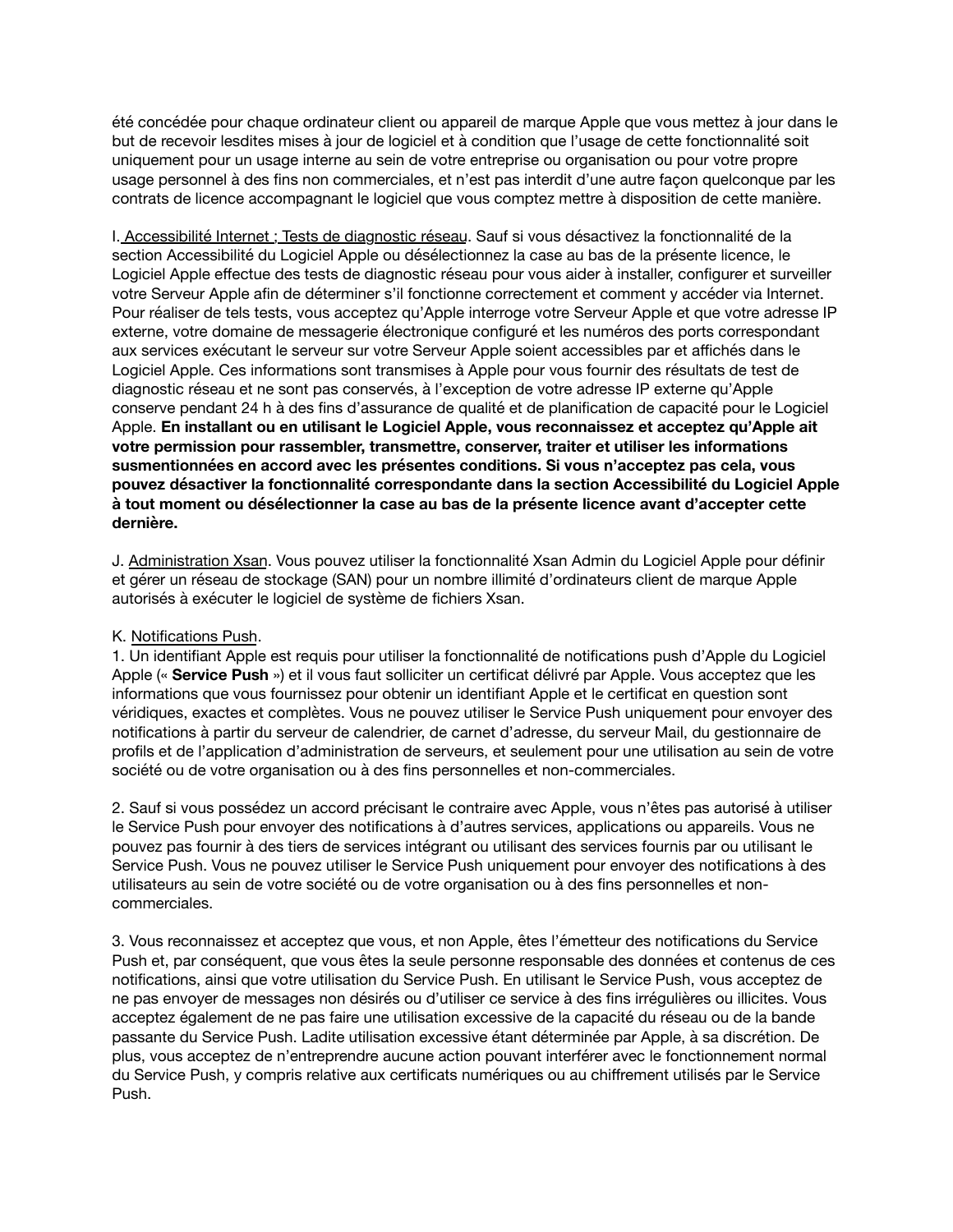4. Vous comprenez et acceptez que, afin de fournir le Service Push, Apple peut transmettre des notifications sur plusieurs réseaux public, dans plusieurs médias et modifier des notifications pour satisfaire les conditions de connexion aux réseaux ou aux appareils. Vous reconnaissez et acceptez que le Service Push n'est pas et n'a pas été conçu comme un service sécurisé et qu'il n'existe aucune garantie à ce propos. Vous ne devez donc pas l'utiliser ou compter sur ce service comme si c'était le cas. En outre, vous comprenez et acceptez qu'Apple puisse révoquer votre certificat émis par Apple et supprimer votre accès au Service Push, en tout temps et à sa discrétion.

L. Respect des réglementations. Vous acceptez d'utiliser le Logiciel Apple et les services conformément à la législation en vigueur, y compris la législation locale du pays ou de la région où vous résidez ou dans lequel vous téléchargez ou utilisez le Logiciel Apple et les services.

## **3. Transfert.**

A. Si vous avez obtenu votre licence du Logiciel Apple dans le Mac App Store, celle-ci n'est pas transmissible. Si vous vendez votre matériel de marque Apple à un tiers, vous êtes tenu de supprimer le Logiciel Apple dudit matériel avant de le remettre à l'acheteur.

B. Tous les composants du Logiciel Apple sont fournis conjointement et ne peuvent être isolés pour être distribués comme application autonome. Soyez attentif au fait que le Logiciel Apple fourni avec un matériel de marque Apple particulier ne puisse être exécuté sur d'autres modèles de matériel Apple.

C. Les copies du Logiciel Apple ayant été fournie dans le cadre d'une promotion, en vue d'une évaluation ou à des fins de diagnostic ou de restauration ne peuvent être utilisés uniquement aux fins prévues et ne peuvent être ni vendues, ni transmises.

#### **4. Accord relatif à l'utilisation des données.**

A. Données d'analyse. Si vous choisissez d'autoriser la collecte de données d'analyse, vous acceptez qu'Apple, ses filiales et ses agents puissent recueillir, tenir à jour, traiter et utiliser des informations techniques, de diagnostic, d'usage et afférentes, notamment, mais sans s'y limiter, des identifiants système ou matériel uniques ou des informations concernant votre ordinateur, votre système, vos logiciels et les périphériques ; ces informations sont recueillies régulièrement afin de fournir et d'améliorer les produits et les services d'Apple, de faciliter la fourniture aux clients de mises à jour de logiciels, de l'assistance relative aux produits et de services divers (le cas échéant) liés au Logiciel Apple et de vérifier le respect des termes de cette Licence. Vous pouvez modifier vos préférences concernant la collecte de données d'analyse à tout moment en décochant la case du réglage Analyse. Ce réglage se trouve dans la sous-fenêtre Sécurité et confidentialité des Préférences Système. Apple peut utiliser ces informations, en veillant à ce que l'identité du client ne soit pas dévoilée, pour satisfaire les objectifs susmentionnés. Pour permettre aux partenaires d'Apple et aux développeurs de tierce partie d'améliorer leurs logiciels, leurs matériels et leurs services conçus en vue d'une utilisation avec les produits Apple, Apple peut fournir à tout partenaire ou tout développeur tiers des informations de diagnostic pertinentes pour le développement de leurs logiciels, matériels et/ou services, dans la mesure où ces informations sont communiquées sous une forme ne permettant pas de vous identifier.

B. Engagement de confidentialité. Vos informations seront en permanence traitées conformément à la Politique de confidentialité d'Apple, laquelle est consultable à l'adresse : [https://www.apple.com/legal/](https://www.apple.com/legal/privacy/) [privacy/.](https://www.apple.com/legal/privacy/)

#### **5. Services.**

A. Apple peut vous fournir un accès à des services que vous pouvez utiliser via le Logiciel Apple. L'utilisation de ces services peut nécessiter un identifiant Apple, l'acceptation de conditions supplémentaires, voire entraîner des frais supplémentaires. Si vous décidez d'utiliser de tels services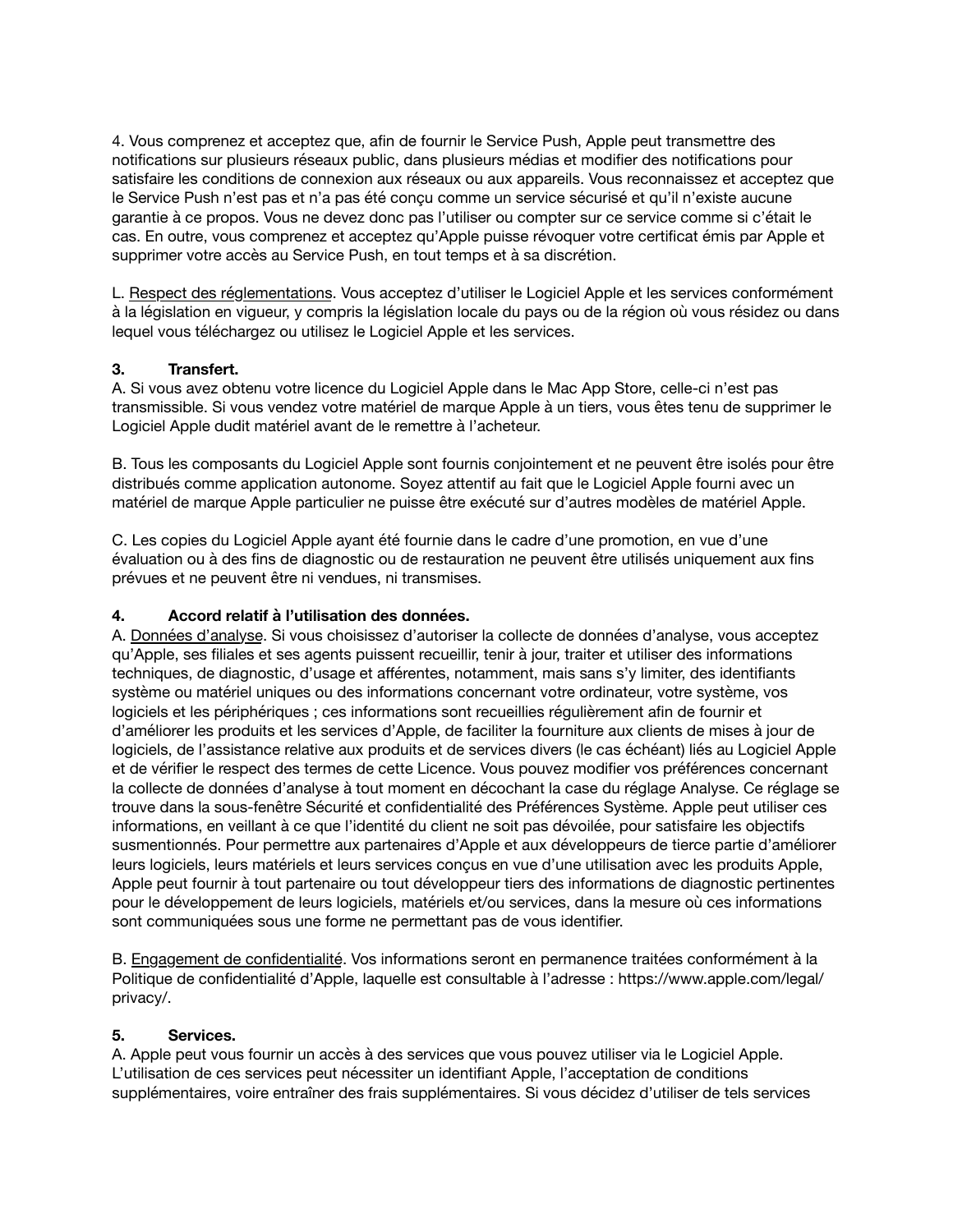avec le Logiciel Apple, votre utilisation desdits services est soumise aux termes et conditions supplémentaires, mais la présente Licence s'applique toujours à votre utilisation du Logiciel Apple pour lequel cette licence vous est concédée.

B. Vous reconnaissez que les services contiennent du contenu, des informations et des données appartenant à Apple et ses concédants de licence et qui sont protégés par les lois applicables en matière de propriété intellectuelle et d'autre réglementations. Vous acceptez de ne pas utiliser ledit contenu ou lesdites informations et données propriétaires de quelle que manière que ce soit en dehors de l'usage autorisé par ces services ou d'une façon qui viole des droits de propriété intellectuelle d'une tierce partie ou d'Apple. Sauf dans la mesure expressément autorisée par les termes applicables aux services, vous acceptez de ne pas reproduire, modifier, louer, louer en crédit-bail, prêter, vendre, distribuer ou créer de travaux dérivés des services, de quelle que façon que ce soit et vous ne pouvez pas exploiter ces services de quelle que manière que ce soit sans y avoir été expressément autorisé et notamment, mais sans limitation, utiliser les services pour transmettre un logiciel malveillant, vous introduire sans autorisation sur un réseau ou surcharger la capacité d'un réseau.

C. De plus, les services potentiellement accessibles, affichables ou susceptibles d'être référencés par des liens à partir du Logiciel Apple peuvent ne pas être proposés dans toutes les langues ou dans tous les pays. Apple ne garantit d'aucune forme que ces services puissent être appropriés ou utilisables partout. Apple se réserve le droit de modifier, de suspendre, de supprimer ou de désactiver l'accès à tout service à tout moment. Apple ne peut, en aucun cas, être tenu responsable de la suppression ou de la désactivation de l'accès à des services, ni des questions techniques, de mises à jour, de maintenance, de garantie ou relatives à toute autre assistance pour les services. Apple peut également imposer des limites ou des restrictions d'utilisation ou d'accès aux services, à tout moment et sans avis préalable ni responsabilité. Vous reconnaissez et acceptez qu'Apple se réserve le droit d'annuler ou de supprimer votre accès à tout service fourni via le Logiciel Apple, à tout moment et à sa seule discrétion.

**6. Terme de la licence.** Cette licence est effective jusqu'à son terme. Vos droits découlant de cette licence prendront automatiquement fin ou cesseront d'être effectifs sans notification de la part d'Apple si vous ne vous conformez pas à l'une de ses dispositions. Dès l'expiration de cette licence, vous serez tenu de cesser toute utilisation du Logiciel Apple et de détruire tous les exemplaires, complets ou partiels, dudit logiciel. Les sections 4, 5, 6, 7, 8, 9, 10, 12 et 13 restent applicables au terme de la Licence.

## **7. Exclusion de garanties.**

A. Si vous êtes un client qui est un consommateur (quelqu'un qui utilise le Logiciel Apple en dehors de son commerce, son entreprise ou sa profession), il se peut que vous bénéficiiez, dans votre pays de résidence, de droits selon lesquels les limitations suivantes ne s'appliqueraient pas à vous. Dans les pays où ces limitations sont interdites, elles ne s'appliquent pas. Pour en savoir plus sur vos droits, prenez contact avec un organisme local de conseil aux consommateurs.

B. VOUS RECONNAISSEZ ET ADMETTEZ EXPRESSÉMENT QUE, DANS LA MESURE AUTORISÉE PAR LA LÉGISLATION EN VIGUEUR, L'UTILISATION DU LOGICIEL APPLE ET DE TOUT SERVICE FOURNI PAR LEDIT LOGICIEL OU ACCESSIBLE VIA CE DERNIER EST À VOS RISQUES ET PÉRILS ET QUE LA TOTALITÉ DU RISQUE RELATIF À LA QUALITÉ, AUX PERFORMANCES, À L'EXACTITUDE ET AU MANIEMENT SATISFAISANTS REPOSE SUR VOUS.

C. DANS LA LIMITE MAXIMALE AUTORISÉE PAR LA LOI, LE LOGICIEL APPLE ET LES SERVICES SONT FOURNIS « EN L'ÉTAT » ET « SELON LA DISPONIBILITÉ », AVEC TOUS LES DÉFAUTS ET SANS GARANTIE D'AUCUNE SORTE ; APPLE ET SES CONCÉDANTS DE LICENCE (COLLECTIVEMENT DÉNOMMÉS « APPLE » DANS LE CADRE DES SECTIONS 7 ET 8) REJETTENT TOUTE GARANTIE ET CONDITION CONCERNANT LE LOGICIEL APPLE ET LES SERVICES, QUE CE SOIT EXPRESSÉMENT,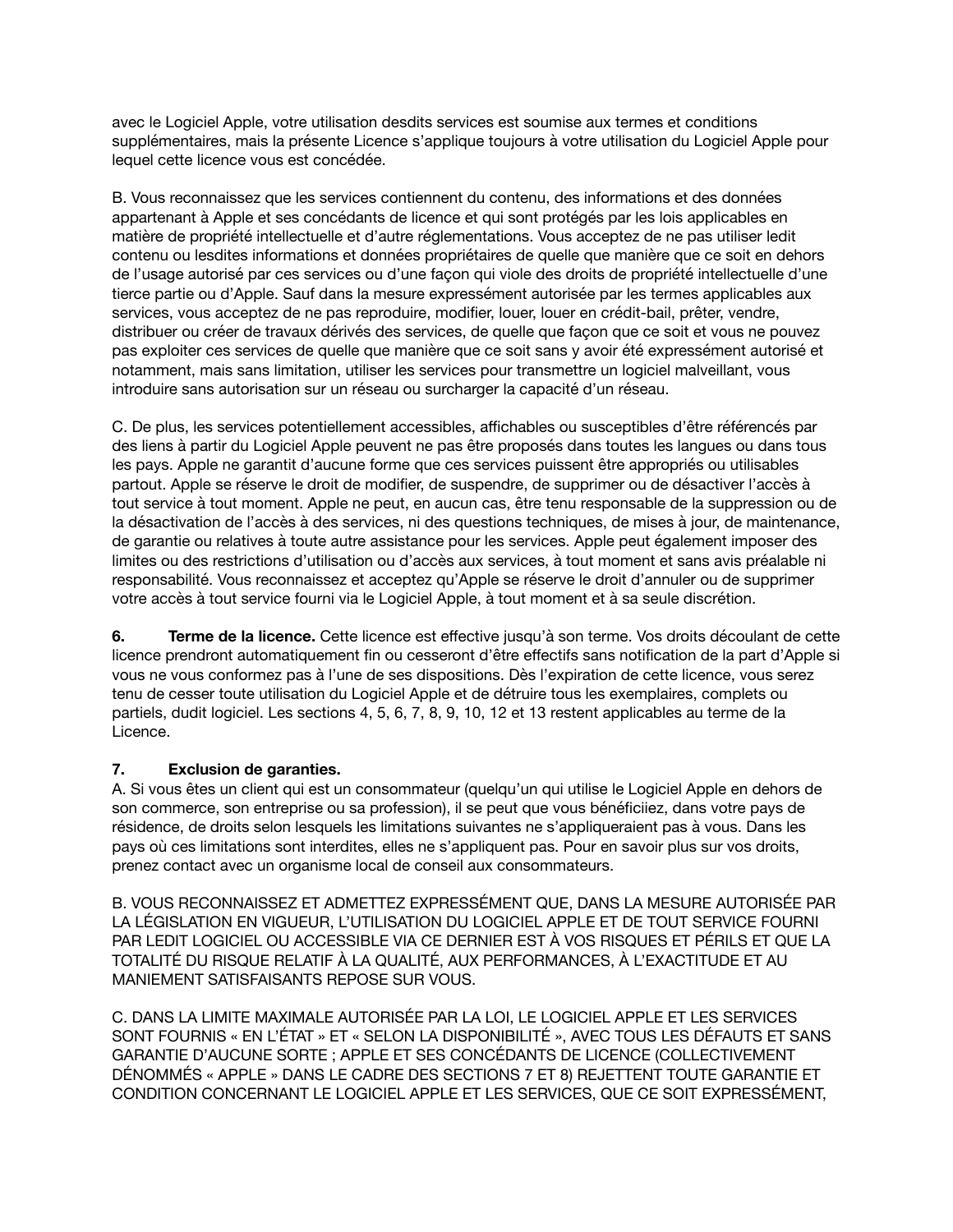IMPLICITEMENT, STATUTAIREMENT, Y COMPRIS, MAIS SANS LIMITATION TOUTE GARANTIE ET/ CONDITION IMPLICITE MARCHANDE, DE SATISFACTION, D'ADÉQUATION À UN OBJECTIF PARTICULIER, D'EXACTITUDE, DE JOUISSANCE DU LOGICIEL OU DES SERVICES ET DE NON-EMPIÉTEMENT SUR LES DROITS DE TIERCE PARTIE.

D. APPLE NE GARANTIT PAS CONTRE L'INTERFÉRENCE ENVERS VOTRE JOUISSANCE DU LOGICIEL APPLE ET DES SERVICES, QUE LES FONCTIONS CONTENUES OU LES SERVICES EFFECTUÉS OU FOURNIS PAR LE LOGICIEL APPLE SATISFERONT VOS BESOINS, QUE LE FONCTIONNEMENT DU LOGICIEL APPLE OU DES SERVICES SERA ININTERROMPU OU LIBRE DE TOUTE ERREUR, QUE LES SERVICES SERONT TOUJOURS DISPONIBLES, QUE LE LOGICIEL APPLE OU LES SERVICES SERONT COMPATIBLES OU QU'ILS FONCTIONNERONT AVEC DES LOGICIELS, DES APPLICATIONS OU DES SERVICES TIERS OU TOUT AUTRE PRODUIT OU SERVICE APPLE, ET QUE LES DÉFAUTS DU LOGICIEL APPLE ET DES SERVICES SERONT CORRIGÉS. L'INSTALLATION DE CE LOGICIEL APPLE ET L'UTILISATION DES SERVICES PEUVENT AFFECTER L'UTILISATION DE LOGICIELS, D'APPLICATIONS OU DE SERVICES DE TIERCE PARTIE ET D'AUTRES PRODUITS OU SERVICES APPLE.

E. VOUS CONFIRMEZ AVOIR PRIS CONNAISSANCE DU FAIT QUE LE LOGICIEL APPLE ET LES SERVICES NE SONT PAS PRÉVUS NI CONÇUS POUR UN USAGE DANS DES SITUATIONS OU DES ENVIRONNEMENTS OÙ DES PANNES, DES RETARDS, DES ERREURS OU DES INEXACTITUDES DANS LA TRANSMISSION DES DONNÉES OU DES INFORMATIONS PAR LE BIAIS DU LOGICIEL APPLE OU DES SERVICES POURRAIENT CAUSER UN DOMMAGE DE QUELQUE TYPE QUE CE SOIT, Y COMPRIS NOTAMMENT, LA MORT, DES DÉGÂTS CORPORELS OU UN DOMMAGE FINANCIER, PHYSIQUE, MATÉRIEL, DE PROPRIÉTÉ OU ÉCOLOGIQUE, QU'IL S'AGISSE D'UNE UTILISATION DANS LES SITES NUCLÉAIRES, LES AVIONS, LES SYSTÈMES DE NAVIGATION OU DE COMMUNICATION, LE CONTRÔLE AÉRIEN, L'ASSISTANCE MÉDICALE OU LES SYSTÈMES D'ARMEMENT.

F. AUCUNE INFORMATION, ORALE OU ÉCRITE, NI AUCUN CONSEIL DONNÉ PAR APPLE OU UN REPRÉSENTANT AUTORISÉ D'APPLE NE CONSTITUERA UNE GARANTIE. EN CAS DE DÉFAILLANCE DU LOGICIEL APPLE OU DES SERVICES, VOUS ASSUMEZ LE COÛT TOTAL DE TOUS LES ENTRETIENS, RÉPARATIONS ET CORRECTIONS NÉCESSAIRES. CERTAINES JURIDICTIONS NE PERMETTENT PAS L'EXCLUSION DE GARANTIES IMPLICITES OU DE LIMITATIONS SUR LES DROITS STATUTAIRES D'UN CONSOMMATEUR EN VIGUEUR, PAR CONSÉQUENT, L'EXCLUSION ET LES LIMITATIONS CI-DESSUS RISQUENT DE NE PAS S'APPLIQUER À VOUS.

**8. Limitation de responsabilité.** DANS LA MESURE OÙ LA LÉGISLATION EN VIGUEUR NE L'INTERDIT PAS, EN AUCUN CAS APPLE NE SERA RESPONSABLE DE DOMMAGE CORPOREL NI DE QUELCONQUE DOMMAGE ACCIDENTEL, SPÉCIAL, INDIRECT OU ACCESSOIRE, Y COMPRIS DE FAÇON NON LIMITATIVE, LES DOMMAGES DUS AUX PERTES DE BÉNÉFICES, CORRUPTION OU PERTES DE DONNÉES, ÉCHEC DE TRANSMISSION OU DE RÉCEPTION DE DONNÉES OU D'INFORMATIONS, INTERRUPTION DES ACTIVITÉS OU TOUT AUTRE DOMMAGE COMMERCIAL OU PERTE COMMERCIALE RÉSULTANT DE OU RELATIFS À VOTRE UTILISATION OU VOTRE INAPTITUDE À UTILISER LE LOGICIEL APPLE OU LES SERVICES OU TOUT LOGICIEL DE TIERCE PARTIE CONJOINTEMENT AVEC LE LOGICIEL APPLE OU LES SERVICES, QUELLE QU'EN SOIT LA CAUSE, SANS TENIR COMPTE DE LA THÉORIE DE LA RESPONSABILITÉ (QUE CE SOIT POUR RUPTURE DE CONTRAT, EN RESPONSABILITÉ CIVILE, OU AUTRE) ET MÊME SI APPLE A ÉTÉ INFORMÉ DE LA POSSIBILITÉ DE TELS DOMMAGES. CERTAINES JURIDICTIONS NE PERMETTANT PAS L'EXCLUSION OU LA LIMITATION DE RESPONSABILITÉ POUR DOMMAGES PERSONNELS, INDIRECTS OU ACCESSOIRES, IL EST POSSIBLE QUE CETTE LIMITATION NE VOUS CONCERNE PAS. La responsabilité totale d'Apple envers vous au titre de tout dommage (en dehors de ce que la législation en vigueur pourrait exiger dans les cas impliquant une blessure) n'excédera en aucun cas la somme de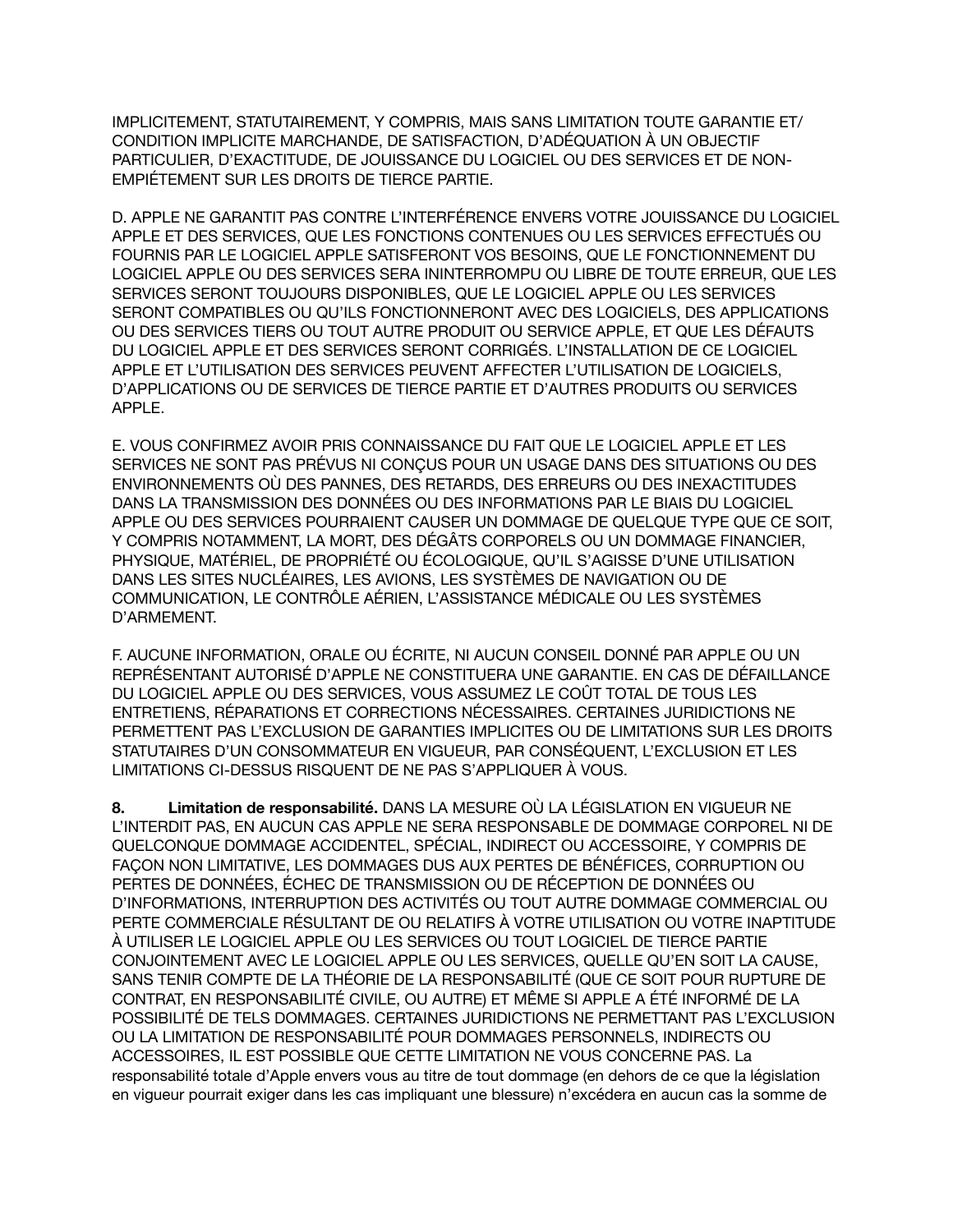cinquante dollars (50,00 \$). Les limitations susdites s'« appliqueront même si le recours indiqué cidessus fait défaut à sa vocation essentielle.

# **9. Certificats numériques.**

A. Général. Le Logiciel Apple inclut des fonctions permettant d'accepter des certificats numériques émis par vous, par Apple ou par des tiers. VOUS ÊTES SEUL RESPONSABLE DE VOTRE DÉCISION DE FAIRE CONFIANCE OU PAS À UN CERTIFICAT, QU'IL AIT ÉTÉ ÉMIS PAR VOUS, PAR APPLE OU PAR UN TIERS. L'UTILISATION DE CERTIFICATS NUMÉRIQUES EST À VOTRE PROPRE RISQUE. DANS LES LIMITES PERMISES PAR LA LÉGISLATION EN VIGUEUR, APPLE NE DONNE AUCUNE GARANTIE OU REPRÉSENTATION, EXPRESSE OU IMPLICITE, CONCERNANT LA QUALITÉ MARCHANDE OU L'ADÉQUATION À UN USAGE PARTICULIER, LA PRÉCISION, LA SÉCURITÉ OU LA NON VIOLATION DES DROITS DE TIERS EN CE QUI CONCERNE LES CERTIFICATS NUMÉRIQUES. Vous acceptez que (a) vous ne falsifierez ni abuserez d'aucun certificat ; (b) vous utiliserez les certificats numériques seulement à des fins légales, tel que stipulé expressément dans la présente Licence et en accord avec la Politique de certificat applicable, la Déclaration de pratique de certification ou autres divulgations de pratiques commerciales en accord avec l'Autorité de certification ; (c) vous êtes seul responsable d'empêcher qu'un utilisateur non autorisé utilise vos certificats numériques ou puisse accéder à des certificats ou des clés privées sauvegardées sur votre ordinateur ; et (d) vous refuserez tout certificat dont la fiabilité n'est pas garantie. La Politique de certification et la Déclaration de pratique de certification d'Apple sont disponibles à l'adresse<https://www.apple.com/certificateauthority>.

B. Utilisation de certificats numériques avec le Service Push. Le Logiciel Apple vous permet de solliciter un certificat numérique émis par Apple afin de chiffrer et de transmettre des notifications depuis votre matériel de marque Apple, via le Service Push. Cette fonctionnalité vérifie que les notifications sont émises avec l'identifiant enregistré auprès d'Apple comme utilisateur du certificat de Service Push. Elle ne permet pas de vérifier l'identité de la personne qui utilise cet identifiant Apple. Elle ne permet pas de vérifier l'identité de la personne qui utilise cet identifiant Apple. Apple ne garantit pas l'absence de piratage ou d'intrusions dans le Service Push, les certificats numériques ou les identifiants Apple. L'UTILISATION QUE VOUS FAITES DE TOUT CERTIFICAT NUMÉRIQUE AVEC LE SERVICE PUSH EST À VOTRE PROPRE RISQUE. APPLE NE DONNE AUCUNE GARANTIE OU REPRÉSENTATION, EXPRESSE OU IMPLICITE, CONCERNANT LA QUALITÉ MARCHANDE OU L'ADÉQUATION À UN USAGE PARTICULIER, LA PRÉCISION, LA SÉCURITÉ OU LA NON VIOLATION DES DROITS DE TIERS EN CE QUI CONCERNE LES CERTIFICATS NUMÉRIQUES ET/OU LE CRYPTAGE DANS LE SERVICE PUSH OU LE LOGICIEL APPLE.

**10. Contrôle des exportations.** Vous ne pouvez utiliser, exporter ou réexporter le Logiciel Apple que conformément à la législation des États-Unis et à la législation du pays dans lequel vous avez acquis le Logiciel Apple. En particulier, mais sans limitation, le Logiciel Apple ne peut être exporté ni réexporté (a) vers tout pays soumis à embargo des États-Unis ou (b) à toute personne figurant sur la liste « Specially Designated Nationals » du Ministère des Finances des États-Unis ou sur les listes « Denied Persons » ou « Denied Entity » du Ministère du Commerce des États-Unis ou sur toute autre liste de partie non autorisée. En utilisant le Logiciel Apple, vous déclarez et garantissez n'être pas situé dans un de ces pays ou inscrit sur les listes mentionnées ci-dessus. Vous acceptez également de ne pas utiliser le Logiciel Apple à des fins non autorisées par la législation des États-Unis, ce qui inclut, sans limitation, le développement, la conception, la fabrication ou la production de missiles et d'armes nucléaires, chimiques ou biologiques.

**11. Gouvernement des États-Unis.** Le logiciel et la documentation constituent des « Commercial Items » (éléments commerciaux), tel que ce terme est défini dans la clause 48 C.F.R. (Code of Federal Rules) §2.101, consistant en « Commercial Computer Software » (logiciel) et « Commercial Computer Software Documentation » (documentation), tels que ces termes sont utilisés dans les clauses 48 C.F.R. §12.212 ou 48 C.F.R. §227.7202. Conformément à la clause 48 C.F.R. §12.212 ou 48 C.F.R. §227.7202-1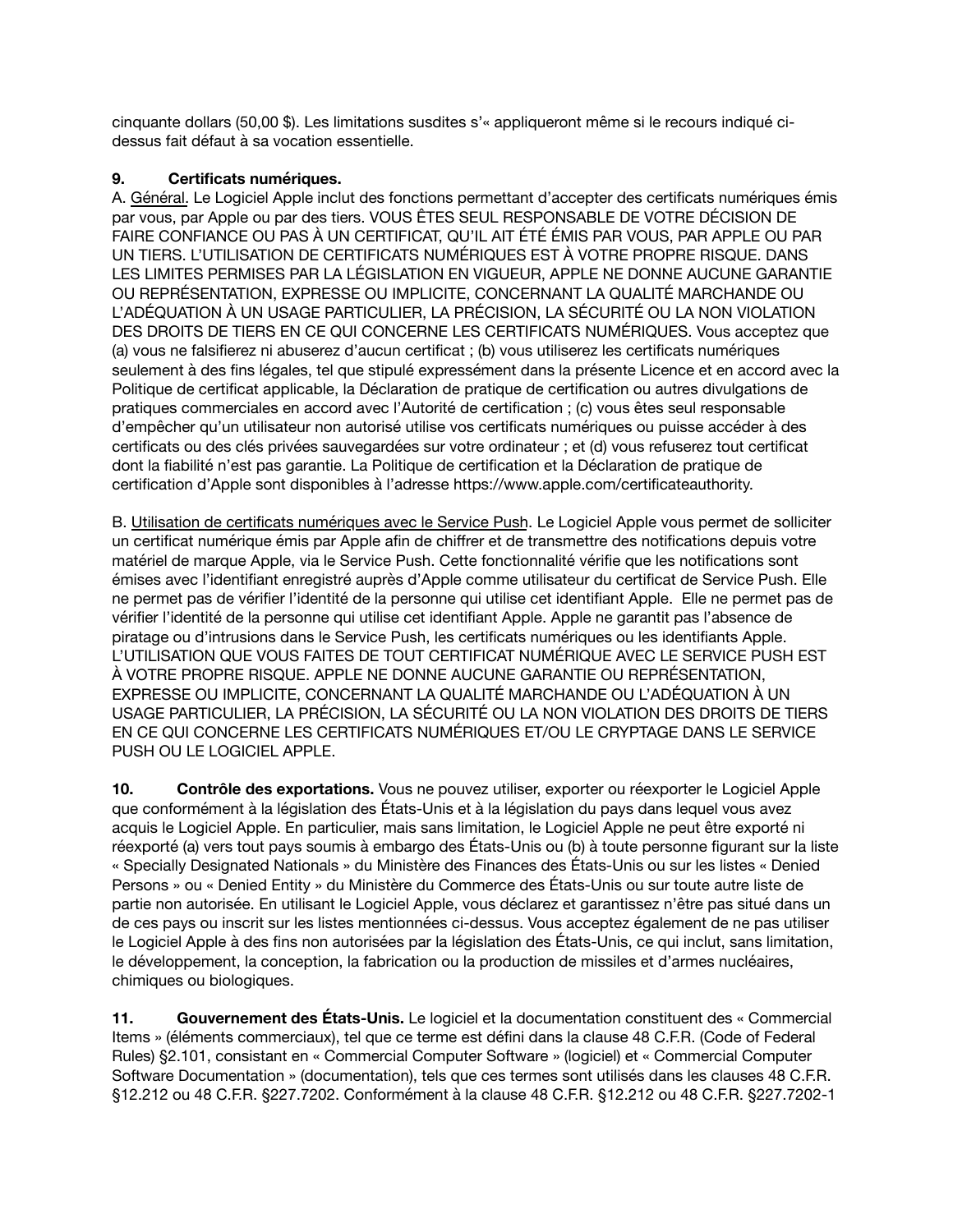à 227.7202-4, le cas échéant, le logiciel (« Commercial Computer Software ») et la documentation (« Commercial Computer Software Documentation ») ne sont cédés sous licence aux utilisateurs finaux employés par le gouvernement américain (a) qu'en tant que « Commercial Items » et (b) uniquement avec les droits accordés à tous les autres utilisateurs finaux conformément aux conditions générales du présent contrat de licence. Droits non publiés réservés en vertu de la législation des droits d'auteur en vigueur aux États-Unis.

**12. Loi applicable et divisibilité du contrat**. Cette licence sera régie et interprétée en conformité avec la législation de l'état de Californie, telle qu'elle s'applique aux accords conclus et réalisés entièrement en Californie entre résidents californiens. Cette licence ne sera pas régie par la convention des Nations Unies sur les contrats de vente internationale de biens, dont l'application est expressément exclue. Si vous êtes un consommateur résidant au Royaume-Uni, la présente Licence sera régie par les lois de la juridiction dans laquelle vous résidez. Si pour une raison quelconque un tribunal ayant juridiction juge qu'une disposition de la présente licence est inapplicable, en totalité ou en partie, les autres dispositions de la présente licence resteront entièrement applicables.

**13. Intégralité de l'accord (langue prévalente).** Cette licence constitue l'intégralité de l'accord entre les parties quant à l'utilisation du Logiciel Apple objet de la présente licence, et remplace toutes les propositions ou accords antérieurs ou actuels, écrits ou verbaux, à ce sujet. Aucun amendement ni aucune modification de cette licence ne prendront effet à moins d'être stipulés par écrit et signés par un représentant dûment agréé d'Apple. Toute traduction de la présente licence est effectuée pour des besoins locaux. En cas de litige entre la version anglaise et toute autre version, seule la version anglaise sera d'application.

# **14. Remerciements des tierces parties.**

A. Certains composants du Logiciel Apple et des logiciels libres de tierce partie qui l'accompagnent peuvent être mis à disposition par Apple sur son site web de logiciels libre ([https://](https://opensource.apple.com/) [opensource.apple.com/](https://opensource.apple.com/)) (« **Composants de logiciels libres** »). Les remerciements, les termes de licence et les exclusions de garantie pour ces composants figurent dans la documentation électronique du Logiciel Apple. Veuillez consulter ladite documentation car il se peut que vous bénéficiiez de droits supplémentaires relatifs à ces composants. Vous reconnaissez expressément que toute défaillance ou endommagement du matériel Apple, en raison d'une modification des composants de logiciels libres du Logiciel Apple, est exclu des conditions de la garantie du matériel Apple.

B. Certaines bibliothèques de logiciels et autres logiciels de tierce partie inclus avec le Logiciel Apple peuvent êtres des logiciels dont la licence est régie par les termes de la licence bibliothèque GNU ou de la licence bibliothèque/LGPL (Lesser General Public License), selon le cas. Il est possible d'obtenir, par simple demande écrite à Apple, à l'adresse *opensource@apple.com*, une copie électronique du code source du logiciel libre, selon les termes de la licence GPL ou LGPL, sans aucun frais, à l'exception de ceux de support, d'envoi et de traitement. Le logiciel GPL/LGPL est distribué dans un but utilitaire, mais SANS AUCUNE GARANTIE, pas même la garantie implicite de QUALITÉ MARCHANDE ou D'APTITUDE À UNE FIN SPÉCIFIQUE.

EA1573 28/08/2018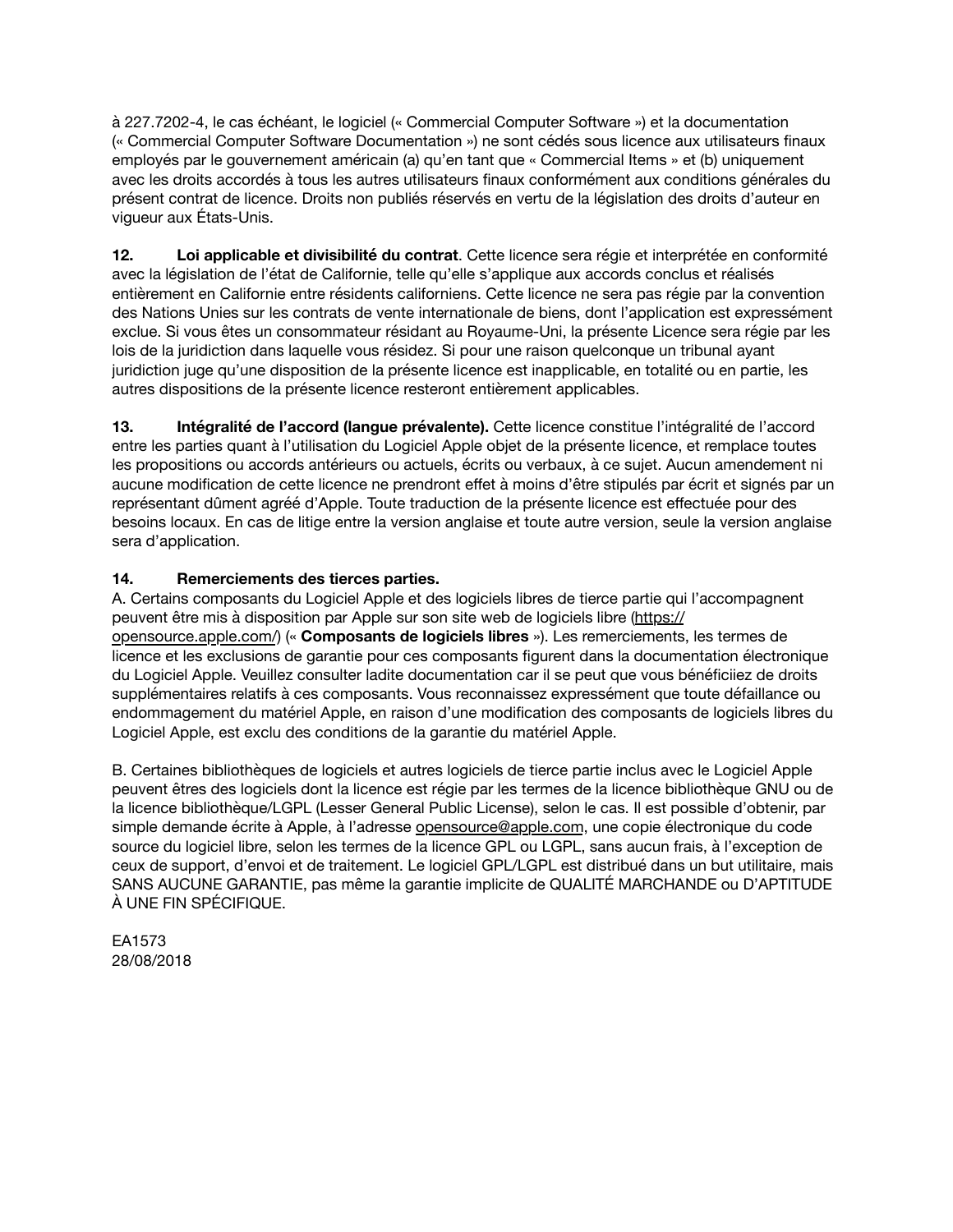#### **DEUTSCH**

**APPLE INC. SOFTWARELIZENZVERTRAG FÜR macOS Server Für die Nutzung auf Apple-Systemen**

**BITTE LIES DIESEN SOFTWARELIZENZVERTRAG ("LIZENZ") SORGFÄLTIG DURCH, BEVOR DU DIE APPLE-SOFTWARE IN BETRIEB NIMMST (WIE IM FOLGENDEN DEFINIERT). INDEM DU DIE APPLE-SOFTWARE VERWENDEST, ERKLÄRST DU DEIN EINVERSTÄNDNIS MIT DEN BESTIMMUNGEN DES NACHSTEHENDEN LIZENZVERTRAGS. WENN DU MIT DEN BESTIMMUNGEN DIESES VERTRAGS NICHT EINVERSTANDEN BIST, INSTALLIERE UND/ODER VERWENDE DIE APPLE-SOFTWARE NICHT UND KLICKE AUF "ABLEHNEN", WENN DIE OPTION ZUM AKZEPTIEREN ODER ABLEHNEN DER BESTIMMUNGEN ANGEZEIGT WIRD. WENN DU MIT ALLEN BESTIMMUNGEN DIESES LIZENZVERTRAGS EINVERSTANDEN BIST, KLICKE AUF "AKZEPTIEREN". DURCH KLICKEN AUF "AKZEPTIEREN" ODER DURCH LADEN, VERWENDEN ODER KOPIEREN EINES TEILS DIESER APPLE-SOFTWARE ERKLÄRST DU DEIN EINVERSTÄNDNIS MIT ALLEN BESTIMMUNGEN DES NACHSTEHENDEN LIZENZVERTRAGS.**

**WICHTIGER HINWEIS: Bis zu dem Ausmaß, in dem diese Software zur Reproduktion, Modifikation, Veröffentlichung oder Verteilung von Materialien verwendet werden darf, erteilt dir der Lizenzgeber hiermit lediglich das Recht zu einer solchen Nutzung von Materialien, zu deren Reproduktion, Änderung, Veröffentlichung oder Verteilung du bevollmächtigt oder rechtlich autorisiert bist. Wenn du dir über dein Recht zum Kopieren, Ändern, Veröffentlichen oder Verteilen von Materialien jeglicher Art nicht im Klaren bist, wende dich bitte an deinen Rechtsbeistand.**

#### **1. Allgemeines.**

A. Die Apple-Software, jegliche Drittanbietersoftware, Dokumentation, Benutzeroberflächen, Inhalte, Schriften und jegliche zu dieser Lizenz gehörigen Daten (gemeinsam "**Apple-Software**"), unabhängig davon, ob diese auf einer CD/DVD, einem ROM, einem anderen Speichermedium oder in anderer Form gespeichert sind, werden dir von Apple Inc. ("**Apple**") für die Nutzung im Rahmen dieser Lizenz lizenziert, nicht verkauft. Apple und/oder die Lizenzgeber von Apple bleiben Eigentümer der Apple-Software und behalten sich alle Rechte vor, die dir nicht ausdrücklich erteilt werden.

B. Apple kann nach eigenem Ermessen künftige Upgrades oder Aktualisierungen der Apple-Software für deinen Apple-Computer bereitstellen. Die Upgrades und Aktualisierungen, sofern vorhanden, enthalten unter Umständen nicht alle vorhandenen Softwarefunktionen oder neuen Funktionen, die Apple für neuere oder andere Modelle von Apple-Computern freigibt. Die Bestimmungen dieser Lizenz gelten für jegliche von Apple bereitgestellten Softwareaktualisierungen oder Upgrades, die das Original Apple-Softwareprodukt ersetzen und/oder ergänzen, es sei denn, eine solche Aktualisierung oder ein solches Upgrade umfasst eine separate Lizenz. In diesem Fall haben die Bestimmungen dieser Lizenz Gültigkeit.

C. Das Eigentums- und Urheberrecht an den Inhalten, die über die Apple-Software angezeigt werden bzw. auf die über die Apple-Software zugegriffen wird, liegt bei den jeweiligen Eigentümern dieser Inhalte. Solche Inhalte sind möglicherweise durch Urheberrechte oder andere Rechte und Verträge hinsichtlich des geistigen Eigentums geschützt und können den Nutzungsbestimmungen des Dritten unterliegen, der diese Inhalte bereitstellt. Diese Lizenz gewährt dir keinerlei Rechte zum Verwenden solcher Inhalte, noch garantiert sie, dass diese Inhalte weiterhin für dich verfügbar sein werden.

#### **2. Nutzung und Beschränkungen.**

A. Mac App Store-Lizenz. Wenn du vom Mac App Store eine Lizenz für die Apple-Software erhalten hast, so wird dir gemäß den Bestimmungen dieser Lizenz und wie in den "Regeln für die Nutzung der Dienste und Inhalte" in den Apple Media Services-Bedingungen [\(https://www.apple.com/legal/internet-](https://www.apple.com/legal/internet-services/itunes/)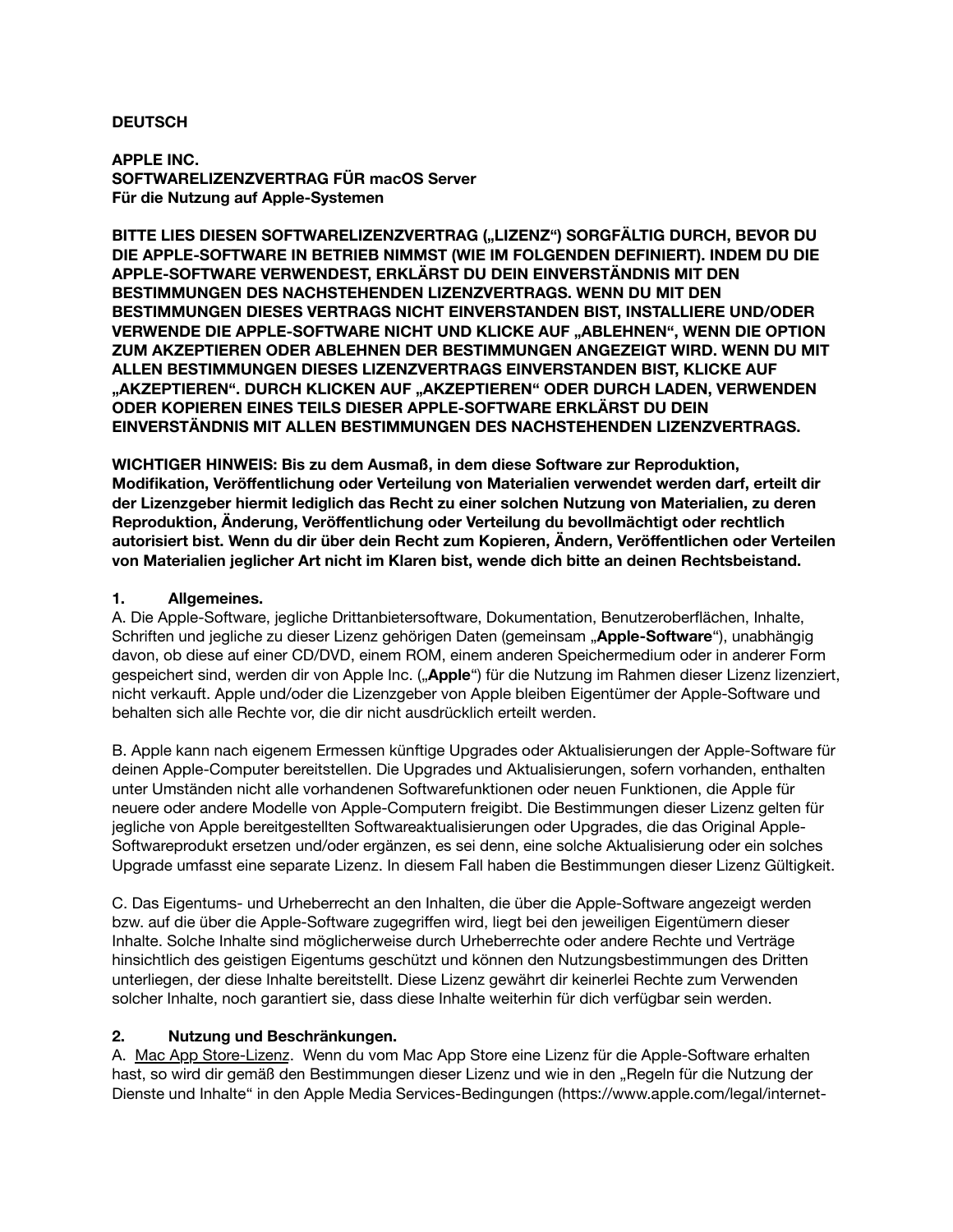[services/itunes/](https://www.apple.com/legal/internet-services/itunes/)) ("**Nutzungsregeln**") festgelegt, eine eingeschränkte, nicht übertragbare, einfache Lizenz erteilt:

(i) Zum Herunterladen, Installieren, Nutzen und Ausführen einer (1) Kopie der Apple-Software für die persönliche und nicht kommerzielle Nutzung direkt auf jedem Apple-Computer, auf dem eine kompatible Version von macOS ausgeführt wird ("**Mac-Computer**") und dessen Eigentümer du bist oder der deiner Kontrolle unterliegt; und

(ii) Wenn du ein kommerzielles Unternehmen oder eine Bildungseinrichtung bist, zum Herunterladen, Installieren, Nutzen und Ausführen einer (1) Kopie der Apple-Software durch entweder: (a) eine Einzelperson auf jedem der Mac-Computer, deren Eigentümer du bist oder die deiner Kontrolle unterliegen, oder (b) mehrere Personen auf einem einzigen, gemeinsam verwendeten Mac-Computer, dessen Eigentümer du bist bzw. der deiner Kontrolle unterliegt. Beispielsweise darf ein Angestellter die Apple-Software sowohl auf seinem Mac-Desktop- als auch seinem Mac-Notebookcomputer verwenden, oder mehrere Studenten dürfen nacheinander die Apple-Software auf einem Mac-Computer nutzen, der sich in einem Computerlabor oder in der Bibliothek befindet.

B. Volumen- oder Maintenance-Lizenz. Wenn du die Apple-Software im Rahmen eines Programms für Volumen- oder Maintenance-Lizenzen bei Apple erhalten hast, legen die Bestimmungen deiner Volumenbzw. Maintenance-Lizenz die Anzahl der Kopien der Apple-Software fest, die du auf Apple-Computern, deren Eigentümer du bist bzw. die deiner Kontrolle unterliegen, herunterladen, installieren, verwenden und ausführen darfst. Soweit nicht schriftlich mit Apple anderweitig vereinbart, gelten alle anderen Bestimmungen dieser Lizenz für deine Nutzung der Apple-Software, die mit einer Volumenlizenz bzw. Maintenance-Lizenz erworben wurde.

C. Systemvoraussetzungen; Apple-ID. Bitte beachte, dass die Apple-Software nur auf Apple-Hardware und -Betriebssystemsoftware, die die von Apple angegebenen Systemvoraussetzungen erfüllt, unterstützt wird. Ferner können die Nutzung von und der Zugriff auf bestimmte(n) Funktionen der Apple-Software und bestimmte(n) Dienste(n) erfordern, dass du eine eindeutige Kombination aus Benutzernamen und Passwort beantragst, die als Apple-ID bezeichnet wird.

D. Sonstige Nutzungsbeschränkungen. Die in dieser Lizenz gewährten Rechte gestatten es dir nicht und du verpflichtest dich, es zu unterlassen, die Apple-Software auf jeglichen nicht von Apple stammenden Computern zu installieren, zu verwenden oder auszuführen oder Dritten dies zu ermöglichen. Sofern nicht anderweitig durch die Bestimmungen dieser Lizenz gestattet oder anderweitig durch Apple lizenziert: (i) darf nur jeweils ein Benutzer die Apple-Software verwenden und (ii) ist es dir untersagt, die Apple-Software über ein Netzwerk bereitzustellen, in dem sie von mehr als einem Computer gleichzeitig ausgeführt oder verwendet werden kann. Es ist dir nicht gestattet, die Apple-Software zu vermieten, zu verleasen, zu verleihen, zu verkaufen, zu verteilen oder Unterlizenzen für die Apple-Software zu vergeben. Ferner verpflichtest du dich, die von der Apple-Software bereitgestellten Dienste nicht in unzulässiger Weise auszunutzen.

E. Sicherungskopie. Du bist berechtigt, eine maschinenlesbare Kopie der Apple-Software für Sicherungszwecke zu erstellen. Du bist verpflichtet, auf jeder Kopie der Apple-Software die Urheberund sonstigen Schutzrechtshinweise aufzunehmen, die auf dem Original enthalten waren.

F. Migration vorhandener Software. Wenn du die Funktion "Transfer Server" der Apple-Software verwendest, um Software von einem Apple-Computer auf einen anderen Apple-Computer zu übertragen, denke bitte daran, dass die fortlaufende Verwendung der Originalkopie der Software möglicherweise untersagt ist, sobald eine Kopie auf einen anderen Computer übertragen worden ist, es sei denn, du verfügst bereits auf beiden Computern über eine lizenzierte Kopie dieser Software. In den zugehörigen Softwarelizenzverträgen kannst du die geltenden Bestimmungen nachlesen. Software und Dienste von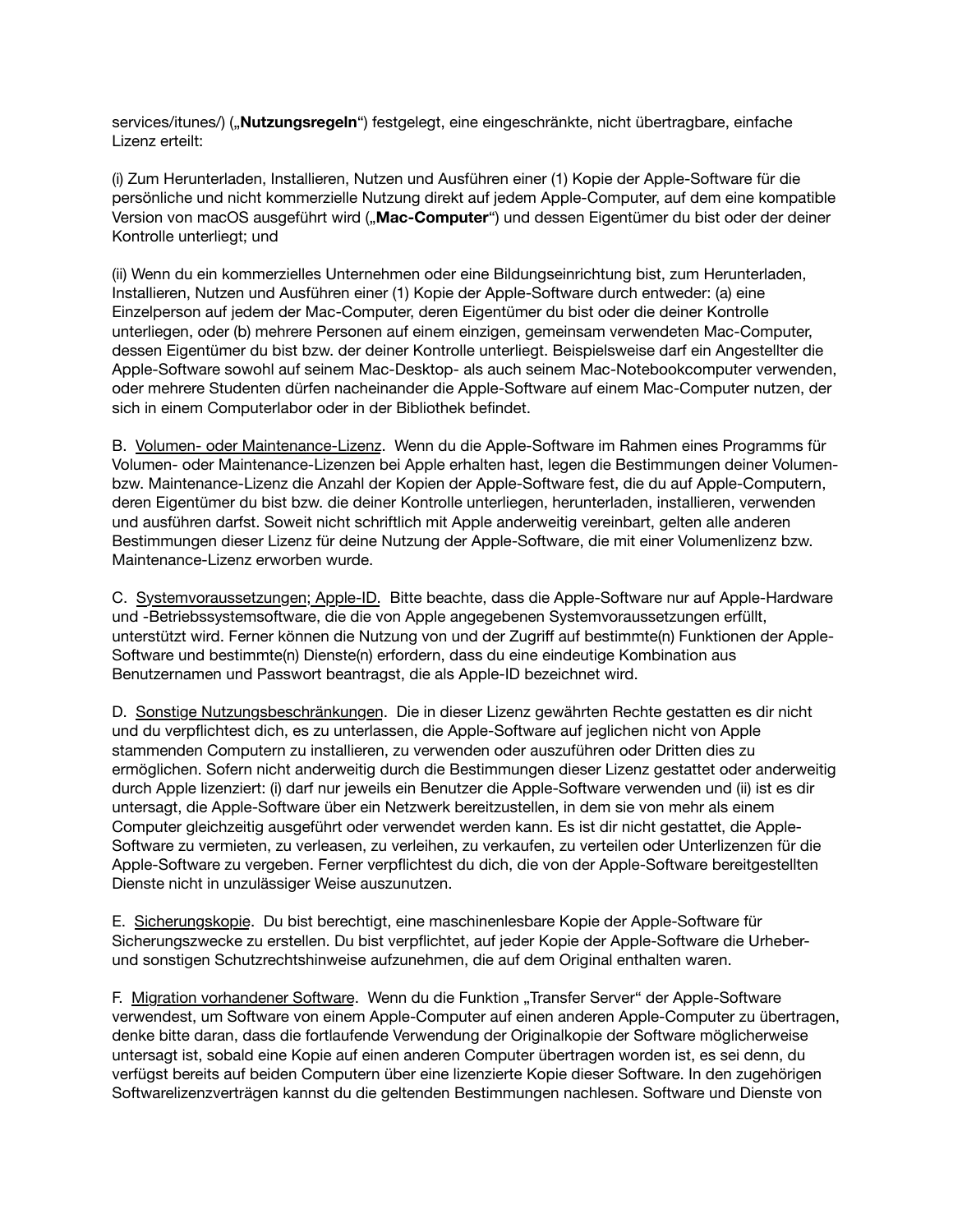Drittanbietern sind möglicherweise nicht mit dieser Apple-Software kompatibel und die Installation dieser Apple-Software kann unter Umständen die Verfügbarkeit oder Verwendbarkeit solcher Drittanbietersoftware oder -dienste sowie Apple-Produkte oder -Dienste beeinträchtigen.

G. Kein Zurückentwickeln; Beschränkungen. Du verpflichtest dich, es zu unterlassen und es anderen nicht zu gestatten, die Apple-Software oder jegliche von der Apple-Software bereitgestellten Dienste oder Teile davon zu kopieren (sofern dies nicht ausdrücklich im Rahmen dieses Lizenzvertrags oder der Nutzungsbestimmungen, sofern diese für dich gelten, gestattet ist), zu dekompilieren, zurückzuentwickeln, zu disassemblieren, Versuche zur Ableitung des Quellcodes zu unternehmen, den Quellcode zu entschlüsseln, zu modifizieren oder abgeleitete Werke der Apple-Software oder jeglicher von der Apple-Software bereitgestellter Dienste oder Teilen davon zu erstellen (sofern dies nicht und nur in dem Ausmaß, in dem jegliche vorgenannte Beschränkung durch gesetzliche Vorschriften untersagt ist oder durch die Lizenzbestimmungen, die die Nutzung der in der Apple-Software möglicherweise enthaltenen Open-Source-Komponenten regeln, gestattet ist).

### H. Profil- Manager.

1. Du darfst den Profil-Manager nur innerhalb deines Unternehmens oder deiner Organisation für deine eigenen nicht kommerziellen, persönlichen Zwecke verwenden. Der Profil-Manager ermöglicht es dir, Apple-Produkte zu verwalten, die mit dieser Funktion arbeiten. Es ist dir nicht gestattet, den Profil-Manager zum Verwalten von Produkten zu verwenden, die sich nicht innerhalb deines Unternehmens oder deiner Organisation befinden oder die nicht für deine eigenen persönlichen, nicht kommerziellen Zwecke verwaltet werden. Es ist dir untersagt, Dritten einen Dienst anzubieten, der in irgendeiner Weise mit Diensten oder Informationen, die vom Profil-Manager bereitgestellt werden oder die den Profil-Manager verwenden, integriert ist oder diese nutzt.

2. Du verstehst und erklärst dich ferner damit einverstanden, dass alle Informationen, die du durch Verwendung des Profil-Managers erhältst, nur für deine internen Zwecke innerhalb deines Unternehmens oder deiner Organisation oder für deine eigenen nicht kommerziellen, persönlichen Zwecke verwendet werden dürfen. Wenn du den Profil-Manager zum Verwalten von Apple-Produkten verwendest, liegt es in deiner Verantwortung die Benutzer darüber zu informieren, dass du in der Lage sein wirst, mit solchen Produkten zu interagieren, einschließlich ohne Einschränkung zum Konfigurieren, Überwachen und Löschen solcher Produkte per Fernzugriff. Als Voraussetzung für die Nutzung des Profil-Managers sicherst du Apple zu, dass du über die erforderlichen Rechte und Einwilligungen verfügst, um jegliche Informationen, die du durch eine derartige Verwendung des Profil-Managers erhältst, sammeln und verwenden zu dürfen.

3. Wenn dein Unternehmen oder deine Organisation Mitglied des Apple-Entwicklerprogramms (Apple Developer Program, ADP) ist oder du Lizenznehmer des Apple-Entwicklerprogramms bist, darfst du den Profil-Manager zum Laden von Programmen verwenden, jedoch nur in dem eingeschränkten Ausmaß, in dem deine ADP-Vereinbarung (unten definiert) dich zum Laden von Programmen auf Apple-Produkte berechtigt, auf denen die iOS-, watchOS- oder tvOS-Betriebssystemsoftware ausgeführt wird. "**ADP-Vereinbarung**" steht für den Lizenzvertrag für das Apple-Entwicklerprogramm, den Lizenzvertrag für das Apple-Entwicklerprogramm für Unternehmen und den Lizenzvertrag zur Teilnahme von Hochschulen am iOS-Entwicklerprogramm und/oder den -Lizenzvertrag zur Teilnahme von Hochschulstudenten am iOS-Entwicklerprogramm, wie diese von Zeit zu Zeit von Apple geändert werden können. Ferner gestattet es dir die Apple-Software möglicherweise, im Rahmen der anwendbaren Apple-Bestimmungen für Volumenkäufe Programme und Inhalte (z. B. App Store-Apps, Apple Books-Lehrbücher) auf Apple-Produkten zuzuordnen und zu installieren. Soweit du den Profil-Manager zum Laden von Programmen und/oder Inhalten auf Apple-Produkten verwendest, verpflichtest du dich sicherzustellen, dass jeder Endbenutzer die Bestimmungen der Softwarelizenz, die für solche Programme und/oder Inhalte gelten, kennt und einhält. Als Bedingung für die Verwendung des Profil-Managers erklärst du Apple gegenüber, dass die gesamten Programme und Inhalte für eine solche Nutzung entsprechend lizenziert sind und in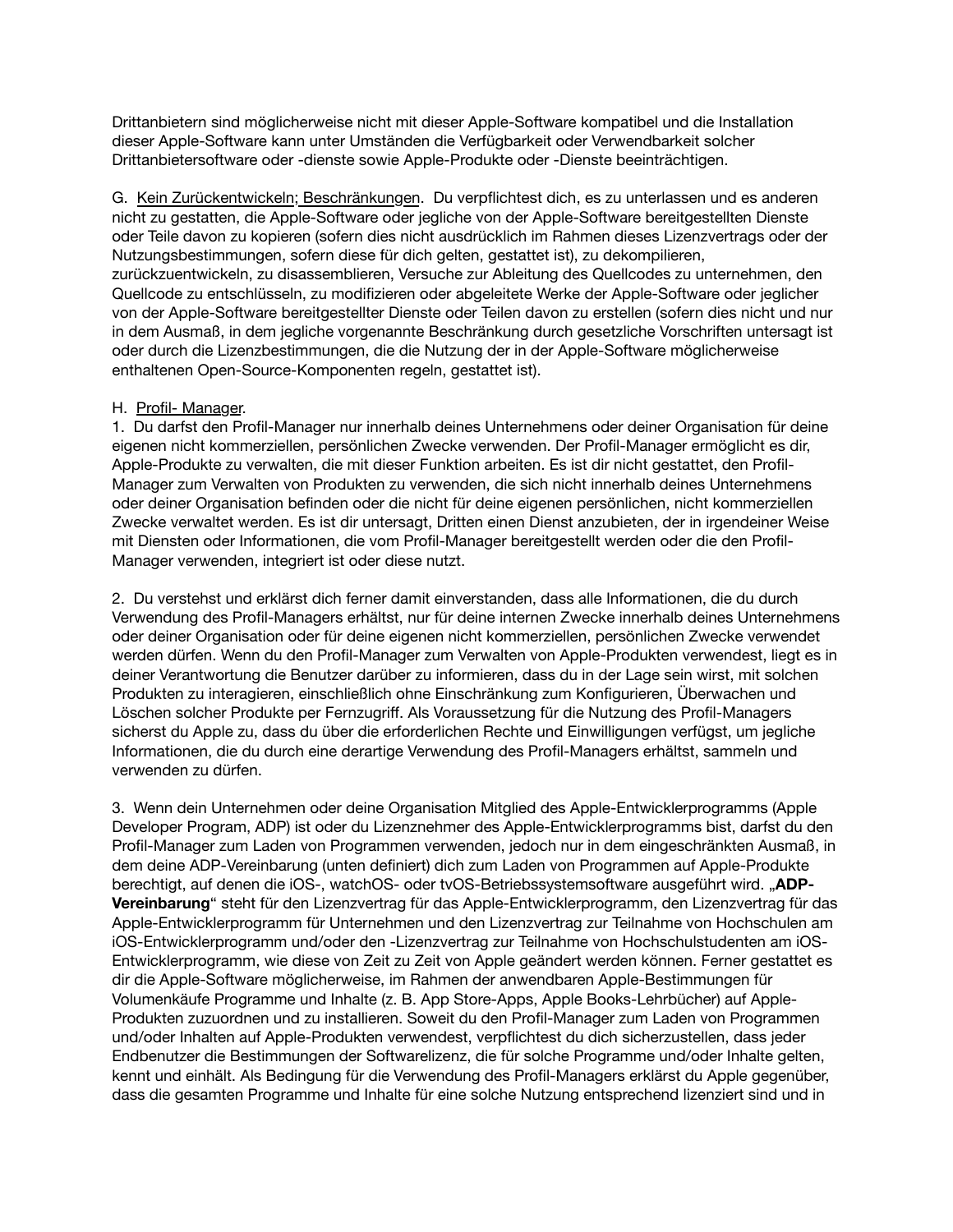Übereinstimmung mit allen geltenden Lizenzbestimmungen verwendet werden.

4. Sofern deine ADP-Vereinbarung oder die anwendbaren Apple-Bestimmungen für Volumenkäufe es dir nicht ausdrücklich gestatten, Programme auf Apple-Produkte zu laden, ist es dir untersagt, den Profil-Manager für solche Zwecke zu verwenden. Soweit der Profil-Manager von dir zum Laden von Inhalten und anderen Programmen verwendet werden darf, wird er dir ausschließlich zum Laden von solchen Inhalten lizenziert, zu deren Laden du bevollmächtigt oder rechtlich autorisiert sind.

5. Darüber hinaus bist du berechtigt, die Profil-Manager-Funktion der Apple-Software zu verwenden, um Softwareaktualisierungen für bestimmte Apple-Software zu ermöglichen, vorausgesetzt, jeder dieser Apple-Client-Computer oder jedes Gerät, den bzw. das du aktualisierst, verfügt über eine Lizenz zum Erhalt solcher Softwareaktualisierungen und die gesamte Nutzung dieser Funktion erfolgt nur für interne Zwecke innerhalb deines Unternehmens oder deiner Organisation oder für deine eigenen, nicht kommerziellen, persönlichen Zwecke und ist nicht anderweitig durch die Lizenzverträge untersagt, die die Software begleiten, die du auf diese Weise zur Verfügung stellen möchtest.

I. Interneterreichbarkeit; Netzwerkdiagnosetests. Sofern du nicht dein Einverständnis im Absatz "Erreichbarkeit" der Apple-Software verweigerst oder das Feld unten auf dieser Lizenzseite deaktivierst, führt die Apple-Software Netzwerkdiagnosetests durch, um dich beim Einrichten, Konfigurieren und Überwachen deines Apple-Servers zu unterstützen, um festzustellen, ob er ordnungsgemäß funktioniert und wie er über das Internet erreichbar ist. Im Rahmen der Durchführung dieser Tests stimmst du zu, dass Apple deinen Apple-Server abfragen wird und dass auf deine externe IP-Adresse, konfigurierte E-Mail-Domain und die Portnummern laufender Serverdienste auf deinem Apple-Server zugegriffen wird und dass diese Informationen innerhalb der Apple-Software angezeigt werden. Diese Informationen werden an Apple gesendet, um dir die Ergebnisse der Netzwerkdiagnosetests zur Verfügung zu stellen, und werden nicht aufbewahrt, abgesehen davon, dass Apple deine externe IP-Adresse für 24 Stunden ausschließlich zum Zwecke der Qualitätssicherung und Kapazitätsplanung für die Apple-Software aufbewahrt. **Indem du die Apple-Software installierst oder verwendest, stimmst du zu, dass Apple deine Erlaubnis hat, die oben beschriebenen Informationen gemäß diesen Bestimmungen zu sammeln, zu übertragen, zu verwalten, zu verarbeiten und zu verwenden. Wenn du mit dem Vorhergehenden nicht einverstanden bist, kannst du jederzeit dein Einverständnis im Abschnitt "Erreichbarkeit" der Apple-Software verweigern oder das Feld unten auf dieser Lizenzseite deaktivieren, bevor du diese Lizenz akzeptierst.**

J. Xsan-Verwaltung. Du bist berechtigt, die Funktion "Xsan-Admin" der Apple-Software zum Konfigurieren und Verwalten eines SAN (Storage Area Network) für eine unbegrenzte Anzahl von Apple-Client-Computern, die über eine gültige Lizenz für die Ausführung der Xsan-Dateisystemsoftware verfügen, zu verwenden.

## K. Push-Benachrichtigungen.

1. Damit du den Apple-Push-Benachrichtigungsdienst der Apple-Software ("**Push-Dienst**") verwenden kannst, benötigst du eine Apple-ID und musst ein von Apple ausgestelltes Zertifikat beantragen. Du versicherst, dass die Informationen, die du in Verbindung mit einer solchen ID und einem solchen Zertifikat bereitstellst, richtig, genau und vollständig sind. Du darfst den Push-Dienst nur verwenden, um Benachrichtigungen vom Kalender-Server, Kontakte-Server, Mail-Server, Profil-Manager und Serververwaltungsprogramm zu senden, und ausschließlich für die Verwendung innerhalb deines Unternehmens oder deiner Organisation oder für deine eigenen nicht kommerziellen, persönlichen Zwecke.

2. Sofern du nicht einen separaten Vertrag mit Apple schließt, ist es dir untersagt, den Push-Dienst zum Senden von Benachrichtigungen an andere Dienste, Programme oder Geräte zu verwenden. Es ist dir untersagt, Dritten einen Dienst anzubieten, der mit Diensten, die vom Push-Dienst bereitgestellt werden,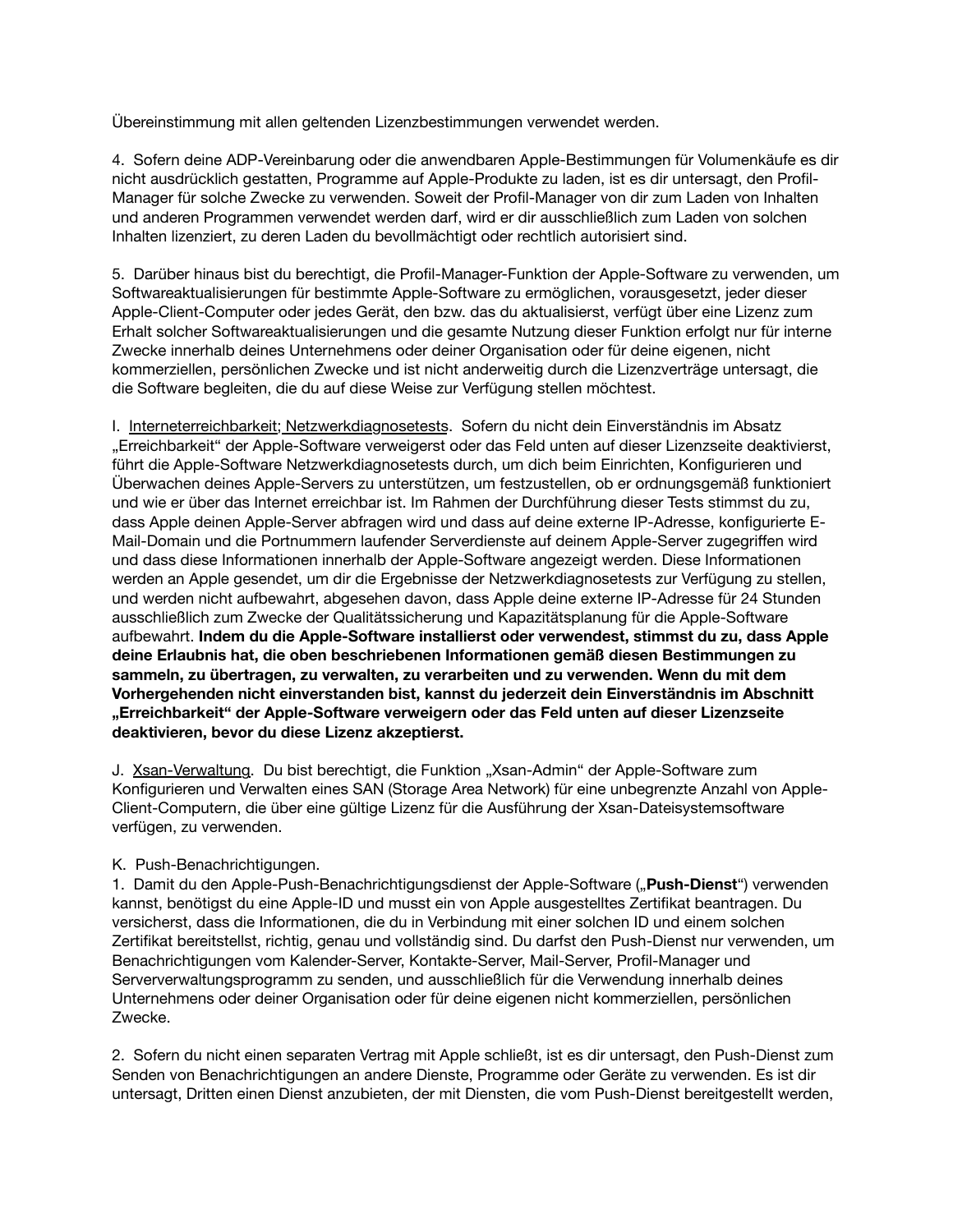integriert ist oder solche Dienste einsetzt oder der den Push-Dienst in jeglicher Weise verwendet. Du darfst den Push-Dienst nur verwenden, um Benachrichtigungen an Benutzer innerhalb deines Unternehmens oder deiner Organisation oder für deine eigenen nicht kommerziellen, persönlichen Zwecke zu senden.

3. Du erkennst an und erklärst dich damit einverstanden, dass jegliche Benachrichtigungen des Push-Dienstes von dir und nicht von Apple gesendet werden und dass du die alleinige Haftung und Verantwortung für sämtliche in solchen Benachrichtigungen übermittelten Daten oder Inhalte und für deine Nutzung des Push-Dienstes trägst. Als Voraussetzung für die Nutzung des Push-Dienstes verpflichtest du dich, keine unaufgeforderten Nachrichten zu senden oder den Push-Dienst auf andere Weise für unangemessene oder rechtswidrige Zwecke einzusetzen. Du verpflichtest dich ferner, die gesamte Netzwerkkapazität oder Bandbreite des Push-Diensts nicht über Gebühr zu nutzen, wie von Apple nach alleinigem Ermessen bestimmt werden kann. Des Weiteren verpflichtest du dich, keine Maßnahmen zu ergreifen, um die ordnungsgemäße Funktionsweise des Push-Diensts, einschließlich im Push-Dienst verwendeter digitaler Zertifikate oder Verschlüsselung, zu beeinträchtigen.

4. Du verstehst und erklärst dich damit einverstanden, dass Apple, um den Push-Dienst bereitstellen zu können, berechtigt ist, Benachrichtigungen über verschiedene öffentliche Netzwerke und in verschiedenen Medien zu übertragen und Benachrichtigungen zu modifizieren, um die technischen und sonstigen Voraussetzungen für den Verbindungsaufbau zu Netzwerken oder Geräten zu erfüllen. Dir ist bekannt, dass es sich beim Push-Dienst nicht um einen garantierten oder sicheren Bereitstellungsdienst handelt und dieser nicht als solcher gedacht ist, und du erklärst, dass du ihn nicht als solchen nutzen oder sich darauf verlassen wirst. Du verstehst und erklärst dich zudem damit einverstanden, dass Apple jederzeit nach eigenem Ermessen dein von Apple ausgestelltes Zertifikat widerrufen und deinen Zugriff auf den Push-Dienst beenden kann.

L. Einhaltung von Gesetzen. Du erklärst dich damit einverstanden, die Apple-Software und jegliche Dienste in Übereinstimmung mit allen anwendbaren Gesetzen zu verwenden, einschließlich lokale Gesetze des Landes oder der Region, in dem bzw. der du wohnhaft bist oder in dem bzw. der du die Apple-Software und -Dienste lädst oder verwendest.

## **3. Übertragung.**

A. Wenn du deine Lizenz der Apple-Software über den Mac App Store bezogen hast, ist diese nicht übertragbar. Wenn du deine Apple-Hardware an Dritte verkaufst, musst du die Apple-Software vor dieser Übertragung von der Apple-Hardware entfernen.

B. Alle Komponenten der Apple-Software werden als Teil eines Pakets bereitgestellt und dürfen nicht von diesem Paket getrennt und als eigenständige Programme verteilt werden. Bitte beachte, dass Apple-Software, die mit einem bestimmten Apple-Hardwareprodukt geliefert wird, möglicherweise nicht auf anderen Modellen der Apple-Hardware ausgeführt werden kann.

C. Jede Kopie der Apple-Software, die Apple möglicherweise für Werbe-, Bewertungs-, Diagnose-, oder Wiederherstellungszwecke bereitstellt, darf nur für solche Zwecke verwendet werden. Der Wiederverkauf oder die Übertragung dieser Software ist nicht zulässig.

## **4. Einwilligung zur Verwendung von Daten.**

A. Analysedaten. Wenn du dich entscheidest, die Sammlung von Analysedaten zuzulassen, erklärst du dein Einverständnis damit, dass Apple, seine Tochtergesellschaften und Auftragnehmer Diagnosedaten sowie technische, nutzungsrelevante und zugehörige Informationen, einschließlich insbesondere eindeutige System- oder Hardwarekennungen, Informationen über deinen Computer, deine Systemsoftware und Softwareprogramme sowie deine Peripheriegeräte sammeln, verwalten, verarbeiten und verwenden dürfen. Diese Informationen werden regelmäßig gesammelt, um Produkte und Dienste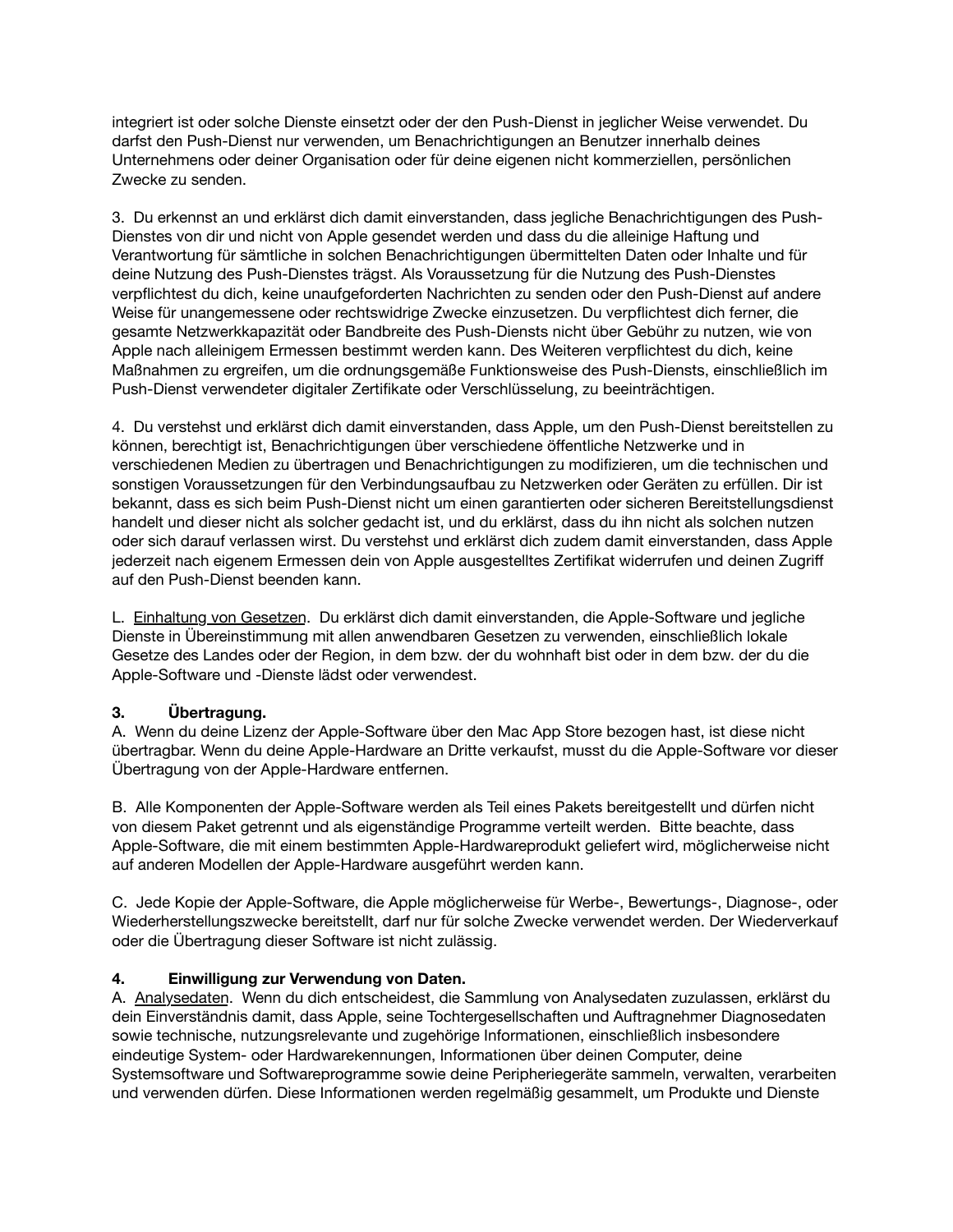von Apple bereitzustellen und zu verbessern, die Bereitstellung von Softwareaktualisierungen, Produktsupport und anderen Diensten für dich (sofern vorhanden) in Verbindung mit der Apple-Software zu vereinfachen und um die Einhaltung der Bestimmungen dieses Lizenzvertrags zu überprüfen. Du kannst deine Einstellungen für die Analyse jederzeit ändern, indem du auf deinem Computer zur Einstellung "Analyse" navigierst und das Markierungsfeld deaktivierst. Die Einstellung "Analyse" befindet sich in der Systemeinstellung "Sicherheit" im Bereich "Privatsphäre". Apple ist berechtigt, diese Informationen zu nutzen, sofern diese für die oben beschriebenen Zwecke in einer Form gesammelt werden, die keinerlei Rückschlüsse auf deine Person zulässt. Damit Partner und Fremdentwickler von Apple die Möglichkeit erhalten, ihre für die Nutzung mit Apple-Produkten ausgelegte(n) Software, Hardware und Dienste zu optimieren, stellt Apple solchen Partnern oder Fremdentwicklern möglicherweise einen Teil seiner Diagnoseinformationen bereit, der für die Software, Hardware und/oder Dienste dieses Partners oder Entwicklers relevant ist, vorausgesetzt, diese Informationen werden in einer Form verwendet, die keinerlei Rückschlüsse auf deine Person zulässt.

B. Datenschutzrichtlinie. Deine Informationen werden jederzeit gemäß der Apple-Datenschutzrichtlinie behandelt, die unter folgender Adresse verfügbar ist:<https://www.apple.com/legal/privacy/>.

### **5. Dienste.**

A. Apple stellt dir möglicherweise durch oder über die Apple-Software Zugriff auf Dienste zu deiner Nutzung bereit. Die Nutzung dieser Dienste kann eine Apple-ID erfordern, setzt möglicherweise dein Einverständnis mit zusätzlichen Bestimmungen voraus und unterliegt unter Umständen zusätzlichen Gebühren. Wenn du dich dafür entscheidest, solche Dienste in Verbindung mit der Apple-Software zu nutzen, unterliegt deine Nutzung dieser Dienste diesen zusätzlichen Bestimmungen, aber diese Lizenz gilt weiterhin für deine Nutzung der hierin lizenzierten Apple-Software.

B. Du erkennst hiermit an, dass die Dienste proprietäre Inhalte, Informationen und Materialien enthalten, deren Eigentümer Apple und seine Lizenzgeber ist/sind und die durch anwendbare Gesetze zum Schutz des geistigen Eigentums oder durch sonstige Gesetze geschützt sind. Du verpflichtest dich, diese proprietären Inhalte, Informationen und Materialien nicht zu anderen Zwecken als zur zulässigen Nutzung der Dienste oder nicht auf eine Weise zu verwenden, die die Bestimmungen dieser Lizenz verletzt oder gegen die Urheberrechte von Drittanbietern oder von Apple verstößt. Soweit nicht ausdrücklich in den anwendbaren Bestimmungen für die Dienste gestattet, verpflichtest du dich, es zu unterlassen, diese Dienste zu reproduzieren, zu modifizieren, zu vermieten, zu verleasen, zu verleihen, zu verkaufen, zu verteilen oder abgeleitete Werke der Dienste zu erstellen. Ferner verpflichtest du dich, diese Dienste nicht zu missbrauchen, einschließlich ohne Einschränkung durch die Nutzung der Dienste für die Übertragung von Malware oder durch das Eindringen in Netzwerke oder die Belastung von Netzwerkkapazität.

C. Darüber hinaus stehen Dienste, auf die über die Apple-Software zugegriffen wird, die mit der Apple-Software verknüpft sind oder mit der Apple-Software angezeigt werden, möglicherweise nicht in allen Sprachen oder in allen Ländern zur Verfügung. Apple übernimmt keine Gewähr dafür, dass solche Dienste geeignet oder verfügbar sind für die Nutzung an einem bestimmten Ort. Apple behält sich das Recht vor, jegliche Dienste jederzeit zu ändern, vorübergehend einzustellen, zu entfernen oder den Zugang zu jeglichen Diensten zu deaktivieren. Apple übernimmt in keinem Fall die Haftung für das Einstellen jeglicher Dienste oder die Deaktivierung des Zugangs zu solchen Diensten oder für jegliche Aktualisierungsarbeiten, Wartungsarbeiten, Garantieleistungen oder sonstige Supportleistungen für solche Dienste. Des Weiteren ist Apple berechtigt, jederzeit ohne vorherige Mitteilung sowie unter Ausschluss der Haftung die Nutzung von oder den Zugang zu den Diensten zu beschränken oder anderweitig einzugrenzen. Du bestätigst und erklärst dich damit einverstanden, dass Apple sich das Recht vorbehält, deinen Zugriff auf jegliche durch die oder über die Apple-Software bereitgestellten Dienste jederzeit nach eigenem Ermessen zu beschränken oder einzustellen.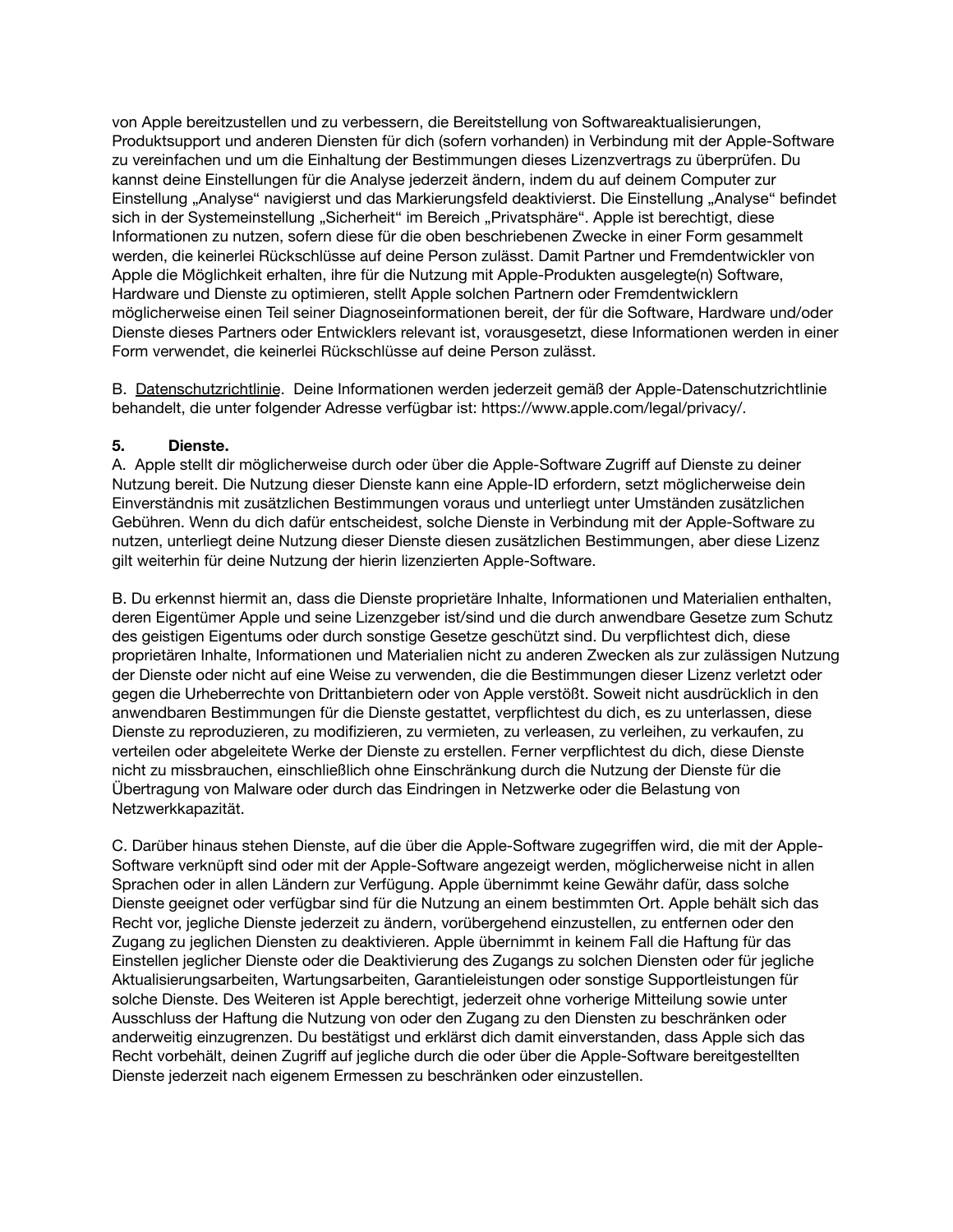**6. Laufzeit.** Dieser Lizenzvertrag hat bis zu seiner Beendigung Gültigkeit. Deine Rechte im Rahmen dieses Lizenzvertrags enden automatisch ohne Mitteilung seitens Apple oder verlieren ihre Gültigkeit, wenn du gegen eine oder mehrere Bestimmungen dieses Lizenzvertrags verstößt. Bei Beendigung dieses Lizenzvertrags bist du verpflichtet, die Nutzung der Apple-Software einzustellen und alle in deinem Besitz befindlichen Kopien der Apple-Software oder von Teilen derselben zu vernichten. Die Absätze 4, 5, 6, 7, 8, 9, 10, 12 und 13 dieser Lizenz behalten über die Beendigung dieses Vertrags hinaus Gültigkeit.

# **7. Gewährleistungsverzicht.**

A. Wenn du Kunde bist, der die Apple-Software für private Zwecke verwendet (Verbraucher, der die Apple-Software außerhalb seiner Branche, seines Unternehmens oder seines Berufs einsetzt), hast du möglicherweise in dem Land, in dem du wohnhaft bist, gesetzmäßige Rechte, die verhindern, dass die folgenden Einschränkungen für dich gelten, und im Falle einer solchen Verhinderung haben sie für dich keine Gültigkeit. Wenn du mehr über deine Rechte erfahren möchtest, wende dich bitte an eine lokale Beratungsstelle für Verbraucher.

B. DU BESTÄTIGST UND ERKLÄRST DICH AUSDRÜCKLICH DAMIT EINVERSTANDEN, DASS BIS ZU DEM DURCH GELTENDE GESETZE ZULÄSSIGEN AUSMASS DIE VERWENDUNG DER APPLE-SOFTWARE UND JEGLICHER VON DER APPLE-SOFTWARE AUSGEFÜHRTEN DIENSTE ODER JEGLICHER DIENSTE, AUF DIE MIT DER APPLE-SOFTWARE ZUGEGRIFFEN WIRD, AUF DEIN EIGENES RISIKO ERFOLGT UND DASS DU DAS GESAMTE RISIKO IM HINBLICK AUF ZUFRIEDENSTELLENDE QUALITÄT, LEISTUNG, GENAUIGKEIT UND AUFWAND TRÄGST.

C. VORBEHALTLICH DES DURCH DAS ANWENDBARE RECHT MAXIMAL ZULÄSSIGEN UMFANGS WERDEN DIE APPLE-SOFTWARE UND -DIENSTE OHNE MÄNGELGEWÄHR UND NACH VERFÜGBARKEIT MIT ALLEN FEHLERN UND OHNE GEWÄHRLEISTUNG JEGLICHER ART AUSGELIEFERT. APPLE UND DIE APPLE-LIZENZGEBER (ZUM ZWECKE DER ABSÄTZE 7 UND 8 GEMEINSAM ALS "APPLE" BEZEICHNET) LEHNEN HIERMIT ALLE GEWÄHRLEISTUNGEN UND BEDINGUNGEN HINSICHTLICH DER APPLE-SOFTWARE UND -DIENSTE AB, UND ZWAR SOWOHL AUSDRÜCKLICHE, IMPLIZITE ALS AUCH GESETZLICH FESTGELEGTE GEWÄHRLEISTUNGEN, EINSCHLIESSLICH INSBESONDERE DER IMPLIZITEN GEWÄHRLEISTUNGEN UND/ODER BEDINGUNGEN DER MARKTFÄHIGKEIT, ZUFRIEDENSTELLENDEN QUALITÄT, EIGNUNG FÜR EINEN BESTIMMTEN ZWECK, GENAUIGKEIT, DES UNGESTÖRTEN BESITZES UND DER NICHTVERLETZUNG DER RECHTE DRITTER.

D. APPLE ÜBERNIMMT KEINE GEWÄHRLEISTUNG DAFÜR, DASS DER UNGESTÖRTE BESITZ DER APPLE-SOFTWARE UND -DIENSTE NICHT BEEINTRÄCHTIGT WIRD, DASS DIE FUNKTIONEN IN DER APPLE-SOFTWARE ODER DURCH DIE APPLE-SOFTWARE AUSGEFÜHRTE DIENSTE DEINE ANFORDERUNGEN ERFÜLLEN, DASS DER BETRIEB DER APPLE-SOFTWARE UND -DIENSTE STÖRUNGS- ODER FEHLERFREI ERFOLGT, DASS SÄMTLICHE DIENSTE AUCH WEITERHIN ANGEBOTEN WERDEN, DASS DIE APPLE-SOFTWARE ODER -DIENSTE MIT SOFTWARE, PROGRAMMEN ODER ANDEREN DIENSTEN VON DRITTANBIETERN ODER SONSTIGEN APPLE-PRODUKTEN ODER -DIENSTEN KOMPATIBEL SEIN WIRD BZW. WERDEN ODER MIT DIESEN FUNKTIONIERT BZW. FUNKTIONIEREN ODER DASS FEHLER IN DER APPLE-SOFTWARE ODER IN DEN -DIENSTEN KORRIGIERT WERDEN. DURCH DIE INSTALLATION DIESER APPLE-SOFTWARE UND DIE NUTZUNG DER DIENSTE KANN DIE VERWENDBARKEIT DER SOFTWARE, PROGRAMME ODER DIENSTE VON DRITTANBIETERN SOWIE ANDERER APPLE-PRODUKTE ODER -DIENSTE BEEINTRÄCHTIGT WERDEN.

E. DU BESTÄTIGST FERNER, DASS DIE APPLE-SOFTWARE UND -DIENSTE NICHT FÜR DIE NUTZUNG IN SITUATIONEN ODER UMGEBUNGEN VORGESEHEN ODER GEEIGNET SIND, IN DENEN DER AUSFALL ODER ZEITVERZÖGERUNGEN DER ODER FEHLER ODER UNGENAUIGKEITEN IN DEN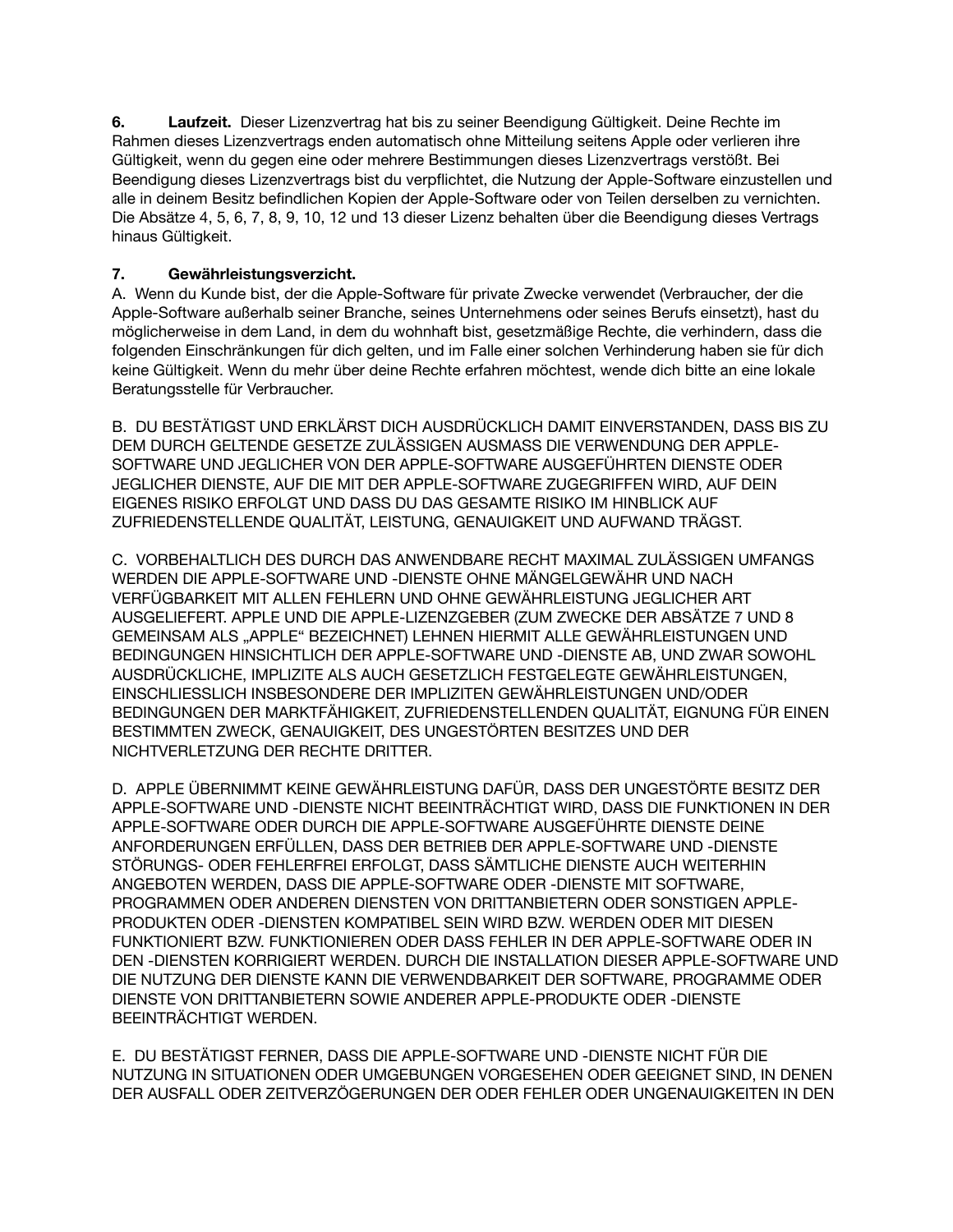DURCH DIE APPLE-SOFTWARE ODER -DIENSTE BEREITGESTELLTEN INHALTEN, DATEN ODER INFORMATIONEN ZU TODESFÄLLEN, KÖRPERVERLETZUNG ODER SCHWERWIEGENDEN SACH-ODER UMWELTSCHÄDEN FÜHREN KÖNNTEN, EINSCHLIESSLICH OHNE EINSCHRÄNKUNG BEIM BETRIEB VON KERNKRAFTANLAGEN, FLUGZEUGEN, KOMMUNIKATIONSSYSTEMEN, BEI DER FLUGÜBERWACHUNG, MIT LEBENSERHALTENDEN GERÄTEN ODER WAFFENSYSTEMEN.

F. MÜNDLICHE ODER SCHRIFTLICHE INFORMATIONEN ODER AUSSAGEN SEITENS APPLE ODER EINES AUTORISIERTEN APPLE-VERTRETERS BEGRÜNDEN KEINE GEWÄHRLEISTUNG. SOLLTEN SICH DIE APPLE-SOFTWARE ODER -DIENSTE ALS DEFEKT ERWEISEN, ÜBERNIMMST DU DIE GESAMTEN KOSTEN FÜR ALLE NOTWENDIGEN SERVICELEISTUNGEN, REPARATURARBEITEN ODER KORREKTUREN. EINIGE RECHTSORDNUNGEN LASSEN DEN AUSSCHLUSS IMPLIZITER GEWÄHRLEISTUNGEN ODER EINSCHRÄNKUNGEN DER ANWENDBAREN, GESETZMÄSSIGEN RECHTE EINES KUNDEN NICHT ZU, SODASS DIE OBEN GENANNTEN AUSSCHLÜSSE UND EINSCHRÄNKUNGEN FÜR DICH MÖGLICHERWEISE NICHT ZUTREFFEN.

**8. Haftungsbeschränkung.** IN DEM NICHT DURCH ANWENDBARE GESETZE UNTERSAGTEN AUSMASS IST APPLE IN KEINEM FALL HAFTBAR FÜR PERSONENSCHÄDEN ODER BEILÄUFIG ENTSTANDENE, SPEZIELLE, INDIREKTE SCHÄDEN ODER FOLGESCHÄDEN JEGLICHER ART, EINSCHLIESSLICH INSBESONDERE DES ENTGANGENEN GEWINNS, DER BESCHÄDIGUNG ODER DES VERLUSTS VON DATEN, DER NICHTÜBERTRAGUNG ODER DES NICHTEMPFANGS VON DATEN ODER INFORMATIONEN, DER GESCHÄFTSUNTERBRECHUNG ODER ANDERER KOMMERZIELLER SCHÄDEN ODER VERLUSTE, DIE DURCH DIE VERWENDUNG DER APPLE-SOFTWARE ODER - DIENSTE ODER JEGLICHER SOFTWARE ODER PROGRAMME VON DRITTANBIETERN ODER DURCH DIE UNMÖGLICHKEIT DER VERWENDUNG DER APPLE-SOFTWARE, -DIENSTE ODER JEGLICHER SOFTWARE ODER PROGRAMME VON DRITTANBIETERN IN VERBINDUNG MIT DER APPLE-SOFTWARE ODER DEN -DIENSTEN ENTSTEHEN ODER DAMIT ZUSAMMENHÄNGEN, UND ZWAR UNABHÄNGIG VON DER RECHTSGRUNDLAGE DER HAFTUNG (VERTRAG, UNERLAUBTE HANDLUNG ODER SONSTIGE) UND ZWAR AUCH DANN, WENN APPLE AUF DIE MÖGLICHKEIT SOLCHER SCHÄDEN HINGEWIESEN WURDE. EINIGE RECHTSORDNUNGEN LASSEN DEN AUSSCHLUSS ODER DIE BESCHRÄNKUNG DER HAFTUNG FÜR PERSONENSCHÄDEN, BEILÄUFIG ENTSTANDENE SCHÄDEN ODER FOLGESCHÄDEN NICHT ZU, SODASS DIESE BESCHRÄNKUNG FÜR DICH MÖGLICHERWEISE NICHT ZUTRIFFT. In keinem Fall übersteigt die gesamte Haftung von Apple für alle Schäden (ausgenommen die zwingende gesetzliche Haftung im Falle von Personenschäden) dir gegenüber die Summe von fünfzig US-Dollar (\$ 50,00). Die vorgenannten Beschränkungen gelten auch dann, wenn das oben genannte Rechtsmittel seinen eigentlichen Zweck nicht erfüllt.

# **9. Digitale Zertifikate.**

A. Allgemeines. Die Apple-Software umfasst Funktionen, die es ihr ermöglichen, digitale Zertifikate zu akzeptieren, die von dir, von Apple oder von anderen Anbietern ausgestellt werden. DIE ENTSCHEIDUNG, OB DU EINEM VON DIR, APPLE ODER EINEM ANDEREN ANBIETER AUSGESTELLTEN ZERTIFIKAT VERTRAUST, LIEGT ALLEIN IN DEINER EIGENEN VERANTWORTUNG. DIE VERWENDUNG DIGITALER ZERTIFIKATE ERFOLGT AUSSCHLIESSLICH AUF EIGENES RISIKO. APPLE GIBT IM HINBLICK AUF DIGITALE ZERTIFIKATE BIS ZUM HÖCHSTEN DURCH ANWENDBARE GESETZE ERLAUBTEN AUSMASS KEINERLEI GEWÄHRLEISTUNG ODER ZUSICHERUNGEN AB (WEDER AUSDRÜCKLICH NOCH KONKLUDENT) BEZÜGLICH DER MARKTFÄHIGKEIT ODER DER EIGNUNG FÜR EINEN BESTIMMTEN ZWECK, DER GENAUIGKEIT, DER SICHERHEIT ODER DER FREIHEIT VON RECHTEN DRITTER. Du erklärst dich einverstanden, (a) keinerlei Zertifikate zu fälschen oder missbräuchlich zu verwenden; (b) digitale Zertifikate ausschließlich im rechtlich zulässigen Rahmen und nur wie ausdrücklich in dieser Lizenz gestattet und im Einklang mit sämtlichen anwendbaren Zertifikatsrichtlinien (Certificate Policy), Angaben zur praktischen Anwendung von Zertifikaten (Certificate Practice Statement) und anderen Informationen über die Geschäftspraxis des Zertifikatausstellers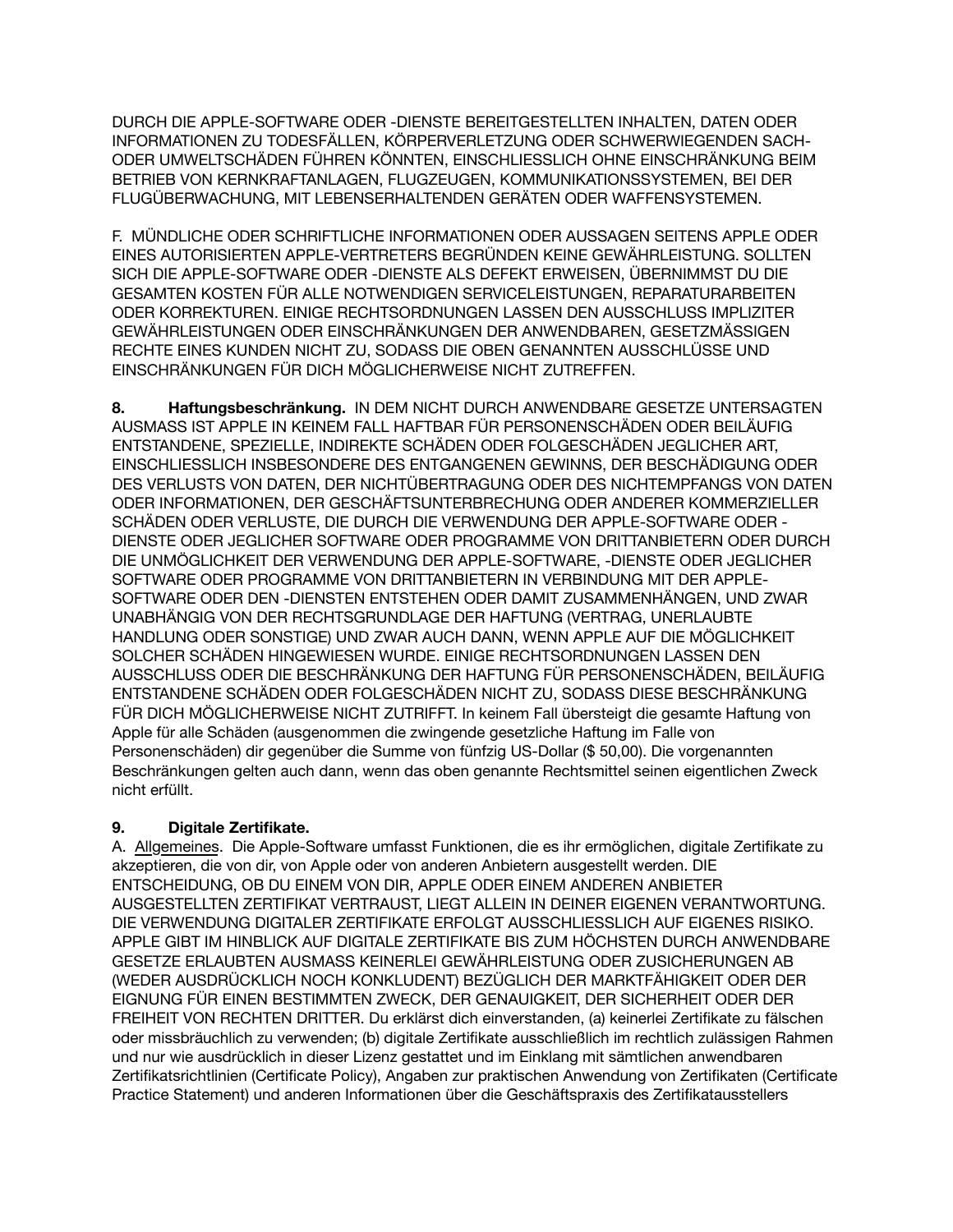(Certificate Authority) zu verwenden; (c) allein die Verantwortung dafür zu tragen, deine digitalen Zertifikate vor unbefugtem Zugriff zu schützen; und (d) jegliches deiner Zertifikate zu widerrufen, das deiner vertretbaren Überzeugung nach kompromittiert bzw. beschädigt wurde. Die Zertifikatsrichtlinien (Certificate Policy) und Angaben zur praktischen Anwendung von Zertifikaten (Certificate Practice Statement) von Apple findest du unter:<https://www.apple.com/certificateauthority>.

B. Verwendung digitaler Zertifikate im Push-Dienst.Die Apple-Software ermöglicht es dir, ein von Apple ausgestelltes, digitales Zertifikat zu beantragen, um Benachrichtigungen von deiner Apple-Hardware über den Push-Dienst zu verschlüsseln und zu übertragen. Diese Funktion prüft, dass solche Benachrichtigungen von der Apple-ID kommen, die mit Apple für die Nutzung des Zertifikats mit dem Push-Dienst registriert wurde. Sie prüft nicht die Identität der Person, die diese Apple-ID verwendet. Apple übernimmt keine Gewähr dafür, dass der Push-Dienst, solche digitalen Zertifikate oder jegliche Apple-ID frei von Hacker-Aktivitäten oder Eindringversuchen sind. DEINE NUTZUNG VON DIGITALEN ZERTIFIKATEN IN VERBINDUNG MIT DEM PUSH-DIENST ERFOLGT AUF DEIN EIGENES RISIKO. IM HINBLICK AUF DIE VERWENDUNG VON DIGITALEN ZERTIFIKATEN UND/ODER VERSCHLÜSSELUNG IM PUSH-DIENST ODER IN DER APPLE-SOFTWARE GIBT APPLE KEINERLEI GEWÄHRLEISTUNG ODER ZUSICHERUNGEN AB (WEDER AUSDRÜCKLICH NOCH KONKLUDENT) BEZÜGLICH DER MARKTFÄHIGKEIT ODER DER EIGNUNG FÜR EINEN BESTIMMTEN ZWECK, GENAUIGKEIT, SICHERHEIT ODER NICHTVERLETZUNG DER RECHTE DRITTER.

**10. Exportkontrolle.** Du stehst dafür ein, dass die Apple-Software nur unter Beachtung aller anwendbaren Exportbestimmungen der USA und des Landes bzw. der Länder, in dem bzw. denen du die Apple-Software erhalten hast, exportiert oder reexportiert wird. Insbesondere, aber ohne Einschränkung darf die Apple-Software nicht (a) in ein Land exportiert oder reexportiert werden, über das die Vereinigten Staaten ein Embargo verhängt haben, oder (b) einer Person überlassen werden, die auf der Liste der Specially Designated Nationals des U.S. Treasury Department oder der Denied Person's List oder Entity List des U.S. Department of Commerce oder einer anderen Liste mit eingeschränkten Parteien verzeichnet ist. Indem du die Apple-Software benutzt, erklärst du, dass du weder in einem dieser Länder wohnhaft bist noch auf einer der vorstehend erwähnten Listen genannt wirst. Des Weiteren erklärst du, dass du die Apple-Software nicht für Zwecke jeglicher Art verwenden wirst, die nach US-amerikanischen Gesetzen verboten sind, einschließlich insbesondere Entwicklung, Planung, Fertigung und Produktion von Raketen, nuklearen, chemischen oder biologischen Waffen.

**11. US-Behörden.** Die Apple-Software und die zugehörige Dokumentation gelten als "Commercial Items" gemäß Definition im 48 C.F.R. §2.101, bestehend aus "Commercial Computer Software" und "Commercial Computer Software Documentation" in dem Sinne, in dem diese Begriffe im 48 C.F.R. §12.212 oder 48 C.F.R. §227.7202 verwendet werden, sofern anwendbar. In Übereinstimmung mit 48 C.F.R. §12.212 oder 48 C.F.R. §227.7202-1 bis 227.7202-4, sofern anwendbar, werden die "Commercial Computer Software" und die "Commercial Computer Software Documentation" an US-Behörden wie folgt lizenziert: (a) nur als "Commercial Items" und (b) nur mit den Rechten, die allen Endbenutzern gemäß den Bestimmungen in diesem Lizenzvertrag gewährt werden. Die Rechte an unveröffentlichten Werken unterliegen den Urheberrechten der Vereinigten Staaten.

**12. Anwendbares Recht und Teilnichtigkeit.** Dieser Lizenzvertrag unterliegt den Gesetzen des Staates Kalifornien, ausgenommen den Bestimmungen zur Gesetzeskollision, und ist gemäß diesen auszulegen. Dieser Lizenzvertrag unterliegt nicht der United Nations Convention on Contracts for the International Sale of Goods, deren Anwendung hiermit ausdrücklich ausgeschlossen wird. Wenn du Verbraucher mit Wohnsitz in Großbritannien bist, unterliegt dieser Lizenzvertrag den Gesetzen deines Wohnorts. Die Unwirksamkeit einzelner Bestimmungen dieses Lizenzvertrags berührt die Wirksamkeit des Vertrags im Übrigen nicht.

**13. Vollständigkeit; Vertragssprache.** Dieser Lizenzvertrag enthält die gesamte Vereinbarung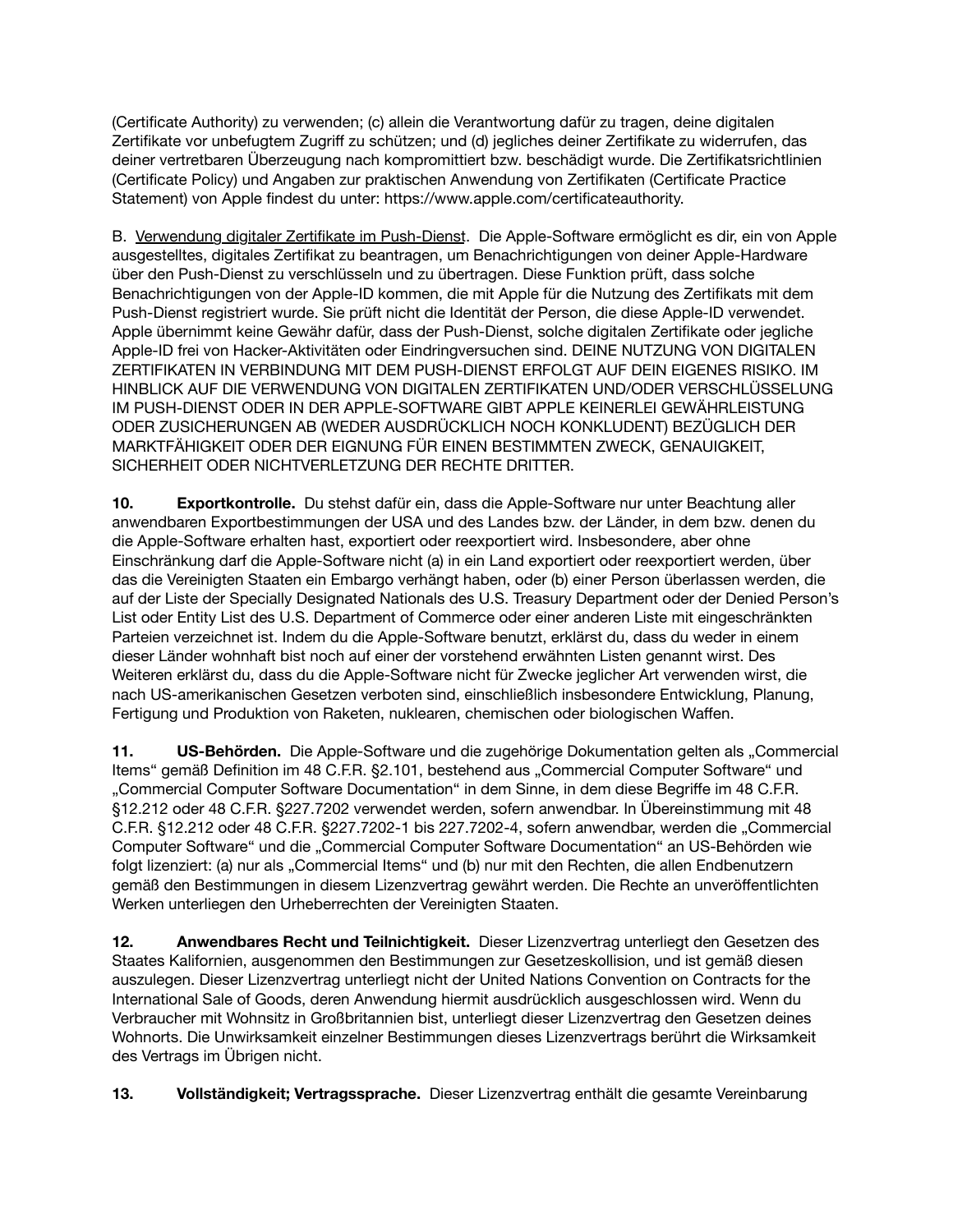zwischen dir und Apple in Bezug auf die Nutzung der Apple-Software und tritt an die Stelle aller diesbezüglichen früheren Vereinbarungen. Änderungen und Ergänzungen dieses Vertrags sind schriftlich niederzulegen und von Apple zu unterzeichnen. Jegliche Übersetzung dieses Lizenzvertrags wird für lokale Zwecke angefertigt. Im Falle von Unstimmigkeiten zwischen der englischen und der nicht englischen Version hat die englische Version dieses Lizenzvertrags bis zu dem nicht durch deine lokale Gesetzsprechung untersagten Ausmaß Gültigkeit.

## **14. Anerkennung der Rechte Dritter.**

A. Apple stellt möglicherweise bestimmte Komponenten der Apple-Software und in der Apple-Software enthaltene Open-Source-Programme von Drittanbietern auf seiner Open-Source-Website [\(https://](https://opensource.apple.com) [opensource.apple.com\)](https://opensource.apple.com) ("Open-Source-Komponenten") zur Verfügung. Die Anerkennungen, Lizenzbestimmungen und Schadensersatzregelungen für diese Komponenten sind in der elektronischen Dokumentation für die Apple-Software enthalten. Ziehe bitte die elektronische Dokumentation zurate, da dir möglicherweise zusätzliche Rechte an den Open-Source-Komponenten der Apple-Software zustehen. Du erklärst dich ausdrücklich damit einverstanden, dass im Falle eines aus der Änderung der Open-Source-Komponenten der Apple-Software resultierenden Ausfalls oder Schadens der Apple-Hardware dieser Ausfall oder Schaden von den Bestimmungen der Apple-Hardwaregarantie ausgeschlossen wird.

B. Bestimmte Bibliotheken und andere Softwareprogramme von Drittanbietern, die zum Lieferumfang der Apple-Software gehören, werden möglicherweise im Rahmen der Bestimmungen der GNU Library General Public License (GPL) oder der GNU Library/Lesser General Public License (LGPL) lizenziert. Du kannst eine vollständige maschinenlesbare Kopie des Quellcodes dieser Software nach Maßgabe der GPL oder LGPL auf schriftliche Bestellung bei Apple unter [opensource@apple.com](mailto:opensource@apple.com) ohne Berechnung, aber gegen Erstattung der Kosten für Datenträger, Versand und Verwaltungsaufwand erhalten. Die GPL-/ LGPL-Software wird in der Hoffnung verteilt, dass sie hilfreich sein möge, aber OHNE JEGLICHE GEWÄHRLEISTUNG, auch ohne die Gewährleistung der MARKTFÄHIGKEIT oder EIGNUNG FÜR EINEN BESTIMMTEN ZWECK.

EA1573 28.08.2018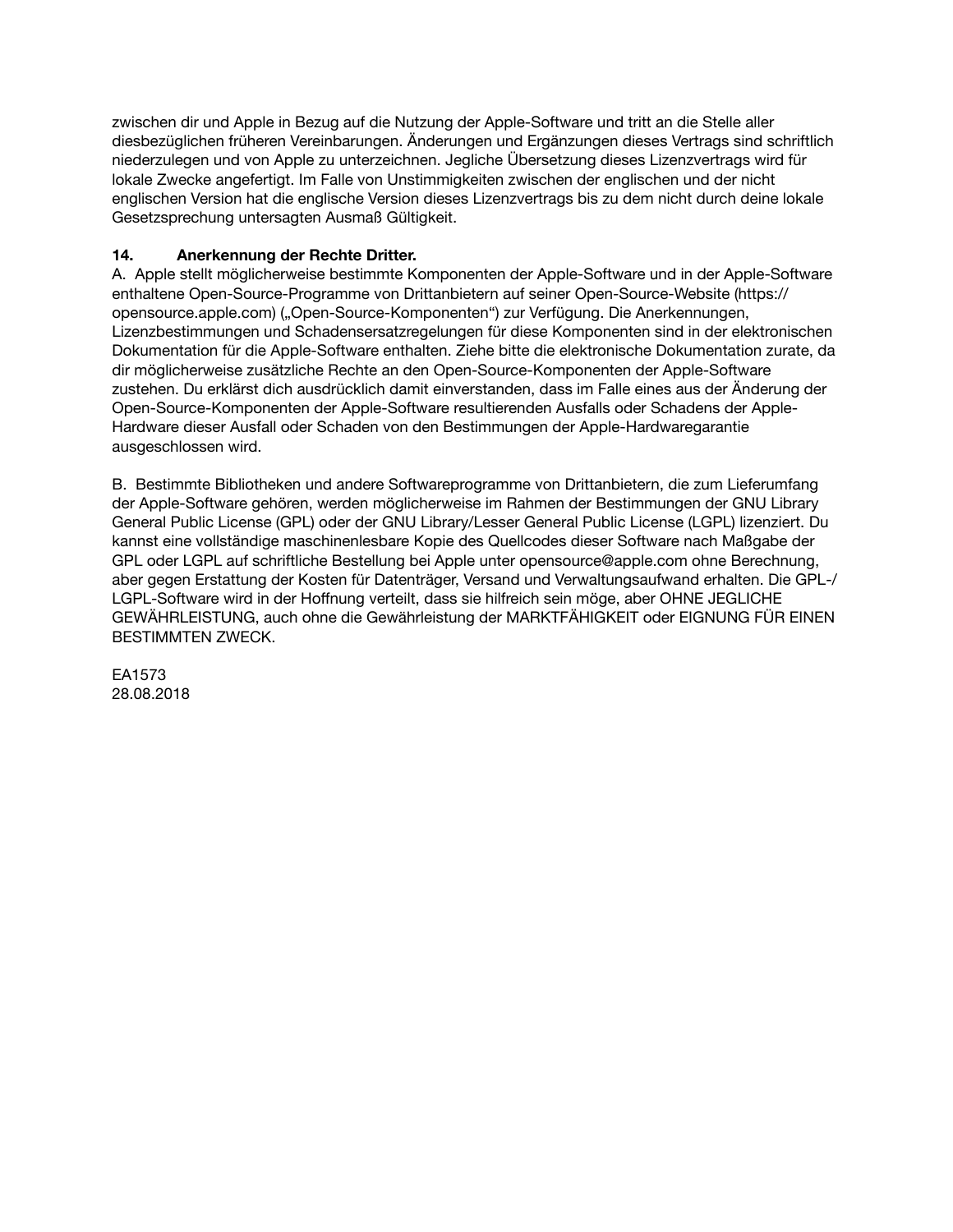#### 日本語

Apple Inc. macOS SERVERソフトウェアライセンス契約 Appleブランドのシステムでの使用

Appleソフトウェアを使用される前に、本ソフトウェアライセンス契約(以下「本契約」といいます) をよくお読みください。お客様は、当該Appleソフトウェア(下記で定義されます)をご使用になるこ とで、本契約の各条項の拘束を受けることに同意されたことになります。本契約の各条項に同意されな い場合は、当該Appleソフトウェアをインストールおよび/または使用を行わず、各条項に「同意します」 または「同意しません」の選択肢が提示されている場合は、「同意しません」ボタンをクリックしてくだ さい。本契約の各条項の拘束を受けることに同意される場合は、「同意します」ボタンをクリックして ください。「同意します」をクリック、またはAppleソフトウェアのいずれか一部をダウンロード、使 用、もしくは複製することにより、お客様は、本契約の各条項の拘束を受けることに同意されたものと します。

重要な通知:このソフトウェアは、マテリアルを複製、修正、公表、または頒布する限りにおいて使用 することができ、当該使用は、複製、修正、公表または頒布を許諾されたか法的に認められたマテリア ルについてのみお客様に対してライセンスが付与されるものです。マテリアルの複製権、修正権、公表権 または頒布権に関してご不明な点がありましたら、お客様の法律アドバイザーにご相談ください。

### 1. 総則

A. ディスク、読み出し専用メモリ、その他の記録媒体に、またはその他あらゆる形式で本契約が添付さ れているAppleソフトウェアおよび第三者のソフトウェア、文書、インターフェース、コンテンツ、フォ ントおよび一切のデータ(以下、総称して「Appleソフトウェア」といいます)は、Apple Inc. (以下 「**Apple**」といいます)が、お客様に対して、本契約条件に従う場合に限りライセンスを付与するもの であり、販売するものではありません。また、Appleおよび/またはAppleのライセンサーは、Appleソ フトウェア自体の所有権を保有し、お客様に明示的に付与されていない権利のすべてを留保します。

B. Appleは、その裁量により、お客様のAppleブランドのコンピュータに対応した、Appleソフトウェ アの将来のアップグレードまたはアップデートを提供する場合があります。アップグレードおよびアップ デートが行われる場合、現行のソフトウェア機能のすべて、またはAppleブランドのコンピュータの新規 またはその他のモデルのためにAppleがリリースする新しい機能を、必ずしも含むとは限りません。本契 約の各条項は、オリジナルのAppleソフトウェア製品を置換および/または補完を行うソフトウェアの アップグレードまたはアップデートに適用されます。ただし、当該アップグレードまたはアップデートが 別個のライセンスを伴う場合には、当該ライセンスが当該アップグレードまたはアップデートに適用され ます。

C. Appleソフトウェアにより表示されるか、アクセスされるコンテンツの一切の所有権および知的財産 権は、それぞれのコンテンツ所有者に帰属します。当該コンテンツは、著作権またはその他の知的財産 権に関する法律および条約によって保護されることがあり、当該コンテンツを提供する第三者の使用条 件に従っていただくことがあります。本契約は、これらのコンテンツを使用するいかなる権利もお客様 に付与するものでも、これらのコンテンツがお客様に提供され続けることを保証するものでもありませ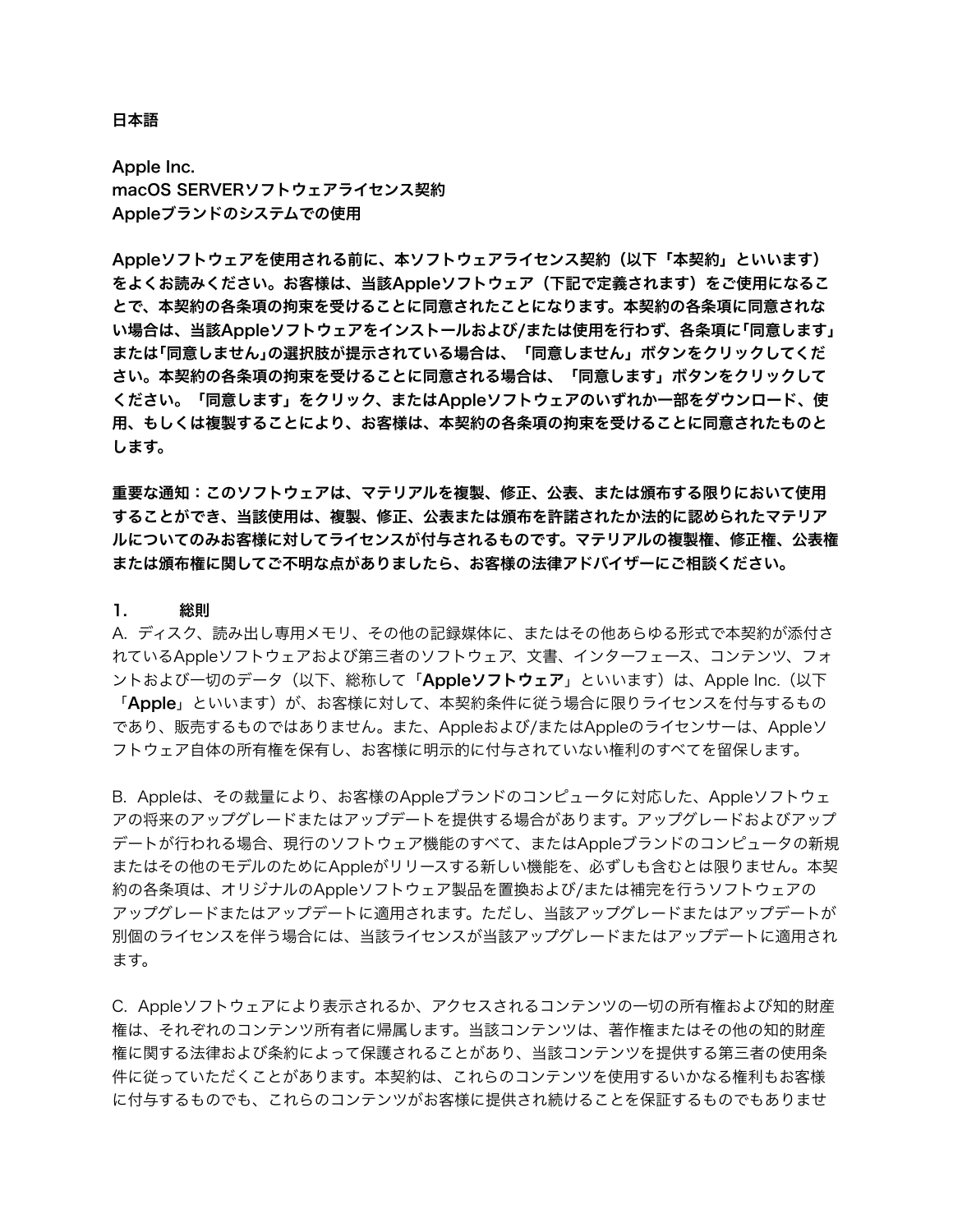ん。

#### 2. 許諾された使用方法およびその制限

A. Mac App Storeライセンス お客様がAppleソフトウェアのライセンスをMac App Storeから取得 した場合、本契約の各条項およびAppleメディアサービス規約に規定する本サービスとコンテンツ利用 ルール [\(https://www.apple.com/legal/internet-services/itunes/\)](https://www.apple.com/legal/internet-services/itunes/)(以下「**利用ルール**」といいます) で認められている契約条件に従って、お客様には、以下の制限的、譲渡不能の、非独占的ライセンスが付 与されます。

(i) お客様が所有または管理する互換性のあるバージョンのmacOSが稼動するAppleブランドの各コン ピュータ(以下「Macコンピュータ」といいます)に、個人的、非営利的使用を目的として、直接 Appleソフトウェアを1部ダウンロードし、インストールし、使用および稼動させることができます。

(ii) お客様が営利企業または教育機関である場合、お客様は、(a)お客様が所有または管理する各Macコ ンピュータにおいて、単一個人が使用するために、または、(b)お客様が所有または管理する1台の共有 用Macコンピュータにおいて、複数人が利用するために、Appleソフトウェアのコピーを1部ダウンロー ド、インストール、使用、および稼働させることができます。例えば、1人の従業員は、デスクトップの MacコンピュータおよびラップトップのMacコンピュータのいずれにおいてもAppleソフトウェアを使 用することができ、または、複数の学生が、資料センターまたは図書館にある一台のMacコンピュータ でAppleソフトウェアを連続的に使用することができます。

B. ボリュームライセンスまたは自動送付サービス契約 お客様がAppleとのボリュームライセンスプロ グラムまたは自動送付サービス契約プログラムに基づいてAppleソフトウェアを取得された場合、お客様 のボリュームライセンスまたは自動送付サービス契約の契約条件により、お客様が所有または管理する Appleブランドのコンピュータに、お客様がダウンロードし、インストールし、使用および稼働させるこ とを許諾されたAppleソフトウェアのコピー数が決められます。Appleが書面により同意をする場合を除 いては、お客様がボリュームライセンスまたは自動送付サービス契約に基づいて取得したAppleソフト ウェアの使用について、本契約の他のすべての契約条件が適用されるものとします。

C. システム要件;Apple ID Appleソフトウェアは、Appleが示す特定のシステム要件に適合する Appleブランドのハードウェアおよびオペレーティングシステムソフトウェアにおいてのみ、サポートさ れるということにご注意ください。さらに、Appleソフトウェアの特定の機能および特定のサービスの 利用およびアクセスには、Apple IDとして知られる、固有のユーザ名およびパスワードの組み合わせの 申請が必要となります。

D. その他の使用制限 本契約に規定する許諾は、お客様にAppleブランド以外のコンピュータにおいて Appleソフトウェアをインストール、使用または稼働させること、あるいは他者に当該行為をさせること を認めておらず、お客様はそのような行為をしないことに同意されたものとします。本契約の各条項によ り許諾されていない限り、またはAppleより別途ライセンスを付与されていない限り、(i) 1回につき 1 人のユーザのみがAppleソフトウェアを使用することができ、(ii) お客様は、ネットワーク上で複数のコ ンピュータが同時にAppleソフトウェアを稼働または使用できるようにすることはできません。お客様 は、Appleソフトウェアのレンタル、リース、貸与、販売、再頒布またはサブライセンスの付与を行うこ とはできず、またAppleソフトウェアにより提供されるいかなるサービスも、許可されていない方法によ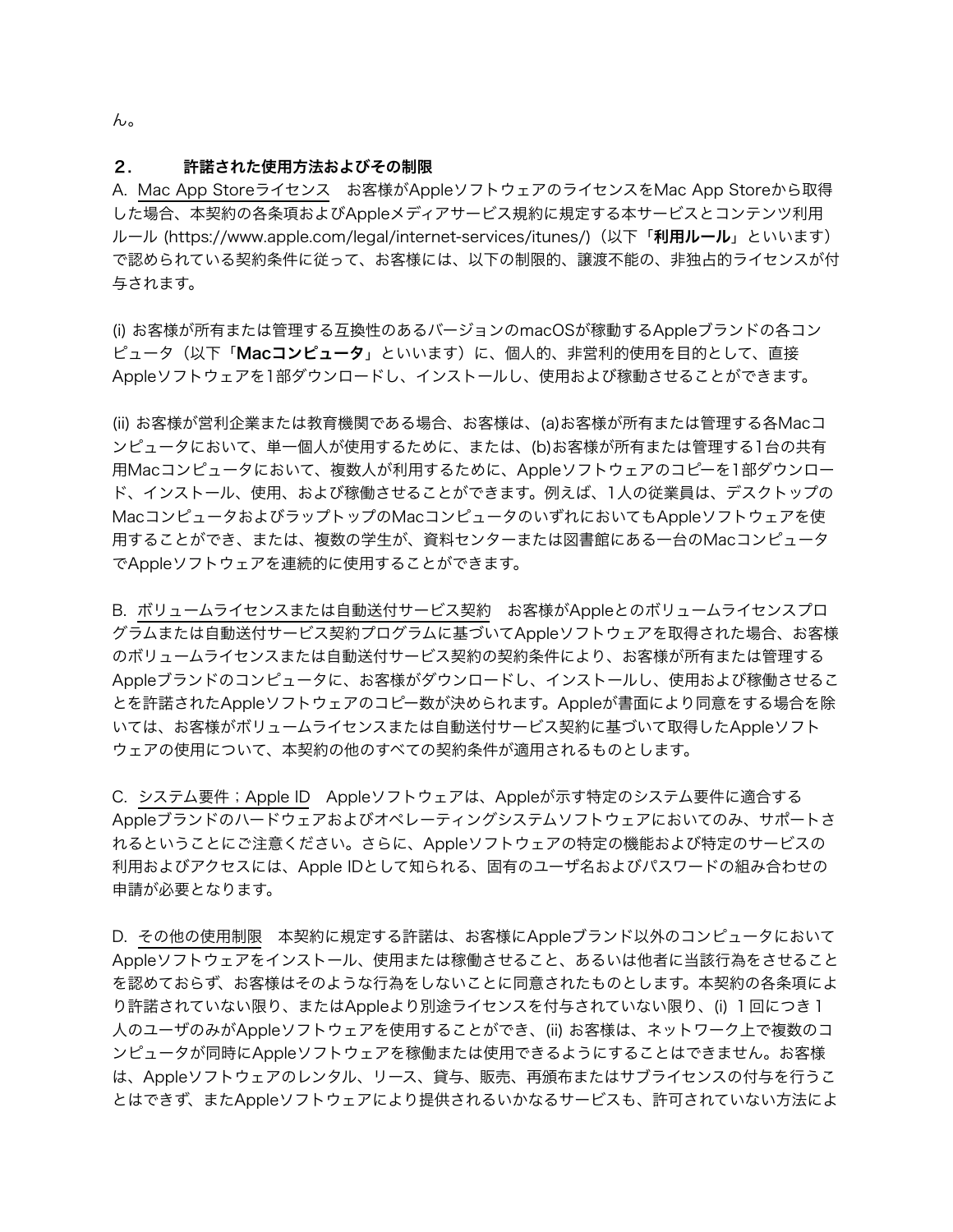り不正利用することはできません。

E. バックアップコピー お客様は、バックアップの目的に限り、機械による読み取り可能な形態で Appleソフトウェアのコピーを1部作成することができます。ただし、バックアップ用コピーには、 Appleソフトウェアの原本に含まれるすべての著作権情報またはその他の所有権表示が含まれていなけれ ばなりません。

F. 既存のソフトウェアの移行 お客様が、ソフトウェアを一台のAppleブランドのコンピュータから他 のAppleブランドのコンピュータへ移行するためにAppleソフトウェアのトランスファサーバ機能を使用 し、一旦これが他のコンピュータへ移行されると移行元の当該ソフトウェアを継続使用することが禁止 される場合があります。ただし、お客様がすでに両方のコンピュータに対する当該ソフトウェアのライ センスの付与を受けている場合はこの限りではありません。お客様は、適用される契約条件をソフト ウェア使用許諾契約においてご確認ください。第三者のソフトウェアおよびサービスは、本Appleソフ トウェアと互換性がない場合があり、また、本Appleソフトウェアのインストールにより、当該第三者の ソフトウェアおよびサービスの利用可能性やユーザビリティに影響を与える場合があり、これはApple製 品およびサービスの場合にも当てはまります。

G. リバースエンジニアリングの禁止;制限 お客様は、Appleソフトウェアおよびこれにより提供され るサービスの全部または一部に対し、複製(本契約またはお客様に適用される利用ルールで明示的に許 可される場合を除きます)、逆コンパイル、リバースエンジニアリング、逆アセンブル、ソースコード導 出の試行、暗号解読、修正または二次的著作物の創作を行うことはできないものとし、当該行為を行わ ないこと、および他者に当該行為を行わせないことに同意するものとします(ただし、上記の制限が適 用法により禁止される場合、またはAppleソフトウェアに含まれる場合のあるオープンソースコンポーネ ントの使用に適用されるライセンス条件により、許可される場合を除くものとします)。

#### H. プロファイルマネージャ

1. お客様は、お客様の会社内または組織内での使用、もしくはお客様ご自身の非営利目的の個人使用の 場合に限り、プロファイルマネージャを使用することができます。プロファイルマネージャにより、お客 様は本機能が稼働するAppleブランドの製品を管理することができます。お客様は、お客様の会社外また は組織外の製品、もしくはお客様ご自身の個人的、非営利使用の目的でない製品の管理のため、プロ ファイルマネージャを使用することはできません。お客様は、プロファイルマネージャによって提供され るサービスまたは情報の取り込みまたは利用、もしくは何らかの方法でプロファイルマネージャを使用 する第三者に対してサービスを提供することはできません。

2. プロファイルマネージャの使用により取得したすべての情報は、お客様の会社内または組織内におけ るお客様ご自身の内部での目的のため、またはお客様ご自身の非営利目的の個人使用に限り使用できる ものとし、お客様はこれを理解し同意します。プロファイルマネージャをAppleブランドの製品の管理に ご使用になる場合、お客様は、お客様が当該製品について遠隔操作で設定、監視および消去を含みます がこれらに限定されない、当該製品との情報のやりとりが可能になることをユーザに通知することに関 し、責任を負います。プロファイルマネージャを使用する条件として、お客様はAppleに対し、お客様が プロファイルマネージャの使用を通じて得た一切の情報を収集および使用するために必要な権利および 同意のすべてを得ていることを表明し保証します。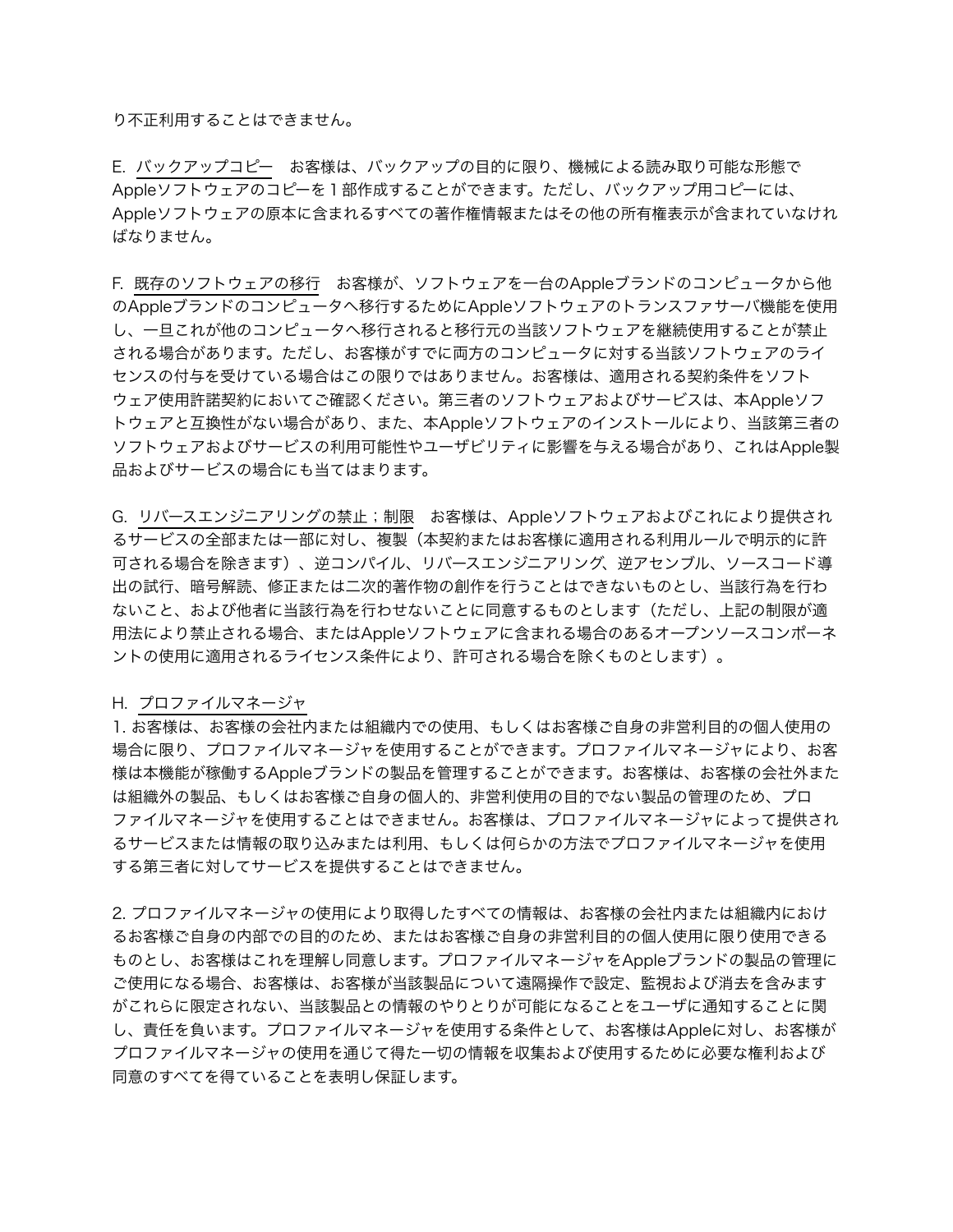3. お客様の会社または組織がAppleディベロッパプログラムのメンバーであるか、またはお客様がApple ディベロッパプログラムのライセンシーである場合、お客様のADP契約(下記で定義されます)が、お 客様に対して、アプリケーションをiOS、watchOS、またはtvOSオペレーティングシステムソフトウェ アを稼動させているAppleブランドの製品に取り込むことを許可する限りにおいて、お客様は当該アプリ ケーションを取り込むためにプロファイルマネージャを利用することができます。「ADP契約」とは、 Apple Developer Program License Agreement、Apple Developer Program Enterprise License Agreement、iOS Developer Program University Agreement、および/またはiOS Developer Program University Student License Agreementをいい、これらの契約は、随時、Appleにより修正 される場合があります。さらに、Appleソフトウェアはお客様に、Appleの適用あるVolume Purchase 規約に従って、Appleブランドの製品上に、アプリケーションおよびコンテンツ(例:App Storeアプ リケーション、Apple Booksテキストブック)の確保およびインストールを許可する場合があります。 お客様が、Appleブランドの製品上にアプリケーションおよび/またはコンテンツを読み込むためにプ ロファイルマネージャをご使用になる限り、お客様は、各エンドユーザが当該アプリケーションおよび /またはコンテンツのソフトウェアライセンス契約を認識し従うことを保証するものとし、これに同意 します。プロファイルマネージャを使用する条件として、お客様はAppleに対し、すべての当該アプリ ケーションおよびコンテンツが、当該使用に対して適正にライセンスを付与されたものであり、またすべ ての適用あるライセンス契約に従って使用されていることを表明および保証するものとし、これに同意し ます。

4. お客様が、ADP契約またはAppleの適用あるVolume Purchase規約によって、アプリケーションを Appleブランドの製品へ取り込むことが明示的に許可されていない限り、お客様は当該目的のためにプ ロファイルマネージャを使用することはできません。お客様がプロファイルマネージャをコンテンツおよ びその他のアプリケーションを取り込むためにご使用になる場合、読み込みがお客様に許諾されている かまたは法的に許可されているコンテンツの読み込みに限り、ライセンスが付与されるものとします。

5. さらにお客様は、お客様がアップデートする各Appleブランドのクライアントコンピュータまたはデ バイスに、当該ソフトウェアアップデートのライセンスが付与されていること、およびすべての本機能の 使用が、お客様の企業内もしくは組織内での使用、またはお客様自身の非営利、個人利用に限られ、か つ、その他お客様が使用しようとするソフトウェアに付随する使用許諾契約によって禁止されていない 場合には、Appleソフトウェアのプロファイルマネージャ機能を、特定のAppleブランドソフトウェアの ソフトウェアアップデートを可能にするため使用することができます。

I. インターネット到達可能性:ネットワーク診断テスト お客様がAppleソフトウェアの到達可能性の 項目の選択を外している、または本契約のページの最後にあるチェックボックスのチェックを外してい る場合を除き、Appleソフトウェアは、お客様のAppleサーバの設定、構成および監視することでお客様 の役に立ち、お客様のAppleサーバが正常に機能しているかどうかおよびインターネット上でアクセス可 能な方法について判断するため、ネットワーク診断テストを行います。これらのテストの一環として、お 客様は、Appleがお客様のAppleサーバにクエリを行うことおよびお客様のAppleサーバ上のお客様の外 部IPアドレス、設定されたメールドメイン、ならびにサーバサービスが稼働するポート番号が、Appleソ フトウェア内でアクセスされ表示されることに同意します。本情報はお客様にネットワーク診断テスト結 果を提供するためにAppleに送られますが、保存はされません。ただし、Appleが品質保証およびApple ソフトウェアの容量計画の目的のためだけに、24時間お客様の外部IPアドレスを保存する場合を除きま す。Appleソフトウェアをインストールまたは使用することにより、お客様は、これらの条項に従い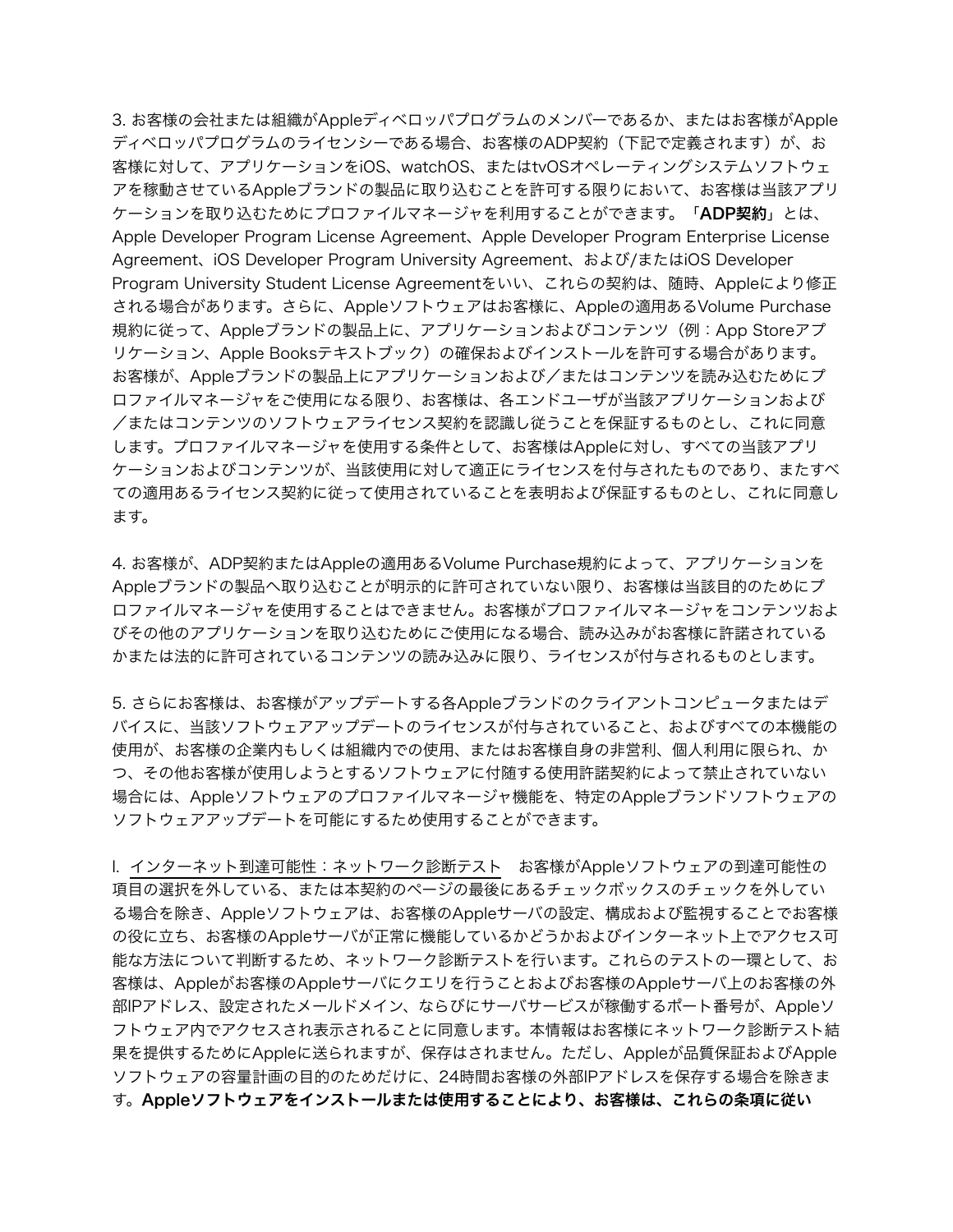Appleが上記の情報を収集、送信、保持、処理および使用することにつき、お客様の許可を得たことを 承認し同意します。お客様が前述の内容に同意されない場合、お客様はいつでもAppleソフトウェアの 到達可能性の項目の選択を外す、またはお客様が本契約を受諾する前に本契約のページの最後にある チェックボックスのチェックを外すことができます。

J. Xsan Administration お客様は、Xsan file systemソフトウェアを稼働させることについての有効 なライセンスの付与を受けた無数のAppleブランドのコンピュータのためのストレージ・エリア・ネット ワーク(SAN)を設定し、管理するAppleソフトウェアのXsan Admin機能を利用することができます。

#### K. プッシュ通知

1. AppleソフトウェアのAppleプッシュ通知機能(以下「プッシュサービス」といいます。)を利用す るために、お客様は、Apple IDを取得し、Appleが発行する認証を申請する必要があります。お客様は 当該IDおよび認証に関連してお客様が提供する情報が誤りなく、正確で、かつ完全であることに同意し ます。お客様は、カレンダーサーバ、コンタクトサーバ、メールサーバ、プロファイルマネージャおよび サーバ管理アプリケーションからの通知を送信するためにのみ、かつお客様の社内もしくは組織内また はお客様自身の非営利的、個人的利用のためにのみ、プッシュサービスを利用することができます。

2. お客様がAppleと個別の合意をした場合を除き、お客様はその他のサービス、アプリケーションまた はデバイスへの通知送信目的でプッシュサービスを利用することはできません。お客様は、プッシュサー ビスによって提供されるサービスと一体化し、もしくは活用する第三者、またはどのような態様であれ 同サービスを利用する第三者に対して同サービスを提供することはできません。お客様は、お客様の会 社または組織内でのユーザに対し、またはお客様ご自身の非営利的な個人使用のために通知を送信する ためにのみ、プッシュサービスを利用することができます。

3. お客様は、プッシュサービスからの通知がAppleではなく、お客様によって送られること、およびお 客様のみが当該通知によって送信されたデータまたはコンテンツおよびプッシュサーバの使用に対して 責任を有することを承認し、同意します。プッシュサービスの利用条件として、お客様は、要求されてい ないメッセージを送信しないこと、またはその他プッシュサーバの不適切または違法な利用をしないこ とに同意します。また、お客様は、Appleの単独の裁量により決定される全ネットワーク能力またはプッ シュサービスの処理能力の過度な利用をしないことに同意します。更に、お客様はプッシュサービスに よって利用されるデジタル証明または暗号化を含むプッシュサービスの通常の作動を妨げる行為を行わ ないことに同意します。

4. お客様は、プッシュサービスを提供するために、Appleが様々な公的ネットワーク、様々な媒体を横 断して通知を送付できること、技術的および他のネットワークまたはデバイスとの接続に関する要請を 満たすために通知を修正することを理解し、同意します。お客様は、プッシュサービスが配信サービス を保証し、保証しようとしているものではないことを承認し、同意し、およびお客様がプッシュサービ スを保証されたものとして利用することまたは信頼することをしないものとします。さらに、お客様 は、Appleがその単独の裁量によりいつでも、Appleがお客様に発行した証明書を無効とできること、お よびプッシュサービスへのお客様のアクセスを妨げることができることを理解し、同意します。

L. 法の遵守 お客様は、Appleソフトウェアおよびすべてのサービスを、お客様が居住するまたは Appleソフトウェアおよびサービスをダウンロードまたは使用する国や地域の現地法を含む、適用され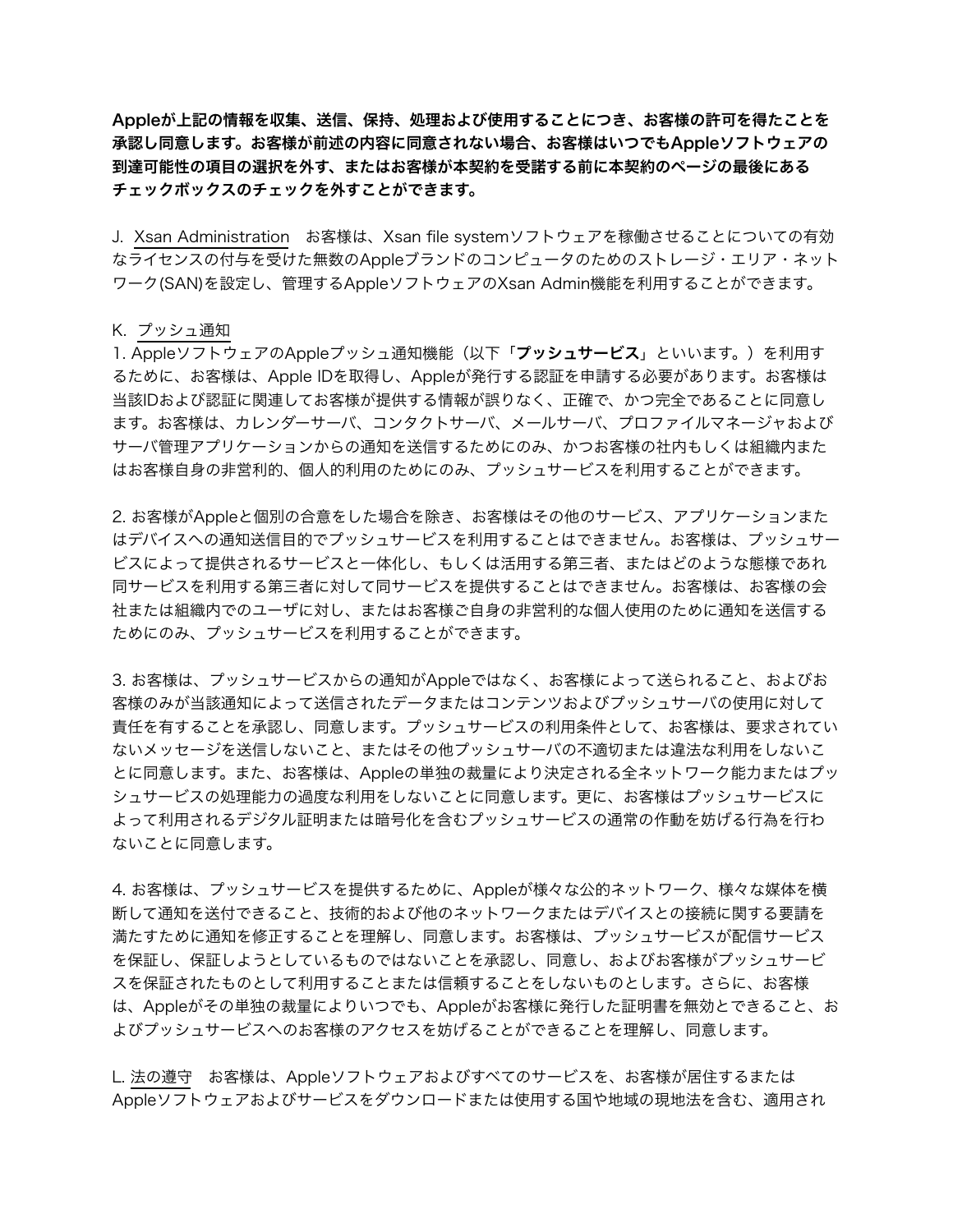るすべての法律を遵守の上、使用することに同意するものとします。

#### 3. 譲渡

A. お客様がAppleソフトウェアのライセンスをMac App Storeから取得した場合、譲渡することはで きません。お客様がAppleブランドのハードウェアを第三者に販売する場合、販売を行う前にAppleブラ ンドのハードウェアからAppleソフトウェアを削除する必要があります。

B. Appleソフトウェアのすべてのコンポーネントは、バンドルの一部として提供され、バンドルから分 離させること、およびAppleソフトウェアから完全に切り離したアプリケーションとして頒布することは できません。特定のAppleブランドのハードウェア製品とともに提供されるAppleソフトウェアは、 Appleブランドの他モデルのハードウェア上では稼動しない可能性があることにご注意ください。

C. プロモーション、評価、診断または修復目的でAppleにより提供されるAppleソフトウェアのコピー は、当該目的に限定して使用することができ、再販売または譲渡することはできません。

#### 4. データ使用に対する同意

A. 解析データ お客様が解析データの収集を許可した場合、お客様は、Appleおよびその子会社ならび に代理人が、固有のシステムまたはハードウェア識別子、お客様のコンピュータ、システムおよびアプリ ケーションソフトウェアならびに周辺機器に関わる情報を含みますがこれらに限定されない、これらの 診断、技術、使用および関連情報を収集、保持、処理かつ使用する場合があることに同意されたものと します。なお、これらの情報は、Apple製品およびサービスの提供および改善を行うために、(必要な場 合)Appleソフトウェアに関連するソフトウェアアップデート、製品サポートおよびその他のサービスを お客様へ円滑に提供するため、かつ本契約条件が遵守されていることを確認するため、定期的に収集さ れるものです。お客様は、お客様のコンピュータ上の「解析」設定にてチェックボックスの選択を外す ことにより、いつでも「解析」に関するデータ収集の設定を変更することができます。「解析」設定 は、「システム環境設定」の「セキュリティとプライバシー」にあります。Appleは、上記の目的のため に、お客様を個人的に特定しない方法で収集された場合に限り、当該情報を使用することができるもの とします。Appleのパートナーおよび第三者のディベロッパが、Apple製品を使用するために作成された ソフトウェア、ハードウェアおよびサービスを改善できるようにするため、お客様を個人的に特定しない 診断情報に限り、Appleは当該パートナーまたは第三者のディベロッパに、パートナーまたは第三者の ディベロッパのソフトウェア、ハードウェアおよび/またはサービスに関連する診断情報の一部を提供す ることができるものとします。

B. プライバシーポリシー お客様の情報は、いかなる場合においても、Appleのプライバシーポリシー に従って取り扱われます。Appleのプライバシーポリシーについては[、https://www.apple.com/legal/](https://www.apple.com/legal/privacy/) [privacy/](https://www.apple.com/legal/privacy/). をご確認ください。

#### 5. サービス

A. Appleは、お客様がご利用になるため、Appleソフトウェアにより、またはAppleソフトウェアを通 じて、サービスへのアクセスを提供する場合があります。これらのサービスの利用には、Apple IDおよ び追加条件の受諾が必要となる場合があり、また追加料金が発生する場合もあります。お客様がAppleソ フトウェアとともに当該サービスを使用することを選択された場合、お客様の当該サービスの使用は、 それらの追加条件に従うものとしますが、本契約は、本契約に従って許諾されるお客様のAppleソフト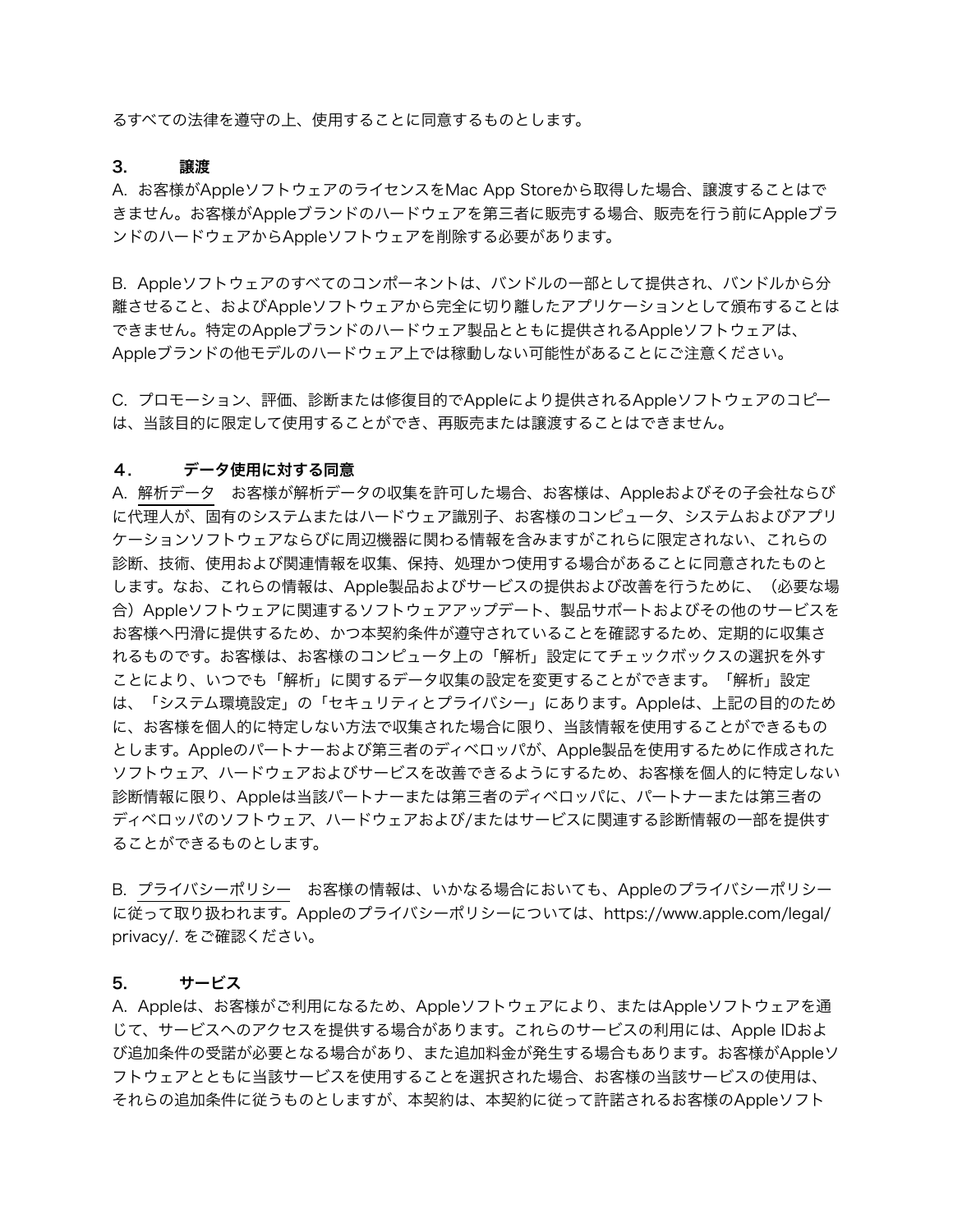ウェアの使用に引き続き適用されるものとします。

B. お客様は、サービスが、Appleおよびそのライセンサーにより専有されるコンテンツ、情報およびマ テリアルを含むこと、およびそれらが適用ある知的財産権やその他の関係法令により保護されること、 ならびにお客様がこれら専有のコンテンツ、情報またはマテリアルをサービスの許諾された利用以外の いかなる方法において、または本契約の条項に矛盾するか第三者やAppleの知的財産権の侵害となるいか なる仕方においても利用しないことに同意されたものとします。サービスに適用される規約にて明示的 に許可される場合を除き、お客様は、方法のいかんにかかわらず、サービスの複製、修正、レンタル、 リース、貸与、販売、頒布、またはサービスに基づく二次的著作物の創作を行わないことに同意された ものとします。また、お客様はマルウェアの送信、不法侵入およびネットワーク容量に負荷をかけること を含みますがこれらに限定されない、許可されていない方法によりサービスを不正利用することはでき ません。

C. さらに、Appleソフトウェアからアクセスし、リンクされ、または表示されているサービスはすべて の言語または国にてご利用いただけない場合があります。Appleは、当該サービスがどこか特定の場所で の利用に適している、または利用が可能であることについて、いかなる表明もしません。Appleはサービ スについて、いつでも、変更、停止、削除、またはアクセス不能にする権利を留保しています。いかなる 場合であっても、Appleは、当該サービスを削除またはアクセス不能にすること、または当該サービスの アップデート、保守、保証、技術またはその他のサポートに対し、一切の責任を負わないものとします。 Appleはまた、いつでも通知なしに、責任を負うことなく、サービスの利用またはアクセスについて、制 限またはその他の制約を課すこともできます。お客様は、Appleが、その裁量により、いつでもAppleソ フトウェアにより、またはAppleソフトウェアを通じて提供されるいかなるサービスについても、お客 様のアクセスを無効にするまたは削除する権利を留保していることを承認し同意します。

6. 解除 本契約は、解除されるまで有効です。本契約に基づくお客様の権利は、本契約条件の いずれかにお客様が違反した場合、Appleが通知をすることなくして、自動的に終了するか、または効力 を失います。本契約の終了に伴い、お客様は、Appleソフトウェアの使用をすべて中止し、Appleソフト ウェアの原本およびコピーを、その全部または一部を問わず、すべて破棄しなければなりません。本契約 の4条、5条、6条、7条、8条、9条、10条、12条および13条は、本契約終了後も存続するものとしま す。

#### 7. 保証の否認

A. お客様が、消費者(Appleソフトウェアをご自分のお仕事、業務または職業以外でご使用の方)であ る場合、以下の制限がお客様に適用されることを禁止する居住国の法的権利を有する可能性がありま す。お客様に適用されることが禁止されている場合、これらはお客様には適用されません。権利について の詳細は、お近くの消費者団体にお問合わせください。

B. お客様は、適用法が許容する限りにおいて、AppleソフトウェアおよびAppleソフトウェアによって 実行またはアクセスされる一切の本サービスを使用する上での危険はお客様のみが負担し、品質適合 性、性能、正確性および努力に関する包括的危険は、お客様にあることを明確に認識し同意します。

C. 適用法が最大限に許容する限りにおいて、Appleソフトウェアおよび本サービスは、すべての瑕疵を 問わずかつ一切の保証を伴わない「現状渡し」および「提供可能な限度」で提供され、Appleおよび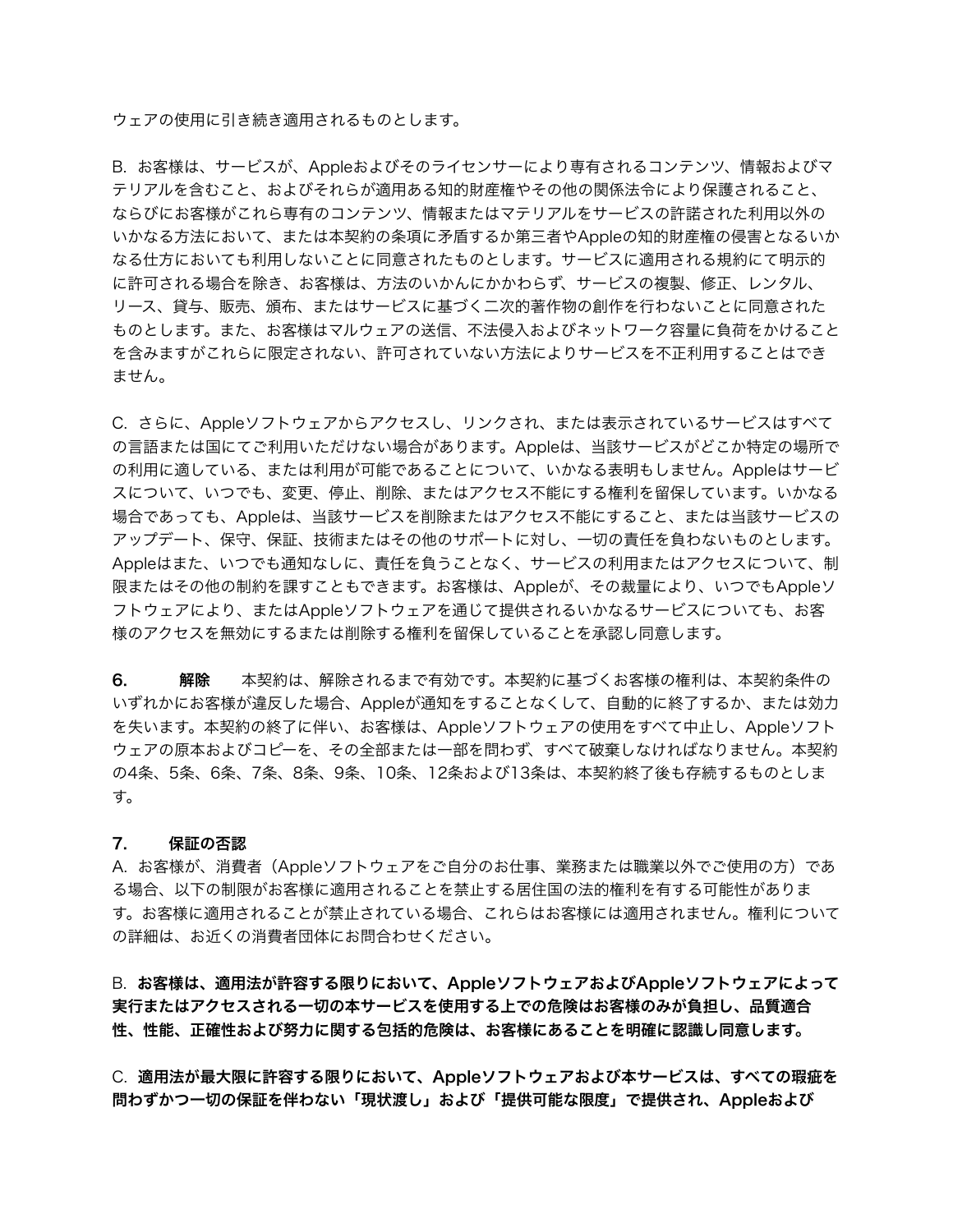Appleのライセンサー(本契約7条および8条において「Apple」と総称します)は、Appleソフトウェ アおよび本サービスに関するすべての明示、黙示または法令上の保証および条件を明確に否認します。 当該保証および条件には、商品性、品質適合性、特定目的適合性、正確性、平穏享有権および第三者の 権利非侵害性を含みますがこれらに限られません。

D. Appleは、Appleソフトウェアおよび本サービスの娯楽性の妨害がないこと、Appleソフトウェア に含まれる機能、またはAppleソフトウェアにより実行または提供される本サービスがお客様の要求を 満足させるものであること、Appleソフトウェアまたは本サービスが支障なくもしくは誤りなく作動す ること、本サービスが継続して提供されるものであること、Appleソフトウェアまたは本サービスが第 三者のソフトウェア、アプリケーションおよび第三者提供の本サービスまたは他のApple製品もしくは サービスと互換性があること、またはAppleソフトウェアまたは本サービスの瑕疵が修正されることを 保証しません。本ソフトウェアをインストールされることおよび利用されることで他のApple製品もし くは本サービス同様、第三者のソフトウェア、アプリケーションまたは第三者のサービスのユーザビリ ティに影響を与える場合があります。

E. お客様は、Appleソフトウェアおよび本サービスによるコンテンツ、データまたは情報に関する不具 合もしくは情報の遅延またはエラーもしくは不正確性が、死亡、身体傷害、または重大な身体もしくは 環境に対する損害を引き起こすような状況や環境(原子力施設、飛行機航行または通信システム、航空 管制、生命救助または武器システムを含みますが、これらに限られません)においてAppleソフトウェ アおよび本サービスを使用することが意図されるものでなく、また、使用に適さないことを了解するも のとします。

F. AppleまたはAppleの権限ある代表者の、口頭もしくは書面による情報または助言の一切は、新たな 保証を行うものではありません。Appleソフトウェアまたは本サービスに瑕疵があると判明した場合、 お客様が、すべてのサービス、修理または修正に要する一切の費用を負担します。黙示の保証の免責ま たは適用のある消費者法令上の権利の制限を認めない法域において、上記の免責および制限は、お客様 に適用されない場合があります。

8. 責任の制限 適用法令により禁止されない限り、Appleは、Appleソフトウェアもしくは本 サービス、またはAppleソフトウェアまたは本サービスに関連する第三者のソフトウェアもしくはアプ リケーションの使用または使用不可に起因または関連する、逸失利益、データの破損または消失、一切 のデータまたは情報の送受信の失敗、仕事の中断またはその他の商業的損害もしくは損失等を含む、身 体傷害または付随的損害、特別損害、間接損害または二次的損害等について、責任事由(契約、不法行 為等)にかかわらず、いかように発生しようと、Appleが当該損害の可能性を示唆されていた場合にお いても、一切の責任を負いません。身体傷害、付随的損害または間接損害に対する免責または責任の制 限を法的に認めない法域において、本制限は、お客様に適用されない場合があります。いかなる場合も (身体傷害を含む場合に適用法が要請する場合を除いて)、すべての損害に関するお客様に対するApple の賠償責任総額は、50米ドルを上限とします。上記の救済がその本質的目的を達成できない場合でも、 前述の制限が適用されます。

#### 9. デジタル証明書

A. 総則 Appleソフトウェアには、お客様、Appleまたは第三者のいずれかから発行されるデジタル証 明書を受領できる機能が含まれています。お客様は、お客様、Appleまたは第三者のいずれかから発行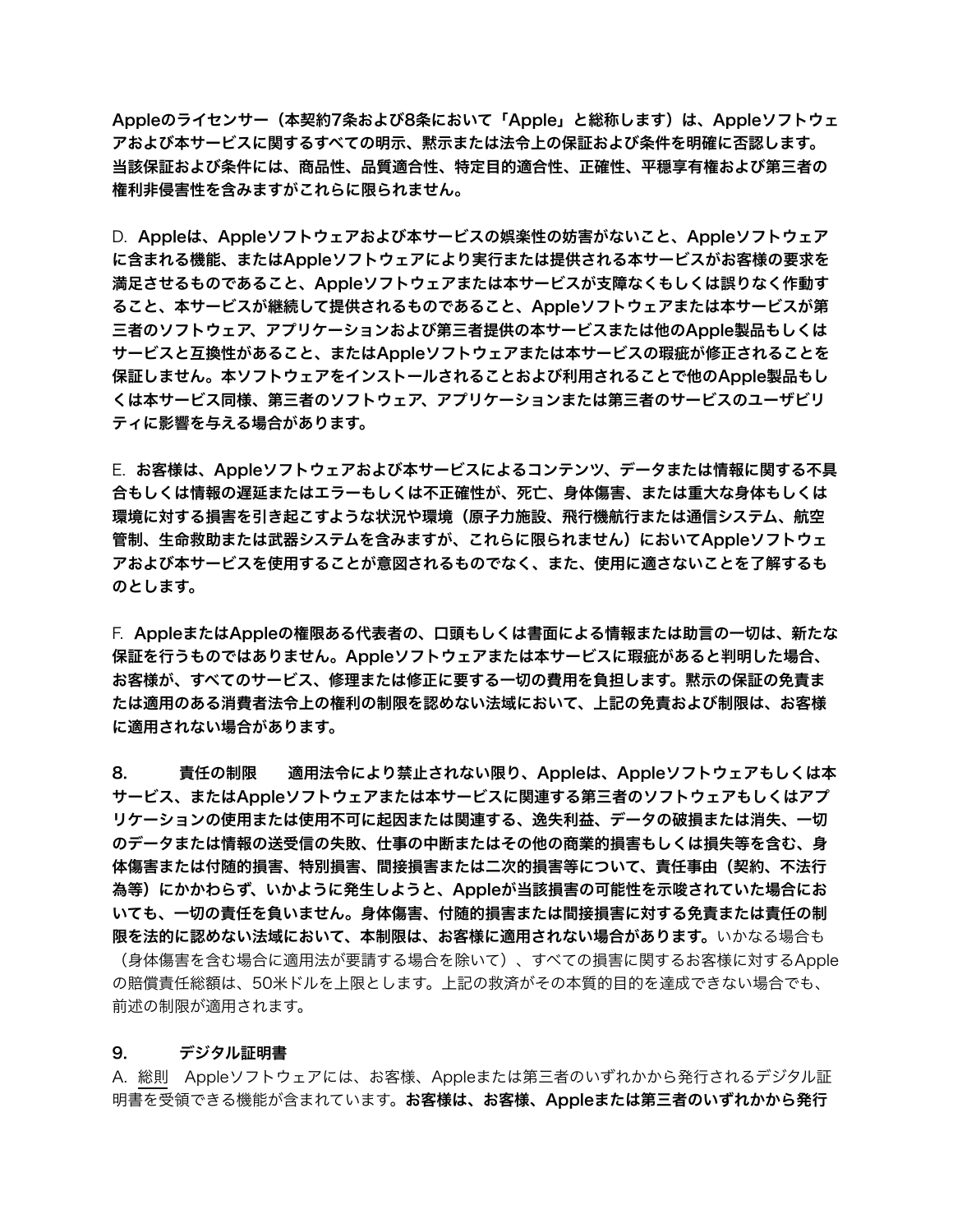される証明書を信頼するか否かの判断につき、単独で責任を負うものとします。デジタル証明書を使用 する上での責任はお客様のみが負担します。適用法が最大限に許容する限りにおいて、Appleは、デジ タル証明書に関する商品性、特定目的適合性、正確性、安全性または第三者の権利非侵害性につき、明 示または黙示を問わず一切の保証または表明を行いません。お客様は、以下のすべてに同意されたもの とします:(a)お客様がいずれの証明書もこれを変造または悪用しないこと、(b)お客様がデジタル証明書 を合法的な目的および本契約により明示的に許容されている場合に限り、かつ適用される証明書ポリ シー、認証実務規定またはその他認証局の商慣行に関する開示に従い使用すること、(c)無権限のユーザ によるお客様のデジタル証明書使用またはその他お客様のコンピュータに保存されている証明書またはプ ライベートキーへのアクセスを防止することに単独で責任を負うこと、(d)お客様が信頼できないと確信 する理由を有するお客様の証明書を無効にすること。Appleの証明書ポリシーおよび認証実務規定は、 <https://www.apple.com/certificateauthority>にてご覧いただけます。

B. プッシュサービスにおけるデジタル証明書の使用 Appleソフトウェアによりお客様はプッシュサー ビスを介するお客様のAppleブランドのハードウェアからの通知を暗号化したり復号化するためにApple が発行するデジタル証明書の申請ができます。本機能は、プッシュサービスの証明に利用するために Appleが登録するApple IDから当該通知が来ていることを確認します。これはApple IDを使用する人物 の身元を確認するものではありません。Appleは、プッシュサービス、当該デジタル証明またはApple IDにハッキングまたは不法侵入がないことを保証しません。プッシュサービスに関するデジタル証明を 使用する上での責任はお客様のみが負担します。Appleは、プッシュサービスまたはAppleソフトウェ アにおけるデジタル証明書の使用および/または暗号化に関する商品性、特定目的適合性、正確性、安全 性または第三者の権利非侵害性につき、明示または黙示を問わず一切の保証または表明を行いません。

10. 輸出管理 お客様は、アメリカ合衆国の法律およびAppleソフトウェアを取得した国の法 律が認めている場合を除き、Appleソフトウェアを使用または輸出もしくは再輸出することはできませ ん。特に、例外なく、Appleソフトウェアを、(a) アメリカ合衆国の通商禁止国、または(b) アメリカ合 衆国財務省の特別指定国リスト(list of Specially Designated Nationals)またはアメリカ合衆国商務省 の拒否人名リスト(Denied Person's List or Entity List)、またはその他の制限者リスト上の一切の者に 対し、輸出または再輸出を行うことはできません。Appleソフトウェアを使用することにより、お客様 は、上記国家に住居を定めていないこと、または上記リストに該当するものではないことを表明および 保証するものとします。また、お客様は、お客様がアメリカ合衆国の法律で禁止されている目的でApple ソフトウェアを使用しないことに同意されたものとします。当該目的にはミサイル、核兵器、化学兵器 または生物兵器の開発、設計、製造または生産を含みますが、これらに限定されません。

11. エンドユーザが合衆国政府である場合 Appleソフトウェアおよび関連文書は、「商業コ ンピュータソフトウェア(Commercial Computer Software)」「商業コンピュータソフトウェア文書 (Commercial Computer Software Documentation)」から構成される48 C.F.R. 2.101で定義する 「商業品目(Commercial Items)」であり、当該用語は、48 C.F.R. 12.212または48 C.F.R. 227.7202 で使用されています。48 C.F.R. 12.212または48 C.F.R. 227.7202-1から227.7202-4に従い、商業コ ンピュータソフトウェアおよび商業コンピュータソフトウェア文書は、アメリカ合衆国政府のエンド ユーザに対して、(a) 商業品目としてのみ、かつ(b) 本契約条件に従ってその他のエンドユーザすべてに 付与される権利のみを伴って、ライセンスが付与されるものです。非公開の権利は、アメリカ合衆国の著 作権法に基づき留保されています。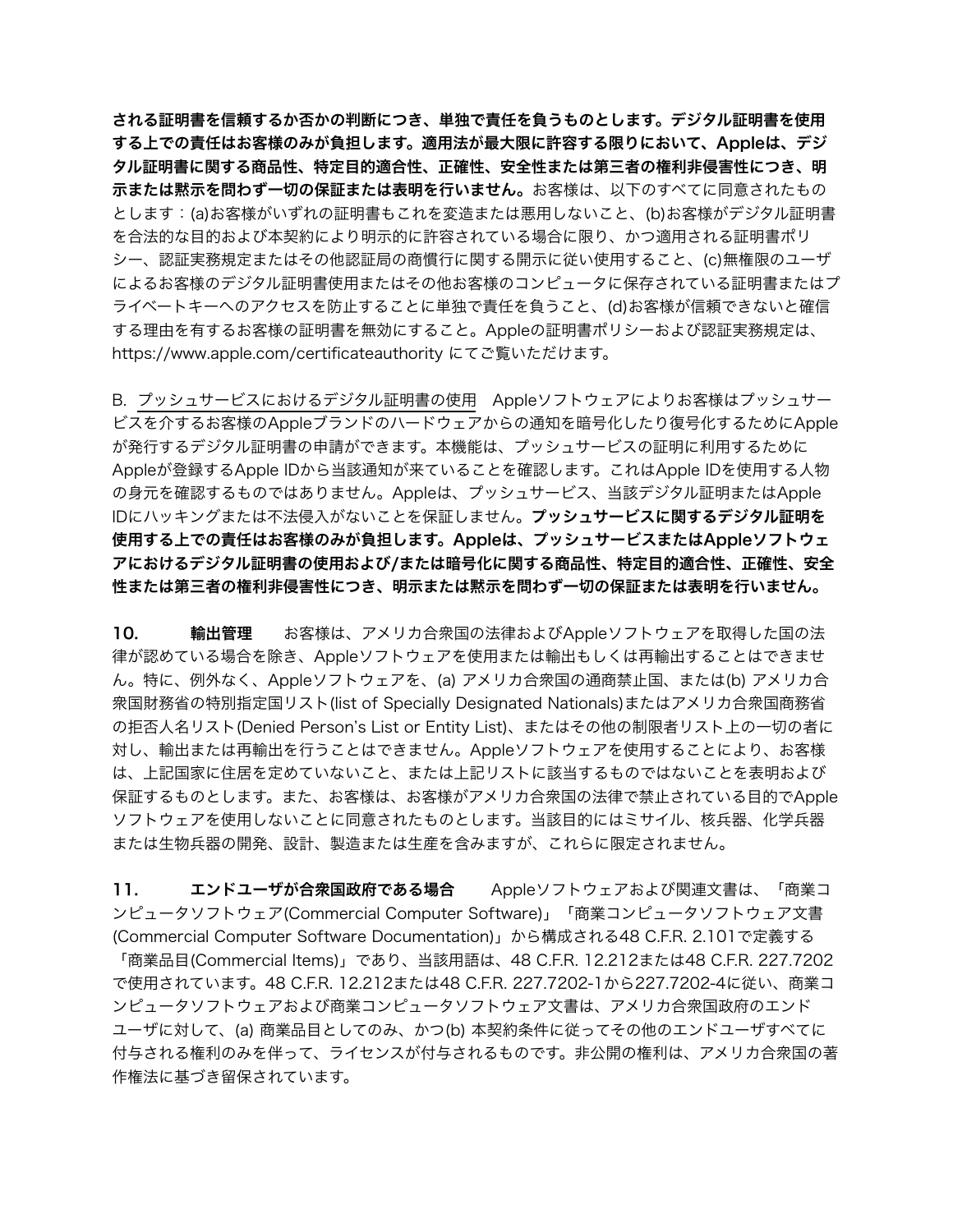12. 準拠法および契約の分離性 本契約は、法の抵触に関する原則を除き、カリフォルニア州 法を準拠法とし、同法に従って解釈されるものとします。本契約には、国際物品売買契約に関する国際 連合条約は適用されず、その適用は明示的に排除されるものとします。お客様が英国に居住する消費者で ある場合、本契約はお客様の居住地を管轄する法律に準拠します。何らかの理由により、管轄権を有す る裁判所が本契約のいずれかの条項またはその一部について執行不能と判断した場合であっても、本契 約の他の条項または部分は、依然として完全な効力を有するものとします。

13. 完全合意、適用言語 本契約は、Appleソフトウェアの使用について、お客様とAppleの合 意のすべてを定めるものであり、本件に関する、従前の取決めに優越するものです。本契約の修正およ び変更は、当該修正および変更が書面によりなされ、かつAppleが署名した場合を除き、拘束力を有し ません。本契約書の翻訳は、地域の必要に応じて行われるものであり、英語版とそれ以外の言語版とで 差異矛盾がある場合、お客様の管轄法域における現地法が禁止しない範囲で、英語版の本契約書を適用 するものとします。

## 14. 第三者の承認

A. AppleソフトウェアおよびAppleソフトウェアに含まれる第三者のオープンソースプログラムのいく つかの構成部分は、Appleのオープンソース・ウェブサイト([https://opensource.apple.com/\)](https://opensource.apple.com/)によ りご覧いただくことができます(以下「**オープンソースコンポーネント**」といいます。)。当該コンポー ネントに関する承認、ライセンス条項および責任の制限に関する事項は、Appleソフトウェアの電子的書 面に記載があります。お客様は、Appleソフトウェアのオープンソースコンポーネントについて追加の権 利を有している可能性がありますので、電子的書面をご確認ください。お客様は、Appleソフトウェアの オープンソースコンポーネントを修正した結果生じたAppleハードウェアの故障または損害については、 Appleハードウェア保証条件から除外されることに明示的に同意されたものとします。

B. 一部のソフトウェアライブラリおよびAppleソフトウェアを含む他の第三者のソフトウェアは、GNU General Public License (GPL)またはGNU Library/Lesser General Public License(LGPL)のいずれ かの条件に基づきライセンスが付与される場合があります。お客様は、

Apple[\(opensource@apple.com](mailto:opensource@apple.com))に対して書面にて依頼すれば、媒体の費用、送料および取扱手数料を 除いて追加費用なしに、機械による読み取り可能な完全なこれらのソフトウェアのソースコードをGPL かLGPLのいずれかの条件に基づき、取得することができます。このGPL/LGPLソフトウェアは、これ が有益であることを期待して配信されますが、商品性または特定目的適合性についての黙示的な保証を 含む、一切の保証がなされないものとします。

EA1573 2018年8月28日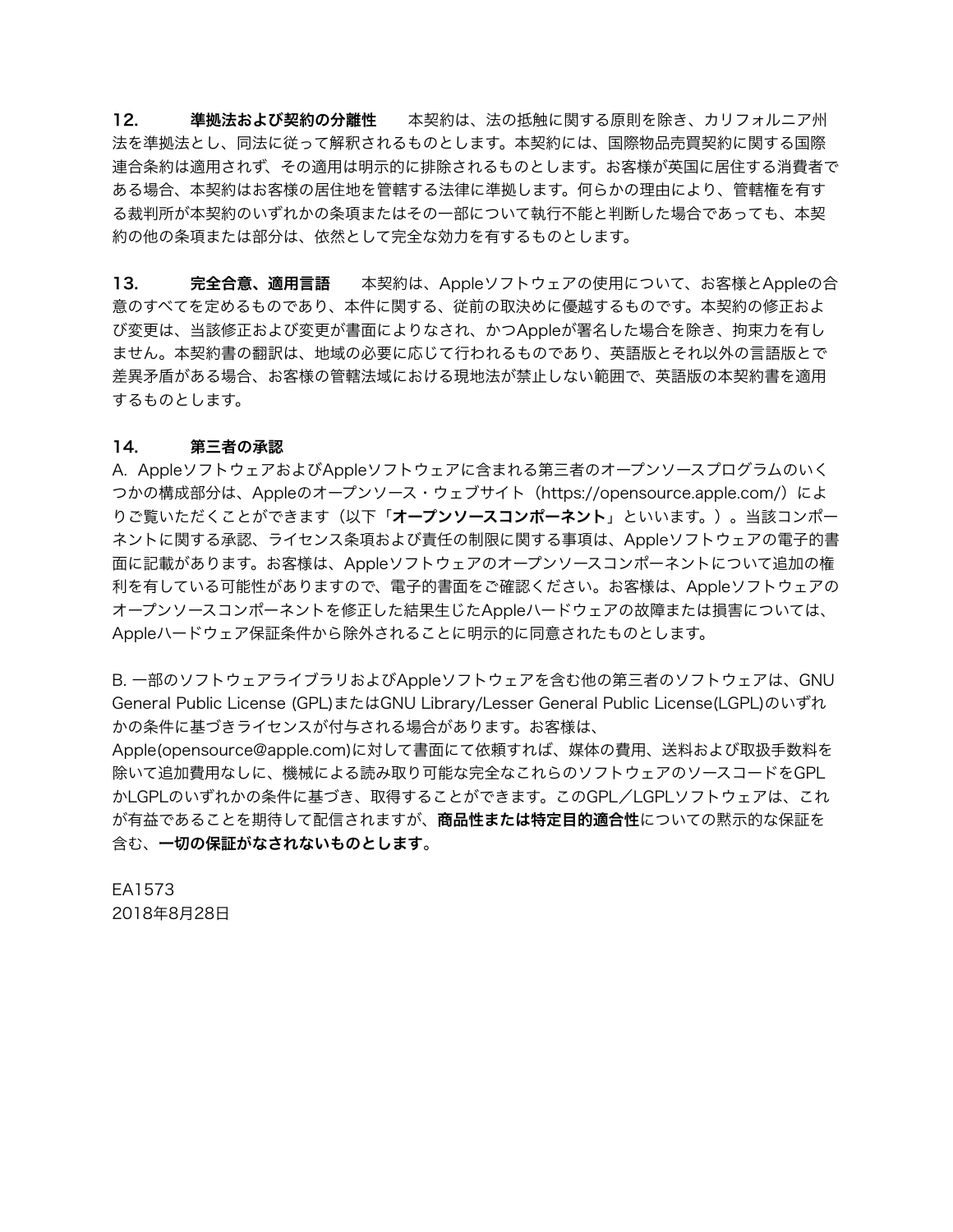#### 简体中文

Apple Inc. macOS服务器软件许可使⽤协议 供在Apple品牌系统上使用

在使用APPLE软件(见以下定义)之前,务请仔细阅读本软件许可使用协议("许可证")。阁下一使用 APPLE软件,即表示同意接受本许可证的条款约束。如阁下不同意本许可证的条款和条件,请勿安装和/使 用APPLE软件,并且(如有提供选择"同意"或"不同意"条款)点击"不同意"键。如阁下同意遵守本许可证 的的所有条款和条件,请点击"同意"。阁下一点击"同意"或下载、使用或复制本Apple软件的任何部分,即 表示阁下同意遵守本许可证的所有条款和条件。

重要提示:在本软件可用以复制、修改、发布或散发材料的范围内,阁下获许可只用以复制、修改、发布 或散发阁下获授权或法律允许复制、修改、发布或散发的材料。如阁下不肯定复制、修改、发布或散发任 何材料的权利,应联络阁下的法律顾问。

1. 一般规定。

A. 本许可证所附的Apple软件、任何第三方软件、文件、界面、内容、字体及任何数据,不论是储存于磁 盘、只读存储器、任何其它载体或属任何其它形式(统称"Apple软件"),是由 Apple Inc.("Apple") 许可 阁下使用而非售予阁下,而且阁下只可根据本许可证的条款加以使用, Apple和/或 Apple 的许可人保留对 Apple 软件本身的所有权, 以及保留一切并未明确授予阁下的权利。

B. Apple可对阁下的Apple品牌计算机的Apple软件酌情提供未来升级或更新版本。升级和更新版本(如果 有)不一定包括Apple对较新或其它型号Apple品牌计算机发行的所有现有软件功能或新功能。本许可证的 条款将管辖由 Apple 提供用以取代及/或补充原先 Apple 软件产品的任何软件升级或更新版本,除非该等 升级或更新版本另外连同独⽴许可证,在此情况下则以该许可证的条款管辖。

C. 通过 Apple 软件显示或取⽤的任何内容,其所有权和知识产权属于相关的内容所有权⼈。此等内容可能 受著作权或其它知识产权法律和条约保护,及可能须遵守提供该等内容的第三⽅的使⽤条款。本许可证并 不授予阁下使⽤该等内容的任何权利,亦不保证该等内容将继续提供给阁下。

#### 2. 允许的许可使用方式和限制。

A. Mac App Store许可证。如果阁下从Mac App Store获取Apple软件许可证,则在不违反本许可证的条 款和条件以及须得到Apple媒体服务条款和条件[\(https://www.apple.com/legal/internet-services/itunes/](https://www.apple.com/legal/internet-services/itunes/)) 所列的服务和内容使用规则("使用规则")允许的情况 下, 阁下获授予有限的、不可转让的非独家许可证:

(i) 直接在由阁下拥有或控制的、运⾏macOS兼容版本的每⼀台Apple品牌计算机("Mac计算机")上,下载、 安装、使用和运行一(1) 份Apple软件副本, 作为个人的、非商业用途; 以及

(ii) 如阁下为商业企业或教育机构,下载、安装、使用和运行一⑴ 份Apple软件副本;以(a) 在由阁下拥有 或控制的每一台Mac计算机上供单一个人使用,或(b) 在由阁下拥有或控制的单一台共用的Mac计算机上供 多人使用。例如,单一员工可同时在该员工的台式Mac计算机和笔记本Mac计算机上使用Apple软件,或多 个学⽣可在位于资源中⼼或图书馆内的单⼀台Mac计算机上连续使⽤Apple软件。

B. 批量或维修许可证。如阁下是通过与Apple签订批量或维修许可证计划获取Apple软件,阁下的批量或维 修许可证条款将决定允许阁下在由阁下拥有或控制的Apple品牌计算机上下载、安装、使用和运行的Apple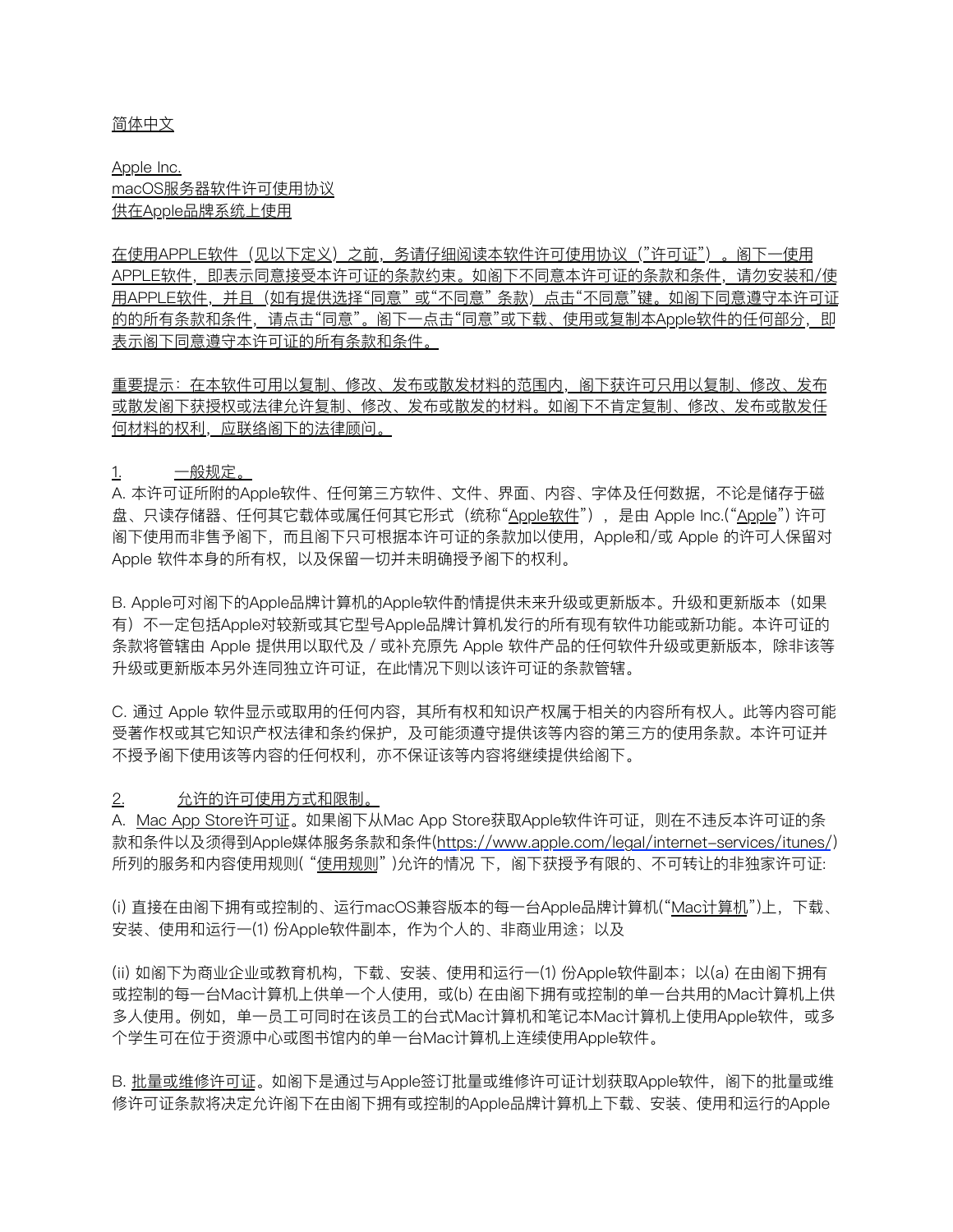软件副本的份数。除Apple书面同意外,本许可证所有其他条款和条件均适用于阁下根据批量或维修许可证 获取Apple软件的使用。

C. 系统要求;Apple ID。请注意,只有符合Apple指定系统要求的Apple品牌硬件和操作系统软件,才会支 持Apple软件。此外,使用和存取Apple软件某些功能和某些服务,可能要求阁下申请一个名为Apple ID的 独有用户名称和密码组合。

D. 其他使用限制。本许可证列明的授权不允许阁下、且阁下亦同意不在任何非Apple品牌计算机上安装、 使用或运行Apple软件,或让别人这样做。除本许可证条款另行允许或Apple另行许可外:(i)任何时候只可 有一个用户使用Apple软件,以及(ii) 阁下不得在网络上提供Apple软件, 以致Apple软件在同一时间可供多 台计算机运⾏或使⽤。阁下不得出租、租赁、出借、出售、再分发或再许可Apple软件,或以任何未经授权 的⽅式利⽤Apple软件提供的任何服务。

E. 备份副本。阁下只可为备份目的而以机器可读形式复制一份 Apple 软件;但该备份副本必须带有原件上 所载的⼀切著作权或其它专有权的提示。

F. 迁移现有软件。如阁下使用Apple软件的转移服务器功能将软件从一台Apple品牌计算机转移往另一台 Apple品牌计算机,请记得该副本一旦已被转移往另一计算机,即禁止继续使用其原件,除非阁下已就此两 台计算机同时安装该软件拥有许可证副本。阁下应查证相关软件许可证协议的适用条款和条件。第三方软 件和服务可能与本Apple软件不兼容, 安装本Apple软件可能会影响到该第三方软件或服务以及Apple产品和 服务的可提供性和可用性。

G. 不得倒序制造; 限制事项。阁下不得且阁下同意不会或让其他人复制(本许可证或如适用于阁下的使用规 则明示允许除外)、反汇编、倒序制造、拆装、企图导出其源代码、解码、修改Apple软件、创建其衍⽣作 品、或Apple软件提供的任何服务或其任何部分(除非和在适用法律禁止任何前述限制的范围内,或在 Apple软件可能包含的开放源代码组件使用许可证条款予以允许的范围内)。

#### H. Profile Manager。

1. 阁下仅可在阁下公司或组织内部使用Profile Manager, 或用于阁下自己的非商业、个人用途。Profile Manager可让阁下管理运作此功能的Apple品牌产品。阁下不得使用Profile Manager管理不在阁下公司或 组织内部的产品,或者管理非用于阁下自己的非商业、个人用途的产品。阁下不得向第三方提供可整合或 利用Profile Manager所提供服务或信息、或以任何方式使用Profile Manager的服务。

2. 阁下理解并同意阁下通过使用Profile Manager获取的所有信息,只能作为阁下公司或组织自己的内部使 用,或者用于阁下自己的非商业、个人用途。在使用Profile Manager管理Apple品牌产品时,阁下须负责 向用户通知阁下将可与该等产品进行互动,包括但不限于远程配置、监督和擦除此类产品。作为使用 Profile Manager的一个条件,阁下向Apple声明和保证阁下拥有所有必要的权利和允许,可收集和使用阁 下通过使用Profile Manager获取的任何信息。

3. 如阁下的公司或组织是Apple开发者计划的成员,或者阁下是Apple开发计划的被许可人,则在阁下的 ADP协议(⻅以下定义)授权阁下加载应⽤程序到运⾏iOS、watchOS或tvOS操作系统软件的Apple品牌产 品的有限范围内, 阁下可使用Profile Manager加载该等应用程序。"ADP<u>协议</u>"指Apple开发者计划许可协 议、Apple开发者计划企业许可协议、iOS开发者计划大学协议,和/或iOS开发者计划大学学生许可协议, 以及Apple不时对该等协议的修订版本。此外, Apple软件可允许阁下按照Apple的适用批量购买条款, 将应 用程序和内容(例如App Store的apps、Apple Books的教科书)分配和安装到Apple品牌产品上。在阁下 使用Profile Manager加载应用程序和/或内容到Apple品牌产品的范围内,阁下同意确保每个最终用户均知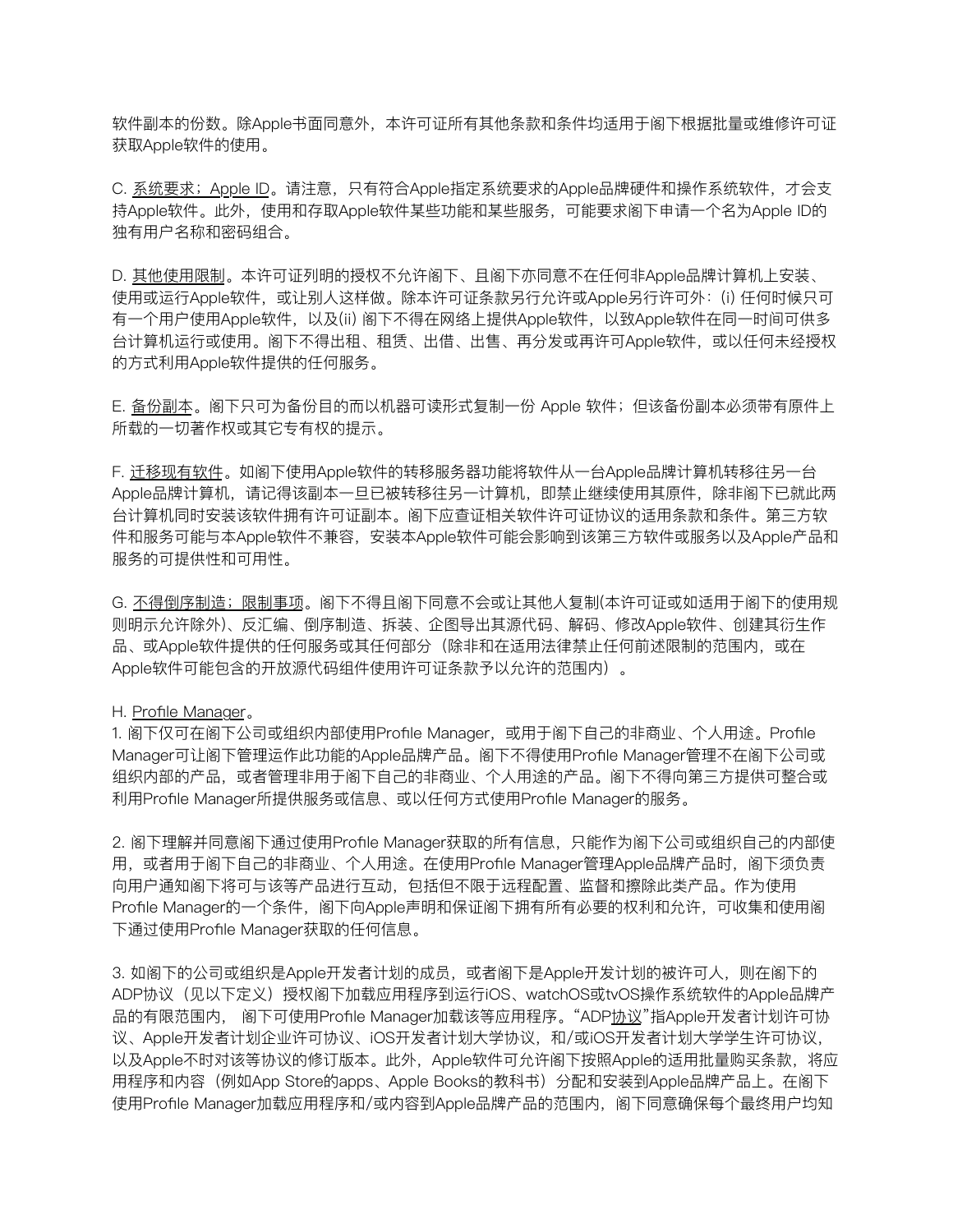悉并遵守管辖该等应用程序和/或内容的软件许可证条款。作为使用Profile Manager的一个条件,阁下同意 并向Apple声明和保证,已就此类用途得到所有该等应用程序和内容的适当授权,并且按照所有适用的许可 证条款使用。

4. 除非阁下获阁下的ADP协议或Apple的适用的批量购买条款明确授权,可将应用程序加载到Apple品牌产 品上,否则阁下不得使用Profile Manager于此类目的。在阁下可使用Profile Manager加载内容和其它应用 程序的范围内,仅许可阁下加载阁下获授权或法律允许加载的内容。

5. 此外, 阁下可使用Apple软件的Profile Manager功能为某些Apple品牌软件启用软件更新, 条件是阁下所 更新的每⼀台此类Apple品牌客户端计算机或装置均得到许可收取该等软件更新,以及此项功能完全是仅供 阁下公司或机构的内部使⽤或阁下⾃⼰的⾮商业个⼈使⽤,并且阁下希望以此⽅式提供之软件其本身附随 的许可证协议没有另行禁止。

I. 互联网的可达性(Reachability);网络诊断测试。除非阁下选择退出 Apple软件的Reachability部分,或取 消勾选本许可证页面底部的选框,否则Apple软件将执行网络诊断测试,以协助阁下设置、配置和监视阁下 的Apple服务器,确定其是否正常运作,以及它可以如何通过互联网进行访问。作为进行这些测试的一部 分,阁下同意Apple查询阁下的Apple服务器,并且阁下的外部IP地址、 设置邮件域以及在阁下的Apple服 务器上运⾏的服务器服务端⼝号将会被访问和在Apple软件内显示。这些信息会发送给Apple以便向阁下提 供网络诊断测试结果,而不会保留下来,但Apple将保留阁下的外部IP 地址24小时,其目的纯为Apple软件 的质量保证和容量规划用途。阁下安装或使用Apple软件,即表示承认和同意Apple得到阁下的许可,根据 这些条款收集、传送、维护、处理和使用上述信息。如阁下不同意上述各项,阁下可随时选择退出 Apple 软件的Reachability部分, 或在接受本许可证之前取消勾选本许可证页面底部的选框。

J. Xsan管理。阁下可使用Apple软件的Xsan管理功能,为数量不限且得到有效许可运行Xsan文件系统软件 的Apple品牌客户端计算机建立和管理存储区域网络(SAN)。

#### K.推送通知。

1. 要使用Apple软件的Apple推送通知功能("推送服务"),阁下需要一个Apple ID和申请一个由Apple发出 的证书。阁下同意阁下就该ID和证书提供的信息为真实、准确和完整的。阁下只可使用推送服务从 Calendar服务器、Contacts服务器、邮件服务器、Profile Manager和服务器管理应用程序发送通知, 并 且仅可作为阁下公司或机构的内部使用,或阁下自己的非商业个人使用。

2. 除非阁下与Apple另外订立协议, 否则阁下不得使用推送通知发送通知到任何其他服务、应用程序或装 置。阁下不得以任何方式向整合或利用推送服务所提供服务的第三方提供服务。阁下仅可使用推送服务向 阁下公司或机构内的用户发送通知,或者作为阁下自己的非商业个人使用。

3. 阁下承认并同意,推送服务的通知是由阁下而非Apple发送的,以及阁下将对此类通知所传送的任何数据 或内容以及阁下对推送服务的使用独自負有责任和负责。作为使用推送服务的一个条件,阁下同意不发送 垃圾邮件,或以其他⽅式使⽤推送服务于不正当或⾮法⽤途。阁下并同意不会过分使⽤由Apple⾃⾏酌情决 定的推送服务总体网络容量或带宽。此外,阁下同意不采取任何行动干预推送服务的正常操作,包括推送 服务中使用的数字证书或加密。

4. 阁下理解和同意,为提供推送服务,Apple可能在不同的公共网络之间在各种媒体上传送通知和修改通 知,以符合连接网络或装置的技术和其他要求。阁下承认和同意,推送服务并非且亦不拟作为有保证或保 全的交付服务,并且阁下不得如此使⽤或予以依赖。此外,阁下并理解和同意,Apple可⾃⾏酌情随时取消 其发给阁下的证书, 以及禁止阁下取用推送服务。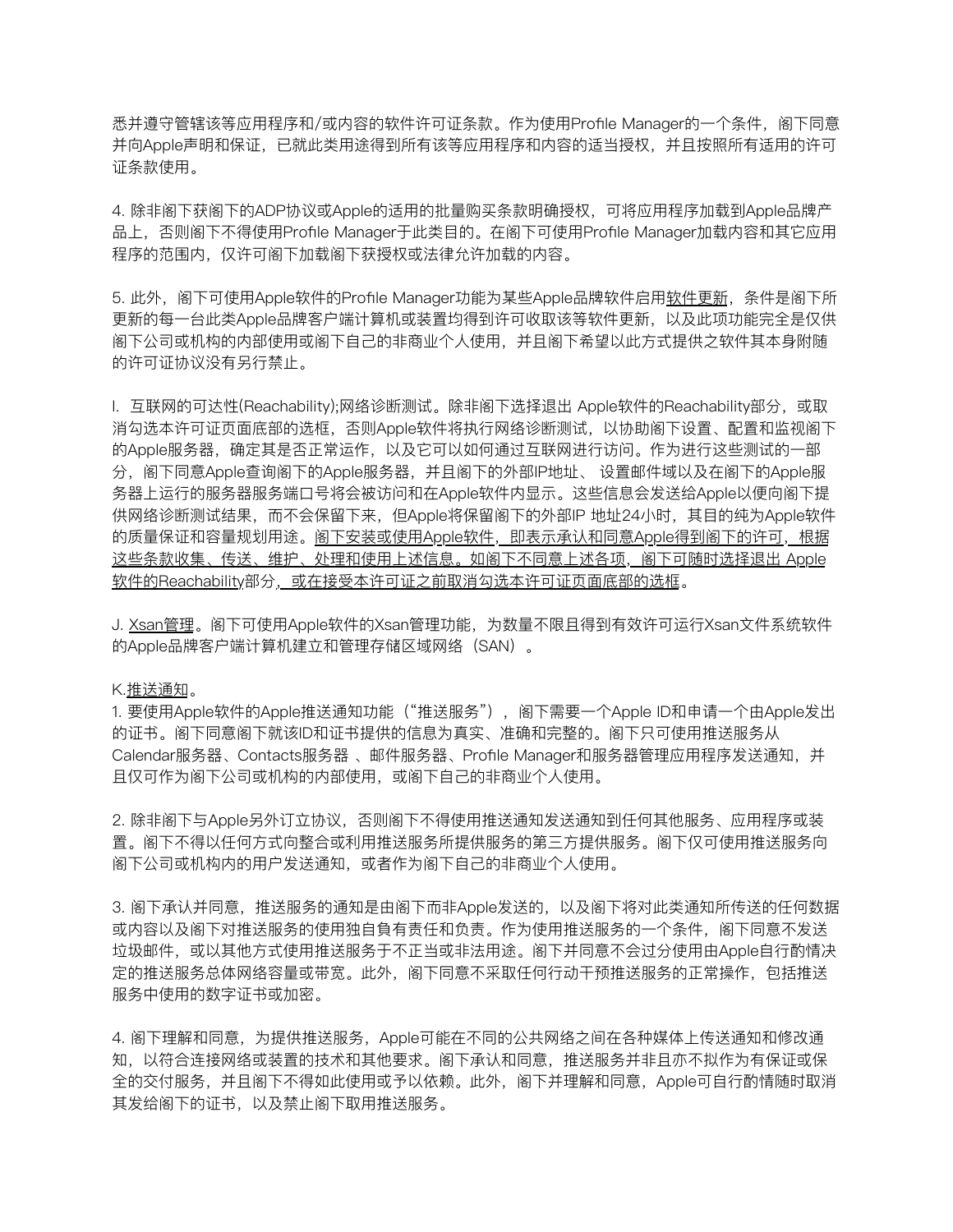L. 遵守法律。阁下同意使用Apple软件和任何服务须遵守所有适用法律, 包括在阁下居住或在阁下下载或使 ⽤Apple软件和服务的国家或地区的当地法律。

## 3. 转让。

A.如阁下的Apple软件许可证是从Mac App Store获取的,该许可证不得转让。如阁下将阁下的Apple品牌 硬件出售给第三⽅,阁下须在这样做之前将Apple软件从Apple品牌硬件中删除。

B. Apple软件的所有组件都是以捆绑方式出售的一个部分,不得从该捆绑软件中分开及作为独立应用软件 分发。请注意,连同带有Apple品牌的特定硬件产品提供的Apple软件,未必能在其它带有Apple品牌的硬件 型号上运⾏。

C. Apple基于促销、评估、诊断或还原⽬的提供给阁下的任何Apple 软件版本,只能⽤于此类⽬的,不得转 售或转让。

### 4. 同意使用数据。

A.分析数据。如阁下选择允许收集分析,即表示阁下同意Apple及其子公司和代理可以收集、维护、处理和 使用诊断性、技术性、使用及相关信息, 包括但不限于定期搜集独特的系统或硬件识别码、关于阁下的计 算机、系统和应⽤软件以及外围设备的信息,以便提供和改善Apple的产品和服务、向阁下提供与Apple软 件有关的软件更新、产品支持和其它服务(如果有),以及用以核实本许可证条款的遵守情况。阁下可随时 更改分析收集选项,只需前往阁下计算机的分析设定,取消已选取的相应选项。分析设定可在系统偏好内 的安全和隐私窗格找到。Apple可基于上述⽬的使⽤此等信息,只要其收集形式不会将阁下识别出来。为便 干Apple 的伙伴和第三方开发商改善其设计配合 Apple 产品使用的软件、硬件和服务,Apple并可向任何此 类伙伴或第三方开发商提供与该伙伴或第三方开发商的软件、硬件和/或服务有关的诊断信息子集,只要诊 断信息的形式不会将阁下本⼈识别出来。

B. 隐私政策。任何时候,阁下的信息将会依照Apple的隐私政策处理,该政策可在 [https://](https://www.apple.com/legal/privacy/) [www.apple.com/legal/privacy/](https://www.apple.com/legal/privacy/) 浏览。

#### <u>5. 服务。</u>

A. Apple可以或可通过Apple软件提供存取服务供阁下使用。使用這些服务可能需要一个Apple ID,可能要 求阁下接受附加的条款,以及或须支付附加费用。如阁下选择结合Apple软件使用此类服务,阁下对此类服 务的使用须遵守该等附加条款及条件,但本许可证仍将继续适用于阁下对在此许可的Apple软件的使用。

B. 阁下同意服务含有属Apple及其许可人拥有的专有内容、信息和材料, 受适用的知识产权和其它法律保 护,以及阁下不会以除被允许使用服务外的任何方式、或以抵触本许可证条款或侵犯第三方或Apple任何知 识产权的任何方式使用此等专有内容、信息或材料。除在服务的适用条款明确允许的范围内,阁下同意不 以任何方式复制、修改、出租、租赁、借出、销售或分发服务,亦不以任何方式以服务为基础创作任何衍 生作品。阁下不得以任何未获授权的方式利用服务,包括但不限于使用於服务传送任何恶意软件、或侵入 网络或加重网络容量负担。

C. 此外,可通过Apple软件存取、链接或显示的服务,未必以所有语言或在所有国家提供。Apple没有声明 任何此等服务为适当的或可在任何特定地点提供使用。Apple保留随时更改、暂停、取消或禁止存取任何服 务的权利。在任何情况下,Apple 均不对取消或禁止存取任何此等服务、或服务的任何更新、维持、担 保、技术或其它支持负有责任。Apple 还可在任何情况下,不通知和不承担责任地对服务的使用或存取施 加限制或其它约束。阁下承認並同意,Apple保留随时全權酌情撤銷或刪除阁下存取Apple軟件提供的、或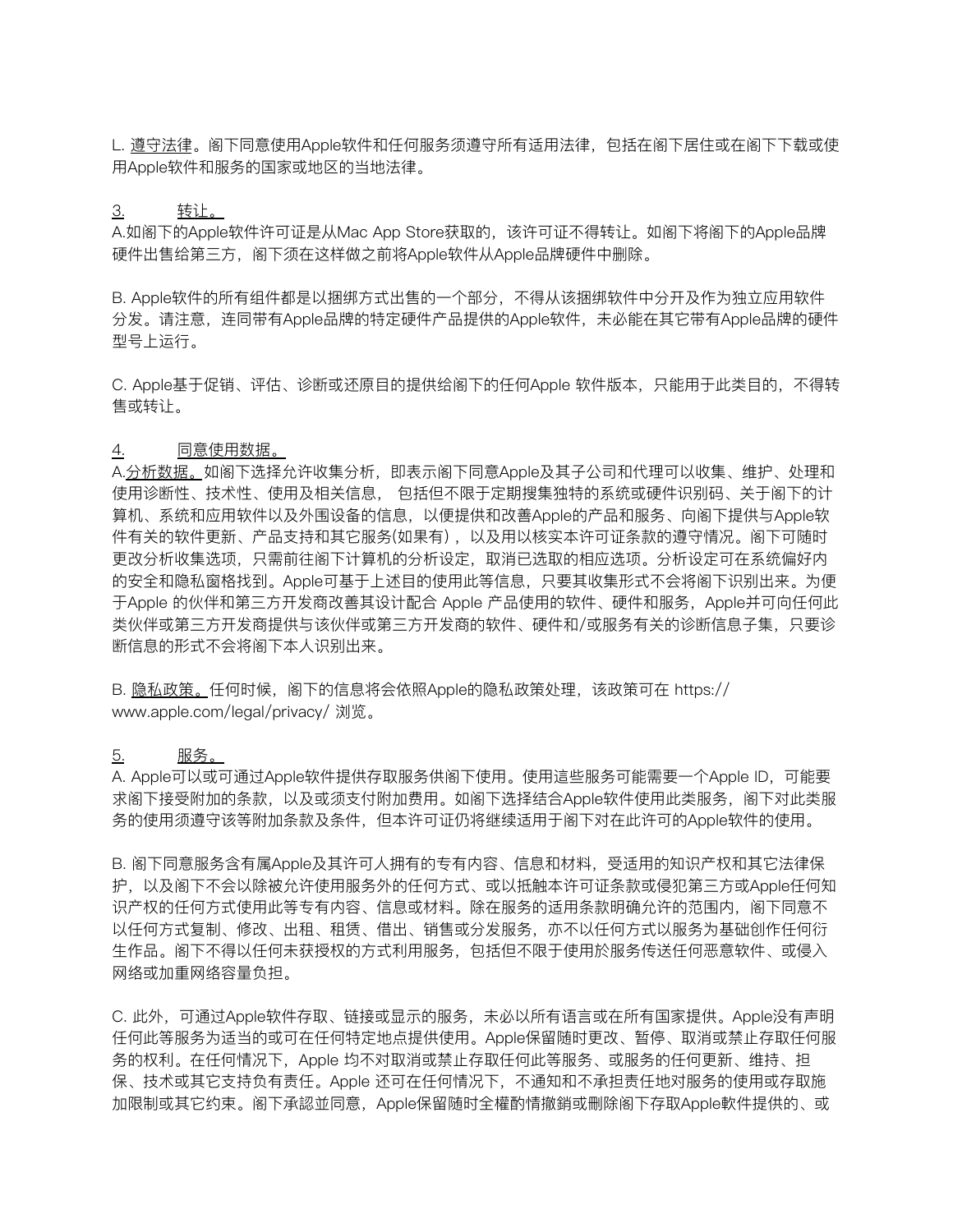通過Apple軟件得到的任何服務的权利。

6. 终⽌。本许可证在其终⽌之前有效。如阁下未能遵守本许可证中的任何条款,本许可证下阁下的 权利将自动终止或以其它方式停止生效,而无需Apple另行通知。在本许可证终止时,阁下应停止对Apple 软件的任何使用行为,并销毁Apple软件的任何全部或部分的复制本。本许可证第4、5、6、7、8、9、 10、12和13条在如此终止后继续有效。

### 7. 不作出担保。

A. 如阁下是消费者客户(指在阁下的行业、业务或专业以外使用Apple软件的人) ,阁下在居住国可能享有法 定权利,禁止以下限制适用于阁下。这些限制若被禁止即不适用于阁下。要进一步 了解相关的消费者权利, 阁下应联系当地的消费者咨询组织。

B. 图下明确认识到并同意, 在适用法律允许的最大范围内, 就阁下对APPLE软件和APPLE软件执行或取用 的任何服务的使用,阁下须自担风险,而有关质量满意度、性能、准确性及努力等方面的全部风险均由阁 下承担。

C. 在适用法律允许的最大范围内, APPLE软件和服务是"按现状"和"可提供情况"提供的, 附有一切瑕疵而 不带有任何种类的担保;APPLE和APPLE的许可⼈(为第7和8条⽬的统称为"APPLE")特此否认就Apple软件 和服务提供任何明示、默示或法定担保和条件,这包括但不限于有关销路、质量满意度、适合作某特定用 途、准确性、不受干扰地享用及不侵害第三方权利的默示担保和/或条件。

D. APPLE并不担保阁下可不受干扰地享用APPLE软件和服务, APPLE软件包含的功能或执行或提供的服务 会符合阁下的要求,APPLE软件或服务将不受干扰地操作而且毫无错误、任何服务将持续提供、APPLE软 作或服务可与任何第三方软件、应用程序或第三方服务或任何其他APPLE产品或服务兼容或共同运作,或 APPLE软件或服务的瑕疵将被纠正。安装本APPLE软件和使⽤服务可能影响第三⽅软件、应⽤程序或第三 方服务以及其他APPLE产品或服务的可用性。

E. 阁下进一步承认APPLE软件和服务并非专为用于若APPLE软件或服务出现故障或时间延误、或所提供的 内容、数据或信息出现错误或不准确之处时,可能会导致人身伤亡或严重的有形或环境损害的情况或环 境,包括但不限于操作核⼦设施、⻜机导航或通信系统、空中交通管制系统、⽣命维持机器或武器系统。

F. APPLE或APPLE授权代表给予的⼝头或书⾯的信息或意⻅均不构成任何担保。如发现APPLE软件或服务 存有瑕疵,阁下须承担所有必要的维修、修理或纠正的全部费用。有些国家地区不允许排除默示担保或对 消费者的适用法定权利加以限制的做法,因此上述排除和限制可能并不适用于阁下。

8. 责任限制。 在适用法律不禁止的范围内,在任何情况下,对由于阁下使用或无法使用APPLE软件 或服务、或与APPLE软件或服务共同使用或无法共同使用任何第三方软件或应用程序所引起或与此有关的 任何⼈身伤害或任何附带的、特别的、间接的或后果性的损害赔偿,包括但不限于利润损失、数据混乱或 损失、不能传输或接收任何数据或信息、业务中断的损害赔偿或任何其它商业损害赔偿或损失, 无论其成 因及基于何种责任理论(合同、侵权或其它),APPLE概不负责,即使APPLE已知悉可能发⽣上述损害赔 偿的话。有些国家地区不允许对人身伤害,或附带或后果性损害赔偿排除或附加责任限制,因此此项限制 可能并不适⽤于阁下。在任何情况下,Apple就所有损害赔偿对阁下承担的全部责任(除在涉及⼈身伤害的 情况中根据适用法律规定的损害赔偿外)不应超过五十元 (\$50.00)。即使前述赔偿失去其基本作用,上述 责任限制仍将适用。

## 9. 数字证书。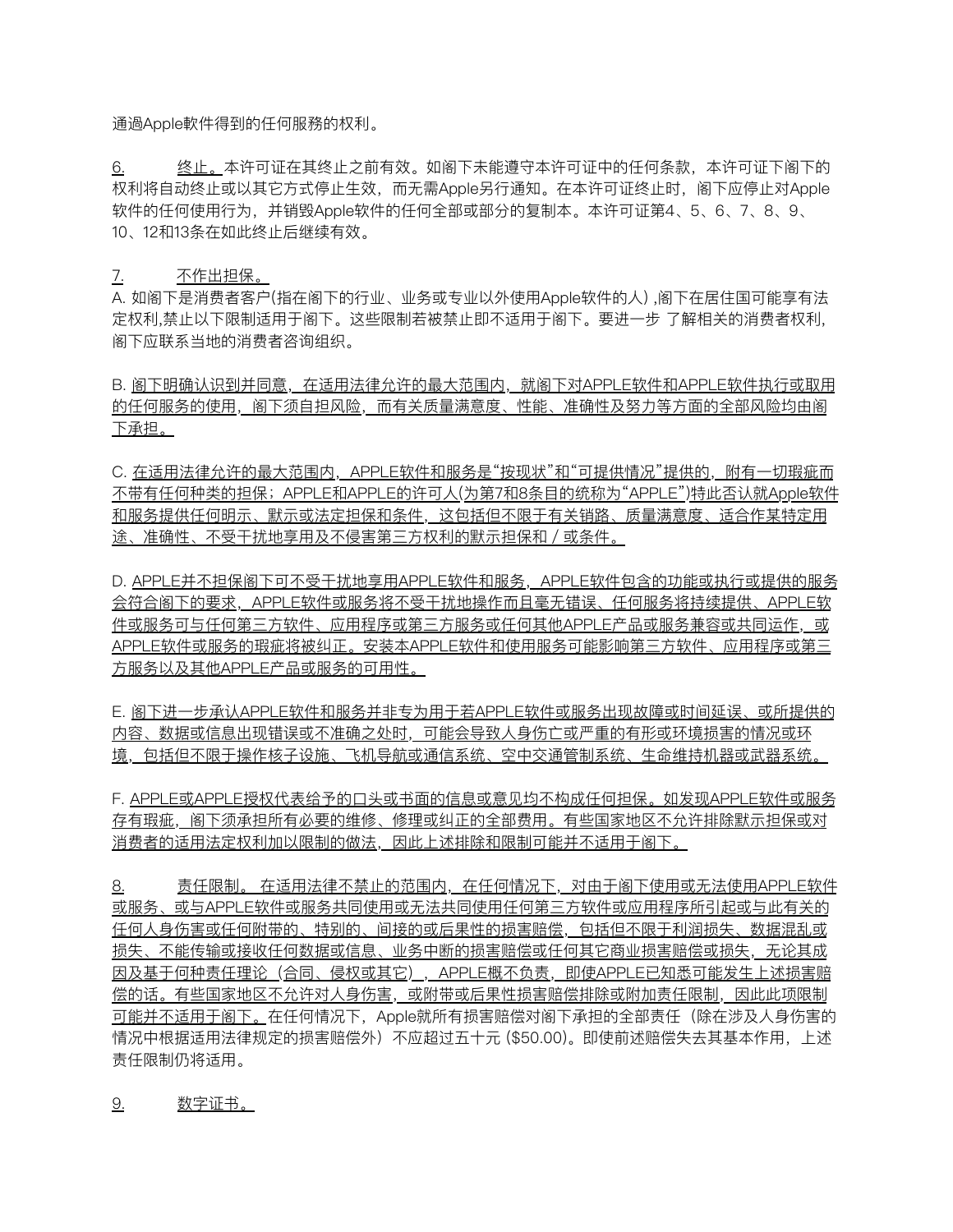A. 一般规定。 Apple 软件具有接受 阁下或Apple 或第三方发放之数字证书的功能。决定是否信赖阁下或 APPLE 或第三方发放的证书是阁下独自的责任,阁下须独自承担使用数字证书的风险。在适用法律允许的 最大范围内,APPLE 对于数字证书的销路或用于任何特定用途的适用性、准确性、保全性或不侵犯第三方 权利,不作任何明示或默示的担保或陈述。阁下同意 (a) 阁下不伪造或不当使用任何证书;(b) 阁下仅将数 字证书用于合法目的,并仅按本许可证明确允许以及任何适用之证书政策、证书使用声明或其它证书发放 机构披露的业务使用规定;(c) 阁下须独自负责防止任何未获授权之用户使用阁下之数字证书, 或以其他方 式取用储存干阁下计算机上的任何证书或专用密钥;及(d) 如果阁下有理由相信任何证书之保全性已受到影 响,则阁下将撤销阁下任何该等证书。Apple 的证书政策和证书使用声明可从以下网站上找到: [https://](https://www.apple.com/certificateauthority) [www.apple.com/certificateauthority](https://www.apple.com/certificateauthority)。

B. 在推送服务中使用数字证书。Apple 软件可让阁下申请Apple发出的数字证书, 用以加密和传送阁下通过 推送服务从Apple品牌硬件发送的通知。此功能验证通知是否来⾃已在Apple登记连同推送服务使⽤证书的 Apple ID。此功能不会验证使用该Apple ID的用户的身份。Apple 不保证推送服务、数字证书或任何Apple ID不会遭到黑客破坏或入侵。图下须独自承担在推送服务中使用数字证书的风险。APPLE 对于使用数字证 书和/或加密推送服务或APPLE软件的销路或用于任何特定用途的适用性、准确性、保全性或不侵犯第三方 权利,不作任何明示或默示的担保或陈述。

10. 出口控制。除美国法律及获得 Apple软件的所在国家地区的法律授权外,阁下不得使用或以任何 方式出口或转口 Apple 软件,特别是(但不以此为限)Apple软件不得出口或转口到 (a) 任何遭美国禁运的 国家,或 (b) 给美国财政部的特别指定国民名单或美国商务部的被禁人士或机构名单或任何其它受限制方 名单上任何人士。阁下使用 Apple软件,即表示阁下声明和保证阁下并非位于上述任何国家,或列入上述 任何名单。阁下并同意不会使用Apple软件于美国法律禁止使用的任何目的,包括但不限于开发、设计、制 造或⽣产导弹、核武器、化学或⽣物武器。

11. 政府最终用户。 Apple 软件和有关文件均属"商业项目",该词定义见 48 C.F.R.§2.101, 包 含"商用计算机软件"和"商用计算机软件文档", 定义见 48 C.F.R.§12.212 或 48 C.F.R.§227.7202, 以适 用者为准。在符合 48 C.F.R.§12.212 或 48 C.F.R.§227.7202-1 至 227.7202-4 (以适用者为准) 的规定 下,商用计算机软件和商用计算机软件文档 (a) 只作为商业项目许可美国政府的最终用户使用,及 (b) 只附 有根据本许可证条款和条件授予所有其它最终⽤户的权利。Apple 根据美国的著作权法律保留任何未经发 布的权利。

12. 管辖法律和可分割性。本许可证受美国加利福尼亚州法律管辖并按该等法律解释,但该州的法律 冲突原则除外。本许可证不受《联合国国际货物销售合同公约》管辖,其对本许可证的适用在此明确排 除。如阁下是英国消费者,本许可证将受对阁下居住国家地区具司法管辖权的法律管辖。如果基于任何原 因,具有司法管辖权的法院裁定本许可证的任何条款或其任何部分不可被强制执⾏,本许可证的其余规定 应继续充分有效。

13. 全部协议;管辖语言。本许可证构成阁下与Apple有关使用Apple软件的全部协议,并取代与该 标的事项有关的以前或现在的所有谅解。未经 Apple 签署书面文件, 对本许可证的任何修订或修改不具约 束力。本许可证的任何译本仅仅为了满足当地需要 。如果英文本与任何非英文译本出现争议,在阁下所在 国家地区当地法律不禁止的范围内,应以本许可证的英文版本为准。

### 14. 第三方的确认。

A. Apple可能在其开放源代码网页 (<https://opensource.apple.com>) 上提供Apple 软件的若干组件及包含 在Apple软件内的第三方开放源代码程序("开放源代码组件")。Apple 软件的电子文件中载明有关该等组件 的来源确认、许可条款及不承担责任声明。由于阁下可能在开放源代码组件中享有附加权利,请参阅电子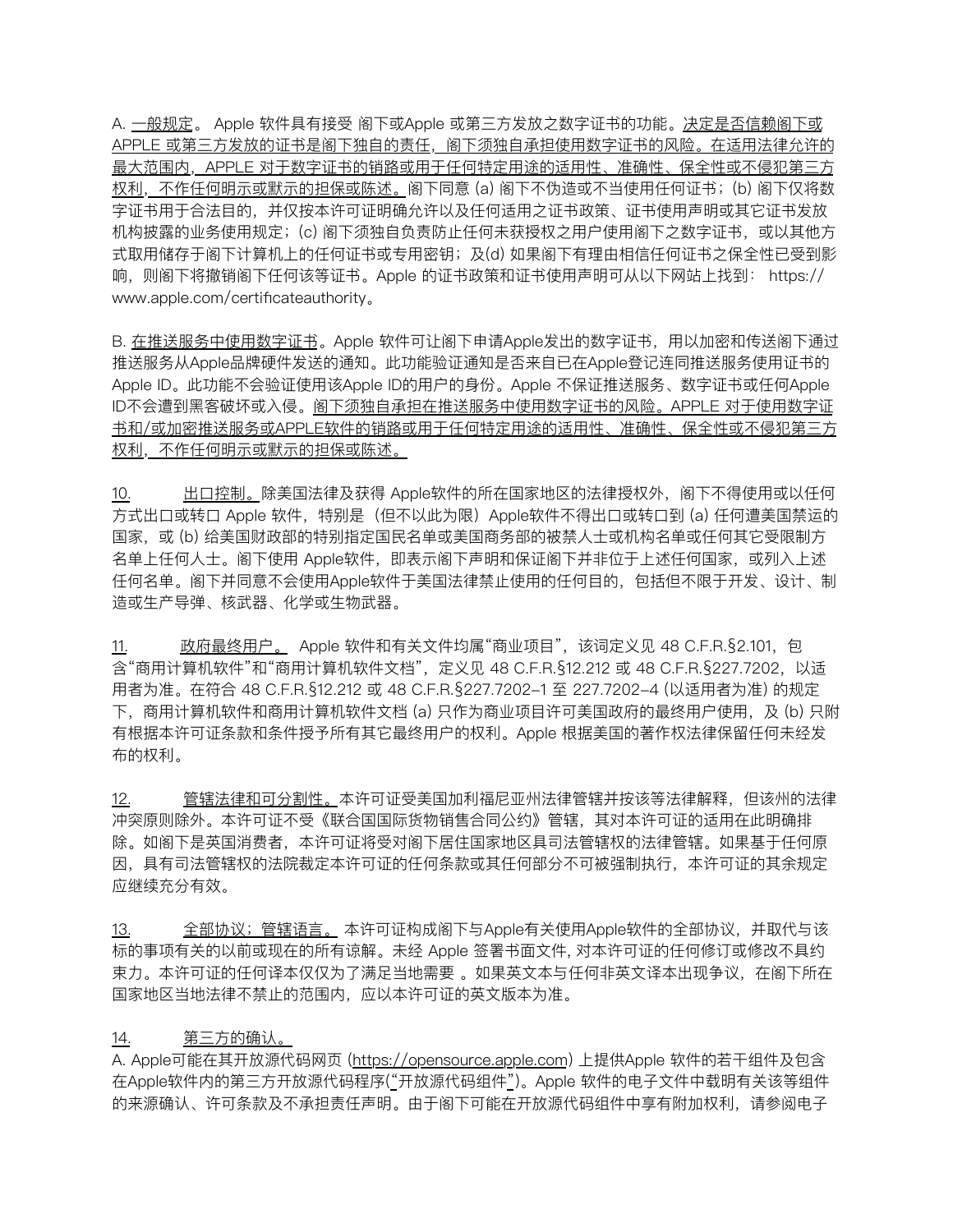文件。阁下明确承认如果 Apple 硬件的故障或损坏是由修改 Apple 软件的开放源代码组件导致的, 则该等 故障或损坏会被排除在 Apple 硬件担保条款之外。

B. Apple 软件包含的某些软件图书馆或其它第三方软件可能按GNU通用公共许可证(GPL)或GNU图书馆/较 宽松通用公共许可证(LGPL)(视情况而定)的条款授权使用。阁下在 [opensource@apple.com](mailto:opensource@apple.com)向 Apple 提出书面请求后,即可按照GPL或LGPL (视情况而定) 的条款, 免费获得一份此等软件源代码的完整的可 机读副本,但须支付载体、运输和手续费。分发 GPL/LGPL 软件的目的是希望给人方便,但不作任何保 证,即使对其销路或对某特定用途的适用性亦不作任何默示保证。

EA1573 2018年8⽉28⽇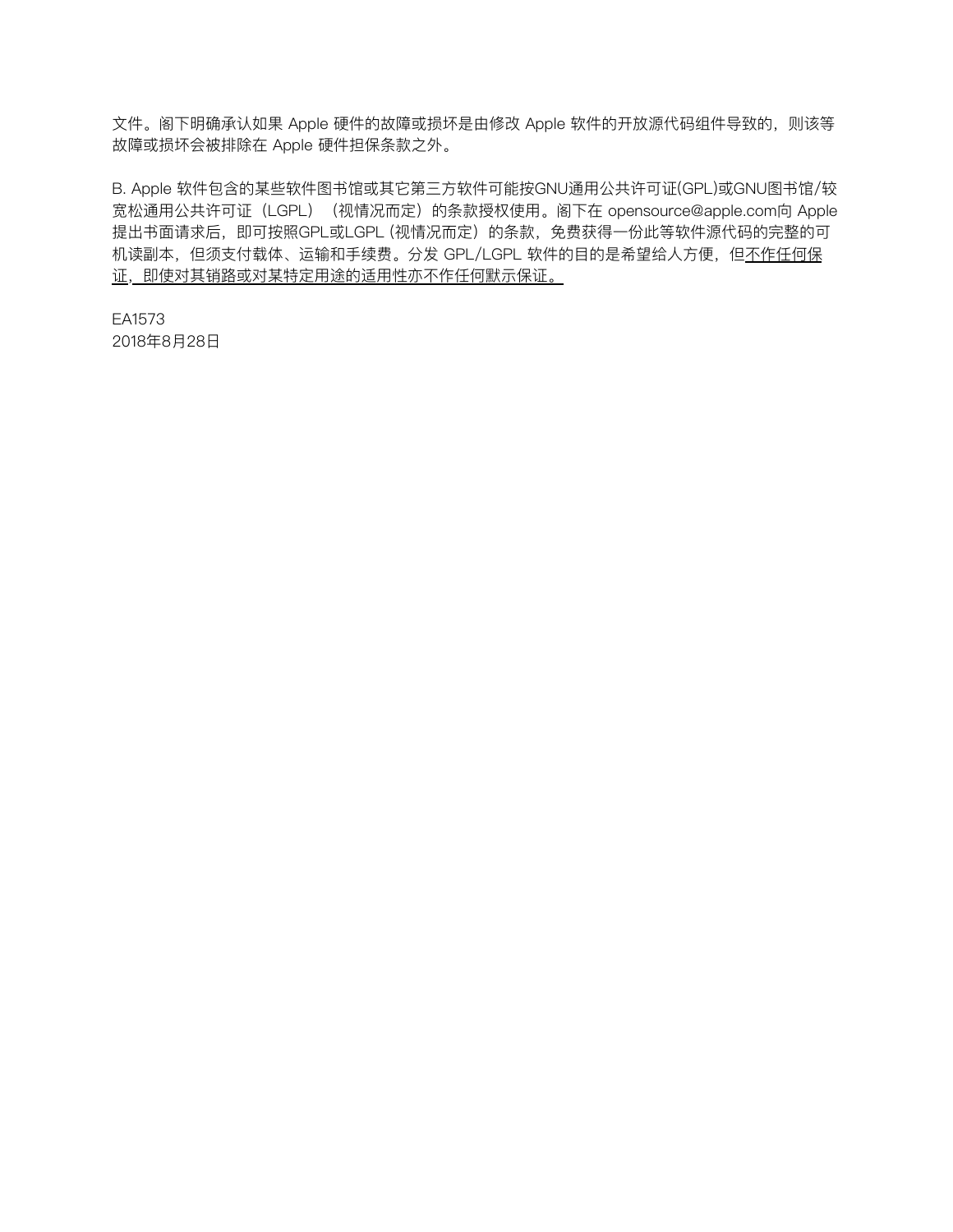## **NEDERLANDS**

**APPLE INC. SOFTWARELICENTIEOVEREENKOMST VOOR macOS SERVER Voor gebruik op Apple systemen**

**LEES DEZE SOFTWARELICENTIEOVEREENKOMST ("LICENTIE") AANDACHTIG DOOR VOORDAT JE DE APPE SOFTWARE (ZOALS HIERONDER GEDEFINIEERD) GEBRUIKT. DOOR DEZE APPLE SOFTWARE IN GEBRUIK TE NEMEN, VERKLAAR JE JE AKKOORD MET DE VOORWAARDEN VAN DEZE LICENTIE. INDIEN JE HET NIET EENS BENT MET DE VOORWAARDEN VAN DEZE LICENTIE, DIEN JE DE APPLE SOFTWARE NIET TE INSTALLEREN EN/OF TE GEBRUIKEN EN DIEN JE, ALS DE KNOPPEN 'AKKOORD' EN 'NIET AKKOORD' WORDEN WEERGEGEVEN OP 'NIET AKKOORD' TE KLIKKEN. ALS JE INSTEMT MET ALLE VOORWAARDEN VAN DEZE LICENTIE, KLIK JE OP 'AKKOORD'. DOOR OP 'AKKOORD' TE KLIKKEN OF ENIG DEEL VAN DEZE APPLE SOFTWARE TE DOWNLOADEN, TE GEBRUIKEN OF TE KOPIËREN, VERKLAAR JE JE AKKOORD MET ALLE VOORWAARDEN VAN DEZE LICENTIE.** 

**BELANGRIJKE OPMERKING: Voor zover het is toegestaan om deze software te gebruiken voor de reproductie, wijziging, publicatie en distributie van materiaal, wordt deze licentie je uitsluitend verstrekt voor de reproductie, wijziging, publicatie en distributie van materiaal waarvoor je beschikt over toestemming of een wettelijke recht om zulks te doen. Als je niet zeker bent van je rechten om enig materiaal te kopiëren, te wijzigen, te publiceren of te distribueren, dien je contact op te nemen met je juridisch adviseur.**

## **1. Algemeen.**

A. De Apple software, alle software van andere fabrikanten, de documentatie, de interfaces, het materiaal, de lettertypen en de gegevens bij deze licentie, op schijf, in "read only"-geheugen of op enig ander medium of in enige andere vorm (gezamenlijk de "**Apple Software**" genoemd), worden aan jou in licentie gegeven, niet verkocht, door Apple Inc. ("**Apple**"), uitsluitend voor gebruik onder de voorwaarden van deze licentie. Apple en/of licentiegevers van Apple behouden het eigendomsrecht met betrekking tot de Apple software en behouden zich alle rechten voor die niet uitdrukkelijk aan jou zijn toegekend.

B. Apple levert mogelijk, naar eigen goeddunken, toekomstige upgrades of updates op de Apple software voor je Apple computer. Upgrades en updates bevatten mogelijk niet alle functies van de bestaande softwareversie of mogelijk niet de nieuwe functies die Apple voor de nieuwere of andere Apple computers uitbrengt. De voorwaarden van deze licentie gelden tevens voor alle upgrades of updates van de software die door Apple worden geleverd ter vervanging van dan wel als aanvulling op de oorspronkelijke Apple software, tenzij een dergelijke upgrade of update een afzonderlijke licentie bevat, in welk geval de voorwaarden van deze afzonderlijke licentie van toepassing zijn.

C. De intellectueeleigendomsrechten en andere eigendomsrechten op materiaal dat wordt weergegeven of benaderd met behulp van de Apple software berusten bij de betreffende eigenaar. Dergelijk materiaal wordt mogelijk beschermd door auteursrechtwetgeving of andere wettelijke bepalingen en verdragen met betrekking tot intellectueeleigendomsrechten en is mogelijk onderworpen aan de gebruiksvoorwaarden van de partij die het materiaal levert. Deze licentie verleent je geen enkele rechten op het gebruik van dergelijk materiaal. Noch wordt gegarandeerd dat dergelijk materiaal tot je beschikking zal blijven.

# **2. Toegestaan gebruik en beperkingen.**

A. Licentie voor de Mac App Store. Als je een licentie voor de Apple software hebt aangeschaft in de Mac App Store, wordt je hierbij krachtens de voorwaarden van deze licentie en voor zover als toegestaan volgens de regels voor het gebruik van de diensten en content uiteengezet in de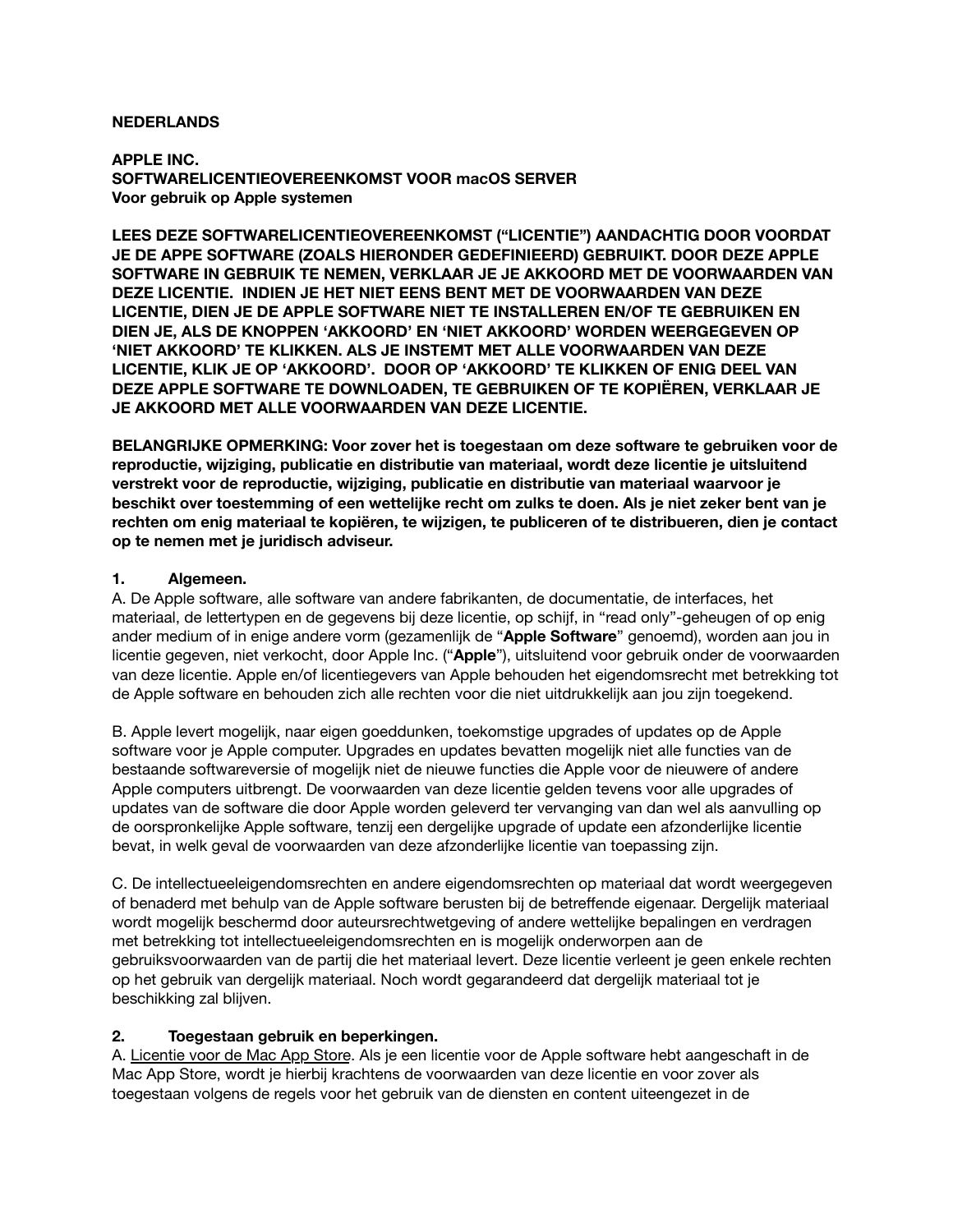voorwaarden voor Apple mediadiensten (de "**gebruiksregels**" op [https://www.apple.com/legal/internet](https://www.apple.com/legal/internet-services/itunes/)[services/itunes/](https://www.apple.com/legal/internet-services/itunes/)), een beperkte, niet-overdraagbare, niet-exclusieve licentie verleend om:

(i) één (1) kopie van de Apple software rechtstreeks te downloaden, te installeren, te gebruiken en uit te voeren voor persoonlijk, niet-commercieel gebruik op elke Apple computer met een compatibele versie van macOS ("**Mac-computer**") die jij in eigendom dan wel in beheer hebt; en

(ii) indien je een commerciële instelling of een onderwijsinstelling bent, één (1) kopie van de Apple software te downloaden, te installeren, te gebruiken en uit te voeren voor gebruik door: (a) één persoon op elke Mac-computer die je in eigendom of beheer hebt, of (b) door meerdere personen op één gedeelde Mac-computer die je in eigendom of beheer hebt. Eén medewerker mag de Apple software bijvoorbeeld gebruiken op zowel zijn of haar Mac-desktopcomputer als Mac-laptop, of meerdere studenten mogen de Apple software achtereenvolgens gebruiken op één Mac-computer die is gestationeerd in een studieruimte of bibliotheek.

B. Volume- of onderhoudslicentie. Als je de Apple software hebt verkregen onder een volume- of onderhoudslicentieprogramma van Apple, bepalen de voorwaarden van de volume- of onderhoudslicenties het aantal kopieën van de Apple software dat je mag downloaden, installeren, gebruiken en uitvoeren op Apple computers die jij in eigendom of beheer hebt. Behalve in zoverre als schriftelijk is toegestaan door Apple, zijn ook alle overige voorwaarden en beperkingen voortvloeiend uit deze licentie van toepassing op het gebruik van de Apple software die is verkregen onder een volume- of onderhoudslicentie.

C. Systeemvereisten; Apple ID. De Apple software wordt alleen ondersteund door Apple hardware en besturingssysteemsoftware die voldoet aan de systeemvereisten die door Apple worden vermeld. Daarnaast dien je voor het gebruik van bepaalde functies van de Apple software of bepaalde diensten mogelijk een unieke combinatie van gebruikersnaam en wachtwoord aan te vragen, de Apple ID.

D. Overige gebruiksbeperkingen. De rechten die je door middel van deze licentie worden verleend, omvatten niet het recht om Apple software te installeren, te gebruiken of uit te voeren op een computer van een andere fabrikant dan Apple, en je stemt erin toe dit niet te doen noch anderen in staat te stellen dit te doen. Tenzij dit anderszins wordt toegestaan door de voorwaarden van deze licentie of tenzij je hiervoor anderszins over een licentie van Apple beschikt: (i) mag slechts één gebruiker tegelijk op enig moment gebruikmaken van de Apple software, en (ii) mag je de Apple software niet beschikbaar stellen via een netwerk indien dit het gebruik of de uitvoering van de Apple software op meerdere computers tegelijk mogelijk zou maken. Het is je niet toegestaan de Apple software te (doen) verhuren, te (doen) leasen, in gebruik te (doen) geven, te verkopen, te herdistribueren of in sublicentie te geven, of nietgeautoriseerd gebruik te maken van de diensten die door de Apple software worden geboden.

E. Reservekopie. Het is je toegestaan één kopie te maken van de Apple software in een voor machine leesbare vorm, uitsluitend voor back-updoeleinden, op voorwaarde dat je op deze kopie de volledige auteursrechtvermelding en alle andere mededelingen betreffende het eigendomsrecht welke op het origineel zijn vermeld, overneemt.

F. Migratie van bestaande software. Als je de functie Transfer Server (overdrachtsserver) gebruikt om software van een Apple computer over te brengen naar een andere Apple computer, dien je er rekening mee te houden dat het gebruik van de originele kopie van de software mogelijk niet is toegestaan nadat de software is overgebracht naar een andere computer, tenzij je voor beide computers beschikt over een licentie voor gebruik van de software. In de voorwaarden van de betreffende softwarelicenties kun je hierover meer informatie vinden. De software en diensten van andere fabrikanten zijn mogelijk niet compatibel met deze Apple software. De installatie van deze Apple software kan van invloed zijn op de beschikbaarheid en bruikbaarheid van dergelijke software of diensten van andere fabrikanten, alsmede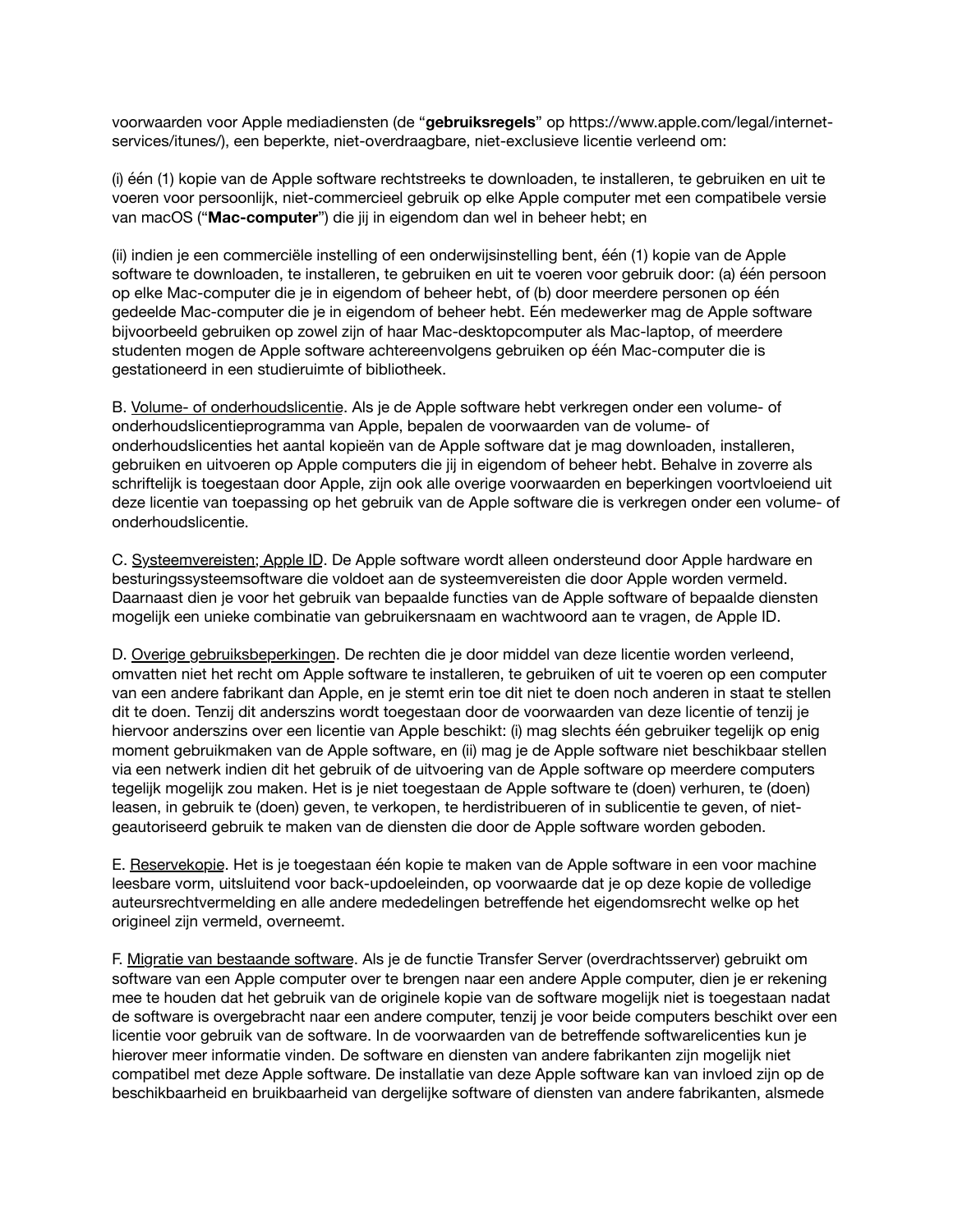op die van Apple producten en diensten.

G. Geen reverse engineering; beperkingen. Je bent ermee bekend en stemt ermee in dat het je niet is toegestaan en dat je anderen niet in staat zult stellen om de Apple software, of enige dienst die door de Apple software wordt geboden of enig deel daarvan te kopiëren (behalve in zoverre dit expliciet is toegestaan onder deze licentie of door de gebruiksregels die voor jou van toepassing zijn), te decompileren, van ontwerp te herleiden, te ontmantelen, te decoderen of te wijzigen, of om te trachten de broncode te herleiden van of afgeleide werken te creëren op basis van de genoemde software, diensten of delen daarvan (behalve indien en in zoverre als enige van bovenstaande beperkingen is verboden op grond van de toepasselijke wetgeving en in zoverre als de bovenstaande activiteiten zijn toegestaan door de licentievoorwaarden met betrekking tot het gebruik van de Open Sourcecomponenten die mogelijk in de Apple software zijn opgenomen).

## H. Profielbeheer.

1. Je mag Profielbeheer uitsluitend gebruiken binnen je bedrijf of organisatie, of voor je eigen persoonlijke, niet-commerciële doeleinden. Met Profielbeheer kunt je Apple producten beheren die van deze functie gebruikmaken. Je mag Profielbeheer niet gebruiken om producten te beheren die zich niet binnen je bedrijf of organisatie bevinden of die je niet beheert voor je eigen persoonlijke gebruik en niet voor commerciële doeleinden. Je mag geen diensten aan derden leveren die zijn geïntegreerd met of gebruikmaken van gegevens of diensten die geleverd worden door Profielbeheer, of op enige andere wijze van Profielbeheer gebruikmaken.

2. Je begrijpt en stemt ermee in dat alle informatie die je verkrijgt door middel van het gebruik van Profielbeheer uitsluitend mag worden gebruikt voor je eigen interne doeleinden binnen je bedrijf of organisatie of voor je eigen persoonlijke, niet-commerciële doeleinden. Wanneer je Apple producten beheert met Profielbeheer, is het jouw verantwoordelijkheid om gebruikers ervan op de hoogte te stellen dat je toegang hebt tot de desbetreffende producten, met inbegrip van maar niet beperkt tot de mogelijkheid om de producten op afstand te configureren, te controleren en te wissen. Als voorwaarde voor het gebruik van Profielbeheer verklaar je en garandeer je aan Apple dat je de vereiste rechten en toestemmingen hebt om informatie die je mogelijk verkrijgt door dit gebruik van Profielbeheer, te verzamelen en te gebruiken.

3. Indien je bedrijf of organisatie lid is van het Apple programma voor ontwikkelaars of indien je een licentiehouder bent van het Apple programma voor ontwikkelaars, is het je toegestaan Profielbeheer te gebruiken om programma's te laden op Apple producten waarop de besturingssysteemsoftware iOS, watchOS of tvOS is geïnstalleerd, maar uitsluitend voor zover dit volgens je ADP-overeenkomst (hieronder gedefinieerd) is toegestaan. Onder "**ADP-overeenkomst**" wordt verstaan de licentieovereenkomst voor het Apple programma voor ontwikkelaars, de licentieovereenkomst voor bedrijven voor het Apple programma voor ontwikkelaars, de overeenkomst voor Universiteiten voor het iOS-programma voor ontwikkelaars en/of de licentieovereenkomst voor studenten aan universiteiten voor het iOS-programma voor ontwikkelaars, aangezien deze van tijd tot tijd door Apple kunnen worden gewijzigd. Daarnaast kan de Apple software je de mogelijkheid bieden programma's en materiaal (bijvoorbeeld apps uit de App Store of boeken uit Apple Books) op Apple producten te plaatsen en te installeren in overeenstemming met de toepasselijke voorwaarden voor volumeaankopen van Apple. Voor zover je Profielbeheer gebruikt om programma's en/of materiaal te laden op Apple producten, verklaar je ervoor zorg te zullen dragen dat iedere eindgebruiker bekend is met en zich houdt aan de voorwaarden van de softwarelicentie die op dergelijke programma's en/of dergelijk materiaal van toepassing is. Als voorwaarde voor het gebruik van Profielbeheer stem je ermee in, en verklaar en garandeer je dat je voor al deze programma's en al dit materiaal de juiste licenties voor dergelijk gebruik hebt en dat de programma's en het materiaal worden gebruikt in overeenstemming met alle toepasselijke licentievoorwaarden.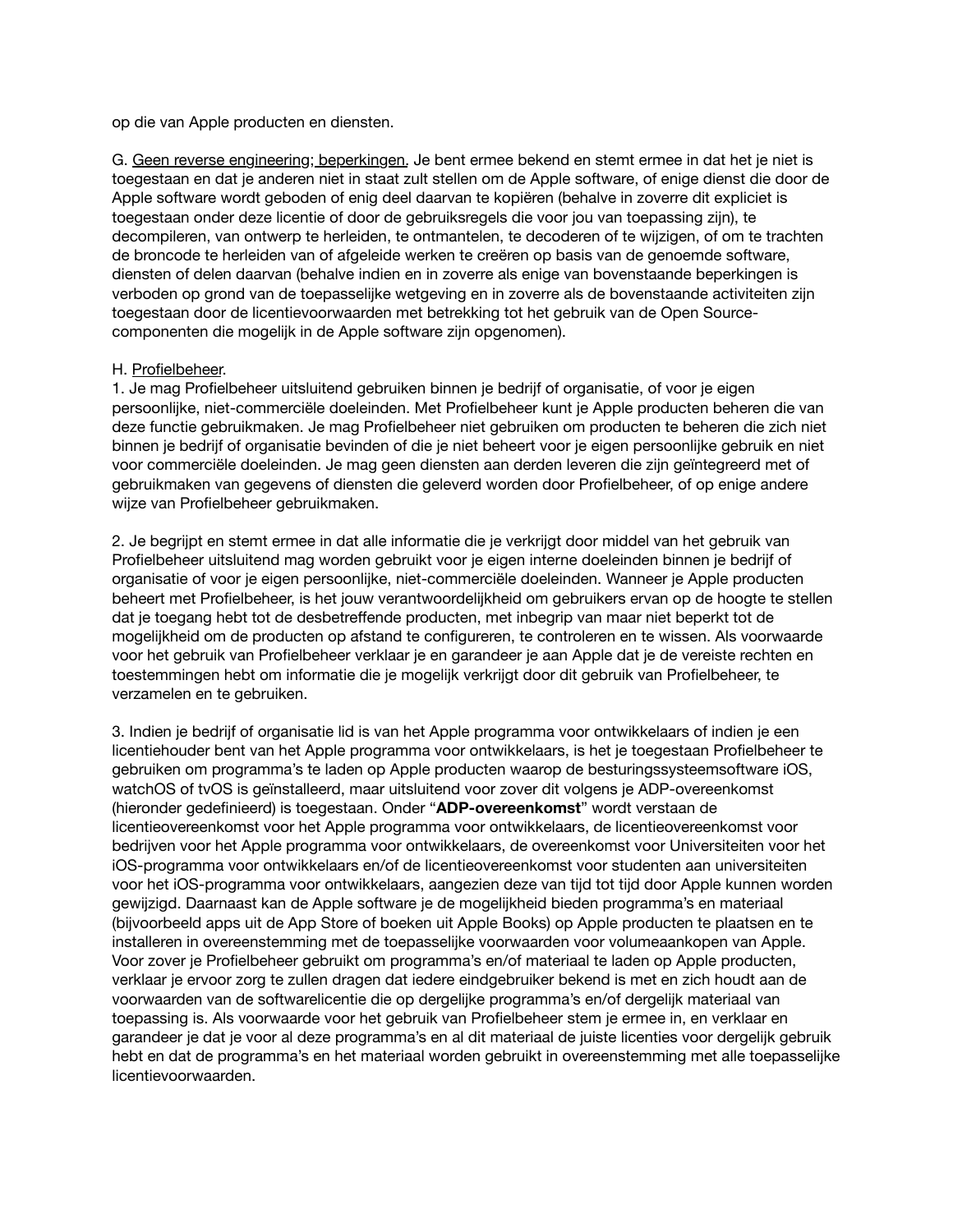4. Tenzij het je volgens je ADP-overeenkomst of door de toepasselijke voorwaarden voor volumeaankopen van Apple uitdrukkelijk is toegestaan om programma's op Apple producten te laden, mag je Profielbeheer niet gebruiken voor dergelijke doeleinden. Voor zover je Profielbeheer mag gebruiken om materiaal en andere programma's te laden, wordt deze licentie je uitsluitend verstrekt voor het laden van materiaal waarvoor je beschikt over toestemming of het wettelijke recht om dit te laden.

5. Daarnaast mag je de functie Profielbeheer van de Apple software gebruiken om software-updates in te schakelen voor bepaalde Apple software, mits voor elke Apple clientcomputer die toegang heeft tot dergelijke updates, een licentie is verstrekt om genoemde updates te ontvangen en mits elk dergelijk gebruik van de software-updatefunctie uitsluitend wordt aangewend voor intern gebruik binnen je bedrijf of organisatie of voor je eigen persoonlijke gebruik en niet voor commerciële doeleinden, en niet anderszins wordt verhinderd door de licentieovereenkomsten die zijn geleverd bij de software die je op deze wijze ter beschikking wilt stellen.

I. Bereikbaarheid via het internet; diagnostische netwerktests. Tenzij je deze functie uitschakelt in het gedeelte 'Bereikbaarheid' van de Apple software of het aankruisvak onder aan deze licentiepagina uitschakelt, zal de Apple software diagnostische netwerktests uitvoeren om je te ondersteunen bij het instellen, configureren en beheren van je Apple server om vast te stellen of deze naar behoren functioneert en toegankelijk is via het internet. Je stemt ermee in dat Apple, als onderdeel van deze tests, een opdracht geeft aan je Apple server en toegang verkrijgt tot je externe IP-adres, het geconfigureerde maildomein en de poortnummers van actieve servervoorzieningen op je Apple server en dat deze informatie wordt weergegeven in de Apple software. Deze informatie zal naar Apple worden verstuurd om je de resultaten van de diagnostische netwerktest te kunnen geven en zal niet worden bewaard. Apple zal slechts je externe IP-adres gedurende 24 uur bewaren, uitsluitend ten behoeve van kwaliteitscontrole en capaciteitsplanning voor de Apple software. **Door de Apple software te installeren en te gebruiken, erken en accepteer je dat Apple de hierboven beschreven gegevens mag verzamelen, overdragen, beheren, verwerken en gebruiken in overeenstemming met deze voorwaarden. Indien je het niet eens bent met het bovengenoemde, kun je deze functie uitschakelen in het gedeelte 'Bereikbaarheid' van de Apple software, of je kunt het aankruisvak onder aan deze licentiepagina uitschakelen voordat je de licentie accepteert.**

J. Xsan-beheer. Je mag de Xsan Admin-functie van de Apple software gebruiken om een SAN (Storage Area Network) te implementeren en te beheren voor een onbeperkt aantal Apple clientcomputers waarvoor een geldige licentie is verleend om de Xsan-bestandssysteemsoftware uit te voeren.

## K. Pushberichten.

1. Om de Apple pushberichtgevingsfunctie van de Apple software ("**pushvoorziening**") te gebruiken, dien je over een Apple ID te beschikken en een aanvraag in te dienen voor een door Apple afgegeven certificaat. Je stemt ermee in dat de informatie die je verstrekt bij het aanvragen van een dergelijke ID en een dergelijk certificaat juist, accuraat en volledig is. Je mag de pushvoorziening alleen gebruiken om pushberichten te sturen vanuit de Agenda-server, Contacten-server, Mail-server, Profielbeheer en het Server-beheerprogramma, en uitsluitend voor gebruik binnen je bedrijf of organisatie of voor je eigen persoonlijke gebruik en niet voor commerciële doeleinden.

2. Tenzij je hiervoor een aparte overeenkomst aangaat met Apple, mag je de pushvoorziening niet gebruiken om pushberichten te sturen naar enige andere voorziening of naar enig ander programma of apparaat. Je mag geen diensten aan derden leveren die zijn geïntegreerd met of gebruikmaken van diensten die worden geleverd door de pushvoorziening, of op enige andere wijze van de pushvoorziening gebruikmaken. Je mag de pushvoorziening alleen gebruiken om pushberichten te sturen naar gebruikers binnen je bedrijf of organisatie of voor je eigen persoonlijke gebruik en niet voor commerciële doeleinden.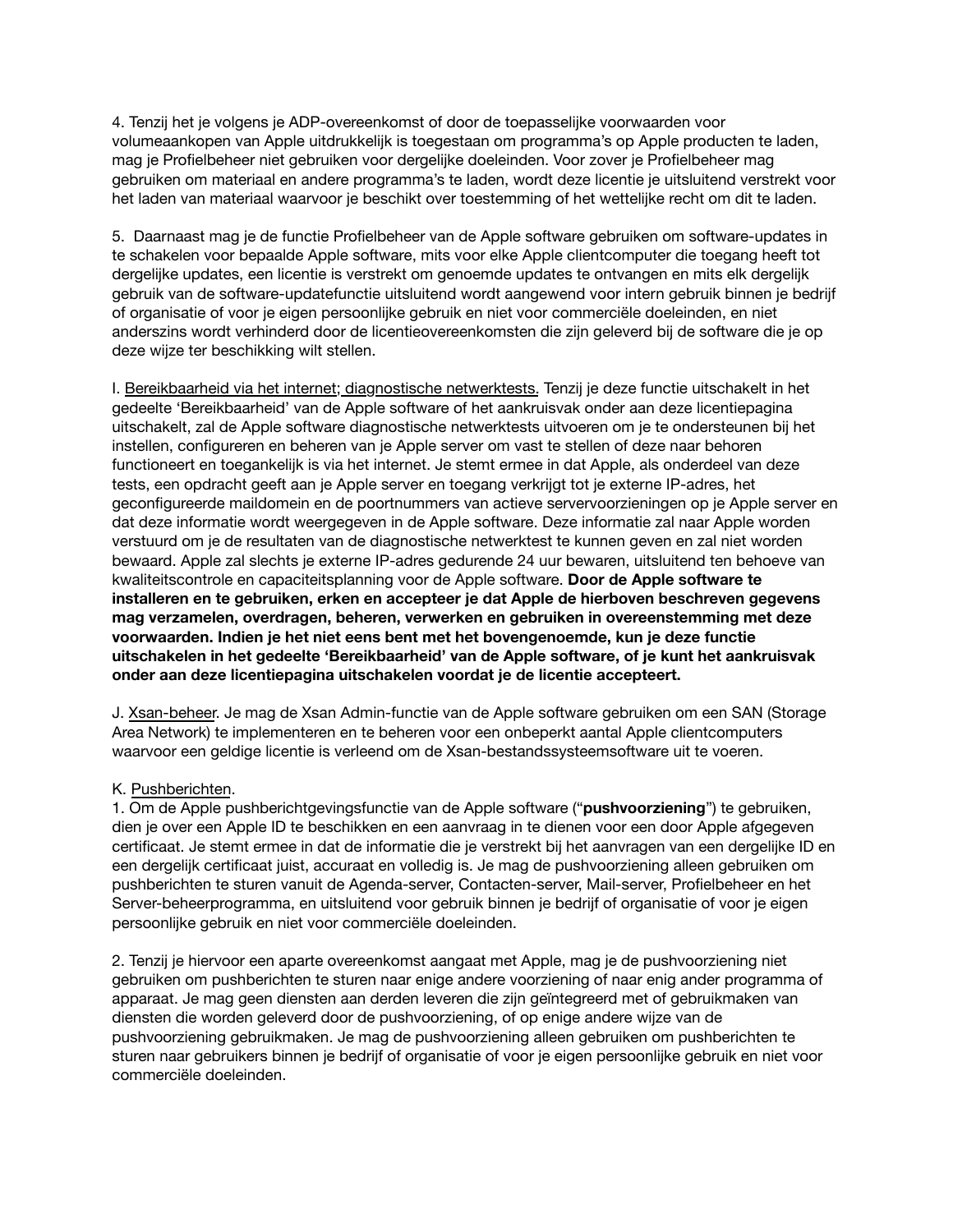3. Je erkent en aanvaardt dat pushberichten die worden verstuurd via de pushvoorziening door jou en niet door Apple worden verstuurd, en dat jij en jij alleen verantwoordelijk bent voor alle informatie of inhoud die door middel van dergelijke berichten wordt verstuurd en voor je gebruik van de pushvoorziening. Je stemt er als voorwaarde voor het gebruik van de pushvoorziening mee in om geen ongevraagde berichten te sturen of om de pushvoorziening op enige andere wijze te gebruiken voor ongepaste of illegale doeleinden. Je stemt er eveneens mee in om de totale capaciteit of bandbreedte van de pushvoorziening niet overmatig te belasten, zulks uitsluitend ter beoordeling van Apple. Je stemt er verder mee in om geen handelingen uit te voeren die de normale werking van de pushvoorziening verstoren, inclusief het gebruik van digitale certificaten of codering in de pushvoorziening.

4. Je begrijpt en stemt ermee in dat Apple om de pushvoorziening te leveren, pushberichten kan versturen via verschillende publieke netwerken en door middel van verschillende media, en pushberichten kan wijzigen om te voldoen aan de technische en andere vereisten die zijn verbonden aan het tot stand brengen van een verbinding met netwerken of apparaten. Je erkent en stemt ermee in dat de pushvoorziening geen gegarandeerde of beveiligde dienst is voor de verzending van informatie en ook niet als zodanig is bedoeld, en dat je de pushvoorziening niet als een zodanige dienst zult gebruiken noch erop kunt vertrouwen dat de pushvoorziening als een zodanige dienst functioneert. Verder begrijp je en stem je ermee in dat Apple op elk moment het door Apple uitgegeven certificaat kan intrekken en je toegang tot de pushvoorziening kan beëindigen, zulks uitsluitend ter beoordeling van Apple.

L. Naleving van wet- en regelgeving. Je verklaart dat je bij het gebruik van de Apple software en eventuele diensten de toepasselijke wetgeving zult naleven, met inbegrip van de wetgeving van het land of de regio waar je woonachtig bent of waar je de Apple software en diensten downloadt of gebruikt.

# **3. Overdracht.**

A. Als je je licentie voor de Apple software hebt verworven via de Mac App Store, is deze niet overdraagbaar. Indien je je Apple hardware aan een derde verkoopt, moet je de Apple software voorafgaand aan de verkoop van de Apple hardware verwijderen.

B. Alle onderdelen van de Apple software worden geleverd als onderdeel van een pakket. Het is niet toegestaan een of meer van deze onderdelen van het pakket te scheiden en als zelfstandige toepassing te verspreiden. De Apple software die wordt geleverd bij bepaalde Apple hardware werkt mogelijk niet op andere modellen van Apple hardware.

C. Kopieën van de Apple software die door Apple ter beschikking zijn gesteld voor promotie- of evaluatiedoeleinden, om problemen te diagnosticeren of beschadigde software te herstellen mogen uitsluitend voor deze doeleinden worden gebruikt en niet worden doorverkocht of overgedragen.

# **4. Toestemming tot gebruik gegevens.**

A. Analysegegevens. Als je ervoor hebt gekozen dat analysegegevens mogen worden verzameld, stem je ermee in dat Apple en dochterondernemingen en vertegenwoordigers van Apple gebruiksinformatie, diagnostische en technische informatie en hieraan gerelateerde informatie mogen verzamelen, beheren, verwerken en gebruiken, met inbegrip van maar niet beperkt tot unieke systeem- of hardwareidentificatie, informatie over je computer, systeem- en applicatiesoftware en randapparaten. Deze informatie wordt periodiek verzameld om producten en diensten van Apple te leveren of te verbeteren, om software-updates, productondersteuning en andere aan de Apple software gerelateerde diensten te bieden (indien van toepassing) en om te controleren of de voorwaarden van deze licentie worden nageleefd. Je kunt je voorkeuren voor het verzamelen van analysegegevens op elk moment wijzigen door op je computer het aankruisvak voor het versturen van analysegegevens naar Apple uit te schakelen. Je vindt dit aankruisvak in het paneel 'Beveiliging en privacy' in Systeemvoorkeuren. Apple mag deze informatie gebruiken, voor zover deze in een zodanige vorm wordt verzameld dat je niet persoonlijk kunt worden geïdentificeerd, voor de bovengenoemde doeleinden. Om Apple partners of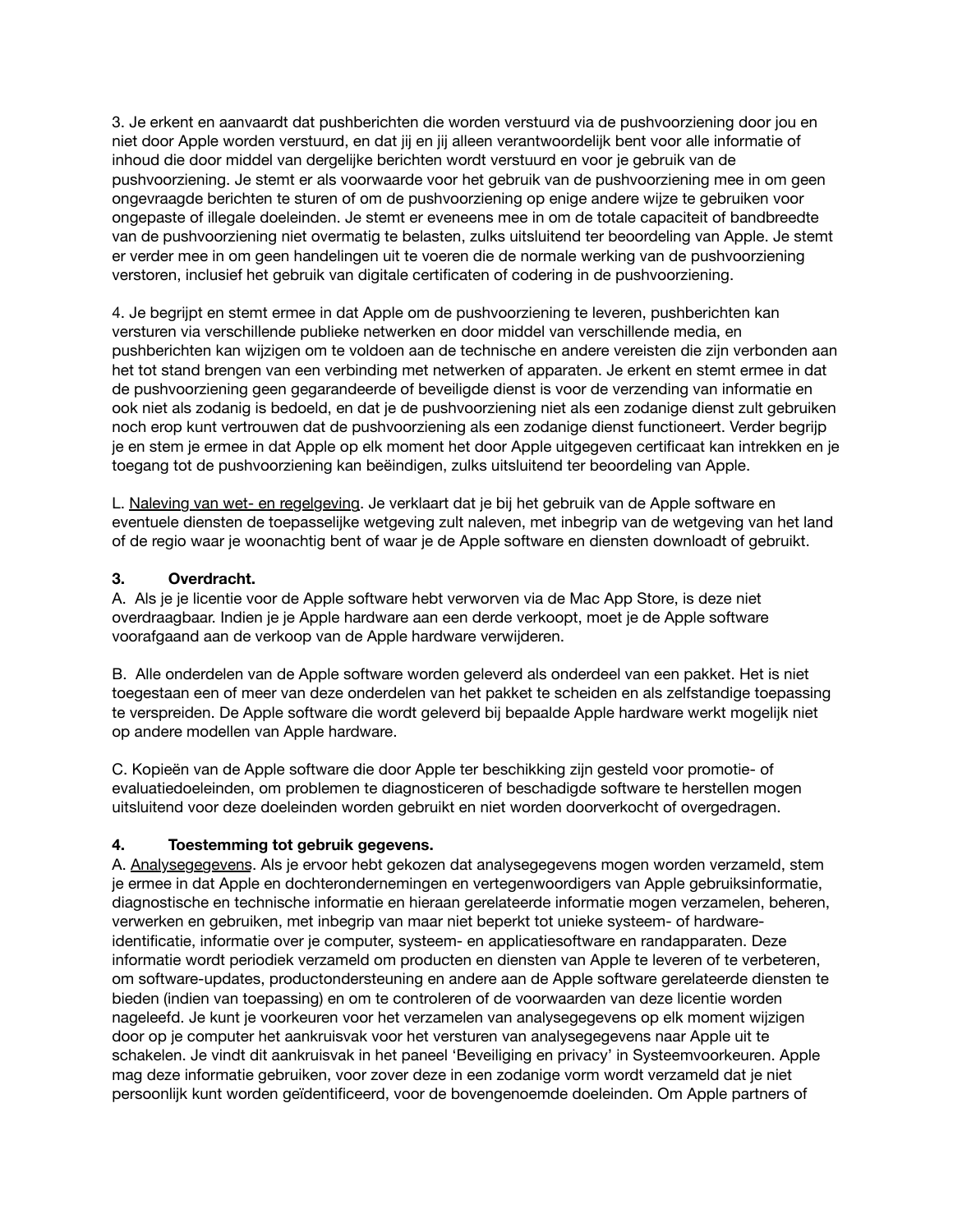zelfstandige ontwikkelaars in staat te stellen hun software, hardware of de diensten die zij hebben ontwikkeld voor gebruik in combinatie met de Apple producten, te verbeteren, heeft Apple het recht dergelijke partners of zelfstandige ontwikkelaars die diagnostische gegevens te verstrekken die relevant zijn voor de software, hardware en/of diensten van die partner of ontwikkelaar, zolang deze informatie een zodanige vorm heeft dat je niet persoonlijk kunt worden geïdentificeerd.

B. Privacybeleid. Apple beschermt je gegevens te allen tijde in overeenstemming met de richtlijnen van het privacybeleid van Apple. Je vindt deze richtlijnen op [https://www.apple.com/legal/privacy/.](https://www.apple.com/legal/privacy/)

# **5. Diensten.**

A. Apple biedt mogelijk door of via de Apple software toegang tot diensten waarvan je gebruik kunt maken. Voor het gebruik van deze diensten, waaraan mogelijk extra kosten zijn verbonden, dien je mogelijk te beschikken over een Apple ID en dien je mogelijk aanvullende voorwaarden te accepteren. Als je ervoor kiest om dergelijke diensten in combinatie met de Apple software te gebruiken, is je gebruik van deze diensten onderworpen aan deze aanvullende voorwaarden, maar blijft deze licentie van toepassing op je gebruik van de Apple software waarvoor hierbij een licentie wordt verleend.

B. Je stemt ermee in dat de diensten inhoud, informatie en materiaal bevatten dat eigendom is van Apple en zijn licentiegevers en onder de bescherming valt van de toepasselijke eigendomsrechtelijke bepalingen en andere wetten en dat je dergelijke inhoud of informatie of dergelijk materiaal uitsluitend zult gebruiken in overeenstemming met het toegestane gebruik van genoemde diensten, uitsluitend op een manier die verenigbaar is met de voorwaarden van deze licentie en waarbij de intellectueeleigendomsrechten van andere fabrikanten of Apple niet worden geschonden. Je stemt erin toe de diensten niet te reproduceren, te wijzigen, te verhuren, te leasen, in gebruik te geven, te verkopen of te distribueren of enige afgeleide werken te creëren op basis van de diensten, op welke wijze dan ook, behalve in zoverre dit expliciet is toegestaan onder de toepasselijke voorwaarden voor de diensten, en je zult de diensten niet aanwenden op enige niet-geautoriseerde wijze, met inbegrip van maar niet beperkt tot het gebruik van de diensten voor de verspreiding van malware, overtreding van wet- en regelgeving of het overbelasten van netwerkcapaciteit.

C. Bovendien zijn diensten waartoe toegang kan worden verkregen, die kunnen worden weergegeven of waarnaar koppelingen beschikbaar zijn via de Apple software mogelijk niet beschikbaar in alle talen of in alle landen. Apple doet geen toezeggingen dat dergelijke diensten geschikt of beschikbaar zijn voor gebruik op een bepaalde locatie. Apple behoudt zich het recht voor om de toegang tot enige dienst op elk moment te wijzigen, op te schorten, te verwijderen of onmogelijk te maken. Onder geen enkele omstandigheid is Apple aansprakelijk voor het verwijderen of onmogelijk maken van de toegang tot de diensten, of voor updates, onderhoud, ondersteuning die onder de garantie valt, technische ondersteuning of andere ondersteuning voor de diensten. Apple is bovendien gerechtigd om beperkingen op te leggen aan het gebruik van of de toegang tot de diensten, in alle gevallen waarin Apple dat nodig acht, zonder voorafgaande kennisgeving en zonder enige aansprakelijkheid. Je erkent en aanvaardt dat Apple zich te allen tijde het recht voorbehoudt je de toegang te ontzeggen tot alle diensten die worden geleverd door of via de Apple software, zulks uitsluitend ter beoordeling van Apple.

**6. Beëindiging.** Deze licentie is van kracht totdat deze wordt beëindigd. Je rechten ingevolge deze licentie vervallen automatisch of zijn anderszins niet meer van kracht, zonder aankondiging van Apple, als je niet voldoet aan een of meer van de voorwaarden van deze licentie. Nadat de geldigheid van deze licentie is verlopen, dien je elk gebruik van de Apple software te staken en alle volledige of gedeeltelijke kopieën van de Apple software die in je bezit zijn, te vernietigen. De paragrafen 4, 5, 6, 7, 8, 9, 10, 12 en 13 van deze licentieovereenkomst zullen na een dergelijke beëindiging van kracht blijven.

# **7. Geen garantie.**

A. Consumenten (klanten die de Apple software niet bedrijfs- of beroepsmatig gebruiken) hebben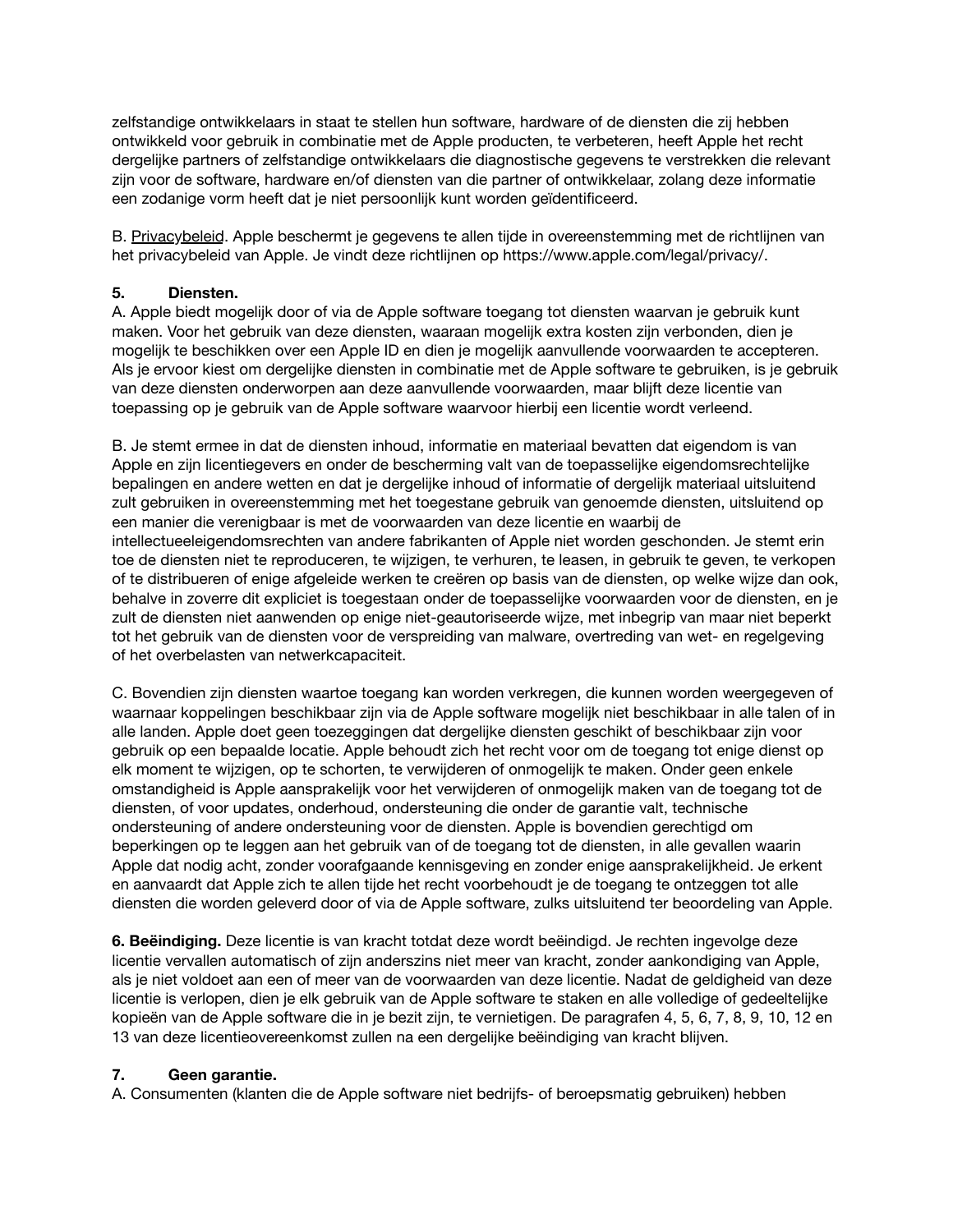mogelijk wettelijke rechten in het land waar zij gevestigd zijn op basis waarvan de volgende beperkingen niet mogen worden opgelegd. In dat geval zijn deze beperkingen niet van toepassing. Voor meer informatie over deze rechten kun je contact opnemen met de consumentenbond.

B. JE ERKENT EN AANVAARDT UITDRUKKELIJK DAT, IN ZOVERRE DAT IS TOEGESTAAN OP GROND VAN DE TOEPASSELIJKE WETGEVING, GEBRUIK VAN DE APPLE SOFTWARE EN ALLE DIENSTEN DIE DOOR OF VIA DE APPLE SOFTWARE WORDEN GELEVERD OF WAARTOE JE VIA DE APPLE SOFTWARE TOEGANG HEBT, UITSLUITEND VOOR JE EIGEN RISICO IS EN DAT HET VOLLEDIGE RISICO VOOR VOLDOENDE KWALITEIT, PRESTATIES, NAUWKEURIGHEID EN WERKING BIJ JOU LIGT.

C. VOOR ZOVER ALS IS TOEGESTAAN DOOR DE TOEPASSELIJKE WETGEVING, WORDEN DE APPLE SOFTWARE EN DIENSTEN "IN DE STAAT WAARIN DEZE OP HET MOMENT VAN AANKOOP VERKEREN" (OP "AS IS"- OF "AS AVAILABLE"-BASIS), MET ALLE FOUTEN EN ZONDER ENIGE GARANTIE GELEVERD EN APPLE EN LICENTIEGEVER(S) VAN APPLE (VOOR HET DOEL VAN DE PARAGRAFEN 7 EN 8 HIERNA GEZAMENLIJK TE NOEMEN "APPLE") SLUITEN HIERBIJ UITDRUKKELIJK ALLE GARANTIE, EXPLICIET EN IMPLICIET DAN WEL VOORTVLOEIEND UIT WETTELIJKE RECHTEN, UIT, DAARONDER BEGREPEN DOCH NIET BEPERKT TOT ALLE DENKBARE GARANTIES VAN VERHANDELBAARHEID, VOLDOENDE KWALITEIT, GESCHIKTHEID VOOR EEN BEPAALD DOEL, NAUWKEURIGHEID, ONGESTOORD GEBRUIK EN NAVOLGING VAN AUTEURSRECHTEN VAN DERDEN MET BETREKKING TOT DE APPLE SOFTWARE EN DIENSTEN.

D. APPLE GEEFT GEEN GARANTIE TEGEN VERSTORING VAN JE GEBRUIK VAN DE APPLE SOFTWARE EN DIENSTEN EN GARANDEERT NIET DAT DE FUNCTIES DIE ZIJN VERVAT IN, OF DIENSTEN DIE WORDEN UITGEVOERD OF VERLEEND DOOR, DE APPLE SOFTWARE AAN JOUW EISEN ZULLEN VOLDOEN, DAT MET DE APPLE SOFTWARE OF DIENSTEN ONONDERBROKEN OF FOUTLOOS ZAL KUNNEN WORDEN GEWERKT, DAT ENIGE DIENST BLIJVEND BESCHIKBAAR ZAL WORDEN GESTELD, DAT DE APPLE SOFTWARE OF DIENSTEN COMPATIBEL ZIJN OF KUNNEN SAMENWERKEN MET SOFTWARE, TOEPASSINGEN OF DIENSTEN VAN DERDEN OF MET ANDERE APPLE PRODUCTEN OF DIENSTEN, OF DAT GEBREKEN IN DE APPLE SOFTWARE OF DIENSTEN ZULLEN WORDEN GECORRIGEERD. DE INSTALLATIE VAN DEZE APPLE SOFTWARE EN HET GEBRUIK VAN DE DIENSTEN KAN DE BRUIKBAARHEID VAN SOFTWARE, PROGRAMMA'S OF DIENSTEN VAN DERDEN OF VAN ANDERE APPLE PRODUCTEN OF DIENSTEN BEÏNVLOEDEN.

E. JE ERKENT BOVENDIEN DAT DE APPLE SOFTWARE EN DIENSTEN NIET ZIJN BEDOELD EN NIET GESCHIKT ZIJN VOOR GEBRUIK IN SITUATIES OF OMGEVINGEN WAARIN PROBLEMEN MET OF VERTRAAGDE VRIJGAVE VAN DE APPLE SOFTWARE OF DIENSTEN, OF FOUTEN OF ONNAUWKEURIGHEDEN IN DE INHOUD, GEGEVENS OF INFORMATIE AFKOMSTIG VAN DE APPLE SOFTWARE OF DIENSTEN, KUNNEN LEIDEN TOT DE DOOD, PERSOONLIJK LETSEL OF ERNSTIGE SCHADE AAN PERSONEN, ZAKEN OF HET MILIEU, MET INBEGRIP VAN MAAR NIET BEPERKT TOT DE BEDIENING VAN NUCLEAIRE INSTALLATIES, DE BESTURING VAN LUCHTVAARTUIGEN, COMMUNICATIESYSTEMEN, LUCHTVERKEERSLEIDINGSYSTEMEN, MACHINES VOOR DE INSTANDHOUDING VAN LEVENSFUNCTIES OF WAPENSYSTEMEN.

F. GEEN ENKELE MONDELINGE OF SCHRIFTELIJKE INFORMATIE OF KENNISGEVING VAN DE ZIJDE VAN APPLE OF EEN DOOR APPLE GEAUTORISEERDE VERTEGENWOORDIGER KAN EEN GARANTIE INHOUDEN. MOCHTEN DE APPLE SOFTWARE OF DIENSTEN GEBREKEN VERTONEN, DAN KOMEN ALLE KOSTEN VAN ALLE NOODZAKELIJKE REVISIE, HERSTEL OF CORRECTIE VOOR JOUW REKENING. IN BEPAALDE RECHTSGEBIEDEN IS UITSLUITING VAN IMPLICIETE GARANTIES OF BEPERKING VAN TOEPASSELIJKE WETTELIJKE RECHTEN VAN DE CONSUMENT NIET TOEGESTAAN, WAARDOOR DE BOVENSTAANDE UITSLUITING EN BEPERKINGEN VOOR JOU MOGELIJK NIET VAN TOEPASSING ZIJN.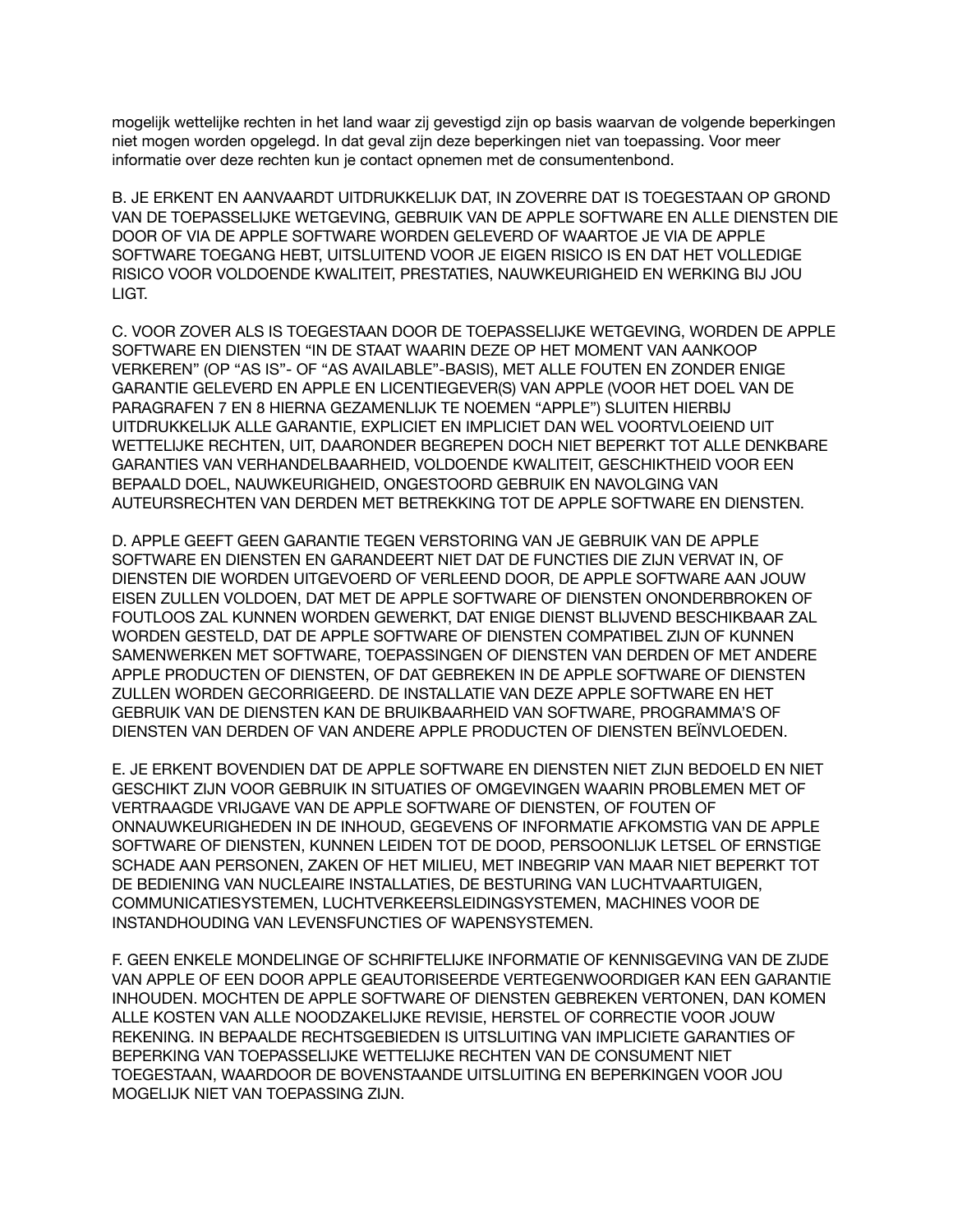**8. Beperking van aansprakelijkheid.** VOOR ZOVER ALS IS TOEGESTAAN DOOR DE TOEPASSELIJKE WETGEVING ZAL APPLE IN GEEN ENKEL GEVAL AANSPRAKELIJK ZIJN VOOR PERSOONLIJK LETSEL, OF VOOR ENIGERLEI BIJZONDERE, INDIRECTE SCHADE OF GEVOLGSCHADE, DAARONDER BEGREPEN ZONDER ENIGE BEPERKING SCHADE DOOR VERLIES VAN OMZET, BESCHADIGING OF VERLIES VAN GEGEVENS, HET NIET KUNNEN VERZENDEN OF ONTVANGEN VAN GEGEVENS OF INFORMATIE, ONDERBREKING VAN DE BEDRIJFSVOERING, OF VOOR ENIGE ANDERE COMMERCIËLE SCHADE OF ENIG ANDER COMMERCIEEL VERLIES DAT HET GEVOLG IS VAN OF VERBAND HOUDT MET JE GEBRUIK VAN OF ONVERMOGEN TOT GEBRUIK VAN DE APPLE SOFTWARE OF DIENSTEN, OF ENIGE SOFTWARE OF TOEPASSINGEN VAN DERDEN IN COMBINATIE MET DE APPLE SOFTWARE OF DIENSTEN, DOOR WELKE OORZAAK DAN OOK, ONGEACHT DE AANSPRAKELIJKHEIDSGROND DIE WORDT AANGEVOERD (NIET-NAKOMING, ONRECHTMATIGE DAAD OF ANDERSZINS), EN ZELFS ALS APPLE IS GEWEZEN OP DE MOGELIJKHEID VAN DERGELIJKE SCHADE. IN BEPAALDE RECHTSGEBIEDEN IS UITSLUITING OF BEPERKING VAN AANSPRAKELIJKHEID VOOR PERSOONLIJK LETSEL OF VOOR INDIRECTE OF GEVOLGSCHADE NIET TOEGESTAAN, WAARDOOR DEZE BEPERKING VOOR JOU MOGELIJK NIET VAN TOEPASSING IS. In geen geval zal Apple's totale aansprakelijkheid voor alle schade (uitgezonderd waar wettelijk vereist in gevallen die betrekking hebben op persoonlijk letsel) meer bedragen dan vijftig dollar (\$50,00). De voornoemde beperkingen zijn ook van toepassing als de hierboven vermelde verhaalsaansprakelijkheid niet aan zijn wezenlijke doel voldoet.

# **9. Digitale certificaten.**

A. Algemeen. De Apple software bevat functionaliteit waarmee digitale certificaten kunnen worden geaccepteerd die door jou, Apple of derden zijn uitgegeven. JE BENT ALS ENIGE VERANTWOORDELIJK VOOR DE BESLISSING OF JE EEN DOOR JOU, DOOR APPLE OF DOOR EEN DERDE UITGEGEVEN CERTIFICAAT VERTROUWT. JE GEBRUIK VAN DIGITALE CERTIFICATEN IS UITSLUITEND VOOR JE EIGEN RISICO. VOOR ZOVER ALS IS TOEGESTAAN DOOR DE TOEPASSELIJKE WETGEVING GEEFT APPLE GEEN ENKELE GARANTIE, EXPLICIET OF IMPLICIET, VOOR DE VERHANDELBAARHEID, GESCHIKTHEID VOOR EEN BEPAALD DOEL, NAUWKEURIGHEID, VEILIGHEID OF NAVOLGING VAN AUTEURSRECHTEN VAN DERDEN BETREFFENDE DIGITALE CERTIFICATEN. Je verklaart dat je (a) geen enkel certificaat zult vervalsen of misbruiken; (b) digitale certificaten uitsluitend voor legale doeleinden zult gebruiken en uitsluitend in overeenstemming met deze licentie en het van toepassing zijnde certificaatbeleid, de certificaatvoorwaarden of enige andere door de certificaatautoriteit opgestelde voorwaarden; (c) als enige verantwoordelijk bent voor het voorkomen dat niet-bevoegde gebruikers je digitale certificaten gebruiken of anderszins toegang hebben tot enig certificaat of private sleutel die op je computer is opgeslagen en (d) elk certificaat zult intrekken waarvan je redelijkerwijs kunt vermoeden dat het gecompromitteerd is. Het certificaatbeleid en de certificaatvoorwaarden van Apple vind je op [https://www.apple.com/certificateauthority.](https://www.apple.com/certificateauthority)

B. Gebruik van digitale certificaten in pushvoorziening. Je kunt met behulp van de Apple software een door Apple uitgegeven digitaal certificaat aanvragen om pushberichten te coderen en vanuit je Apple hardware via de pushvoorziening te sturen. Deze voorziening controleert of dergelijke pushberichten afkomstig zijn van de Apple ID die bij Apple is geregistreerd voor gebruik van het certificaat in combinatie met de pushvoorziening. Met deze voorziening kan niet de identiteit van de persoon die de Apple ID gebruikt worden gecontroleerd. Apple garandeert niet dat de pushvoorziening, dergelijke certificaten of enige Apple ID vrij zullen zijn van hacken of niet kunnen worden binnengedrongen door niet-geautoriseerde personen. JE GEBRUIK VAN DIGITALE CERTIFICATEN IN COMBINATIE MET DE PUSHVOORZIENING IS VOLLEDIG VOOR EIGEN RISICO. APPLE GEEFT GEEN ENKELE GARANTIE, EXPLICIET OF IMPLICIET, VOOR DE VERHANDELBAARHEID, GESCHIKTHEID VOOR EEN BEPAALD DOEL, NAUWKEURIGHEID, VEILIGHEID OF NAVOLGING VAN AUTEURSRECHTEN VAN DERDEN BETREFFENDE HET GEBRUIK VAN DIGITALE CERTIFICATEN EN/OF CODERING IN DE PUSHVOORZIENING OF DE APPLE SOFTWARE.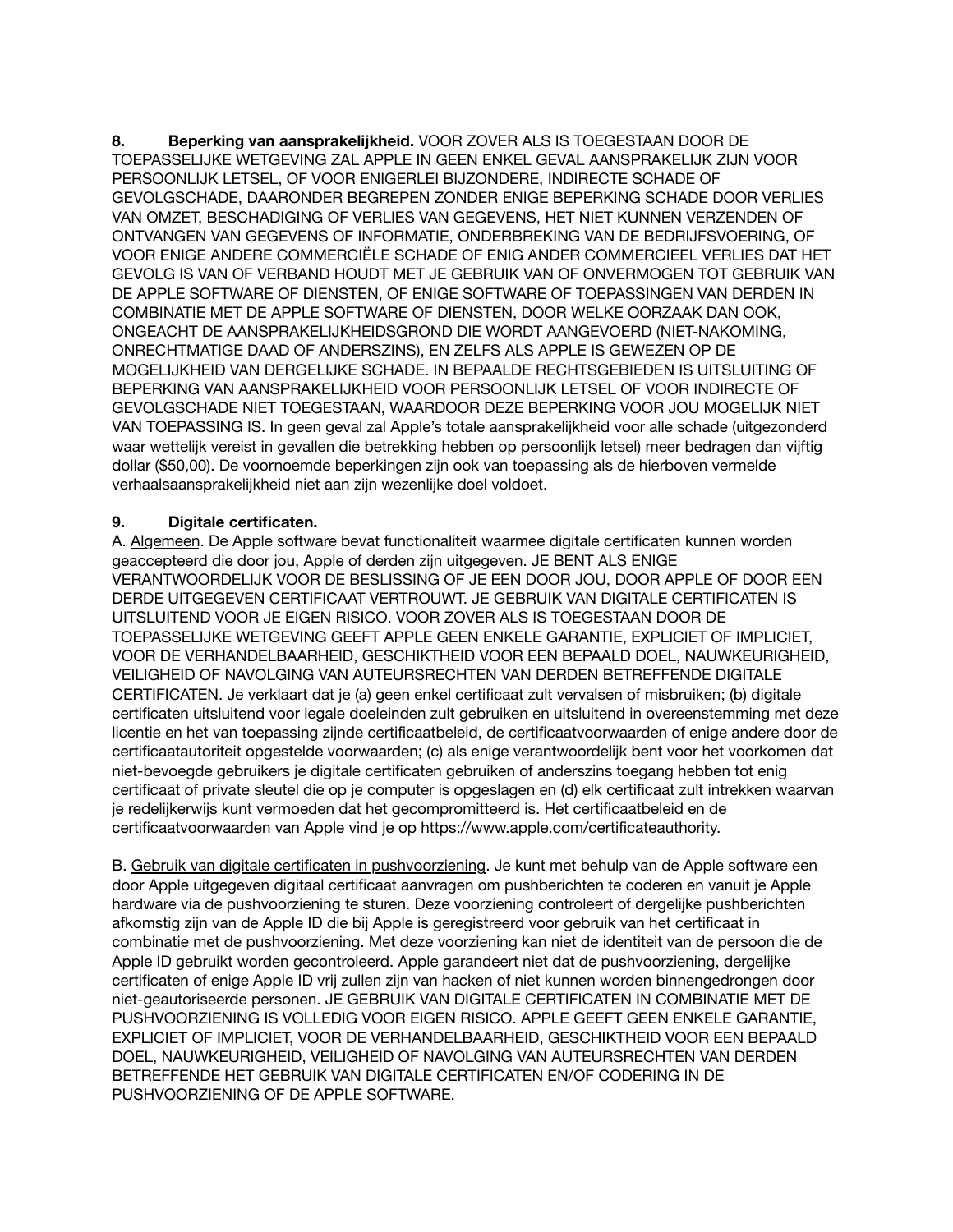**10. Exportbepalingen.** Het is je niet toegestaan de Apple software te gebruiken of anderszins te exporteren of te herexporteren, behalve voor zover toegestaan krachtens de wetten van de Verenigde Staten en van het rechtsgebied waarin je de Apple software hebt verkregen. In het bijzonder, maar zonder beperking, is het je niet toegestaan de Apple software te exporteren of te herexporteren (a) naar een land waarvoor door de Verenigde Staten een embargo is ingesteld of (b) naar enige persoon die voorkomt op de door het U.S. Treasury Department samengestelde lijst van "Specially Designated Nationals" of op de door het U.S. Department of Commerce samengestelde "Denied Person's List" of "Entity List" of enige andere lijsten met uitgezonderde partijen. Door de Apple software te gebruiken, verklaar je dat je je niet bevindt in een dergelijk land of op een van de bovengenoemde lijsten voorkomt. Je verklaart tevens dat je de Apple software niet zult gebruiken voor doeleinden die verboden zijn volgens de wetten van de Verenigde Staten met inbegrip van, maar niet beperkt tot, de ontwikkeling, het ontwerp, de fabricage of productie van raketten, nucleaire, chemische of biologische wapens.

**11. Eindgebruikers binnen de Amerikaanse overheid.** De Apple software en de bijbehorende documentatie zijn "Commercial Items", zoals omschreven in 48 C.F.R. §2.101, en bestaan uit "Commercial Computer Software" en "Commercial Computer Software Documentation", zoals beschreven in 48 C.F.R. §12.212 of 48 C.F.R. §227.7202, afhankelijk van welke paragraaf van toepassing is. Overeenkomstig 48 C.F.R. §12.212 of 48 C.F.R. §227.7202-1 tot en met 227.7202-4, afhankelijk van welke paragraaf van toepassing is, worden de "Commercial Computer Software" en "Commercial Computer Software Documentation" aan eindgebruikers binnen de Amerikaanse overheid (a) alleen als "Commercial Items" in licentie gegeven en (b) alleen met de rechten die worden verleend aan alle andere eindgebruikers conform de voorwaarden die hierin worden genoemd. Ongepubliceerde rechten voorbehouden krachtens de auteursrechtwetgeving van de Verenigde Staten.

**12. Toepasselijk recht en deelbaarheid.** Deze licentie is opgesteld volgens en zal onderworpen zijn aan de wetten van de staat Californië, Verenigde Staten, met uitzondering van de bepalingen van de staat Californië ten aanzien van de strijdigheid van wettelijke bepalingen. Deze licentie zal niet onderworpen zijn aan het verdrag van de Verenigde Naties inzake internationale verkoopovereenkomsten betreffende roerende zaken. De toepassing van dit verdrag wordt expliciet uitgesloten. Voor consumenten in het Verenigd Koninkrijk zal deze licentie onderworpen zijn aan de wetten van het rechtsgebied waarin zij gevestigd zijn. In het geval dat enige bepaling van deze overeenkomst of een gedeelte daarvan door een bevoegde rechter nietig of anderszins niet-bindend geacht zal worden, zullen de overige bepalingen van deze licentie onverkort van kracht blijven.

**13. Volledige overeenkomst; taalversie.** Deze licentie vormt de volledige overeenkomst tussen jou en Apple met betrekking tot het gebruik van de Apple software en prevaleert boven alle voorgaande of gelijktijdige overeenkomsten betreffende dit onderwerp. Aanpassingen of wijzigingen van deze licentieovereenkomst zijn slechts geldig voor zover deze zijn opgesteld in schriftelijke vorm en zijn ondertekend door Apple. Vertalingen van deze licentie zijn gemaakt ten behoeve van plaatselijke vereisten. In het geval van een verschil tussen de Engelse en de niet-Engelse versie geldt de Engelse versie van deze licentie, voor zover dat niet door de plaatselijk geldende wetgeving in jouw rechtsgebied is verboden.

# **14. Voorwaarden van derden.**

A. Bepaalde onderdelen van de Apple software alsmede Open Source-programma's van andere fabrikanten die samen met de Apple software worden geleverd, kunnen beschikbaar worden gesteld door Apple op de Open Source-website ([https://opensource.apple.com\)](https://opensource.apple.com) ("**Open Sourcecomponenten**"). Auteursrechtinformatie, licentievoorwaarden en beperkingen van aansprakelijkheid voor dergelijke componenten zijn opgenomen in de elektronische documentatie bij de Apple software. Raadpleeg de elektronische documentatie voor mogelijke aanvullende rechten met betrekking tot de Open Source-componenten. Je erkent uitdrukkelijk dat problemen met of schade aan Apple hardware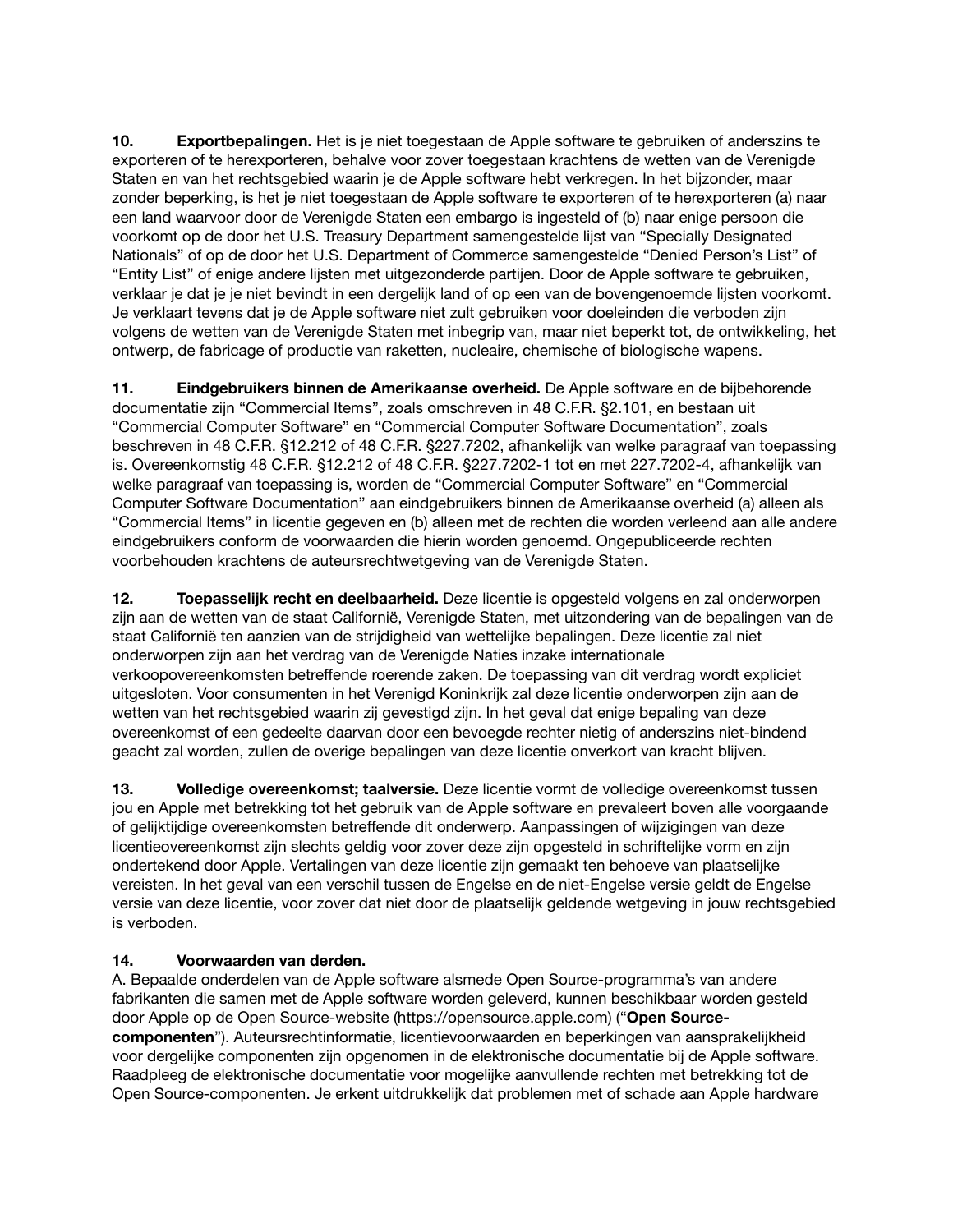als gevolg van wijziging van de Open Source-componenten van de Apple software buiten de bepalingen van de Apple hardwaregarantie vallen.

B. Bepaalde softwarebibliotheken en andere software van andere fabrikanten die zijn inbegrepen bij de Apple software zijn mogelijk voorzien van een licentie onder de voorwaarden van de GNU General Public License (GPL) dan wel de GNU Library/Lesser General Public License (LGPL). Een volledige kopie van de broncode van dergelijke software, in een voor machine leesbare vorm, is onder de voorwaarden van de GPL of LGPL te verkrijgen, afhankelijk van welke van toepassing is, tegen betaling van de kosten van de media en verzend- en administratiekosten. Je dient hiertoe een schriftelijk verzoek te richten aan Apple op [opensource@apple.com](mailto:opensource@apple.com). De GPL-/LGPL-software wordt gedistribueerd in de verwachting dat deze bruikbaar en nuttig zal zijn, maar ZONDER ENIGE GARANTIE, zelfs zonder de impliciete garantie van VERHANDELBAARHEID of GESCHIKTHEID VOOR EEN BEPAALD DOEL.

EA1573 28-08-2018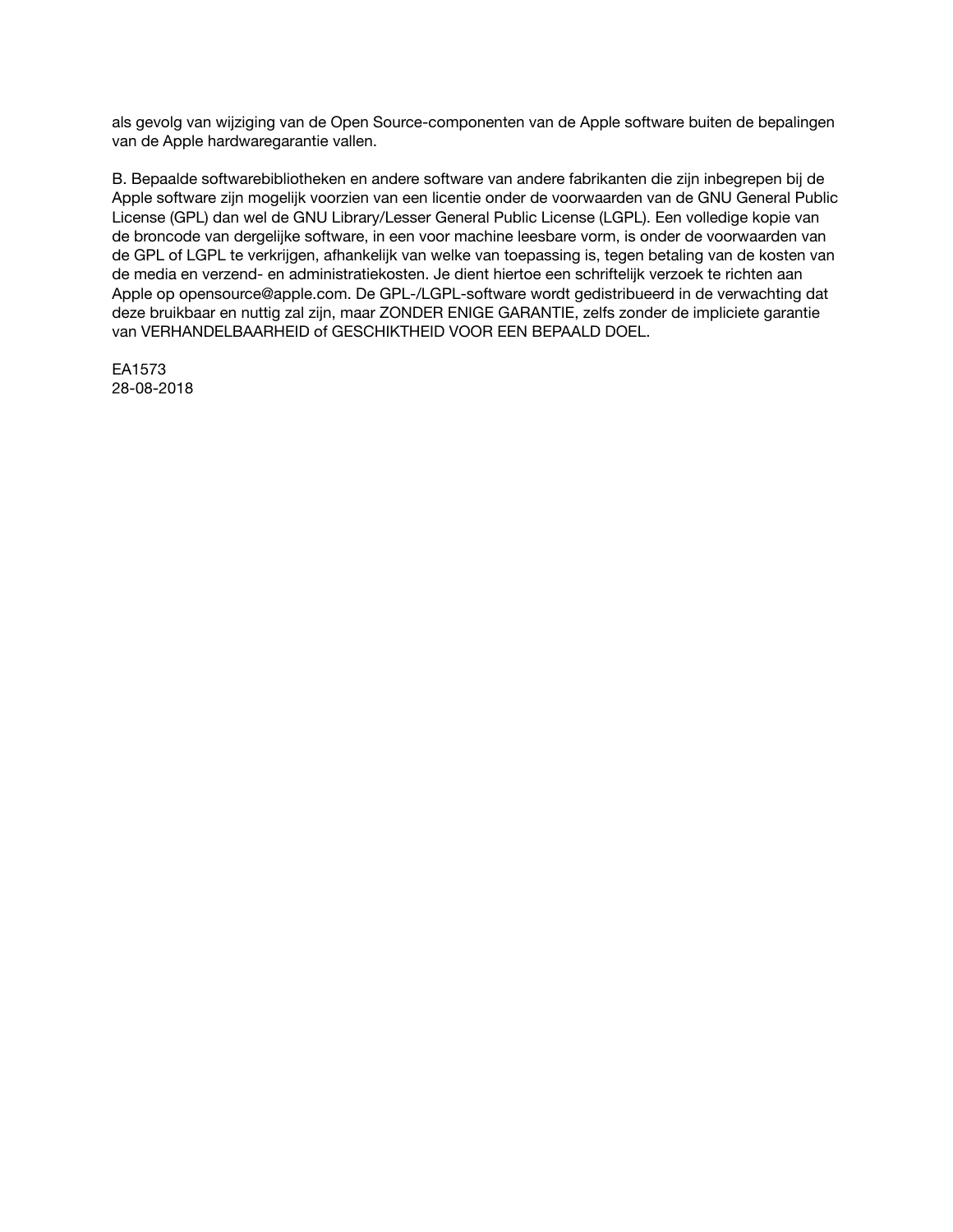## **ITALIANO**

**APPLE INC. CONTRATTO DI LICENZA SOFTWARE PER macOS SERVER Per uso sui sistemi Apple**

**SI PREGA DI LEGGERE ATTENTAMENTE QUESTO CONTRATTO DI LICENZA SOFTWARE ("LICENZA") PRIMA DI UTILIZZARE IL SOFTWARE APPLE (DEFINITO IN SEGUITO). UTILIZZANDO IL SOFTWARE APPLE, ACCETTATE I TERMINI E LE CONDIZIONI DELLA PRESENTE LICENZA. QUALORA NON SIATE D'ACCORDO CON I TERMINI E LE CONDIZIONI DELLA PRESENTE LICENZA, NON INSTALLATE E/O UTILIZZATE IL SOFTWARE APPLE E, SE I TERMINI E LE CONDIZIONI PRESENTANO LE OPZIONI "ACCETTO" O "NON ACCETTO", FATE CLIC SU "NON ACCETTO". SE ACCETTATE TUTTI I TERMINI E LE CONDIZIONI DELLA PRESENTE LICENZA, FATE CLIC SU "ACCETTO". FACENDO CLIC SU "ACCETTO" O SCARICANDO, UTILIZZANDO O COPIANDO QUALSIASI PARTE DI QUESTO SOFTWARE APPLE, RICONOSCETE DI ACCETTARE TUTTI I TERMINI E LE CONDIZIONI DELLA PRESENTE LICENZA.**

**NOTA IMPORTANTE: Nei limiti consentiti, questo software può essere utilizzato per la riproduzione, la modifica, la pubblicazione e la distribuzione di materiale e tale utilizzo Vi viene concesso in licenza solo per i materiali la cui riproduzione, modifica, pubblicazione o distribuzione sono state legalmente autorizzate. Se non siete sicuri dei diritti di copia, modifica, pubblicazione o distribuzione di qualsiasi materiale, dovreste contattare il Vostro consulente legale.**

## **1. Generale.**

A. Il Software Apple, qualsiasi software di terze parti, la documentazione, le interfacce, il contenuto, i font e tutti i dati relativi a questa Licenza, su disco, su memoria di sola lettura, su altri supporti o in altra forma (collettivamente "**Software Apple**") Vi vengono concessi in licenza, non venduti, da Apple Inc. ("**Apple**") per essere usati unicamente nei termini di questa Licenza. Apple e/o i licenziatari di Apple si riservano la proprietà dello stesso Software Apple e tutti i diritti non espressamente accordati.

B. Apple potrebbe rendere disponibili, a propria discrezione, eventuali aggiornamenti del Software Apple per il computer Apple. Gli aggiornamenti, se esistenti, potrebbero non includere necessariamente tutte le funzionalità esistenti del software o le nuove funzionalità rilasciate da Apple per i modelli più recenti o gli altri modelli di computer Apple. I termini di questa Licenza regoleranno qualsiasi aggiornamento software fornito da Apple che sostituisca e/o integri il prodotto originale del Software Apple, a meno che tale aggiornamento non venga fornito con una licenza specifica; in questo caso verranno applicati i termini di tale licenza.

C. La titolarità e i diritti di proprietà intellettuale relativi a qualsiasi materiale visualizzato da cui si accede tramite il Software Apple appartengono al rispettivo proprietario del contenuto. Tale contenuto potrebbe essere protetto da copyright o da altre leggi o trattati sulla proprietà intellettuale e potrebbe essere soggetto ai termini di utilizzo di terze parti che forniscono tale contenuto. La presente Licenza non Vi garantisce alcun diritto sull'utilizzo di tale contenuto, né che lo stesso continuerà a essere a Vostra disposizione.

# **2. Usi consentiti e restrizioni della Licenza.**

A. Licenza di Mac App Store. Se avete ottenuto una licenza per il Software Apple da Mac App Store, in conformità ai termini e alle condizioni della presente Licenza e secondo quanto consentito dalle Regole d'Uso dei Servizi e dei Contenuti stabilite nei Termini e Condizioni dei Servizi Media Apple [\(https://](https://www.apple.com/legal/internet-services/itunes/) [www.apple.com/legal/internet-services/itunes/\)](https://www.apple.com/legal/internet-services/itunes/) ("**Regole d'Uso**"), Vi viene concessa una licenza limitata, non trasferibile e non esclusiva: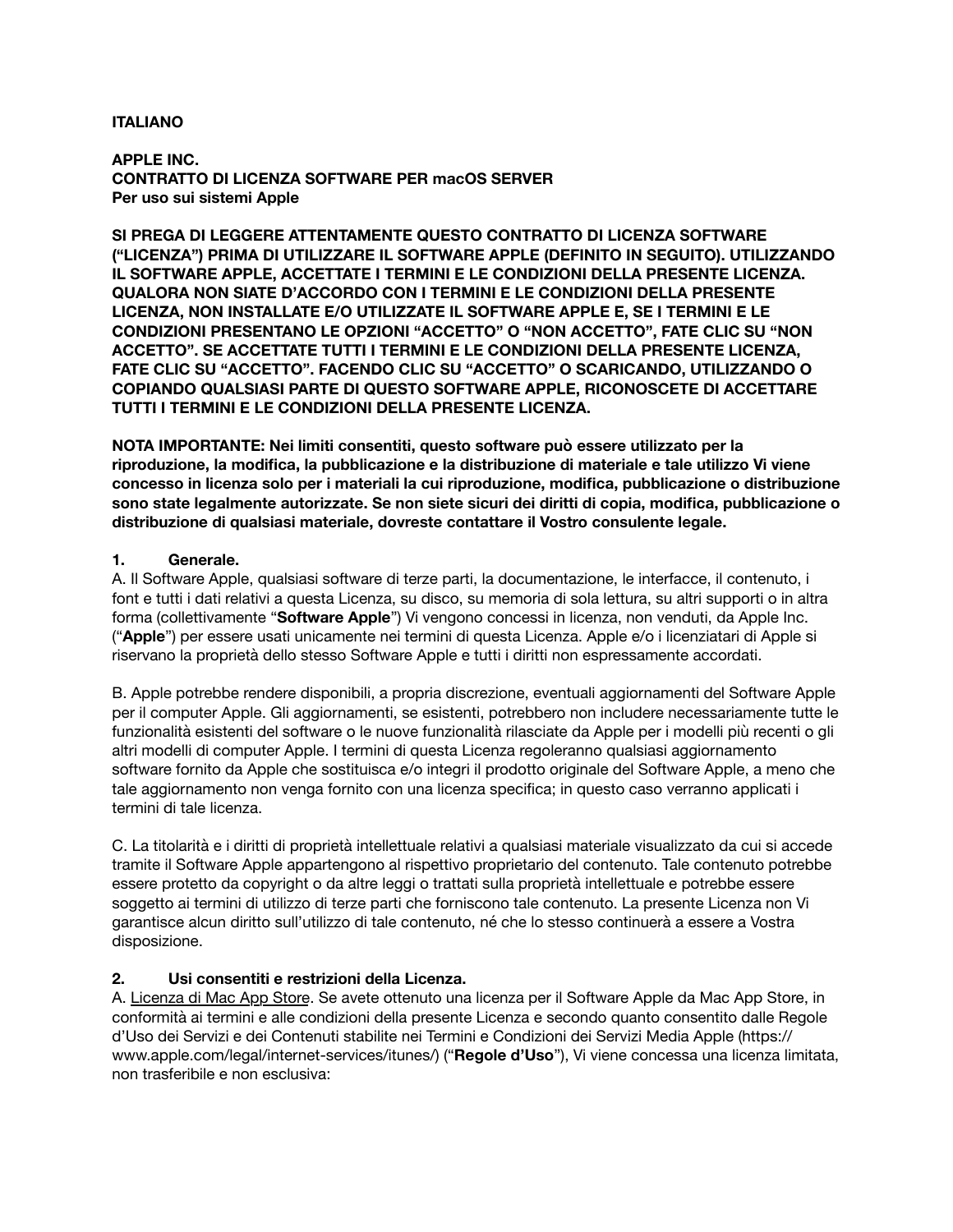(i) per scaricare, installare, utilizzare ed eseguire, per uso personale non commerciale, una (1) copia del Software Apple direttamente su ogni computer Apple con una versione compatibile di macOS ("**Computer Mac**") di Vostra proprietà o da Voi controllato;

(ii) se siete un'azienda commerciale o un'istituzione educativa, per scaricare, installare, utilizzare ed eseguire una (1) copia del Software Apple per essere utilizzato: (a) da una singola persona su tutti i computer Mac di Vostra proprietà o da Voi controllati oppure (b) da più persone su un singolo computer Mac condiviso di Vostra proprietà o da Voi controllato. Ad esempio, un solo impiegato potrebbe utilizzare il Software Apple sia sul proprio computer Mac che sul computer Mac portatile oppure vari studenti potrebbero utilizzare in serie il Software Apple su un singolo computer Mac situato in un centro di documentazione o in una biblioteca.

B. Contratto multilicenza o contratto per il programma Apple Maintenance. Se avete ottenuto il Software Apple mediante un contratto multilicenza o un programma Apple Maintenance, i termini di tali licenze determineranno il numero di copie del Software Apple che Vi è consentito scaricare, installare, utilizzare ed eseguire su computer Apple di Vostra proprietà o da Voi controllati. Salvo quanto accordato per iscritto da Apple, tutti gli altri termini e condizioni della presente Licenza verranno applicati all'utilizzo da parte Vostra del Software Apple ottenuto mediante un contratto multilicenza o un contratto per il programma Apple Maintenance.

C. Requisiti di sistema; ID Apple. Il Software Apple viene supportato solamente su hardware e software di sistema Apple che soddisfano requisiti di sistema specifici, secondo quanto indicato da Apple. Inoltre, l'utilizzo e l'accesso a determinate funzionalità del Software Apple e determinati servizi potrebbero richiedere l'utilizzo da parte Vostra di un'unica combinazione di nome utente e password, nota come ID Apple.

D. Altre restrizioni di uso. Le concessioni stabilite nella presente Licenza non Vi consentono di installare, utilizzare o eseguire il Software Apple su qualsiasi computer che non sia di Apple. Accettate pertanto di non farlo e di non consentire ad altri di farlo. Fatta eccezione ove altrimenti permesso dai termini di questa Licenza oppure se altrimenti concesso in licenza da Apple: (i) solo un utente alla volta può utilizzare il Software Apple e, (ii) non Vi è consentito rendere disponibile il Software Apple su un network in cui possa essere eseguito o utilizzato da più computer contemporaneamente. Non è consentito dare in locazione, in leasing, in prestito, in sublicenza, vendere o ridistribuire il Software Apple o sfruttare qualsiasi altro servizio in alcun modo non autorizzato.

E. Copia di backup. Vi è consentito effettuare una copia del Software Apple in forma leggibile dalla macchina e per soli scopi di backup; a condizione che tale copia riporti tutte le informazioni relative ai diritti d'autore o altri diritti di proprietà contenute nell'originale.

F. Migrazione del software esistente. Se utilizzate la funzionalità Transfer Server del Software Apple per trasferire il software da un computer Apple a un altro, non potrete più utilizzare la copia originale del software dopo averla trasferita nell'altro computer, a meno che su entrambi i computer sia presente una copia del software con relativa licenza. Vi rimandiamo ai relativi contratti di licenza software per le condizioni e i termini applicabili. Il software e i servizi di terze parti potrebbero non essere compatibili con questo Software Apple e l'installazione dello stesso potrebbe avere un effetto sulla disponibilità e il funzionamento di tali software o servizi di terze parti, così come dei prodotti e servizi Apple.

G. Ingegneria inversa; limitazioni. Non Vi è consentito copiare (salvo nella misura di quanto permesso dalla presente Licenza o dalle Regole d'uso se applicabili al Vostro caso), decompilare, effettuare ingegneria inversa, disassemblare, decodificare, modificare il Software Apple, parte di esso e dei servizi da esso forniti né tentare di ricavarne il codice sorgente o di creare prodotti da esso derivati (salvo e solo nei limiti in cui tali restrizioni siano proibite dalla legge applicabile o nei limiti in cui ciò sia consentito dai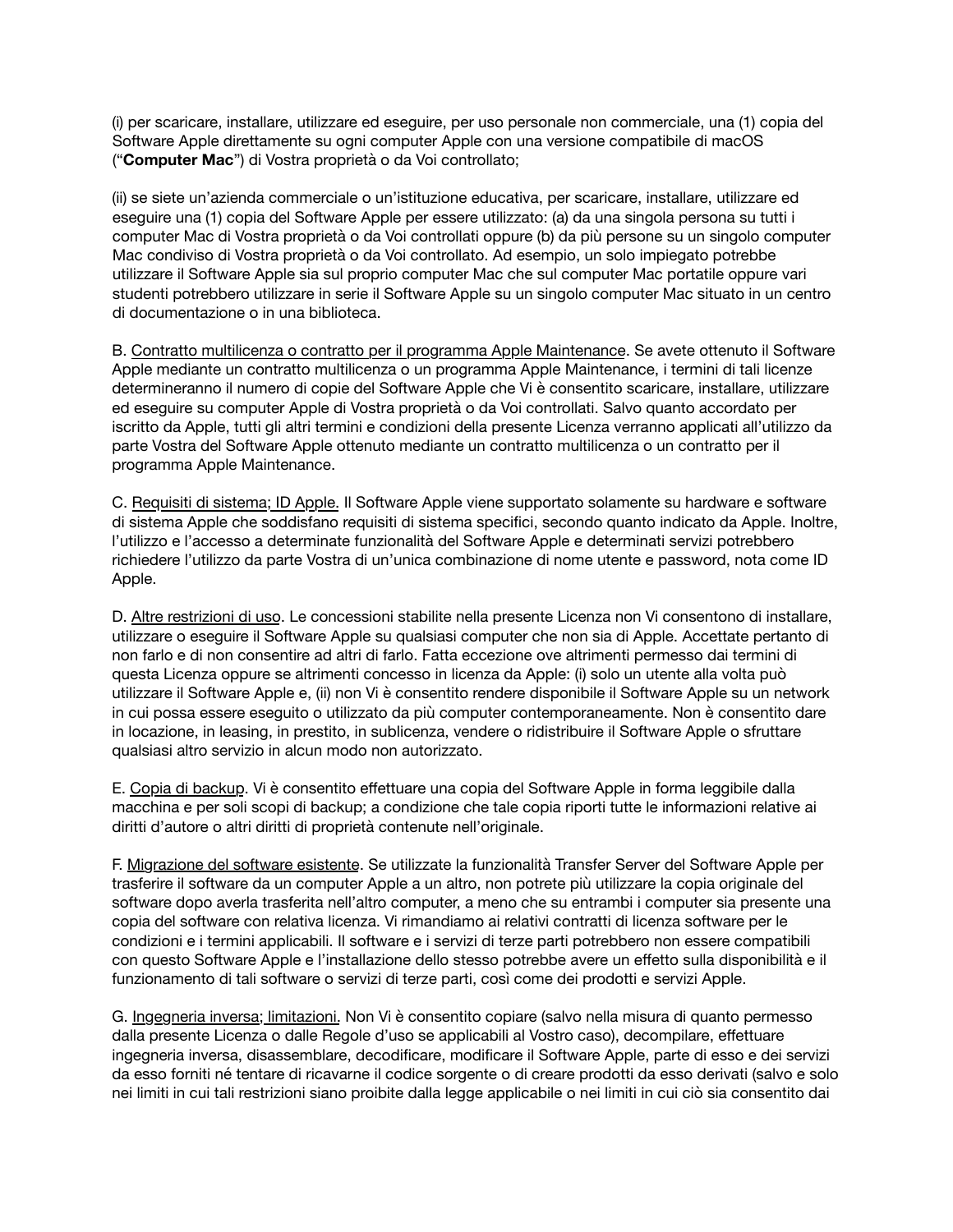termini di licenza che regolano l'uso di componenti open source inclusi nel Software Apple).

## H. Gestore profilo.

1. Potete utilizzare Gestore profilo solamente all'interno della Vostra società o organizzazione o per un uso personale, non commerciale. Gestore profilo consente di gestire i prodotti Apple che supportano tale funzionalità. Non Vi è consentito utilizzare Gestore profilo per gestire prodotti che non si trovino all'interno della Vostra società o organizzazione o che non vengano gestiti per un uso personale, non commerciale da parte Vostra. Non Vi è consentito fornire un servizio a terzi che includa o utilizzi servizi o informazioni fornite da Gestore profilo o che utilizzi Gestore profilo in qualsiasi altro modo.

2. Riconoscete e accettate altresì che tutte le informazioni ottenute attraverso l'utilizzo di Gestore profilo possano essere usate solamente per finalità interne alla Vostra società o organizzazione o per un uso personale, non commerciale da parte Vostra. Quando si utilizza Gestore profilo per gestire i prodotti Apple, è Vostra responsabilità informare gli utenti sulla Vostra capacità di interagire con tali prodotti, inclusi ma non limitati alla configurazione, supervisione e inizializzazione di tali prodotti da remoto. Come condizione di utilizzo di Gestore profilo, dichiarate e garantite ad Apple di possedere tutti i diritti e i consensi necessari per raccogliere e utilizzare qualsiasi informazione ottenuta mediante l'uso di Gestore profilo in questo modo.

3. Se la Vostra società o organizzazione è membro del programma sviluppatori Apple (Apple Developer Program) o se siete licenziatari ti tale programma sviluppatori Apple, fino al massimo in cui il Vostro "**Contratto ADP Agreement**" (definito in seguito) Vi autorizzi a caricare applicazioni su prodotti Apple che utilizzano il software di sistema iOS, watchOS o tvOS, potete utilizzare Gestore profilo per caricare tali applicazioni. "Contratto ADP Agreement" fa riferimento a Apple Developer Program License Agreement, Apple Developer Program Enterprise License Agreement, iOS Developer Program University Agreement e/o iOS Developer Program University Student License Agreement, nomi che potrebbero essere modificati da Apple di tanto in tanto. Inoltre, il Software Apple consente di allocare e installare applicazioni e contenuti (ad esempio, app di App Store, libri di testo di Apple Books) sui prodotti Apple in conformità ai termini di acquisto di contratto multilicenza di Apple. Nella misura in cui si utilizza Gestore profilo per caricare applicazioni e/o contenuti sui prodotti a marchio Apple, accettate di garantire che ogni utente finale sia a conoscenza dei termini della licenza software che regola tali applicazioni e/o contenuti. Come condizione di utilizzo di Gestore profilo, accettate e dichiarate e garantite ad Apple che tutti i contenuti e le applicazioni Vi sono stati concessi in licenza per tali usi e vengono utilizzati in conformità con tutti i termini di licenza applicabili.

4. A meno che il Vostro "Contratto ADP Agreement" o i termini di acquisto del contratto multilicenza applicabile di Apple non Vi autorizzi espressamente a caricare applicazioni sui prodotti a marchio Apple, non potete utilizzare Gestore profilo per tali finalità. Nei limiti consentiti, Gestore profilo può essere utilizzato per caricare contenuti e altre applicazioni, Vi viene fornito con licenza solo per caricare contenuti per i quali siete autorizzati legalmente.

5. Inoltre, potete utilizzare la funzionalità "Gestore profilo" del Software Apple per abilitare gli aggiornamenti per determinati software Apple, a condizione che ciascuno dei computer client o dispositivi Apple che aggiornate siano autorizzati da licenza a ricevere tali aggiornamenti software e che il completo utilizzo di tale funzionalità sia limitato all'uso interno nella Vostra compagnia od organizzazione o al Vostro uso personale non commerciale e che non sia in altro modo proibito dal contratto di licenza che accompagna il software che intendete rendere disponibile attraverso questa modalità.

I. Raggiungibilità Internet; Test di diagnostica di rete. A meno che non abbiate scelto diversamente nella sezione Raggiungibilità del Software Apple o non abbiate deselezionato la casella in fondo a questa pagina di Licenza, il Software Apple eseguirà test di diagnostica di rete per assisterVi nella creazione,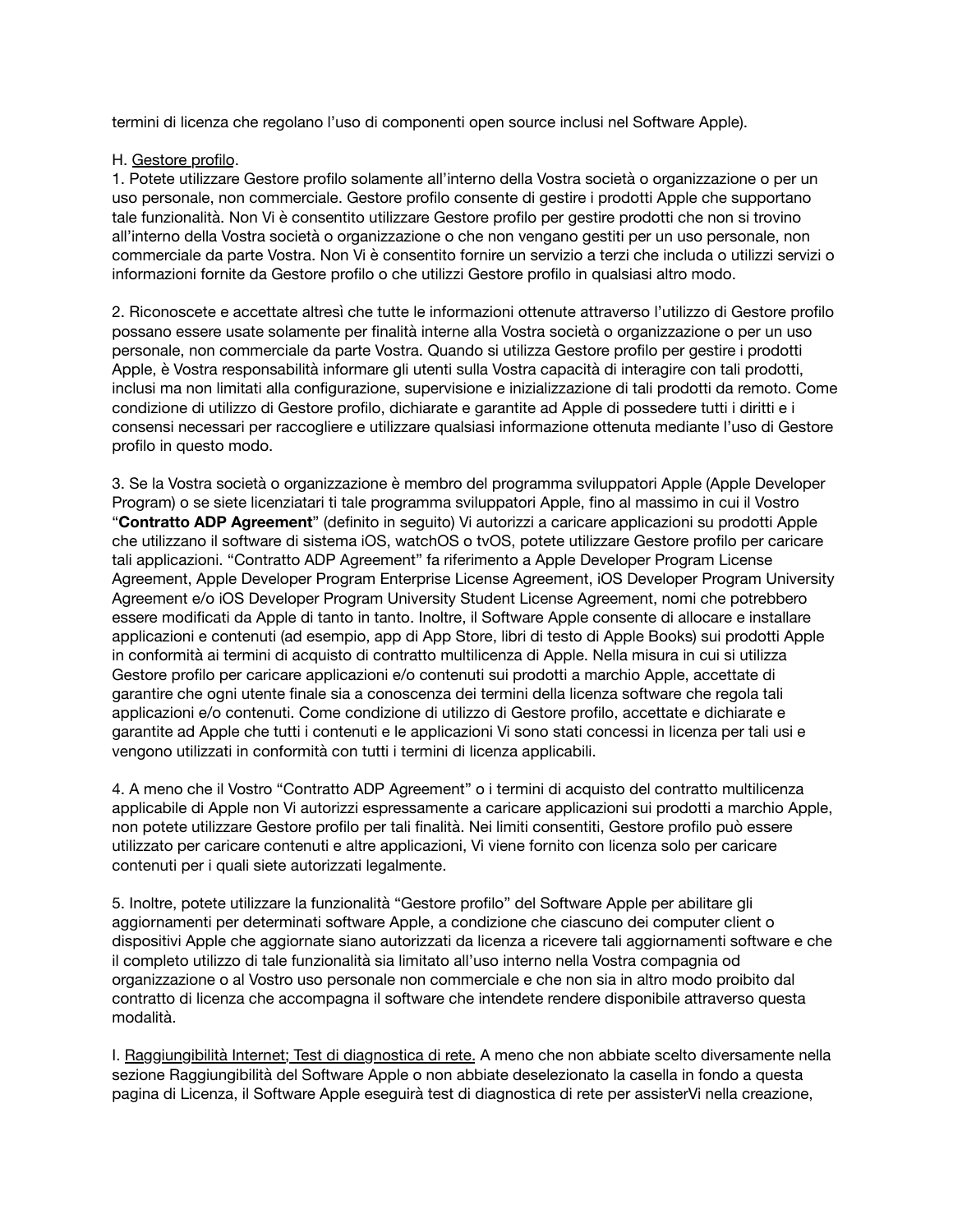configurazione e monitoraggio del Server Apple per determinare se funziona correttamente e come è accessibile su Internet. Nell'ambito di tali test, accettate che Apple interroghi il Vostro Server Apple e che l'indirizzo IP esterno, il dominio di posta configurato e i numeri di porta dei servizi server in esecuzione sul Vostro Server Apple siano accessibili e visualizzabili all'interno del Software Apple. Queste informazioni saranno inviate ad Apple per fornire i risultati dei test di diagnostica di rete e non saranno mantenute, fatta eccezione per il Vostro indirizzo IP esterno che Apple tratterrà per 24 ore esclusivamente per scopi di garanzia della qualità e pianificazione della capacità per il Software Apple. **Installando o utilizzando il Software Apple, riconoscete e accettate che Apple abbia il permesso di raccogliere, trasmettere, conservare, elaborare e utilizzare le informazioni di cui sopra in conformità a tali termini. Se non accettate quanto sopra, potete sceglierlo nella sezione Raggiungibilità del Software Apple in qualsiasi momento oppure deselezionare l'opzione in fondo a questa pagina prima di accettare questa Licenza.**

J. Xsan Admin. Potete utilizzare la funzionalità Xsan Admin del Software Apple per configurare e gestire una Storage Area Network (SAN) per un numero illimitato di computer client Apple che dispongono debitamente di licenza per l'esecuzione del software Xsan Admin.

## K. Notifiche push.

1. Per utilizzare la funzionalità di Notifiche push Apple del Software Apple ("**Servizio push**"), dovrete disporre di un ID Apple e dovrete richiedere un certificato emesso da Apple. Dichiarate che le informazioni da Voi fornite con tale ID e tale certificato siano vere, precise e complete. Potete utilizzare il Servizio push solamente per inviare notifiche dal server Calendario, dal server Messaggi, dal server Mail, da Gestore profilo e dall'applicazione di amministrazione Server ed esclusivamente per un utilizzo all'interno della Vostra società o organizzazione o per un uso personale, non commerciale.

2. Salvo nel caso in cui abbiate stipulato un contratto separato con Apple, non Vi è consentito utilizzare il Servizio push per inviare notifiche a qualsiasi altro servizio, applicazione o dispositivo. Non Vi è consentito fornire un servizio a terze parti che includa o utilizzi servizi forniti dal Servizio push o che utilizzi il Servizio push in qualsiasi altro modo. Potete utilizzare il Servizio push solamente per inviare notifiche a utenti all'interno della Vostra società o organizzazione o per un uso personale, non commerciale.

3. Riconoscete e accettate che le notifiche dal Servizio push vengono inviate da Voi, non da Apple, e che siete gli unici responsabili di qualsiasi dato o contenuto trasmesso in tali notifiche e dell'utilizzo del Servizio push. Come condizione di utilizzo del Servizio push, accettate di non inviare messaggi non richiesti o, diversamente, di utilizzare il Servizio push per finalità inadeguate o illegali. Accettate altresì di non utilizzare in modo eccessivo l'intera capacità o larghezza di banda del network del Servizio push, secondo quanto stabilito esclusivamente da Apple. Inoltre, accettate di non compiere alcuna azione al fine di interferite con il normale funzionamento del Servizio push, inclusi i certificati digitali e la crittografia utilizzati nel Servizio push.

4. Riconoscete e accettate che, al fine di fornire il Servizio push, Apple potrebbe trasmettere le notifiche mediante vari network pubblici, in vari supporti, e potrebbe modificare le notifiche per soddisfare i requisiti tecnici e di altro genere per la connessione ai network o ai dispositivi. Riconoscete e accettate che il Servizio push non è e non è stato ideato per essere un servizio di invio sicuro o garantito, pertanto non dovrete utilizzarlo o fare affidamento su di esso come tale. Inoltre, riconoscete e accettate che Apple, in qualsiasi momento e a propria discrezione, potrebbe revocare il certificato emesso da Apple e rimuoverVi l'accesso al Servizio push.

L. Osservanza delle leggi. Accettate di utilizzare il Software e qualsiasi servizio Apple in accordo con le leggi applicabili, incluse le leggi locali del paese o della regione dove risiedete o nella quale eseguite il download del Software e dei servizi Apple.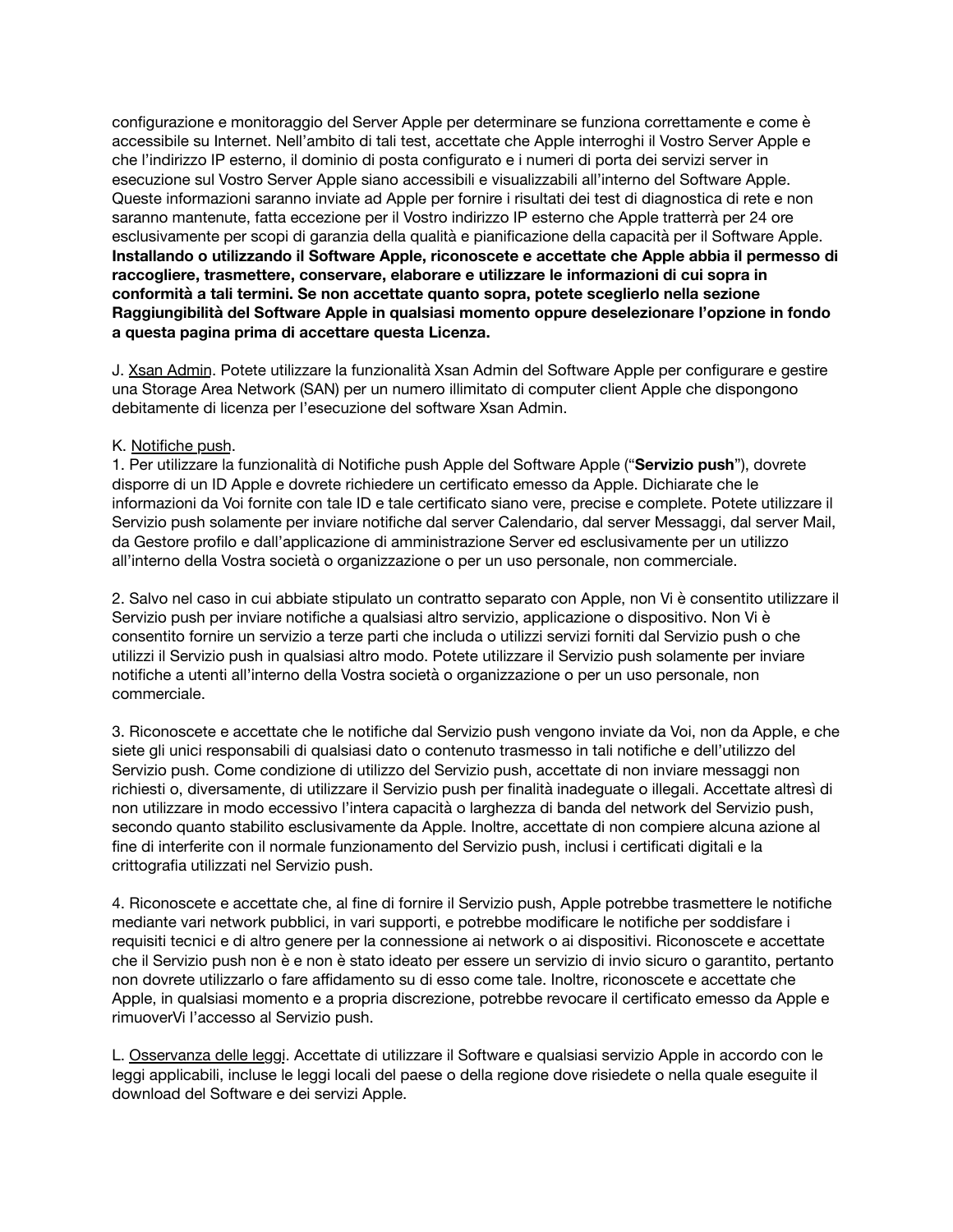# **3. Trasferimento.**

A. Se avete ottenuto la Vostra licenza per il Software Apple da Mac App Store, tale licenza non è trasferibile. Se vendete il Vostro hardware Apple a terzi, prima di farlo, dovete rimuovere il Software Apple.

B. Tutti i componenti del Software Apple sono forniti come parte di un pacchetto e non possono essere separati da questo e distribuiti come applicazioni stand-alone. Il Software Apple fornito con un particolare prodotto hardware a marchio Apple potrebbe non essere eseguibile su altri modelli di hardware a marchio Apple.

C. Qualsiasi copia del Software Apple fornita da Apple per scopi promozionali, di valutazione, di diagnosi o di ripristino può essere utilizzata esclusivamente per tali finalità e non può essere né rivenduta né trasferita.

# **4. Consenso all'utilizzo dei dati.**

A. Dati di analisi. Se scegliete di consentire la raccolta di informazioni di analisi, accettate che Apple, le sue società affiliate e i suoi agenti possano raccogliere, conservare, trattare ed utilizzare informazioni tecniche, di diagnosi, di utilizzo ed altre informazioni ad esse collegate, comprese, a titolo esemplificativo ma non esaustivo, identificatori hardware e sistemi unici, informazioni tecniche relative al Vostro computer, software di sistema ed applicativo e alle Vostre periferiche. Questi dati vengono raccolti periodicamente per consentire ad Apple la fornitura e il miglioramento dei prodotti e dei servizi di Apple, per facilitare la fornitura di aggiornamenti software, di supporto tecnico ed di altri servizi relativi al Software Apple e per verificare la conformità ai termini di questa Licenza. È possibile modificare le preferenze per la raccolta dei dati di analisi in qualsiasi momento andando nell'impostazione Analisi del computer e deselezionando la casella di controllo. L'impostazione Analisi si trova nel pannello Sicurezza e Privacy delle Preferenze di Sistema. Apple potrà raccogliere e utilizzare queste informazioni in misura e forma tale che non sia possibile scoprire l'identità della persona a cui appartengono, per gli scopi descritti in precedenza. Per consentire ai partner di Apple e agli sviluppatori di terze parti di migliorare il proprio software, l'hardware e i servizi destinati all'utilizzo con i prodotti Apple, Apple può inoltre fornire a tale partner un sottoinsieme di informazioni di diagnosi pertinenti al software, all'hardware e/o ai servizi del partner o dello sviluppatore, in misura e in forma tale che le informazioni di diagnosi non rivelino l'identità della persona a cui appartengono.

B. Politica sulla Privacy. In qualsiasi momento i vostri dati verranno trattati in accordo con la Politica di tutela della privacy di Apple, consultabile all'indirizzo: [https://www.apple.com/legal/privacy/.](https://www.apple.com/legal/privacy/)

# **5. Servizi.**

A. Apple potrebbe fornire accesso ai servizi da o tramite il Software Apple per il loro utilizzo. L'uso di questi servizi potrebbe richiedere un ID Apple, per cui potrebbero essere inoltre previste tariffe aggiuntive ed è necessaria l'accettazione di termini e condizioni ulteriori. Se scegliete di utilizzare tali servizi in congiunzione con il Software Apple, l'utilizzo di tali servizi sarà soggetto a questi termini e condizioni aggiuntivi, ma la presente Licenza continuerà ad applicarsi per l'utilizzo del Software Apple che ne costituisce l'oggetto.

B. Riconoscete che i servizi possiedono contenuti proprietari, informazioni e materiali di proprietà di Apple e/o dei suoi licenziatari e che tali contenuti, informazioni e materiali sono protetti dalle leggi sulla proprietà intellettuale e da altre leggi in vigore. Dichiarate altresì di non utilizzare tali informazioni, contenuti e materiali proprietari diversamente da quanto consentito relativamente all'utilizzo dei Servizi né in altri modi non conformi ai termini della presente Licenza o che violino i diritti di proprietà intellettuale di Apple o di terze parti. Ad eccezione di quanto espressamente consentito nei termini applicabili per i servizi, accettate di non riprodurre, modificare, affittare, noleggiare, prestare, vendere,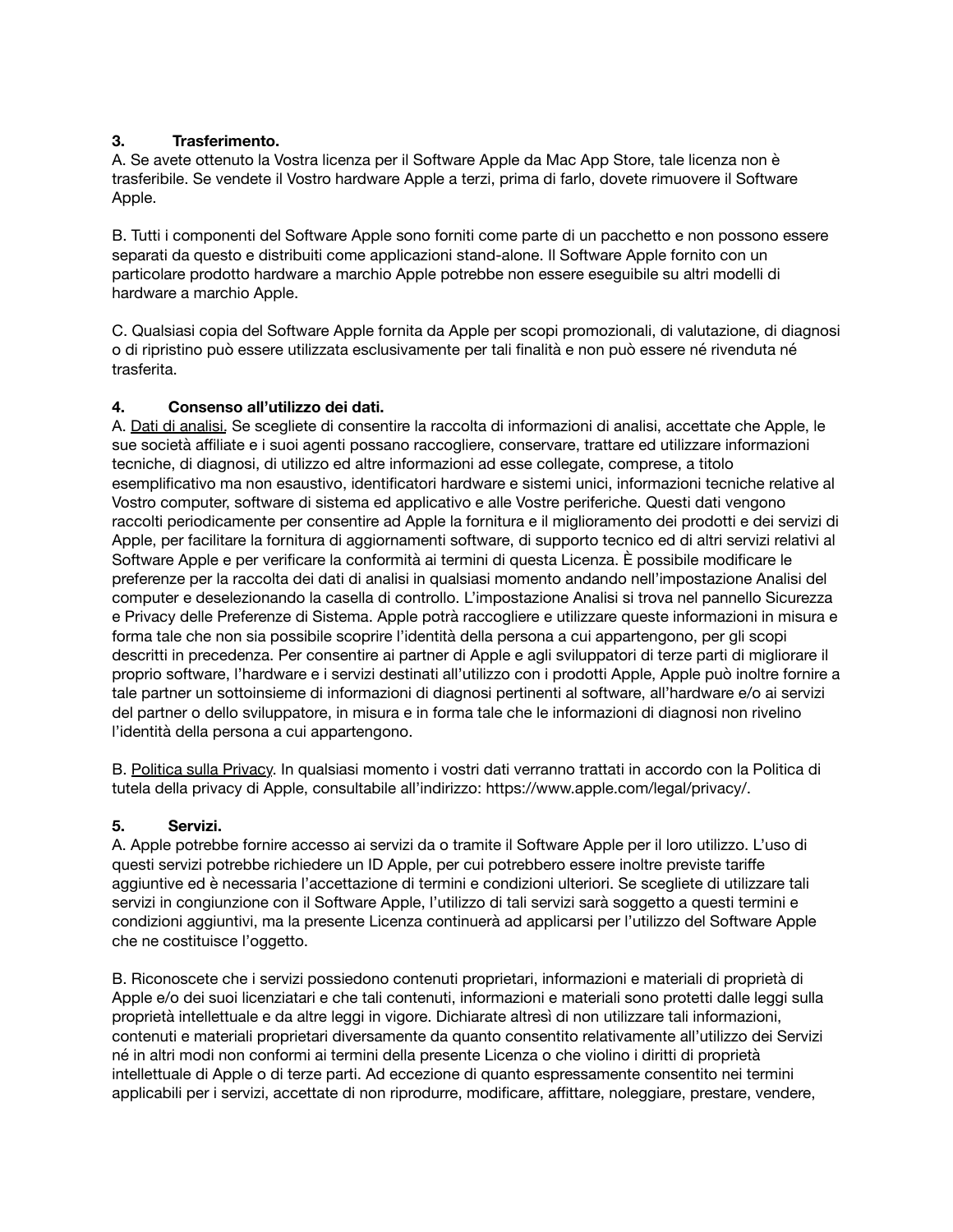distribuire o creare opere derivate basate sui servizi, in nessuna maniera, e di non sfruttare i servizi in nessun modo non autorizzato, compreso, a titolo esemplificativo ma non esaustivo, l'utilizzo dei servizi per trasmettere malware o per oltrepassare o gravare le capacità di rete.

C. Inoltre, i servizi a cui si può avere accesso e che possono essere collegati o mostrati nel Software Apple potrebbero non essere disponibili in tutte le lingue o in tutti i paesi. Apple non garantisce che tali servizi siano appropriati o disponibili per l'utilizzo in uno specifico paese o regione. Apple si riserva il dritto di modificare, sospendere, rimuovere o disabilitare l'accesso a qualsiasi servizio in qualunque momento. In nessun caso Apple sarà ritenuta responsabile della rimozione o della disabilitazione dell'accesso a tali servizi o di fornire aggiornamenti, manutenzione, garanzia, supporto tecnico o altro tipo di supporto per tali servizi. Apple può inoltre imporre limiti o altre restrizioni sull'utilizzo o sull'accesso ai servizi in qualsiasi caso e senza preavviso o responsabilità alcuna. Riconoscete e accettate che Apple si riserva il diritto di revocare o rimuovere l'accesso a qualsiasi servizio fornito da o mediante il Software Apple in qualsiasi momento e a propria discrezione.

**6. Conclusione.** La presente Licenza resterà valida fino alla sua conclusione. Apple porrà termine automaticamente e senza preavviso ai diritti garantiti da questa Licenza in caso di inadempienza di qualsiasi termine della Licenza stessa. In seguito alla conclusione di questa Licenza è fatto obbligo di interrompere l'utilizzo del Software Apple e di distruggere tutte le copie, totali o parziali, del medesimo. I paragrafi 4, 5, 6, 7, 8, 9, 10, 12 e 13 della presente Licenza rimarranno validi anche dopo la conclusione della stessa.

# **7. Esclusione di altre garanzie.**

A. Se siete un cliente consumatore (qualcuno che usa il Software Apple al di fuori dell'attività, del business o della professione), il Vostro paese di residenza potrebbe prevedere dei diritti legali che proibiscono l'applicazione delle seguenti limitazioni al Vostro caso, e qualora la proibizione sussistesse non si applicherebbe a Voi. Per ulteriori informazioni sui diritti, dovreste contattare un'organizzazione dei consumatori locale.

B. RICONOSCETE E ACCETTATE ESPRESSAMENTE CHE, NELLA MISURA DI QUANTO CONSENTITO DALLA LEGGE APPLICABILE, L'USO DEL SOFTWARE APPLE E DI QUALSIASI SERVIZIO FORNITO DA O A CUI SI HA ACCESSO MEDIANTE IL SOFTWARE APPLE AVVIENE A VOSTRO RISCHIO E CHE L'INTERO RISCHIO RIGUARDANTE LA QUALITÀ, LE PRESTAZIONI, LA PRECISIONE E L'IMPIEGO SODDISFACENTI RICADE SU DI VOI.

C. NEI LIMITI MASSIMI CONCESSI DALLA LEGGE APPLICABILE, IL SOFTWARE APPLE E I SERVIZI VENGONO FORNITI NELLO STATO IN CUI SI TROVANO E COSÌ COME DISPONIBILI, CON TUTTI I POSSIBILI ERRORI E SENZA GARANZIE DI SORTA DA PARTE DI APPLE.SIA APPLE, SIA I LICENZIANTI DI APPLE (COLLETTIVAMENTE DENOMINATI "APPLE" AI FINI DEI PARAGRAFI 7 E 8) ESCLUDONO ESPRESSAMENTE, RELATIVAMENTE AL SOFTWARE APPLE E AI SERVIZI, OGNI GARANZIA E OBBLIGAZIONE, ESPRESSA, IMPLICITA O LEGALE, INCLUSE, IN VIA ESEMPLIFICATIVA, LE GARANZIE IMPLICITE E/O OBBLIGAZIONI DI COMMERCIABILITÀ, QUALITÀ SODDISFACENTE, IDONEITÀ DEL PRODOTTO A SODDISFARE UNO SCOPO SPECIFICO, PRECISIONE, GODIMENTO PACIFICO E NON VIOLAZIONE DEI DIRITTI DI TERZI.

D. APPLE NON GARANTISCE CHE L'UTILIZZO DEL SOFTWARE APPLE E DEI SERVIZI SIA ESENTE DA TURBATIVE, CHE LE FUNZIONI DEL SOFTWARE APPLE O DEI SERVIZI ESEGUITI O FORNITI DAL SOFTWARE APPLE SIANO IDONEE A SODDISFARE LE VOSTRE ESIGENZE, CHE IL FUNZIONAMENTO DEL SOFTWARE APPLE O DEI SERVIZI SIA ININTERROTTO O IMMUNE DA DIFETTI, CHE I SERVIZI CONTINUERANNO AD ESSERE DISPONIBILI, CHE IL SOFTWARE APPLE O I SERVIZI SIANO COMPATIBILI O FUNZIONINO CON QUALUNQUE SOFTWARE, APPLICAZIONI O SERVIZI DI TERZE PARTI O CON QUALSIASI ALTRO PRODOTTO O SERVIZIO DI APPLE, NÉ TANTO MENO CHE I DIFETTI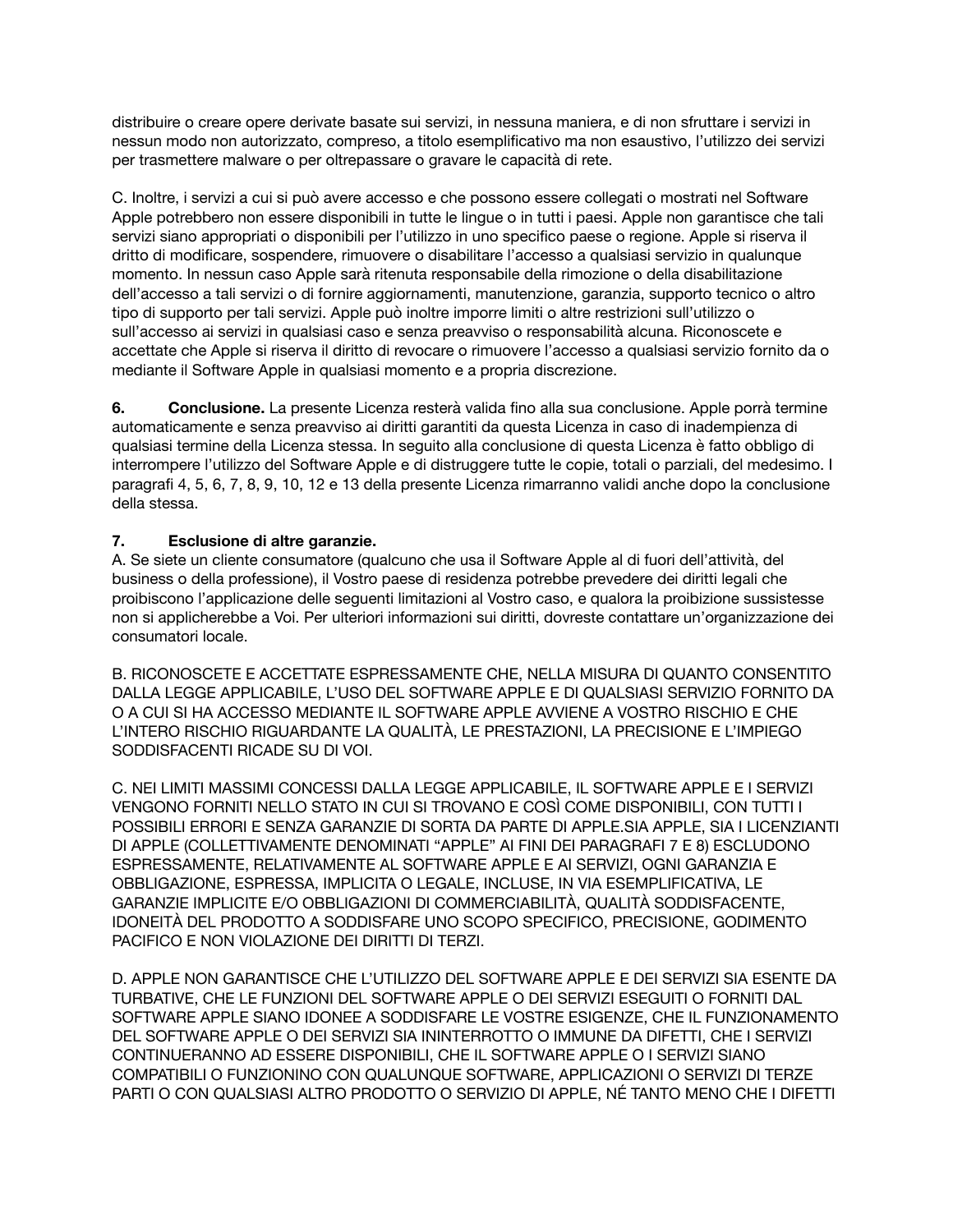RISCONTRATI NEL SOFTWARE APPLE O NEI SERVIZI VENGANO CORRETTI. L'INSTALLAZIONE DEL SOFTWARE APPLE E L'UTILIZZO DEI SERVIZI POTREBBERO AVERE DEGLI EFFETTI SUL FUNZIONAMENTO DI SOFTWARE, APPLICAZIONI O SERVIZI DI TERZE PARTI, NONCHÉ SU ALTRI PRODOTTI E SERVIZI DI APPLE.

E. RICONOSCETE ALTRESÌ CHE L'UTILIZZO DEL SOFTWARE APPLE E DEI SERVIZI NON È INTESO PER NÉ ADATTO A SITUAZIONI O AMBIENTI IN CUI IL MALFUNZIONAMENTO, EVENTUALI RITARDI, ERRORI O IMPRECISIONI DEL CONTENUTO, DEI DATI O DELLE INFORMAZIONI FORNITE DAL SOFTWARE APPLE O DAI SERVIZI POTREBBERO ESSERE CAUSA DI MORTE, LESIONI PERSONALI, DANNI FISICI O AMBIENTALI, COMPRESI, A TITOLO ESEMPLIFICATIVO MA NON ESAUSTIVO, LE SITUAZIONI IN CUI VENGONO UTILIZZATE ATTREZZATURE NUCLEARI, STRUMENTAZIONI DI VOLO O DI COMUNICAZIONE CON AEROPLANI E SISTEMI RELATIVI AL CONTROLLO DEL TRAFFICO AEREO, DI SOCCORSO O AD ARMI.

F. EVENTUALI INFORMAZIONI O CONSIGLI ORALI O SCRITTI DA PARTE DI APPLE O RAPPRESENTANTI DI APPLE NON POSSONO IN OGNI CASO COSTITUIRE UNA GARANZIA. NEL CASO IN CUI IL SOFTWARE O I SERVIZI APPLE SIANO EFFETTIVAMENTE DIFETTOSI,VI ASSUMETE L'INTERO COSTO PER TUTTE LE NECESSARIE RIPARAZIONI O CORREZIONI. POICHÉ ALCUNE GIURISDIZIONI NON AMMETTONO L'ESCLUSIONE DELLE GARANZIE IMPLICITE O LE LIMITAZIONI AI DIRITTI ATTRIBUITI DALLA LEGGE AL CONSUMATORE, L'ESCLUSIONE E LE LIMITAZIONI DI CUI SOPRA POTREBBERO NON ESSERE APPLICABILI.

**8. Limitazioni della responsabilità.** PER QUANTO NON ESPRESSAMENTE PROIBITO DALLA LEGGE APPLICABILE, APPLE È ESPRESSAMENTE SOLLEVATA DA OGNI RESPONSABILITÀ PER QUALSIASI LESIONE PERSONALE O PER QUALSIASI DANNO, DIRETTO O INDIRETTO E DI OGNI GENERE E SPECIE, INCLUSI, MA SENZA LIMITAZIONI, I DANNI PER MANCATO GUADAGNO, DANNO O PERDITA DI DATI, ERRORE DI TRASMISSIONE O RICEZIONE DI QUALSIASI DATO O INFORMAZIONE, INTERRUZIONE DELL'ATTIVITÀ O ALTRI DANNI O PERDITE COMMERCIALI, DERIVANTI O RELAZIONATI CON L'UTILIZZO O IL CATTIVO UTILIZZO DA PARTE VOSTRA DEL SOFTWARE O DEI SERVIZI DI APPLE O DI ALTRE APPLICAZIONI O SERVIZI DI TERZE PARTI IN CONGIUNZIONE CON IL SOFTWARE O I SERVIZI APPLE, INDIPENDENTEMENTE DALLA LORO CAUSA E DALL'ORIGINE DELLA RESPONSABILITÀ (ROTTURA DEL CONTRATTO, ATTO ILLECITO, O ALTRI), ANCHE NEL CASO CHE APPLE SIA STATA AVVERTITA DELLA POSSIBILITÀ DI TALI DANNI. POICHÉ ALCUNE GIURISDIZIONI NON AMMETTONO L'ESCLUSIONE O LA LIMITAZIONE DELLA RESPONSABILITÀ PER LESIONI PERSONALI, O PER DANNI DIRETTI O INDIRETTI, LE ESCLUSIONI E LE LIMITAZIONI DI CUI SOPRA POTREBBERO NON ESSERE APPLICABILI. In nessun caso il limite di responsabilità nei Vostri confronti a carico di Apple per la globalità del danno (escluso quanto eventualmente previsto dalle leggi applicabili in materia di lesioni personali), potrà superare l'importo di cinquanta dollari (US\$ 50). Le limitazioni di cui sopra saranno applicabili anche qualora il risarcimento citato sia carente dello scopo sostanziale.

# **9. Certificati Digitali.**

A. Generale. Il Software Apple è dotato di funzionalità che gli consentono di accettare certificati digitali emessi da Voi, da Apple o da terze parti. L'UTENTE SI ASSUME OGNI RESPONSABILITÀ CONNESSA ALLA DECISIONE DI FARE O MENO AFFIDAMENTO SU TALI CERTIFICATI, SIANO ESSI EMESSI DA VOI, DA APPLE O DA TERZE PARTI. L'USO DI TALI CERTIFICATI AVVIENE A RISCHIO ESCLUSIVO DELL'UTENTE. NELLA MISURA IN CUI PERMESSO DALLA LEGGE APPLICABILE, APPLE NON ASSICURA NÉ TANTOMENO GARANTISCE IN ALCUN MODO, NÉ ESPRESSO NÉ IMPLICITO, LA COMMERCIABILITÀ, L'IDONEITÀ PER UNO SCOPO SPECIFICO, LA PRECISIONE o LA SICUREZZA DEI CERTIFICATI DIGITALI, NÉ LA NON VIOLAZIONE DEI DIRITTI DI TERZE PARTI. L'utente acconsente a:(a) non falsificare, e usare in modo corretto i certificati; (b) utilizzare i certificati digitali solo per scopi legali e solamente secondo quanto espressamente consentito dalla presente Licenza, nel pieno rispetto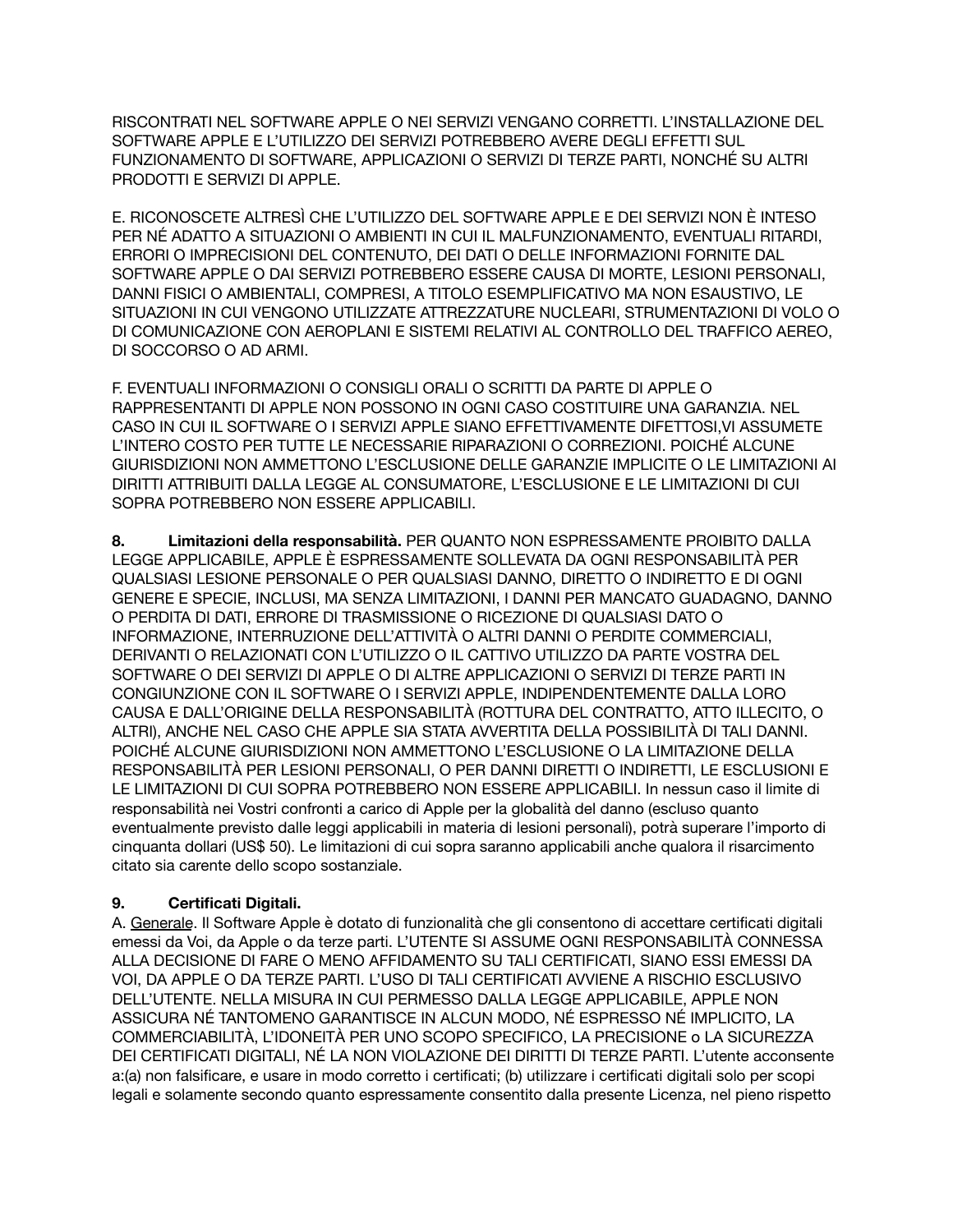di Certificate Policy, Certificate Practice Statement e di ogni altra normativa eventualmente prevista dall'autorità di certificazione; (c) assumersi in modo esclusivo la responsabilità di impedire l'uso dei certificati digitali da parte di soggetti non autorizzati o, diversamente, l'accesso a qualsiasi certificato o chiave privata archiviati sul computer; (d) revocare i certificati che si ha ragione di ritenere compromessi. È possibile consultare la Certificate Policy e le Certificate Practice Statement all'indirizzo: [https://](https://www.apple.com/certificateauthority) [www.apple.com/certificateauthority](https://www.apple.com/certificateauthority)

B. Uso dei certificati digitali nel Servizio push. Il Software Apple ti consente di richiedere un certificato digitale emesso da Apple al fine di codificare e trasmettere notifiche dall'hardware Apple attraverso il Servizio push. Questa funzionalità verifica che tali notifiche provengano dall'ID Apple registrato con Apple per utilizzare il certificato con il Servizio push. La funzione non ha il compito di identificare la persona che utilizza l'ID Apple in questione. Apple non garantisce che nel Servizio push tali certificati digitali e qualsiasi ID Apple siano esenti da operazioni di pirateria informatica o intrusioni. L'USO DI QUALSIASI CERTIFICATO DIGITALE CON IL SERVIZIO PUSH AVVIENE A RISCHIO ESCLUSIVO DELL'UTENTE. L'USO DI QUALSIASI CERTIFICATO DIGITALE CON IL SERVIZIO PUSH AVVIENE A RISCHIO ESCLUSIVO DELL'UTENTE.APPLE NON ASSICURA NÉ TANTOMENO GARANTISCE IN ALCUN MODO, NÉ ESPRESSO NÉ IMPLICITO, LA COMMERCIABILITÀ, L'IDONEITÀ PER UNO SCOPO SPECIFICO, LA PRECISIONE O LA SICUREZZA DEI CERTIFICATI DIGITALI E/O DELLA CRITTOGRAFIA NEL SERVIZIO PUSH O NEL SOFTWARE APPLE, NÉ LA NON VIOLAZIONE DEI DIRITTI DI TERZE PARTI.

**10. Impegno al controllo dell'esportazione.** Varrà la presente quale impegno da parte Vostra a non utilizzare, esportare o riesportare il Software Apple se non in conformità con le leggi degli Stati Uniti d'America o del paese in cui il Software Apple è stato acquisito. In particolare, ma senza limitazioni, il Software Apple non potrà essere esportato o riesportato (a) in nessun paese che si trovi sotto embargo statunitense o (b) a chiunque figuri nell'elenco del Dipartimento del Tesoro degli Stati Uniti denominato Specially Designated Nationals o negli elenchi del Dipartimento del Commercio degli Stati Uniti denominati Denied Person List o Entity List, o in qualsiasi altro elenco di esclusione. Utilizzando il Software Apple, affermate espressamente e garantite di non trovarvi in uno di tali paesi, ovvero di non figurare negli elenchi di cui sopra. Accettate inoltre di non utilizzare il Software Apple per scopi vietati dalla legge, inclusi, senza limitazione, lo sviluppo, il design, la manifattura o la produzione di missili e armi nucleari, chimiche o biologiche.

**11. Utenti finali governativi.** Il Software Apple e la relativa documentazione sono "Prodotti commerciali", come in base alla definizione contenuta in 48 C.F.R. (Code of Federal Rules) §2.101, composti di "Software per uso commerciale" e di "Documentazione relativa a software per uso commerciale", come in base alle definizioni contenute in 48 C.F.R. §12.212 o 48 C.F.R. §227.7202, secondo applicabilità. In conformità con 48 C.F.R. §12.212 o 48 C.F.R. §Da 227.7202-1 a 227.7202-4, dove applicabile, "Software per uso commerciale" e "Documentazione relativa a software per uso commerciale" sono fornite con licenza negli Stati Uniti d'America.Utenti finali governativi (a) solo come "Elementi commerciali" e (b) con i soli diritti garantiti a tutti gli altri utenti finali come previsto da termini e condizioni della licenza. I diritti non pubblicati sono protetti dalla legge statunitense sul diritto d'autore.

**12. Legge regolatrice ed eventuale nullità di una o più clausole.** Questa Licenza sarà regolata ed interpretata in conformità con la legislazione dello Stato della California, esclusi i conflitti con principi legislativi. Questa Licenza non sarà regolata dalla Convenzione delle Nazioni Unite sui contratti di vendita internazionale di merci, la cui applicazione viene esclusa espressamente. Se siete un consumatore che vive nel Regno Unito, questa Licenza sarà regolata dalle leggi della giurisdizione di residenza. Se per qualsiasi ragione un tribunale competente dovesse ritenere inapplicabile una o più clausole o parti di clausole di questa Licenza, le altre clausole o parti di clausole rimarranno efficaci.

**13. Integrità dell'accordo e lingua prevalente.** La presente Licenza costituisce l'accordo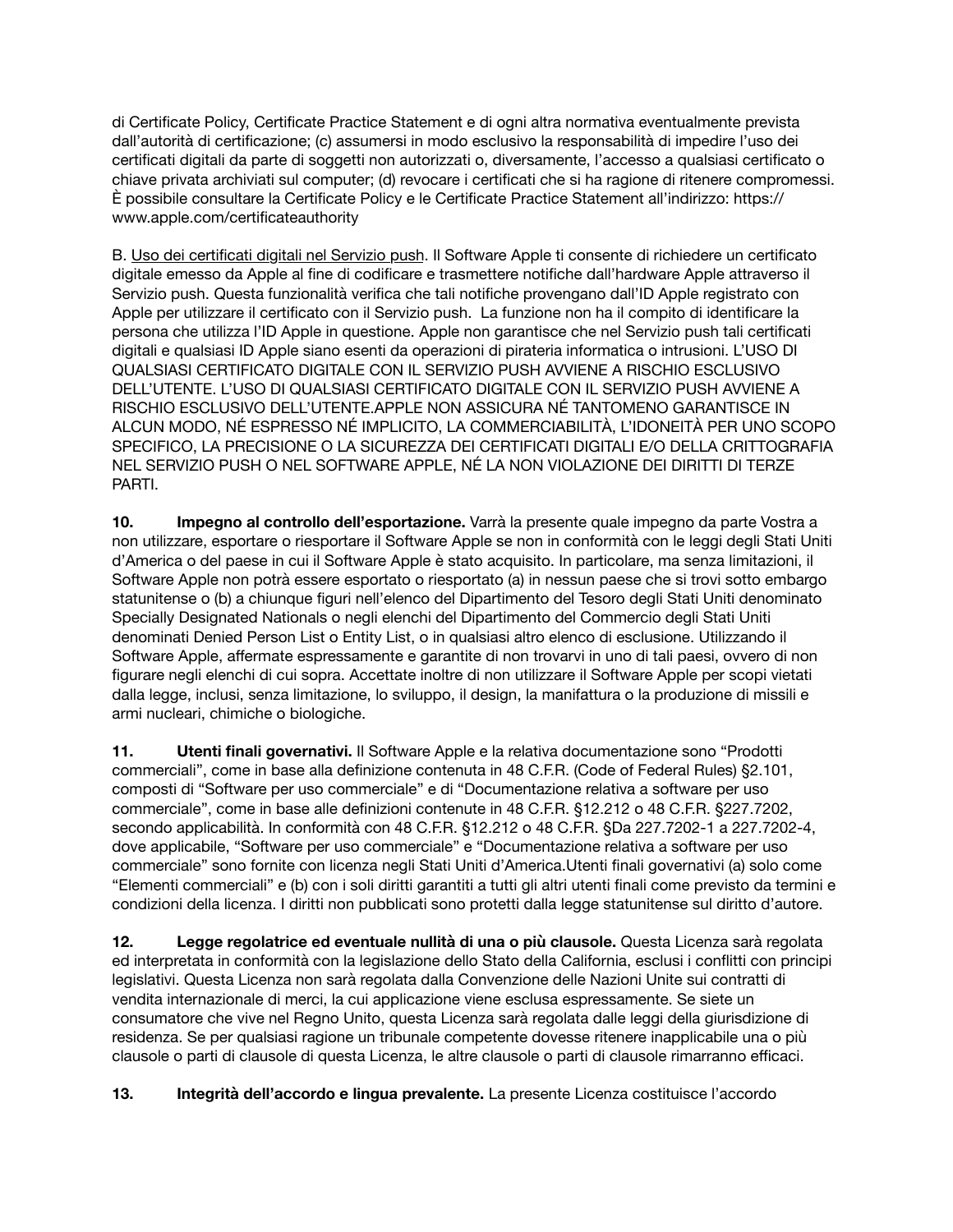integrale tra le parti relativamente all'uso del Software Apple che ne costituisce l'oggetto, e sostituisce ogni eventuale accordo precedente o contemporaneo avente il medesimo oggetto. Eventuali emendamenti o modifiche della presente Licenza resteranno inefficaci se non stipulati in forma scritta e sottoscritti da un rappresentante autorizzato di Apple. La presente Licenza viene tradotta unicamente per esigenze locali e nel caso in cui la versione inglese della Licenza e la versione tradotta fossero discrepanti farà fede la versione inglese, nella misura in cui sia permesso dalla legge della giurisdizione dell'utente.

# **14. Riconoscimenti a terzi.**

A. È possibile che alcuni componenti del Software Apple e i programmi open source di terzi, inclusi nel Software Apple, possano essere messi a disposizione sul sito web open source di Apple [\(https://](https://opensource.apple.com) [opensource.apple.com\)](https://opensource.apple.com) (i "**Componenti open source**"). I riconoscimenti, i termini di licenza e le esclusioni relative a tali componenti si trovano nella documentazione elettronica del Software Apple. Si prega di consultate la documentazione elettronica in quanto potreste avere diritti aggiuntivi sui componenti Open Source. Con l'accettazione di questa licenza, riconoscete espressamente che, in caso di danni o problemi con l'hardware Apple derivanti da modifiche a componenti Open Source del Software Apple, tali danni o problemi sono esclusi dai termini della garanzia sull'hardware Apple.

B. Alcune librerie software e alcuni software terze parti inclusi nel Software Apple sono concessi in licenza secondo i termini della GNU General Public License ("GPL") o della GNU Library General Public License versione 2 ("LGPL"), secondo i casi. Potete ottenere una copia completa leggibile dalla macchina del codice sorgente per tale software GPL o LPGL secondo i termini della licenza LGPL, senza costi aggiuntivi, fatta eccezione per le spese di media, spedizione e trasporto, dietro richiesta scritta ad Apple all'indirizzo: [opensource@apple.com.](mailto:opensource@apple.com) Il software GPL/LGPL è distribuito nella speranza che sia utile, ma SENZA ALCUNA GARANZIA, senza la garanzia implicita di COMMERCIABILITÀ o IDONEITÀ A UNO SCOPO SPECIFICO.

EA1573 28/08/2018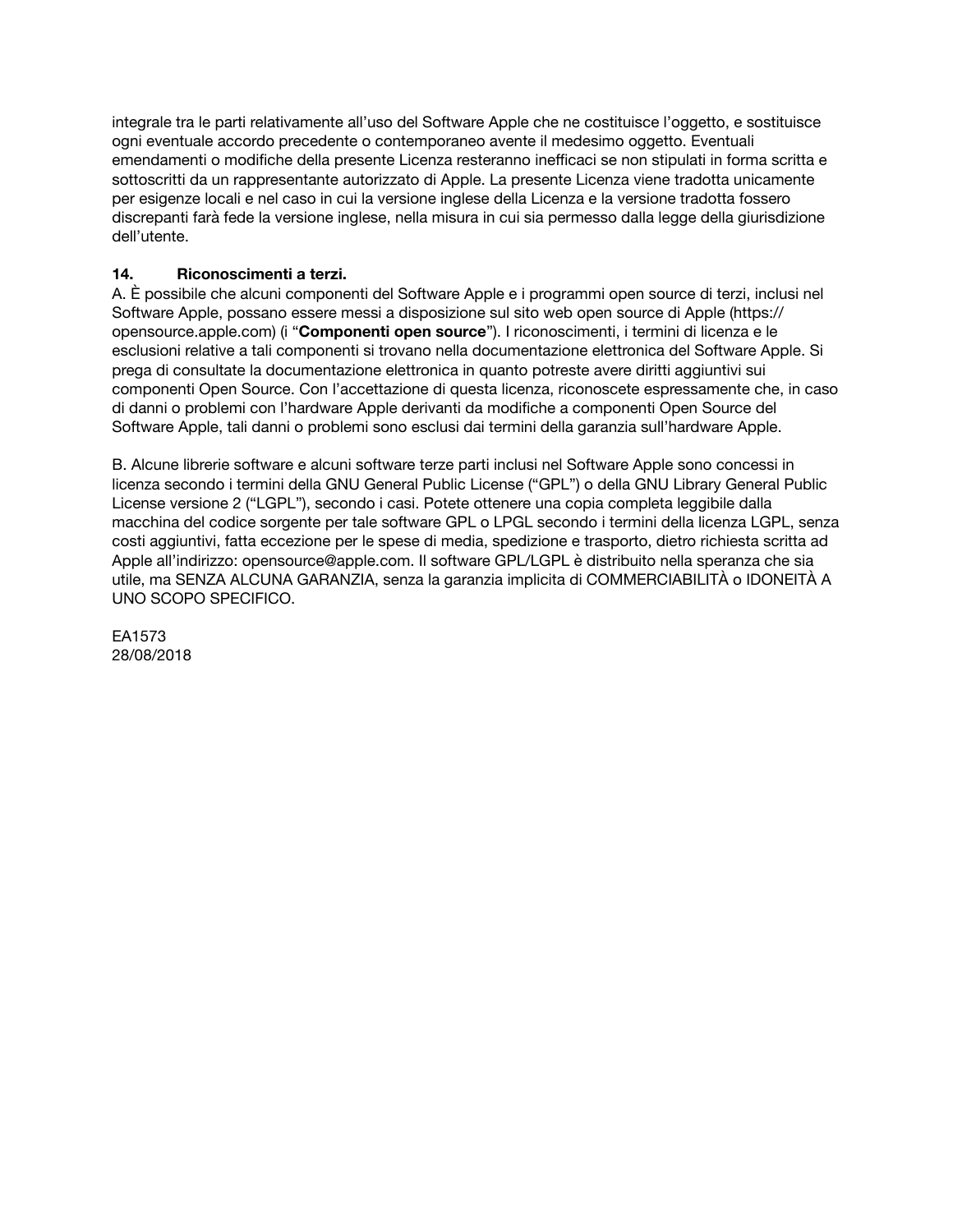## **Apple Inc. Mac OS 서버용 소프트웨어 사용권 계약 Apple 상표의 시스템에서의 사용을 위함**

**Apple 소프트웨어(아래에 정의됨)를 사용하기 전에 반드시 본 소프트웨어 사용권 (이하 "사용권")을 유의하여 읽어 주십 시오. 귀하는 Apple 소프트웨어를 사용함으로써, 본 사용권의 약관을 준수하기로 동의하는 것입니다. 만일 귀하가 본 사 용권의 약관에 동의하지 않으시면, 본 소프트웨어를 설치하거나 사용하지 마시고, 본 약관에 대한 동의 또는 거절이 선택 사항으로 제시되어 있다면, "거절" 버튼을 클릭하십시오. 만약 귀하가 본 사용권의 모든 약관을 준수하는 것에 동의하시 면, "동의" 버튼을 클릭하십시오. "동의" 버튼을 클릭하거나 또는 Apple 소프트웨어의 일부를 다운로드하거나, 이용하거 나 또는 복사함으로써, 귀하는 본 사용권의 모든 약관을 준수하는 것에 동의하는 것입니다.**

**중요사항: 본 소프트웨어가 자료를 복제, 변경, 출판 또는 배포하기 위하여 사용될 수 있는 범위에서, 본 소프트웨어는귀하 가 복제, 변경, 출판 또는 배포할 수 있도록 허가받았거나 법적으로 허용된 자료를 위해서만 귀하에게 사용권이 부여된 것 입니다. 귀하가 자료의 복제, 변경, 출판, 또는 배포에 대한 권리에 대해 확신이 없으시면, 법률자문을 구하시기 바랍니다.**

## **1. 일반사항.**

A. 본 사용권에 수반되는 Apple 소프트웨어, 제3자의 소프트웨어, 문서, 인터페이스, 컨텐츠, 폰트, 및 모든 데이터는 디스 크 상의 것이든, 롬 상에 존재하는 것이든, 다른 미디어에 있거나 다른 형태(이하 총칭하여 "**Apple** 소프트웨어"라고 함)의 것이든 상관없이 본 사용권 약관에 따른 사용만을 위하여 Apple Inc.(**이하 "Apple"이라고 함**)가 귀하에게 사용 허가한 것 이며 판매한 것이 아닙니다. Apple 및/또는 Apple의 사용권 부여자들은 Apple 소프트웨어 그 자체의 소유권을 보유하고, Apple은 귀하에게 명시적으로 부여되지 않은 모든 권리를 보유합니다.

B. Apple은 Apple의 재량에 따라 귀하의 Apple 상표의 컴퓨터와 관련된 Apple 소프트웨어에 대하여 장래에 업그레이드 나 업데이트를 이용 가능하게 할 수 있습니다. 업그레이드 및 업데이트는 Apple이 Apple 상표의 컴퓨터의 최신 또는 기타 모델들과 관련하여 내놓은 기존의 모든 소프트웨어 기능이나 새로운 기능을 필수적으로 포함하지 않을 수 있습니다. 본 사 용권 약관은 오리지널 Apple 소프트웨어 제품을 대체 및/또는 보완하는 것으로 Apple이 제공하는 모든 소프트웨어 업그 레이드나 업데이트에도 적용됩니다. 단, 업그레이드나 업데이트에 별도의 사용권이 수반되는 경우에는 해당 사용권의 약 관이 적용됩니다.

C. Apple 소프트웨어에 의해 전시되거나 Apple 소프트웨어를 통해 접근한 컨텐츠와 관련된 소유권 및 지적재산권은 각각 의 컨텐츠 소유자의 것입니다. 이러한 컨텐츠는 저작권이나 기타 지적재산권 및 조약에 의해 보호되며, 그러한 컨텐츠를 제 공하는 제3자 사용 약관에 적용될 수 있습니다. 본 사용권은 귀하에게 이러한 컨텐츠를 사용할 수 있는 권리를 부여하지 않 으며, 귀하가 해당 컨텐츠를 계속 사용할 수 있다는 것도 보장하지 않습니다.

#### **2. 허가된 사용권상의 이용 및 제한.**

A. Mac App Store 사용권. 귀하가 Mac App Store로부터 Apple 소프트웨어를 위한 사용권을 획득한 경우, 귀하는 본 사 용권 약관에 따라 그리고 Apple 미디어 서비스 약관 [\(https://www.apple.com/legal/internet-services/itunes/](https://www.apple.com/legal/internet-services/itunes/))에 규정 된 서비스 및 컨텐츠 사용 규칙(**이하 "사용규칙"이라고 함**)이 허용하는 바에 따라 다음의 제한적이고 양도불가능하며 비독 점적인 사용권을 부여 받습니다.

(i) 개인적, 비상업적인 용도로 귀하가 소유하거나 통제하는 macOS의 호환가능 버전을 실행하는 각 Apple 상표 컴퓨터(이 하 "**Mac 컴퓨터**"라고 함) 상에 Apple 소프트웨어 사본 하나를 직접 다운로드, 설치, 사용 및 실행하기 위한 사용권; 및

(ii) 만약 귀하가 상업적 기업이나 교육기관이라면, (a) 귀하가 소유하거나 통제하는 각 Mac 컴퓨터 상에서의 한 명의 개인 에 의한 사용을 위하여 또는 (b) 귀하가 소유하거나 통제하는 하나의 공유되는 Mac 컴퓨터상에서 다수의 개인들에 의한 사용을 위하여 Apple 소프트웨어 사본 하나를 다운로드, 설치, 사용 및 실행하기 위한 사용권. 예를 들면, 한 명의 직원은 그 직원의 데스크탑 Mac 컴퓨터와 Mac 노트북 컴퓨터에서 모두 Apple 소프트웨어를 사용할 수 있고, 다수의 학생들은 자 원 센터나 도서관에 위치한 한대의 Mac 컴퓨터상에서 연속적으로 Apple 소프트웨어를 사용할 수 있는 사용권.

B. 대량 (volume) 사용권 또는 관리(maintenance) 사용권. 만약 귀하가 Apple과의 대량 사용권 또는 관리 사용권 프로그 램에 따라 Apple 소프트웨어를 획득한 경우라면, 귀하의 대량 사용권 또는 관리 사용권 약관에 따라 귀하가 소유하거나 통 제하는 Apple 상표의 컴퓨터 상에서 귀하가 다운로드, 설치, 사용 또는 실행할 수 있는 Apple 소프트웨어의 사본의 수가

#### **한글**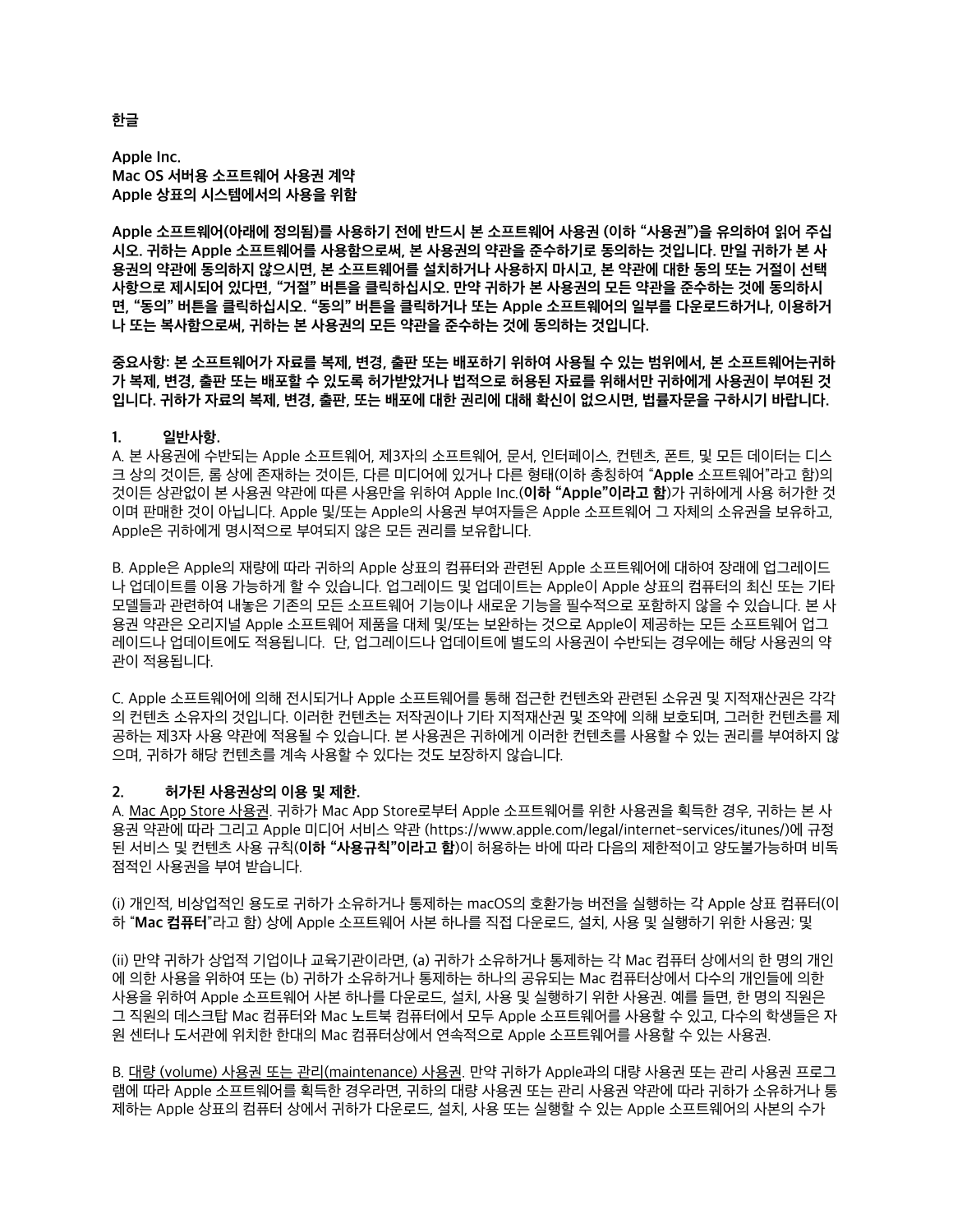결정됩니다. Apple과 서면으로 합의된 경우를 제외하고, 본 사용권의 모든 다른 조항과 조건은 대량 사용권 또는 관리 사 용권에 따라 획득된 귀하의 Apple 소프트웨어 사용에 적용됩니다.

C. 시스템 요건; Apple ID. Apple 소프트웨어는 Apple에 의하여 지정된 특정 시스템 요건을 충족하는 Apple 상표의 하드 웨어와 운영시스템 소프트웨어 상에서만 지원이 됩니다. 또한 Apple 소프트웨어와 특정 서비스의 특정 기능들의 사용과 그러한 기능들로의 접근은 귀하에게 Apple ID로 알려진 고유한 사용자명과 비밀번호 조합을 신청하도록 요구할 수 있습 니다.

D. 기타 사용 제한. 본 사용권에 규정된 사용권 부여는 귀하가 Apple 상표가 아닌 컴퓨터 상에서 Apple 소프트웨어를 설 치, 사용 또는 실행하는 것이나 다른 사람들이 그렇게 할 수 있도록 하는 것을 허용하지 않습니다. 귀하는 그러한 설치, 사 용 또는 실행을 하지 않을 것과 다른 사람들에게 그렇게 할 수 있도록 허용하지 않을 것에 동의합니다. 본 사용권 약관에 의 하여 다르게 허용된 경우 또는 Apple이 달리 사용권을 부여한 경우가 아닌 한, (i) 한번에 오직 한 명의 사용자만이 Apple 소프트웨어를 사용할 수 있고, (ii) 귀하는 동시에 다수의 컴퓨터에 의하여 실행되거나 사용될 수 있는 네트워크상에서 Apple 소프트웨어를 사용 가능하게 할 수 없습니다. 귀하는 Apple 소프트웨어를 임대, 리스, 대여, 판매, 재배포나 재사용 허가(sublicense) 할 수 없거나 또는 Apple 소프트웨어가 제공하는 모든 서비스를 비승인된 방식으로 부당하게 이용할 수 없습니다.

E. 백업 사본. 귀하는 오로지 복구용 목적에 한하여 기계가 읽을 수 있는 형태의 Apple 소프트웨어의 사본 하나를 만들 수 있습니다. 단, 그 복구용 사본은 원본이 가지고 있는 일체의 저작권이나 기타 소유권 등에 관한 공지를 포함하고 있어야 합 니다.

F. 기존 소프트웨어의 이동. 귀하가 하나의 Apple 상표의 컴퓨터에서 다른 Apple 상표의 컴퓨터로 소프트웨어를 전송하기 위하여 Apple 소프트웨어의 전송 서버 기능을 사용하는 경우, 사본이 다른 컴퓨터로 전송이 되었다면, 귀하가 이미 쌍방 컴퓨터 상에 사용권이 부여된 소프트웨어 사본을 보유한 경우가 아닌 한, 그러한 소프트웨어 원본을 계속 사용하는 것은 금지될 수 있습니다. 적용 가능한 조건과 조항은 관련 소프트웨어 사용권 계약을 통해 확인하기 바랍니다. 제3자 소프트웨 어 및 서비스는 본 Apple 소프트웨어와 호환되지 않을 수 있으며, 본 Apple 소프트웨어의 설치는 Apple 제품과 서비스 뿐 아니라 그러한 제3자 소프트웨어 또는 서비스의 이용 가능성 및 유용성에 영향을 미칠 수 있습니다.

G. 역공학 금지; 제한. 귀하는 Apple 소프트웨어, Apple 소프트웨어가 제공하는 모든 서비스 혹은 그 일부의 복사(본 사용 권이 명시적으로 허용하거나 귀하에게 적용되는 사용규칙이 있다면 그 사용규칙이 허용하는 경우를 제외함), 역컴파일, 역 공학, 역어셈블, 소스코드를 추출하려는 시도, 해독, 수정 또는 파생작업들을 할 수 없으며, 귀하가 직접적으로 그렇게 하거 나 또는 제3자가 그렇게 하도록 교사하지 않을 것에 동의합니다(다만, 앞서 언급한 제한이 관련 법률에 의해 금지되는 경 우 또는 Apple 소프트웨어에 포함될 수 있는 오픈소스 구성요소의 사용을 규율 하는 사용권 조건에 의해 허가되는 경우는 제외됩니다).

#### H. 프로파일 매니저.

1. 귀하는 귀하의 회사나 조직 내에서의 사용만을 위하여 또는 귀하의 비상업적이고 개인적인 사용만을 위하여 프로파일 매니저를 사용할 수 있습니다. 프로파일 매니저는 귀하가 본 기능과 연동하는 Apple 상표의 제품을 관리할 수 있게 합니 다. 귀하는 귀하의 회사나 조직 밖의 제품이나 귀하 자신의 개인적이고 비상업적인 사용용도로 관리되고 있지 않는 제품 을 관리하기 위하여 프로파일 매니저를 사용할 수 없습니다. 귀하는 프로파일 매니저가 제공하는 서비스나 정보를 통합하 거나 기초로 하거나 프로파일 매니저를 어떠한 방법으로든 사용하는 서비스를 제3자에게 제공할 수 없습니다.

2. 귀하는 귀하가 프로파일 매니저의 사용을 통하여 얻은 모든 정보는 귀하의 회사나 조직 내에서 귀하 자신의 내부적 목적 을 위해서만, 또는 귀하 자신의 비상업적, 개인적 목적을 위해서만 사용 가능하다는 점을 이해하고 이에 동의합니다. 귀하 가 Apple 상표의 제품을 관리하기 위하여 프로파일 매니저를 사용할 경우, 귀하는 제품의 사용자들에게 귀하가 해당 제품 에 대하여 상호작용 (그러한 제품을 설정하고, 감독하고, 제거하는 것을 포함하나 이에 한정되지 아니함)을 할 수 있다는 점을 알릴 책임이 있습니다. 프로파일 매니저의 사용 조건으로서, 귀하는 귀하가 이러한 방식으로 프로파일 매니저를 사용 하여 얻은 모든 정보를 수집하고 사용하기 위하여 필요한 모든 권리를 가지고 있고 필요한 모든 동의를 받았다는 점을 Apple에 진술하고 보장합니다.

3. 만약 귀하의 회사 또는 조직이 Apple 개발자 프로그램의 회원이거나 귀하가 Apple 개발자 프로그램 사용권 피부여자라 면, 귀하의 (아래에 정의된) ADP 계약이 귀하가 iOS, watchOS 또는 tvOS 운영시스템 소프트웨어를 실행하는 Apple 상표 제품에 애플리케이션을 설치하도록 승인하는 제한된 범위에서, 귀하는 해당 애플리케이션을 설치하기 위해 프로파일 매니 저를 사용할 수 있습니다. "**ADP 계약**"은 Apple이 수시로 개정한 Apple 개발자 프로그램 사용권 계약, Apple 개발자 프로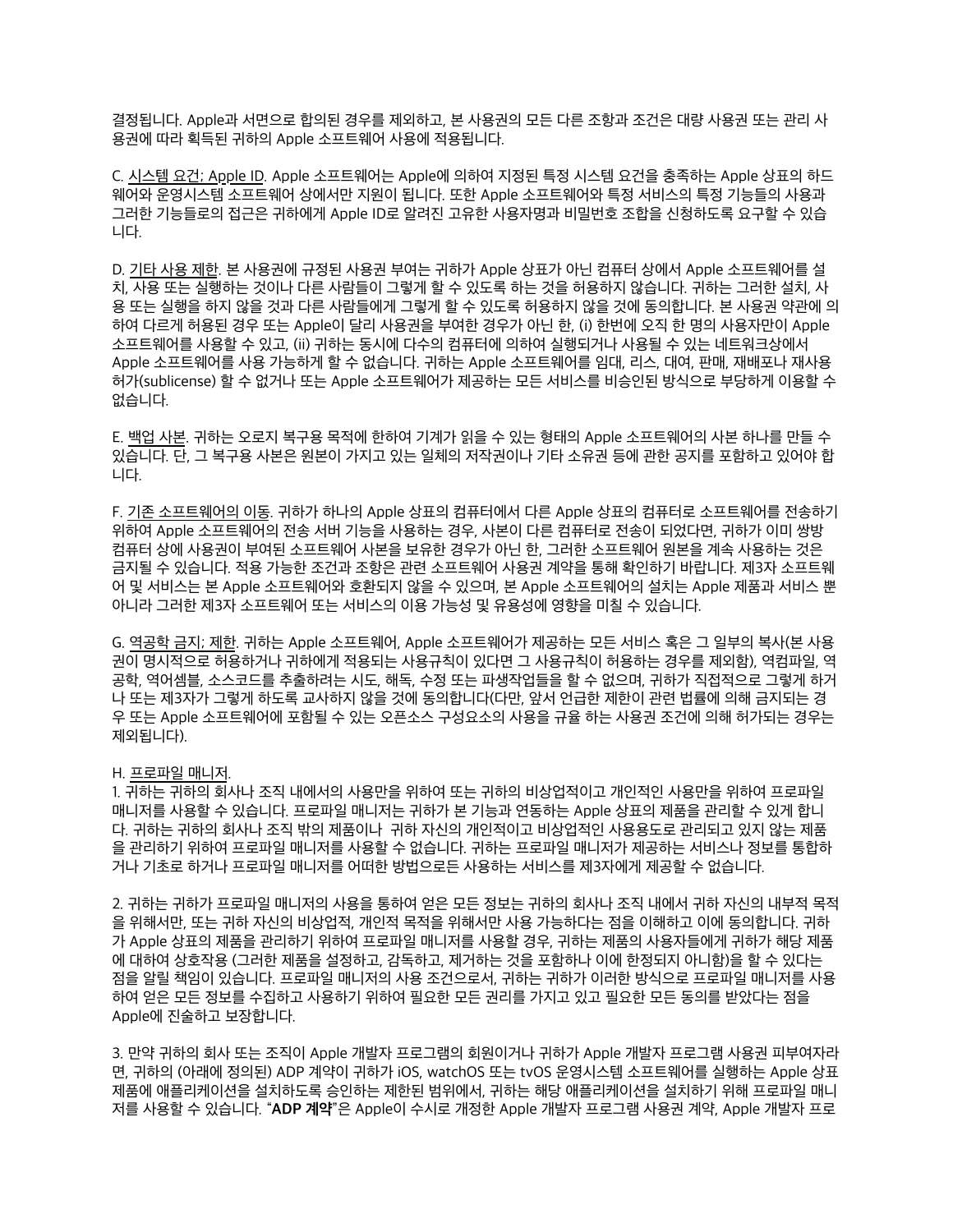그램 기업 사용권 계약, iOS 개발자 프로그램 대학 계약, 및/또는 iOS 개발자 프로그램 대학생 사용권 계약을 의미합니다. 또한, Apple 소프트웨어는 귀하가 Apple의 해당 대량 구매 약관에 따라 애플리케이션 및 콘텐츠(예를 들어, App Store 앱 및 Apple Books 서적)를 Apple 상표 제품에 할당하고 설치하는 것을 허용할 수 있습니다. 귀하가 애플리케이션 및/또는 콘텐츠를 Apple 상표 제품에 설치하기 위하여 프로파일 매니저를 이용하는 범위에서, 귀하는 각 최종 사용자가 해당 애플 리케이션 및/또는 콘텐츠를 규율하는 소프트웨어 사용권 약관을 인지 하도록 하고 그 사용권 약관을 준수하도록 하는 것에 동의합니다. 프로파일 매니저 사용 조건으로서, 귀하는 그러한 모든 애플리케이션 및 콘텐츠가 그러한 사용용도로 사용권 허가를 받았고 모든 관련 사용권 약관에 따라 사용되고 있다는 점에 동의하고 이를 Apple에 진술하고 보장합니다.

4. 귀하가 귀하의 ADP 계약 또는 Apple의 해당 대량 구매 약관에 의하여 Apple상표 제품 상에 애플리케이션들을 설치하 도록 명시적으로 승인받지 않은 한, 귀하는 그러한 목적으로 프로파일 매니저를 사용할 수 없습니다. 귀하가 콘텐츠 및 기 타 애플리케이션을 설치하기 위하여 프로파일 매니저를 사용할 수 있는 범위에서, 프로파일 매니저는 귀하가 설치하도록 승인 받거나 법적으로 허가받은 콘텐츠의 설치에 대해서만 사용권을 부여 받았습니다.

5. 또한, 귀하는 Apple 소프트웨어의 프로파일 매니저 기능을 사용하여 특정 Apple 상표의 소프트웨어에 대한 소프트웨어 업데이트를 할 수 있습니다. 단, 귀하가 업데이트하는 Apple 상표의 고객 컴퓨터 또는 기기 각각은 그 소프트웨어 업데이 트를 받을 수 있는 사용권이 있어야 하고, 이 기능의 그러한 사용은 모두 귀하의 회사 또는 조직 내에서 내부 사용만을 목적 으로 하거나 또는 귀하 자신의 비상업적, 개인적 용도만으로 하고, 귀하가 이러한 방식으로 제공하고자 하는 소프트웨어에 첨부되는 사용권 계약서에 의해 달리 금지되어 있지 않아야 합니다.

I. 인터넷 Reachability; 네트워크 진단 테스트. 귀하가 Apple 소프트웨어의 Reachability 항목에서 옵트 아웃(opt out)하 거나 본 사용권 페이지 하단의 박스의 체크 표시를 해제하지 않는 한, Apple 소프트웨어는 귀하가 귀하의 Apple 서버를 설 정, 환경 설정, 모니터링하여 Apple 서버가 적절하게 작동하는지 그리고 인터넷을 통하여 접근 가능한지 등을 확인하는 것 을 지원하기 위하여 네트워크 진단 테스트를 수행할 것입니다. 이러한 테스트 수행의 일부로써, 귀하는 Apple이 귀하의 Apple 서버를 쿼리하는 것 그리고 귀하의 외부 IP 주소, 설정된 메일 도메인(mail domain) 및 귀하의 Apple 서버에서 구 동되는 서버 서비스의 포트 번호(port numbers)가 Apple 소프트웨어 내에서 접근되고 표시될 수 있음에 동의합니다. 상 기 정보는 귀하에게 네트워크 진단 테스트 결과를 제공하기 위한 목적으로 Apple에 전송될 것이며 Apple은 상기 정보를 보관하지 않을 것입니다. 다만, Apple은 Apple 소프트웨어에 대한 품질 보증 및 수용력 예측 목적으로만 귀하의 외부 IP 주소를 24시간 동안 보관할 것입니다. **Apple 소프트웨어를 설치하거나 사용함으로써, 귀하는 Apple이 상기 정보를 본 계 약에 따라 수집, 전송, 보유, 처리 및 사용하는 것에 대해 귀하의 허가를 얻었다는 점을 인정하고 동의하는 것입니다**. 만약 귀하가 위 내용에 동의하지 않는다면, 귀하는 Apple 소프트웨어의 Reachability 항목에서 언제든지 옵트 아웃(opt out)하 거나, 본 사용권을 수락하기 전에 본 사용권 계약 페이지 하단의 박스의 체크 표시를 해제할 수 있습니다.

J. Xsan 관리. 귀하는 Apple 소프트웨어의 Xsan 관리 기능을 Xsan 파일 시스템 소프트웨어를 실행할 수 있도록 유효하게 사용권이 부여되어 있는 제한 없는 수의 Apple 상표 클라이언트 컴퓨터를 위하여 저장 영역 네트워크(SAN)을 설정하거나 관리하기 위하여 사용할 수 있습니다.

#### K. 푸시 알림.

1. Apple 소프트웨어의 Apple 푸시 알림 기능(이하 "**푸시 서비스**")을 사용하기 위해서, 귀하는 Apple ID를 가지고 있어야 하고 Apple 발행 인증을 신청하여야 합니다. 귀하는 귀하가 그러한 ID와 인증 관련하여 제공한 정보가 진실이고, 정확하고 완전한 것임에 동의합니다. 귀하는 일정 서버, 연락처 서버, 메일 서버, 프로파일 매니저, 및 서버 관리 애플리케이션에서 알림을 전송하기 위해서만 그리고 귀하의 회사나 조직 내에서의 사용만을 위하여 또는 귀하 자신의 비상업적, 개인적 사용 만을 위하여만 푸시 서비스를 사용할 수 있습니다.

2. 귀하가 Apple과 별도의 계약을 체결하지 않은 한, 귀하는 기타 다른 서비스, 애플리케이션 또는 기기로 알림을 전송하기 위하여 푸시 서비스를 사용할 수 없습니다. 귀하는 제3자에게 푸시 서비스가 제공하는 서비스들을 통합하거나 기초로 하 거나 또는 어떠한 방법으로 든 푸시 서비스를 사용하는 서비스를 제공할 수 없습니다. 귀하는 귀하의 회사나 조직 내에서 사용자들에게 알림을 전송하기 위해서만 또는 귀하 자신의 비상업적이고 개인적인 사용을 위해서만 푸시 서비스를 사용할 수 있습니다.

3. 귀하는 푸시 서비스로부터의 알림은 Apple이 아닌 귀하가 전송한 것이라는 점, 그리고 귀하가 그러한 알림에서 전송된 모든 데이터 또는 컨텐츠에 대하여 그리고 귀하의 푸시 서비스 사용에 대하여 단독으로 책임을 진다는 점을 인정하고 이에 동의합니다. 푸시 서비스 사용의 조건으로서, 귀하는 불필요한 메시지를 전송하지 않을 것 또는 부적절하거나 불법적인 목 적으로 푸시 서비스를 사용하지 않을 것에 동의합니다. 귀하는 또한 Apple의 재량에 따라 결정된 전체 네트워크 용량이나 푸시 서비스의 대역폭(즉, 전송 용량)을 과도하게 사용하지 않을 것에 동의합니다. 또한, 귀하는 푸시 서비스에 사용된 디지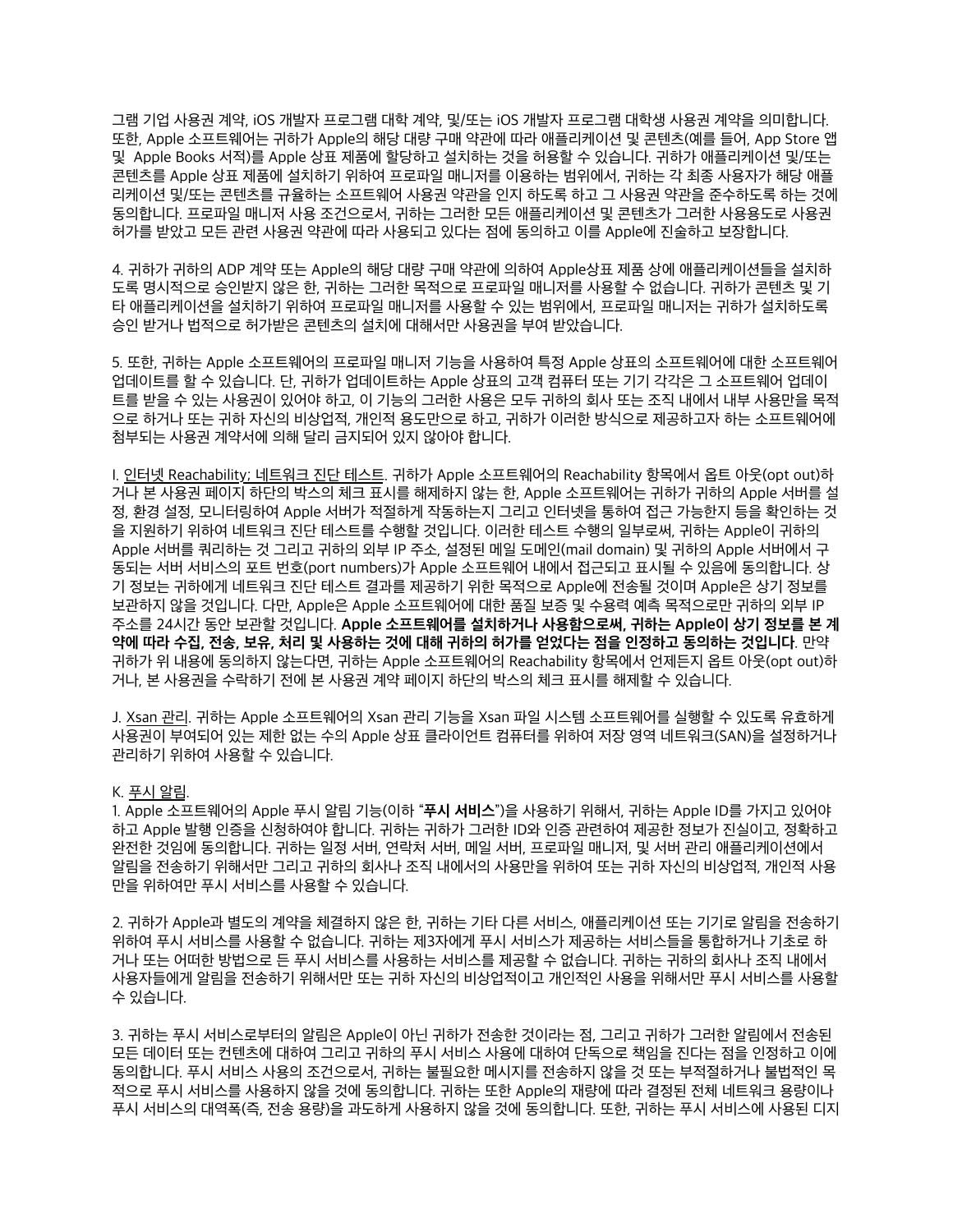털 인증서나 암호화를 포함하는 푸시 서비스의 정상적인 운영을 방해하는 어떠한 행위도 하지 않을 것임에 동의합니다.

4. 귀하는 푸시 서비스를 제공하기 위하여 Apple은 다양한 미디어에서 다양한 공용 네트워크를 통하여 알림을 전송할 수 있고, 네트워크나 기기로의 연결 관련한 기술적 요건과 다른 요건들을 준수하기 위하여 알림을 수정할 수 있다는 점을 이 해하고 이에 동의합니다. 귀하는 푸시 서비스가 보증된 전달 서비스라거나 안전한 전달 서비스가 아니라는 점과 그러한 것 을 의도한 것이 아니라는 점을 인정하고 이에 동의하고, 귀하는 푸시 서비스를 그러한 것으로서 또는 그러한 것으로 신뢰 하여 사용할 수 없습니다. 또한 귀하는 Apple이 언제든지 Apple의 재량으로 귀하의 Apple 발행 인증을 취소할 수 있고 귀 하의 푸시 서비스로의 접속을 끊을 수 있다는 점을 이해하고 이에 동의합니다.

L. 법령 준수. 귀하는 Apple 소프트웨어 및 어떠한 서비스를 귀하가 거주하거나 또는 귀하가 Apple 소프트웨어 및 서비스 를 사용하거나 다운로드한 국가나 지역의 지역법을 포함하는 모든 준거법을 준수하여 사용할 것을 동의합니다.

#### **3. 양도.**

A. 귀하가 Apple 소프트웨어에 대한 귀하의 사용권을 Mac App Store로부터 획득한 경우, 그 사용권은 양도 불가능합니 다. 만약 귀하가 귀하의 Apple 상표의 하드웨어를 제3자에게 매도한다면, 귀하는 매도 전에 Apple 상표의 하드웨어에서 Apple 소프트웨어를 반드시 삭제하여야 합니다.

B. Apple 소프트웨어의 모든 구성요소들은 번들의 일부로 제공되며, 번들로부터 분리될 수 없으며 독자적인 애플리케이션 으로는 배포될 수 없습니다. Apple 상표가 부착된 특정 하드웨어 제품과 함께 제공되는 Apple 소프트웨어는 Apple 상표 가 부착된 기타 다른 하드웨어 모델에서는 실행되지 않을 수 있음을 유의하시기 바랍니다.

C. Apple이 홍보, 평가, 진단 또는 복구를 위하여 제공할 수 있는 Apple 소프트웨어의 사본은 그러한 목적을 위해서만 사 용될 수 있고, 재판매나 양도될 수 없습니다.

#### **4. 데이터 사용에 대한 동의.**

A. 분석 데이터. 귀하가 분석 수집의 허용을 선택하는 경우, 귀하는 Apple과 그 자회사들 그리고 에이전트들이 Apple의 제 품 및 서비스를 제공하고 개선하며, 귀하에게 Apple 소프트웨어와 관련한 소프트웨어 업데이트, 제품 지원 및 기타 서비스 를 용이하게 제공하고, 본 사용권 약관에 대한 준수 여부를 확인하기 위하여 정기적으로 수집된 고유한 시스템 또는 하드 웨어 식별자 및 귀하의 컴퓨터, 시스템 및 애플리케이션 소프트웨어, 그리고 주변장치에 대한 정보를 제한 없이 포함하여 진단, 기술, 사용 및 관련 정보를 수집, 보유, 처리하고 사용할 수 있다는 것에 동의합니다. 귀하는 귀하의 컴퓨터 상의 분석 설정에 가셔서 체크 박스 선택을 해제하여 분석 수집에 대한 귀하의 환경설정을 언제든지 변경할 수 있습니다. 분석 설정 은 시스템 환경설정의 보안 및 개인정보보호 창에서 찾으실 수 있습니다. Apple은 이러한 정보가 귀하를 개인적으로 식별 하지 못하는 형태로 수집되는 한, 위 기술된 목적을 위하여 이러한 정보를 사용할 수 있습니다. Apple의 파트너들과 제3자 개발자들이 Apple 제품과 함께 사용되기 위하여 고안된 그들의 소프트웨어, 하드웨어 및 서비스를 개선하게 하기 위하여, Apple은 진단 정보가 귀하를 개인적으로 식별하지 못하는 형태로 있는 한, 그러한 파트너나 제3자 개발자에게 그 파트너 나 개발자의 소프트웨어, 하드웨어 및/또는 서비스와 관련된 진단 정보의 서브세트를 제공할 수 있습니다.

B. 개인정보 보호정책. 귀하의 정보는 언제나 Apple의 개인정보 보호정책을 준수하여 취급될 것이며, Apple의 개인정보 보호정책은 <https://www.apple.com/legal/privacy/> 에서 확인하실 수 있습니다.

#### **5. 서비스.**

A. Apple은 귀하가 사용 할 수 있도록 Apple 소프트웨어에 의한 또는 Apple 소프트웨어를 통한 서비스에 대한 접근을 제 공할 수 있습니다. 이러한 서비스들의 사용은 Apple ID를 요구할 수 있으며, 귀하에게 추가적인 조건을 수락할 것을 요구 할 수도 있고, 추가적인 비용을 부담할 수도 있습니다. 귀하가 Apple 소프트웨어와 함께 그러한 서비스를 이용하는 것을 선택한 경우, 귀하의 그러한 서비스의 사용은 추가적인 약관에 적용됩니다. 그러나, 본 사용권은 이에 의거하여 사용권이 부여된 Apple 소프트웨어에 대한 귀하의 사용에 계속 적용됩니다.

B. 귀하는 서비스들은 Apple 및 그의 사용권 부여자들이 소유하는 전속적인 컨텐트, 정보 및 자료를 포함하고, 관련 지적 재산권법과 다른 법률들에 의하여 보호 된다는 것에 동의 합니다. 그리고, 귀하는 서비스의 사용이 허가된 경우를 제외한 어떠한 방식으로도, 또는 본 사용권의 약관과 일치하지 않는 방식 또는 제3자나 Apple의 모든 지적 재산에 대한 권리를 침 해하는 방식으로 그러한 전속적인 콘텐츠, 정보 또는 자료들을 이용하지 않을 것에 동의합니다. 서비스 관련한 조항에 명시 적으로 허용되는 경우를 제외하고, 귀하는 서비스에 기초하여 어떠한 방식으로도 복제, 변경, 임대, 리스, 대여, 판매, 배포, 또는 파생작업을 하지 않는다는 것에 동의합니다. 그리고 귀하는 여하한 악성 소트트웨어(malware)를 전송시키기 위하여 서비스를 이용하거나, 또는 네트워크 용량에 부담을 주거나 네트워크에 침범하는 등의 어떠한 허가받지 않은 방법으로 서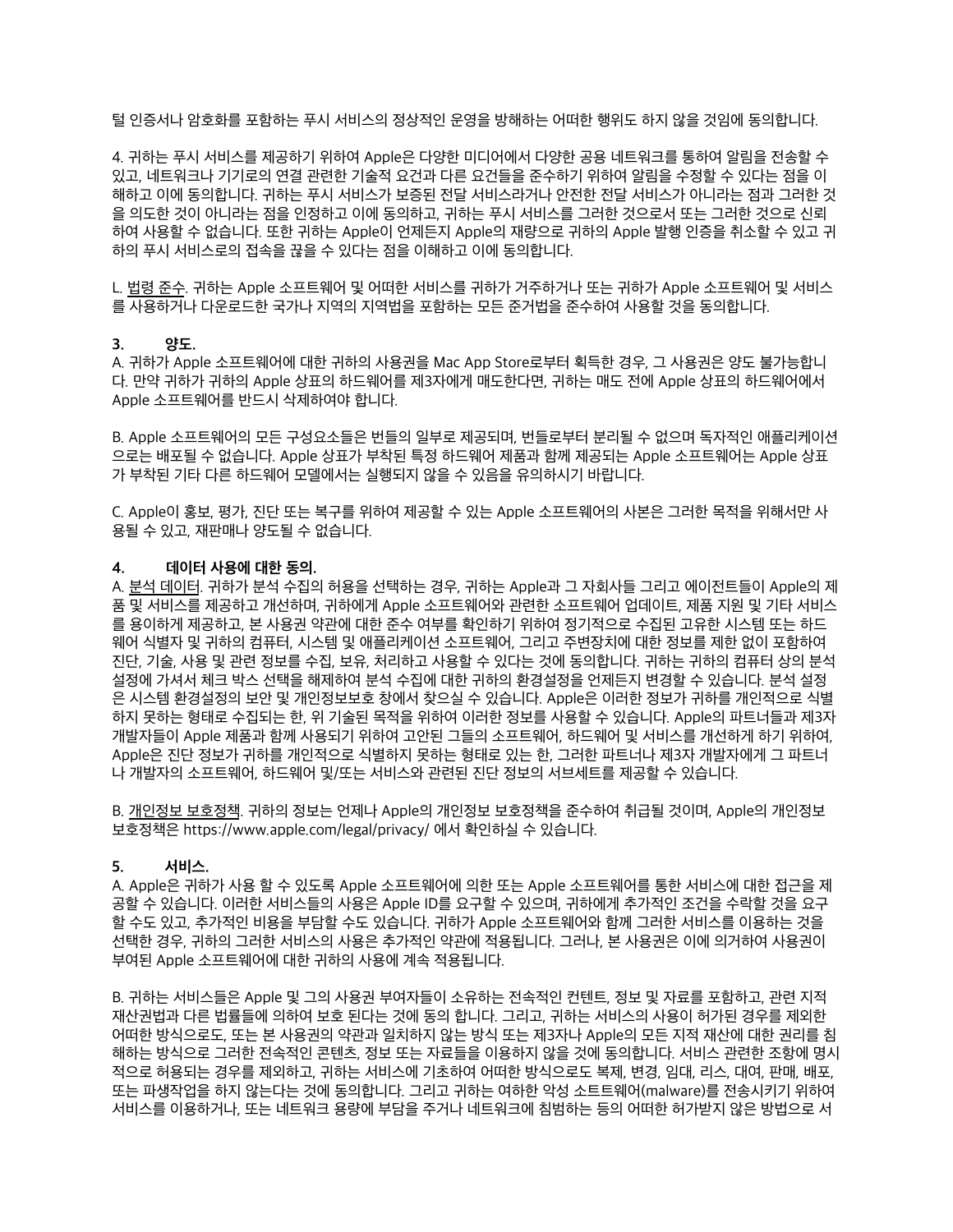### 비스들을 부당하게 이용하지 않을 것입니다.

C. 덧붙여서, Apple 소프트웨어를 통하여 링크되거나 전시되는, 접근될 수 있는 서비스는 모든 언어로 또는 모든 국가에서 사용 가능하지 않을 수 있습니다. Apple은 그러한 서비스가 어떤 특정 지역에서 이용에 적절하다거나 이용 가능하다는 것 을 진술하지 않습니다. Apple은 언제라도 서비스에의 접근을 변경, 중지, 제거 혹은 불가능하게 할 권리를 보유합니다. 어 떠한 경우에도 Apple은 그 서비스에 대한 접근의 제거 혹은 불가능하게 하는 것에 대한 책임 또는 그러한 서비스에 대한 어떠한 업데이트, 유지 관리, 보증, 기술적 지원 또는 기타 지원에 대해 책임을 지지 않습니다. Apple은 또한 어떤 경우이건 통지나 책임 없이, 특정 서비스에 대한 접근 혹은 그 사용에 대한 제한을 부여할 수 있습니다. 귀하는 Apple이 Apple 소프 트웨어가 제공하거나 Apple 소프트웨어를 통하여 제공하는 서비스에 대한 귀하의 접근을 취소하거나 끊을 수 있는 권리를 보유한다는 것을 인정하고 이에 동의합니다.

**6. 종료**. 본 사용권은 종료될 때까지 효력이 있습니다. 본 사용권에 따른 귀하의 권리는, 만약 귀하가 본 사용권의 조 항(들)을 준수하지 못한다면, Apple로부터 통지 없이 효력이 중지되거나 자동적으로 종료될 수 있습니다. 본 사용권의 종 료에 따라, 귀하는 Apple 소프트웨어의 모든 사용을 중지하여야 하며, Apple 소프트웨어의 모든 사본을, 전부이든 일부이 든, 파기하여야 합니다. 본 사용권의 제4조, 제5조, 제6조, 제7조, 제8조, 제9조, 제10조, 제12조, 및 제13조는 어떤 그러한 종료의 경우에도 효력을 가집니다.

## **7. 보증의 부인.**

A. 귀하가 소비자(Apple 소프트웨어를 귀하의 거래, 사업이나 직업 목적 외의 목적으로 사용하는 사람)인 고객인 경우, 귀 하는 다음의 제한들이 귀하에게 적용되는 것을 금지하는 귀하의 거주국에서 법적 권리를 가질 수 있고, 그러한 제한이 금 지되는 경우 그것들은 귀하에게 적용되지 않습니다. 권리에 관한 자세한 내용을 알고 싶으신 경우 귀하의 지역 소비자 기 구와 연락하시기 바랍니다.

B. 귀하는 준거법이 허용하는 범위에서, Apple 소프트웨어에 의하여 수행된 또는 Apple 소프트웨어를 통하여 접근된 Apple 소프트웨어와 서비스들의 사용은 귀하의 전적인 책임하에 있고, 품질에 대한 만족도, 성능, 정확성 그리고 노력에 대한 전적인 책임 역시 귀하에게 있다는 것을 명시적으로 인정하고 이에 동의합니다.

C. 준거법이 허용하는 최대의 범위에서, Apple 소프트웨어와 서비스는 모든 결함이 있는 상태에서 "있는 그대로" 그리고 "이용가능한대" 상태로 어떤 종류의 보증 없이 제공됩니다. 그리고 Apple, Apple의 사용권 부여자들(제7조 및 제8조과의 관련상 총칭하여 "Apple"이라고 함)는 이로써 명시적이든 묵시적이든 또는 법규상의 것이든, 상품으로서의 적합성, 품질에 대한 만족도, 특정한 목적을 위한 적합성, 정확성, 문제없는 사용에 대한 묵시적 보증이나 조건 및 제3자의 권리를 침해하 지 아니할 것 등의 Apple 소프트웨어 및 서비스와 관련된 모든 보증이나 조건에 대하여 책임이 없습니다.

D. Apple은 귀하가 Apple 소프트웨어 및 서비스를 이용하는데 있어, Apple 소프트웨어에 포함된 기능 또는 Apple 소프트 웨어에 의하여 수행되거나 제공되는 서비스가 귀하가 요구하는 사항을 충족시킨다거나, Apple 소프트웨어 또는 서비스의 동작이 중단되지 아니하고 오류가 없다거나, 모든 서비스가 계속 이용 가능할 것이라던가, Apple 소프트웨어 또는 서비스 가 제3자 소프트웨어, 애플리케이션이나 제3자 서비스, 또는 기타 Apple 제품이나 서비스와 호환이 되거나 함께 작동 될 것이라거나, Apple 소프트웨어 또는 서비스의 결함이 수정될 것이라는 등의 장애가 없음을 보증하지는 않습니다. 본 Apple 소프트웨어의 설치 및 본 서비스의 사용은 기타 Apple 제품이나 서비스 뿐만 아니라 제3자 소프트웨어, 애플리케이 션 또는 제3자 서비스의 유용성에 영향을 줄 수 있습니다.

E. 귀하는 또한 Apple 소프트웨어 및 서비스는 Apple 소프트웨어 또는 서비스에 의하여 제공된 컨텐츠, 데이터, 또는 정 보에 결함, 시간 지연, 에러, 부정확함이 있을 경우 사망, 신체 상해 또는 심각한 물리적, 환경적 손상을 야기할 수 있는 상황 또는 환경에서 사용될 용도가 아니고 그러한 사용에 적절하지도 않음을 인정합니다. 그러한 상황 또는 환경에는 핵시설, 항 공기의 항로 또는 통신시스템의 운영, 항공관제, 생명유지 또는 무기 시스템 등이 포함되나 이에 제한되지 않습니다.

F. Apple 또는 Apple로부터 수권받은 대표자가 어떠한 구두 혹은 서면의 정보나 자문을 제공하였다고 하여도 이것이 보증 을 의미하는 것은 아닙니다. 만일 Apple 소프트웨어 또는 서비스에 결함이 있는 것으로 판명될 경우, 필요한 서비스, 수리 혹은 수정비용 모두를 귀하가 부담하여야 합니다. 특정 관할 지역에서는 묵시적 보증의 배제나 소비자에게 적용되는 성문 법상의 권리에 대한 제한을 허용하지 않고 있는바, 이 경우 위와 같은 보증의 배제 및 책임의 제한은 귀하에게 적용되지 않 을 수 있습니다.

**8. 책임의 제한.** 준거법이 금지하지 않는 범위에서, Apple은 Apple 소프트웨어나 서비스 또는 Apple 소프트웨어 또 는 서비스와 연관된 제3자 소프트웨어나 애플리케이션의 사용이나 사용불능으로 인하여 발생되거나 그와 관련이 있거나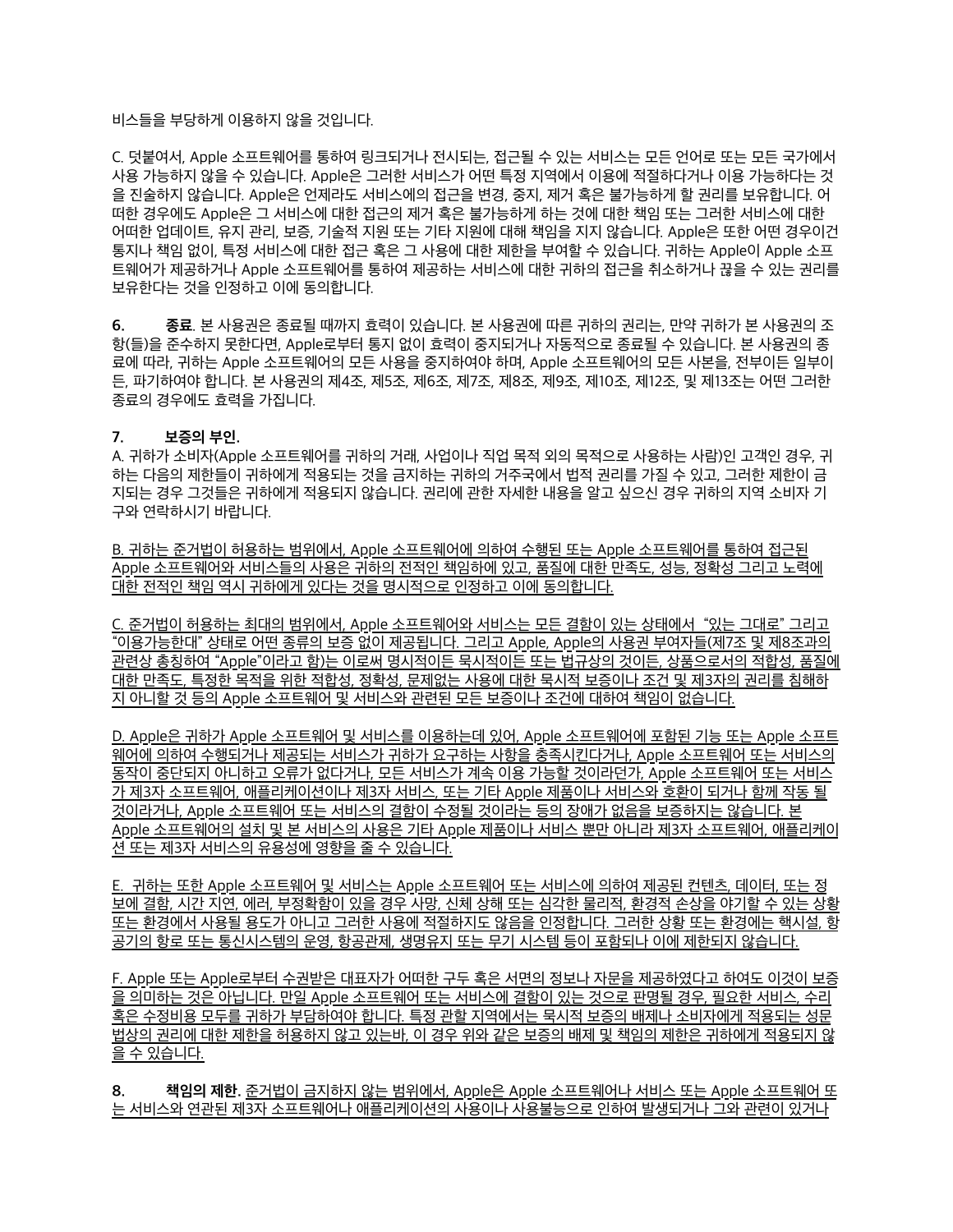상관없이, 나아가 어떠한 이유로 초래된 것인지와도 상관없이, 기대이익상실의 손해, 데이터나의 변조나 분실, 데이터나 정 보의 송수신 실패, 영업의 중단 또는 기타 상업적인 손해와 멸실 등을 포함하여 신체 상해나 어떠한 형태의 우연적인, 특수 한, 간접적이고 결과적인 손해이든 그 손해에 대하여 책임을 지지 아니합니다. 이는 또한 배상책임의 법리(계약, 불법행위 또는 기타) 여하와 상관없으며, 나아가 Apple이 사전에 그러한 손해의 가능성에 대하여 통보받았다 하더라도 마찬가지입 니다. 특정 관할 지역에서는 신체 상해나 우연적 혹은 결과적인 손해에 대한 책임의 배제 또는 제한을 허용하지 아니하므 로, 이러한 책임제한이 귀하에게 적용되지 아니할 수 있습니다. 귀하의 모든 손해(신체 상해와 관련된 사건에서 적용되는 법률이 요구하는 경우를 제외하고)에 대한 Apple의 통 책임액은 어떠한 경우에도 미화 오십 달러(\$50.00)를 초과하지 않 습니다. 위에서 언급한 구제수단이 그의 본질적 목적에 부합하지 않는다고 하더라도 상기의 책임제한이 적용됩니다.

## **9. 디지털 인증.**

A. 일반사항. Apple 소프트웨어는 귀하, Apple, 또는 제3자에 의하여 발행되는 디지털 인증을 받는 것을 허용하는 기능을 포함하고 있습니다. 귀하는 귀하, Apple 또는 제3자로부터 발행되는 인증에 의존할 것인지 말 것인지를 결정하는 것에 대 한 책임을 전적으로 부담합니다. 귀하의 디지털 인증의 사용은 귀하의 전적인 책임입니다. 준거법이 허용하는 최대한의 범 위에서, Apple는 디지털 인증 관련하여 상업성, 특정한 목적에 대한 적합성, 정확성, 안정성, 또는 제3자 권리의 비침해에 관한 명시적 또는 묵시적인 보장과 진술을 하지 않습니다. 귀하는 (a)귀하가 여하한 인증을 위조하거나 오용하지 않을 것; (b) 귀하가 법적 목적으로만 그리고 본 사용권이 명시적으로 허용하는 경우, 그리고 해당 인증정책, 인증 실무 문서 또는 기 타 인증 허가 사업 관행 공시에 따라 디지털 인증을 사용할 것; (c) 귀하는 귀하의 디지털 인증의 사용에 있어 권한 없는 사 용자의 사용을 방지하고 인증서나 귀하의 컴퓨터에 저장된 개인 키에 대한 접근을 방지하는 것에 대한 전적인 책임이 있다 는 것; 그리고 (d) 귀하가 타협해야 한다고 믿을 만한 이유가 있는 귀하의 인증을 취소할 것에 동의합니다. Apple의 인증 정책과 인증 실무 문서는<https://www.apple.com/certificateauthority> 에서 보실 수 있습니다.

B. 푸시 서비스에서의 디지털 인증 사용. Apple 소프트웨어는 귀하가 푸시 서비스를 통하여 귀하의 Apple 상표 하드웨어 로부터 알림을 암호화하여 전송하기 위하여 Apple 발행 디지털 인증을 신청할 수 있게 합니다. 이러한 기능은 그러한 알림 들이 푸시 서비스에서 인증을 사용하기 위하여 Apple에 등록된 Apple ID로부터 온 것임을 증명합니다. 그러나, 이 기능은 그 Apple ID를 사용하는 개인의 신원을 증명하지는 않습니다. Apple은 푸시 서비스, 그러한 디지털 인증이나 Apple ID가 해킹되거나 침입되지 않을 것이라는 점을 보증하지 않습니다. 귀하의 푸시 서비스와 관련한 이러한 디지털 인증의 사용은 전적으로 귀하의 책임으로 귀속됩니다. Apple은 푸시 서비스 또는 Apple 소프트웨어에서의 디지털 인증 및/또는 암호화 와 관련하여 상업성, 특정한 목적에 대한 적합성, 정확성, 안전성 또는 제3자 권리의 비침해에 관한 명시적 또는 묵시적 진 술 또는 보증을 하지 않습니다.

**10. 수출 통제.** 귀하는 미합중국 법률 및 Apple 소프트웨어를 구입한 국가 관할 지역(들)의 법률에 의해 승인받은 경 우를 제외하고 Apple 소프트웨어를 수출하거나 재수출하거나 사용할 수 없습니다. 특히, Apple 소프트웨어는 다음과 같은 수출 또는 재수출의 제한이 있습니다: (a) 미합중국과 통상금지 조치가 처해진 국가, 또는 (b) 미합중국 재무성의 특별 선정 국 목록상의 개인이나 미합중국 상무성의 기피인물 목록 또는 기피단체 목록상의 개인 또는 단체, 기타 모든 제한 대상 당 사자 목록에 기재된 개인 또는 단체. Apple 소프트웨어를 사용할 경우 귀하는 귀하가 위에서 언급한 국가에 위치하거나 또 는 그러한 목록상에 있지 아니함을 진술하고 보증하여야 합니다. 귀하는 또한 미사일, 핵무기, 생화학 무기 등의 개발, 기 획, 제조 혹은 생산을 포함하여 이에 한하지 않고 미국법에 의하여 금지된 어떠한 목적을 위하여도 애플 소프트웨어를 사 용하지 않을 것을 동의합니다.

**11. 정부가 최종 사용자인 경우.** Apple 소프트웨어 및 관련 서류들은 "상업적인 품목"이며, "상업적인 품목"이라는 용 어는 48 C.F.R.(U.S. Code of Federal Regulations) §2.101에서 정의 되어 있는바, 이는 "상업적 컴퓨터 소프트웨어" 및 "상업적 컴퓨터 소프트웨어 문서"로 구성되어 있고, 또한 이들 용어는 48 C.F.R. §12.212 또는 48 C.F.R. §227.7202에 해 당되는 것으로 사용되고 있습니다. 48 C.F.R. §12.212 또는 48 C.F.R. §227.7202-1부터 §227.7202-4의 관련 조항과 일 치시켜 볼 때, 상업적 컴퓨터 소프트웨어와 상업적 컴퓨터 소프트웨어 문서들은 (a) 상업적 품목으로서만 그리고 (b) 본 약 관에 따른 기타의 최종 사용자에게 부여된 권 리와 동일한 권리로서만 미합중국 정부에게 최종 사용자가 될 권리를 부여하 고 있습니다. 공개되지 않은 권리는 미합중국의 저작권법하에서 유보되어 있습니다.

**12. 준거법과 분리가능성.** 본 사용권은 법원칙들과의 충돌을 배제하고 캘리포니아 주 법률에 따라 해석되고 적용됩 니다. 본 사용권은 국제상품매매계약에 관한 유엔 협약에 의해 규율되지 않으며 동 협약의 적용은 명시적으로 배제됩니다. 만약 귀하가 영국의 소비자라면, 본 사용권은 귀하가 거주하는 관할법의 규율을 받습니다. 만약 어떠한 이유로 당해 관할법 원이 어떤 조항이나 그 일부분이 집행불가능함을 인정한 경우에도, 본 사용권의 나머지 조항들은 계속적으로 유효하며 완 전한 효력을 가집니다.

**13. 완전한 합의; 규율 언어.** 본 사용권은 Apple소프트웨어의 사용 관련하여 귀하와 Apple 사이의 완전한 계약을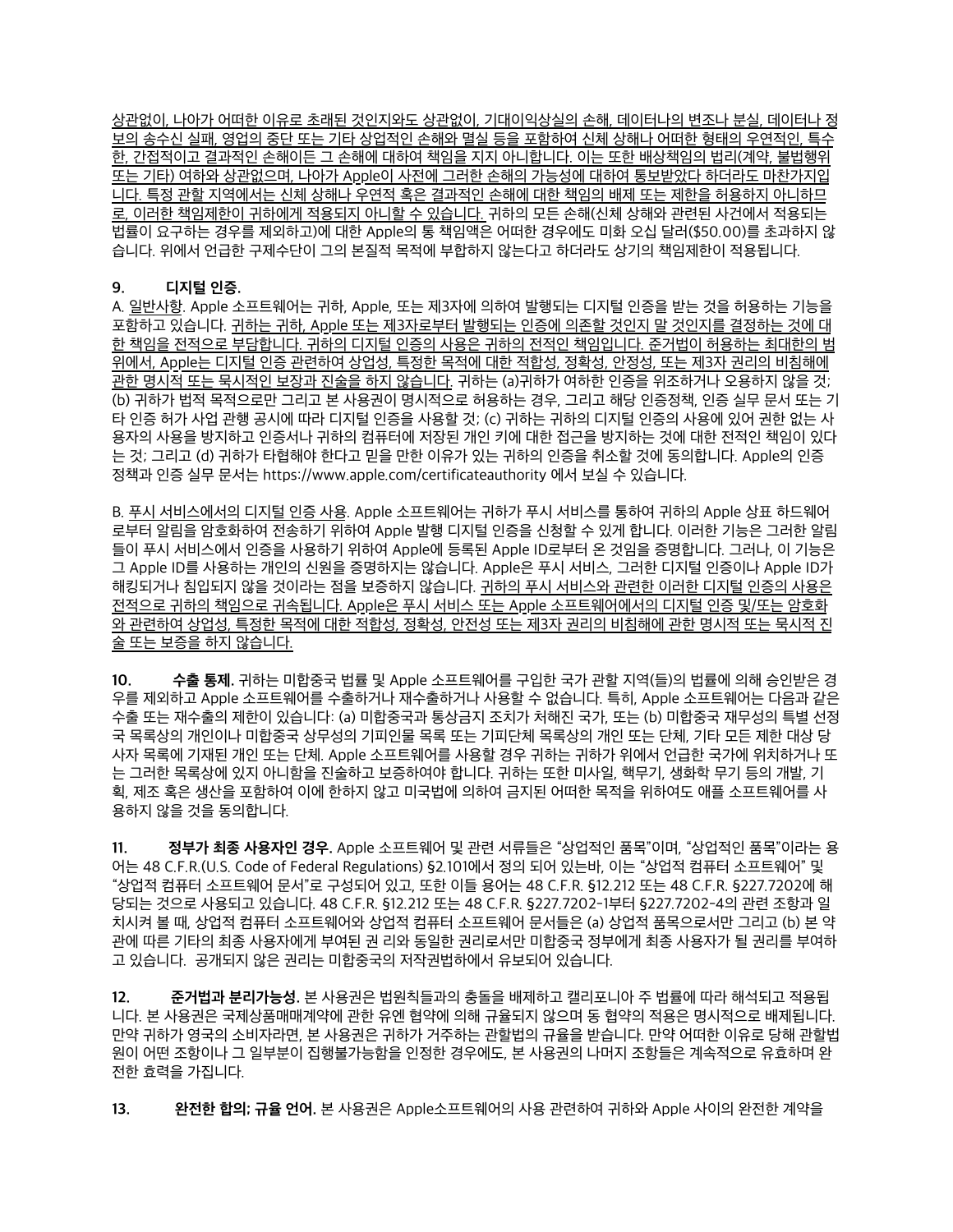구성하고, 그러한 내용에 관한 모든 이전의 또는 동시적 합의에 대해 우선권을 갖습니다. 본 사용권에 대한 수정이나 변경 은 문서로 작성되고 Apple이 서명한 경우에만 구속력을 갖습니다. 본 사용권의 번역문은 해당 지역의 필요에 의해서 작성 되고, 영문판과 번역판 사이에 불일치가 있을 경우에는 귀하의 관할의 지역법에 의하여 금지되지 아니하는 범위에서 영문 판이 우선합니다.

## **14. 제3자의 승인.**

A. Apple 소프트웨어의 특정 구성요소 및 Apple 소프트웨어에 포함된 제3자 오픈소스 프로그램은 Apple에 의하여 Apple 의 오픈소스 웹사이트[\(https://opensource.apple.com](https://opensource.apple.com))에서 제공될 수 있습니다(이하 "**오픈소스 구성요소**"라고 함). 동 구 성요소에 대한 승인, 사용권 약관 및 책임의 배제에 관한 사항은 Apple 소프트웨어의 전자 문서에 포함되어 있습니다. 귀 하가 그러한 오픈소스 구성요소에 추가적인 권리를 보유할 수도 있으므로 해당 전자 문서를 참고 하시기 바랍니다. 귀하는 Apple 소프트웨어의 오픈소스 구성요소의 변경으로 인하여 Apple 하드웨어에 결함 또는 손상이 발생하는 경우, 이러한 결함 또는 손상은 Apple 하드웨어 보증의 조건에서 배제된다는것에 명시적으로 인정합니다.

B. Apple 소프트웨어에 포함된 특정 소프트웨어 라이브러리 및 기타 제3자의 소프트웨어는 GNU General Public License(GPL)의 약관에 따라 또는 경우에 따라서는 GNU Library/Lesser General Public License (LGPL)의 약관에 따라 사용 허가 될 수 있습니다. 귀하는 GPL 또는 경우에 따라서는 LGPL의 약관에 따라 이러한 소프트웨어에 대한 소스 코드의 완전한 기계 판독가능한 복사본을 [opensource@apple.com](mailto:opensource@apple.com). 으로 Apple에게 서면 요청할 경우 매체비용, 운송비용 및 수 수료만을 부담하고 구입할 수 있습니다. GPL/LGPL 소프트웨어는이것이 유용할 것이라는 기대에서 배포되지만 그러나 어 떠한 보증을 제공하는 것은 아니며, 나아가 상업성이나 특정 목적에 대한 적합성에 관한 어떠한 묵시적 보증도 제공하지 않습니다.

EA1573 2018.08.28.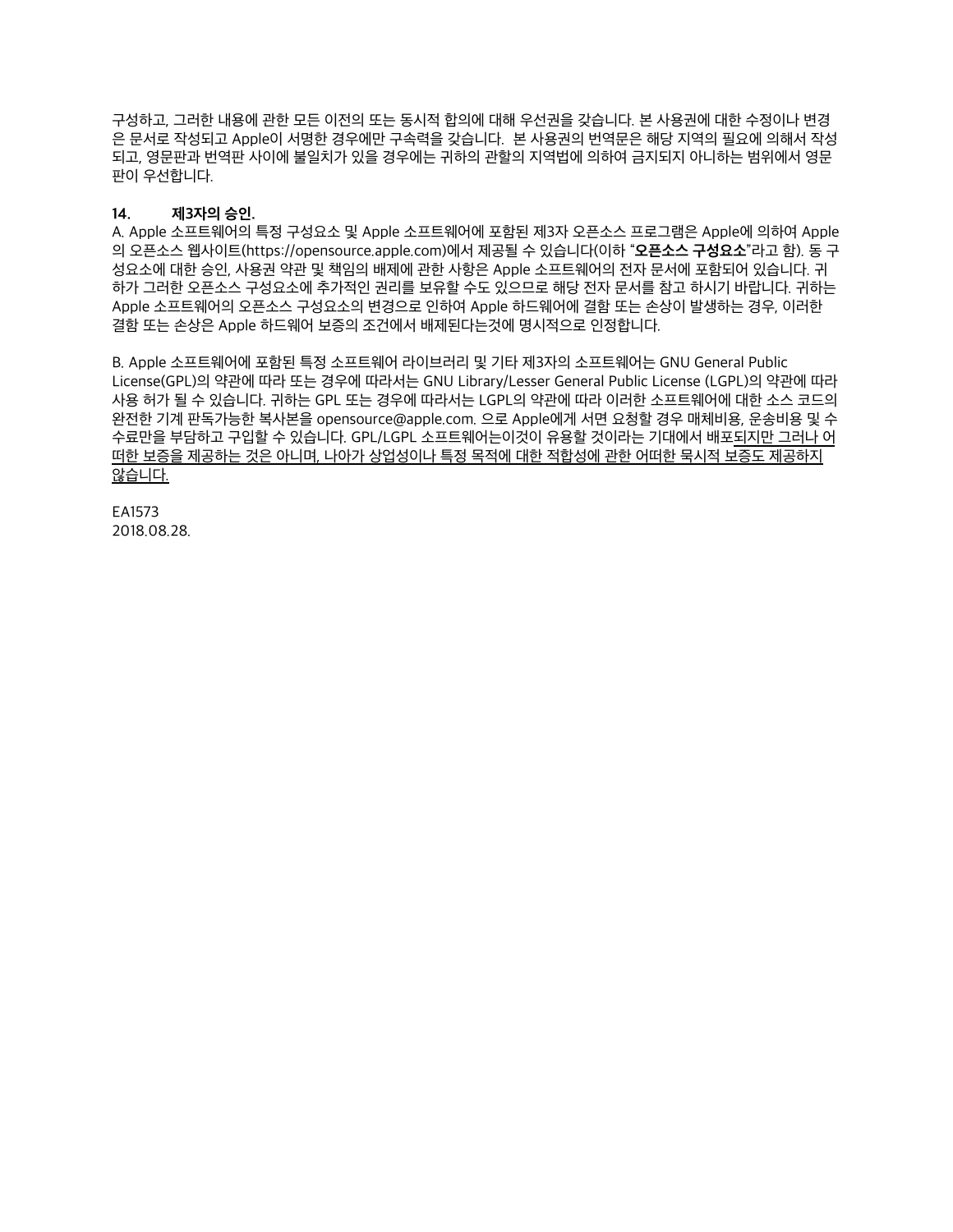# **ESPAÑOL**

**APPLE INC. LICENCIA DE SOFTWARE PARA macOS SERVER Para utilizar en sistemas de marca Apple**

**LEE DETENIDAMENTE EL PRESENTE CONTRATO DE LICENCIA DE SOFTWARE (EN ADELANTE DENOMINADO "LICENCIA") ANTES DE UTILIZAR EL SOFTWARE APPLE (QUE SE DEFINE A CONTINUACIÓN). LA UTILIZACIÓN DEL SOFTWARE APPLE SE INTERPRETARÁ COMO UN HECHO INEQUÍVOCO DE QUE ACEPTAS LOS TÉRMINOS Y CONDICIONES DE ESTA LICENCIA. SI NO ACEPTAS LAS CONDICIONES DE ESTA LICENCIA, NO INSTALES NI UTILICES EL SOFTWARE APPLE Y, SI VES LOS BOTONES "ACEPTO" O "NO ACEPTO" DE LOS TÉRMINOS Y CONDICIONES, HAZ CLIC EN "NO ACEPTO". SI ACEPTAS TODOS LOS TÉRMINOS Y CONDICIONES DE LA LICENCIA, HAZ CLIC EN "ACEPTO". HACER CLIC EN "ACEPTO" O DESCARGAR, UTILIZAR O COPIAR CUALQUIER PARTE DE ESTE SOFTWARE APPLE SE INTERPRETARÁ COMO UN HECHO INEQUÍVOCO DE QUE ACEPTAS TODOS LOS TÉRMINOS Y CONDICIONES DE ESTA LICENCIA.**

**NOTA IMPORTANTE: En la medida en que este software puede utilizarse para reproducir, modificar, publicar o distribuir materiales, la Licencia es únicamente para materiales que estés autorizado legítima o legalmente a reproducir, modificar, publicar o distribuir. Si no estás seguro de tener derecho a copiar, modificar, publicar o distribuir cualquier material, ponte en contacto con tu asesor legal.**

# **1. General.**

A. Apple Inc. ("**Apple**") te concede (no vende) una licencia para el uso del software Apple, el software de terceros, la documentación, las interfaces, los contenidos, las tipografías y todos los datos que acompañen a esta Licencia, tanto si están en el disco, como si están en la memoria de solo lectura o en cualquier otro soporte o en cualquier otra forma (en adelante, el "**Software Apple**"). Apple o los licenciantes de Apple conservan la propiedad del Software Apple como tal y se reservan todos los derechos que no se te hayan concedido de forma expresa.

B. Apple puede, a su entera discreción, poner a tu disposición en el futuro nuevas versiones o actualizaciones del Software Apple para tu ordenador de marca Apple. Las nuevas versiones y actualizaciones, en caso de desarrollarse, no tienen por qué incluir necesariamente todas las funciones de software o nuevas funciones que Apple publique para los nuevos modelos de ordenadores u otros modelos de ordenadores de marca Apple. Los derechos concedidos de conformidad con los términos de la presente Licencia afectan a cualquier nueva versión o actualización del software que sustituya y/o complemente el producto original del Software Apple, a menos que dicha nueva versión o actualización incluya una licencia propia, en cuyo caso se aplicarán los términos de dicha licencia.

C. Los derechos de titularidad y de propiedad intelectual de cualquiera de los contenidos que se muestran en el Software Apple o a los que se accede a través de este pertenecen a los propietarios del contenido correspondiente. Dicho contenido puede estar protegido por las leyes y los tratados vigentes en materia de propiedad intelectual y de derechos de autor y quedan sujetos a las condiciones de uso de la tercera parte suministradora del contenido. La presente Licencia no te concede ningún derecho para el uso de dicho contenido ni garantiza que el contenido siga estando a tu disposición.

# **2. Usos permitidos y restricciones de la Licencia.**

A. Licencia de Mac App Store. Si has obtenido una licencia para el Software Apple de Mac App Store, de acuerdo con los términos y condiciones de esta Licencia y según lo permitido por las Normas de utilización de los servicios y del contenido establecidas en los Términos y Condiciones de los Servicios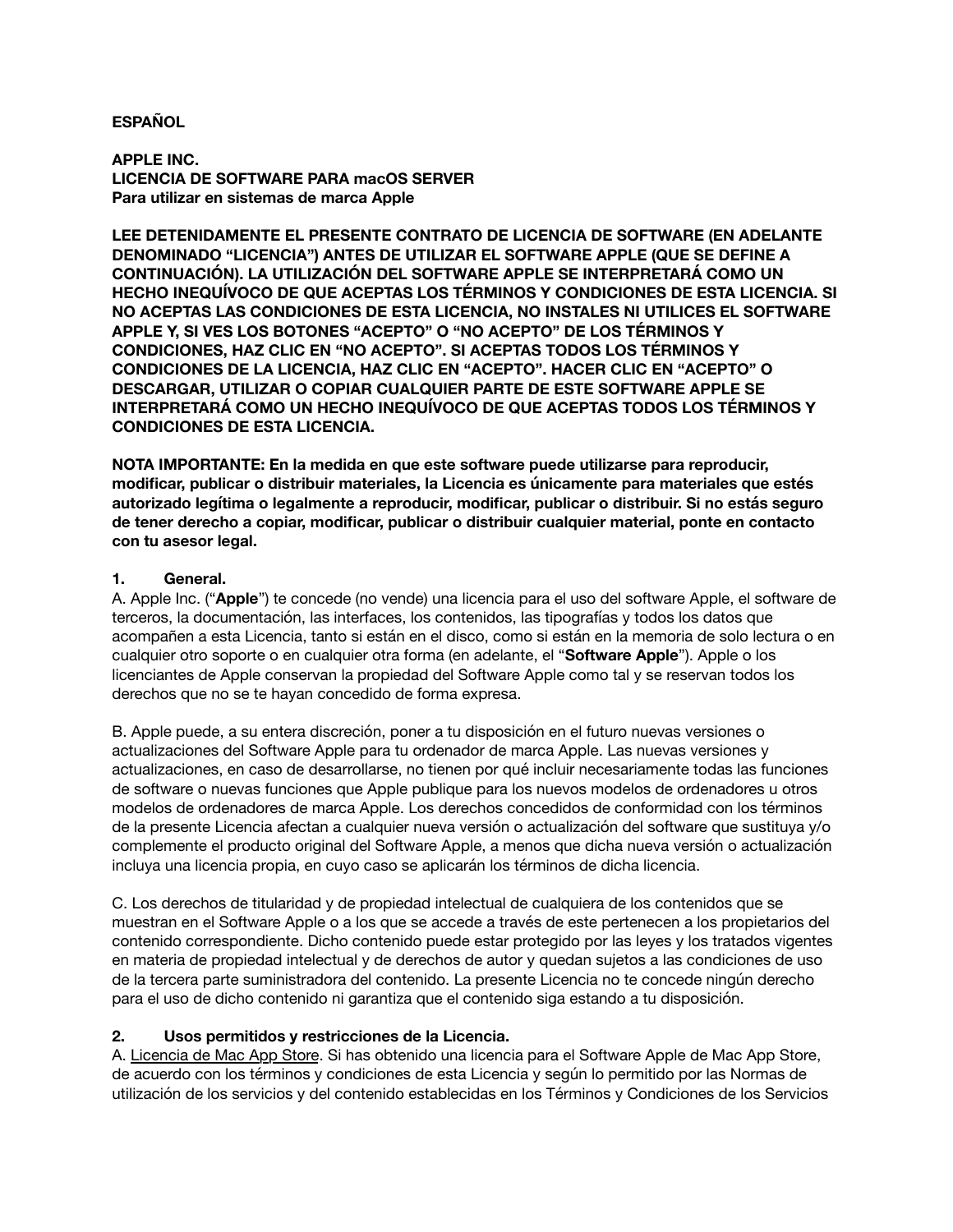de Contenido Multimedia de Apple ([https://www.apple.com/legal/internet-services/itunes/\)](https://www.apple.com/legal/internet-services/itunes/) (las "**Normas de utilización**"), se te concede una licencia limitada, intransferible y no exclusiva:

(i) para descargar, instalar, utilizar y ejecutar para uso personal y no comercial una (1) copia del Software Apple directamente en cualquier ordenador de marca Apple con una versión compatible de macOS ("Ordenador Mac") que poseas o gestiones; y

(ii) si actúas en calidad de empresa comercial o institución educativa, para descargar, instalar, utilizar y ejecutar una (1) copia del Software Apple para que la utilice: (a) una sola persona en cualquier Ordenador Mac que poseas o gestiones, o (b) varias personas en un único Ordenador Mac compartido que poseas o gestiones. Por ejemplo, un solo empleado puede usar el Software Apple tanto en su Ordenador Mac de escritorio como en su Ordenador Mac portátil, o varios estudiantes pueden utilizar consecutivamente el Software Apple en un único Ordenador Mac situado en un centro de recursos o biblioteca.

B. Licencia por volumen o mantenimiento. Si has obtenido el Software Apple bajo un programa de licencias por volumen o mantenimiento de Apple, los términos y condiciones de tu licencia por volumen o mantenimiento determinarán el número de copias del Software Apple que tienes permiso parar descargar, instalar, utilizar y ejecutar en ordenadores de marca Apple que poseas o gestiones. Excepto en los casos convenidos por escrito por Apple, todos los demás términos y condiciones de esta Licencia deben aplicarse al uso que hagas del Software Apple obtenido bajo una licencia por volumen o mantenimiento.

C. Requisitos del sistema; ID de Apple. Ten en cuenta que el Software Apple solo es compatible con hardware y software de sistema operativo de marca Apple que cumpla los requisitos del sistema especificados conforme a las indicaciones de Apple. Además, el uso y el acceso a determinadas funciones del Software Apple y de determinados servicios puede exigir que tengas que solicitar una única combinación de nombre de usuario y contraseña, que recibe el nombre de "ID de Apple".

D. Otras restricciones de uso. Los derechos que se establecen en esta Licencia no te permiten instalar, utilizar ni ejecutar el Software Apple en ningún ordenador que no sea de marca Apple, y te comprometes a no hacerlo ni a permitírselo a otras personas. Salvo que los términos y condiciones de esta Licencia permitan otra cosa o que Apple autorice lo contrario: (i) solo un usuario puede utilizar el Software Apple en cada momento, y (ii) no puedes hacer accesible el Software Apple a través de una red, donde varios ordenadores puedan ejecutarlo o utilizarlo a la vez. No puedes alquilar, arrendar, prestar, vender, redistribuir ni sublicenciar el Software Apple, así como tampoco explotar ninguno de los servicios proporcionados por el Software Apple de ninguna forma no autorizada.

E. Copia de seguridad. Puedes hacer una copia del Software Apple en formato legible por ordenador únicamente a efectos de copia de seguridad, siempre y cuando esta contenga toda la información relativa a derechos de autor y copyright, u otros datos relativos a la propiedad, contenida en el original.

F. Migración del software existente. Si utilizas la función Transfer Server del Software Apple para transferir software de un ordenador Apple a otro ordenador Apple, recuerda que es posible que quede prohibido el uso continuado de la copia original del software una vez transferida una copia a otro ordenador, a menos que ya dispongas de una copia concedida bajo licencia de dicho software para ambos ordenadores. Se recomienda consultar los contratos de licencia de software pertinentes para obtener información acerca de los términos y condiciones aplicables. Es posible que cierto software o servicios de terceros no sean compatibles con este Software Apple y que la instalación de este Software Apple afecte a la disponibilidad y funcionalidad del software o servicios de terceros, así como de los productos y servicios de Apple.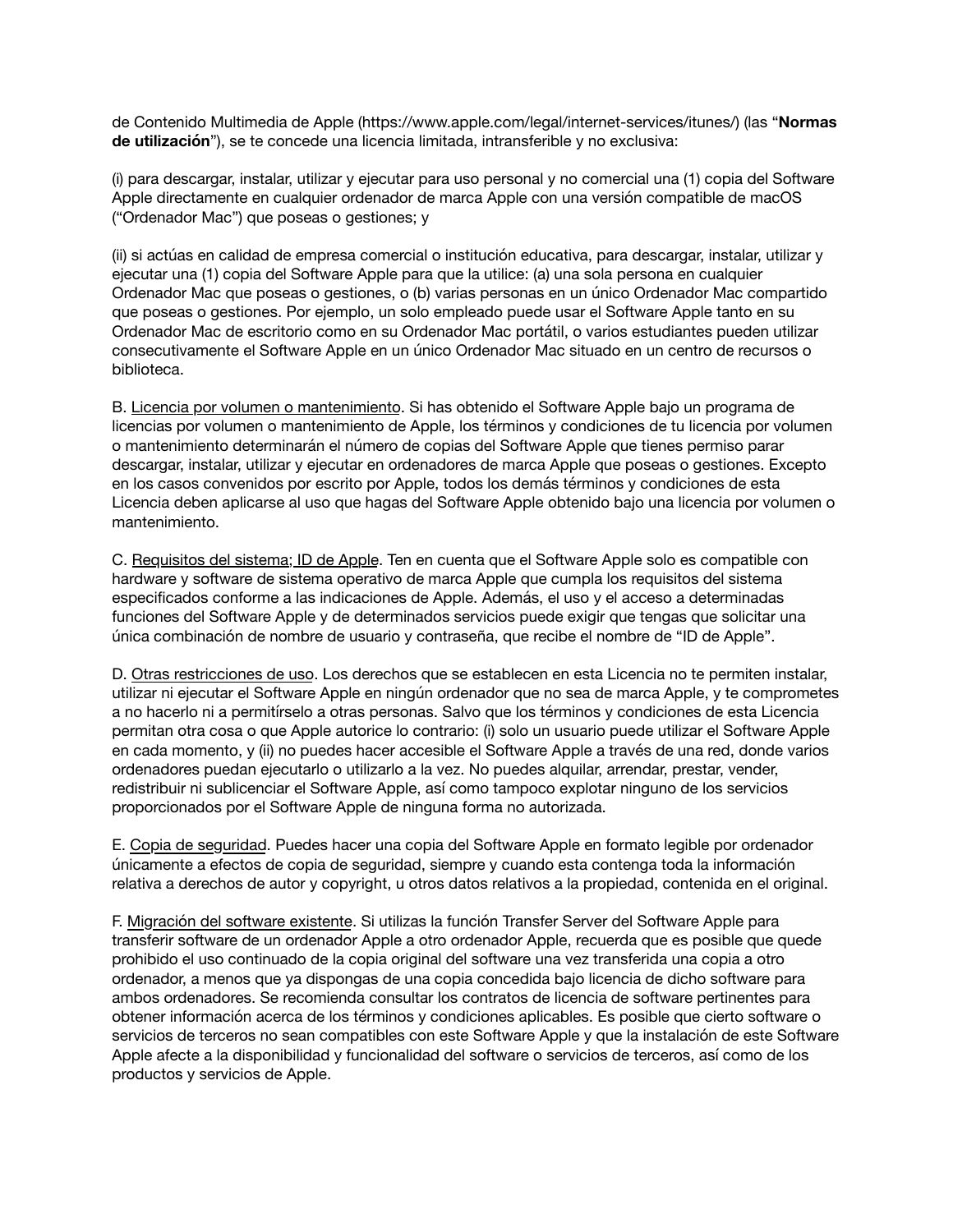G. Prohibición de ingeniería inversa; limitaciones. No podrás —y te comprometes a no hacerlo ni a permitírselo a otras personas— copiar (salvo en los casos expresamente permitidos en esta Licencia o en las Normas de uso si son aplicables a tu caso), descompilar, invertir, desensamblar, intentar obtener el código fuente, descifrar, modificar o crear productos derivados del Software Apple o de cualquier servicio proporcionado por el Software Apple o por cualquiera de sus componentes (excepto en la medida en la que la legislación aplicable prohíba cualquiera de las restricciones anteriores o en la medida en la que lo permitan las condiciones de licencia que rigen el uso de los componentes de código abierto que puedan estar incluidos en el Software Apple).

### H. Gestor de perfiles.

1. Solo puedes utilizar el Gestor de perfiles dentro de tu empresa u organización o para tu uso personal no comercial. El Gestor de perfiles te permite gestionar productos de marca Apple que sean compatibles con esta función. No debes usar el Gestor de perfiles para gestionar productos fuera de tu empresa u organización o no gestionados para tu propio uso personal no comercial. No puedes ofrecer un servicio a terceros que se integre con los servicios o datos ofrecidos por el Gestor de perfiles, que aproveche estos servicios o datos, o que utilice de algún modo el Gestor de perfiles.

2. Reconoces y aceptas que todos los datos obtenidos gracias al uso del Gestor de perfiles podrán utilizarse únicamente para tus propios fines dentro de tu empresa u organización o para tu uso personal no comercial. Al utilizar el Gestor de perfiles para gestionar productos de marca Apple, serás el responsable de informar a los usuarios de que podrás interactuar con dichos productos, lo que incluye, a título meramente enunciativo, la configuración, supervisión y borrado de los productos de forma remota. Como condición para usar el Gestor de perfiles, declaras y garantizas a Apple que cuentas con todos los derechos y consentimientos necesarios para recopilar y utilizar cualquier dato que obtengas a través del uso del Gestor de perfiles de este modo.

3. Si tu empresa u organización es miembro del Programa para desarrolladores de Apple o eres licenciatario de un Programa para desarrolladores de Apple, podrás utilizar el Gestor de perfiles para cargar aplicaciones iOS en productos de marca Apple que utilicen el software de sistema operativo iOS, watchOS o tvOS dentro de los límites permitidos por tu contrato de ADP (definido a continuación). Por "**Contrato ADP**" se entenderá el Contrato de licencia del Programa para desarrolladores de Apple, el Contrato de licencia corporativa para el Programa para desarrolladores de Apple, el Contrato de universidad para el Programa para desarrolladores de iOS y/o el Contrato de estudiante de universidad para el Programa para desarrolladores de iOS, que Apple puede modificar oportunamente. Además, el Software Apple puede permitirte asignar e instalar aplicaciones y contenido (p. ej., apps de App Store o libros de texto de Apple Books) en productos de marca Apple de acuerdo con las condiciones de compra por volumen de Apple aplicables. En la medida en que utilices el Gestor de perfiles para cargar aplicaciones o contenidos en productos de marca Apple, te comprometes a garantizar que todos los usuarios finales conozcan y cumplan los términos de la licencia de software que rigen dichas aplicaciones o contenidos. Como condición para usar el Gestor de perfiles, aceptas, declaras y garantizas a Apple que dispones de una licencia adecuada para usar todas estas aplicaciones y contenidos con dichos fines y que se utilizarán conforme a las condiciones de licencia aplicables.

4. A menos que tu contrato de ADP o las condiciones de compra por volumen de Apple aplicables te autoricen expresamente para cargar aplicaciones en productos de marca Apple, no podrás utilizar el Gestor de perfiles con dicho fin. En la medida en la que puedas utilizar el Gestor de perfiles para cargar contenidos y otras aplicaciones, se te concede una licencia únicamente para cargar los contenidos que estés autorizado legalmente a cargar.

5. Además, podrás usar la función Gestor de perfiles del Software Apple para permitir actualizaciones de software para determinado software de marca Apple, siempre que el dispositivo u ordenador cliente de marca Apple que actualices cuente con licencia para recibir dichas actualizaciones de software y que el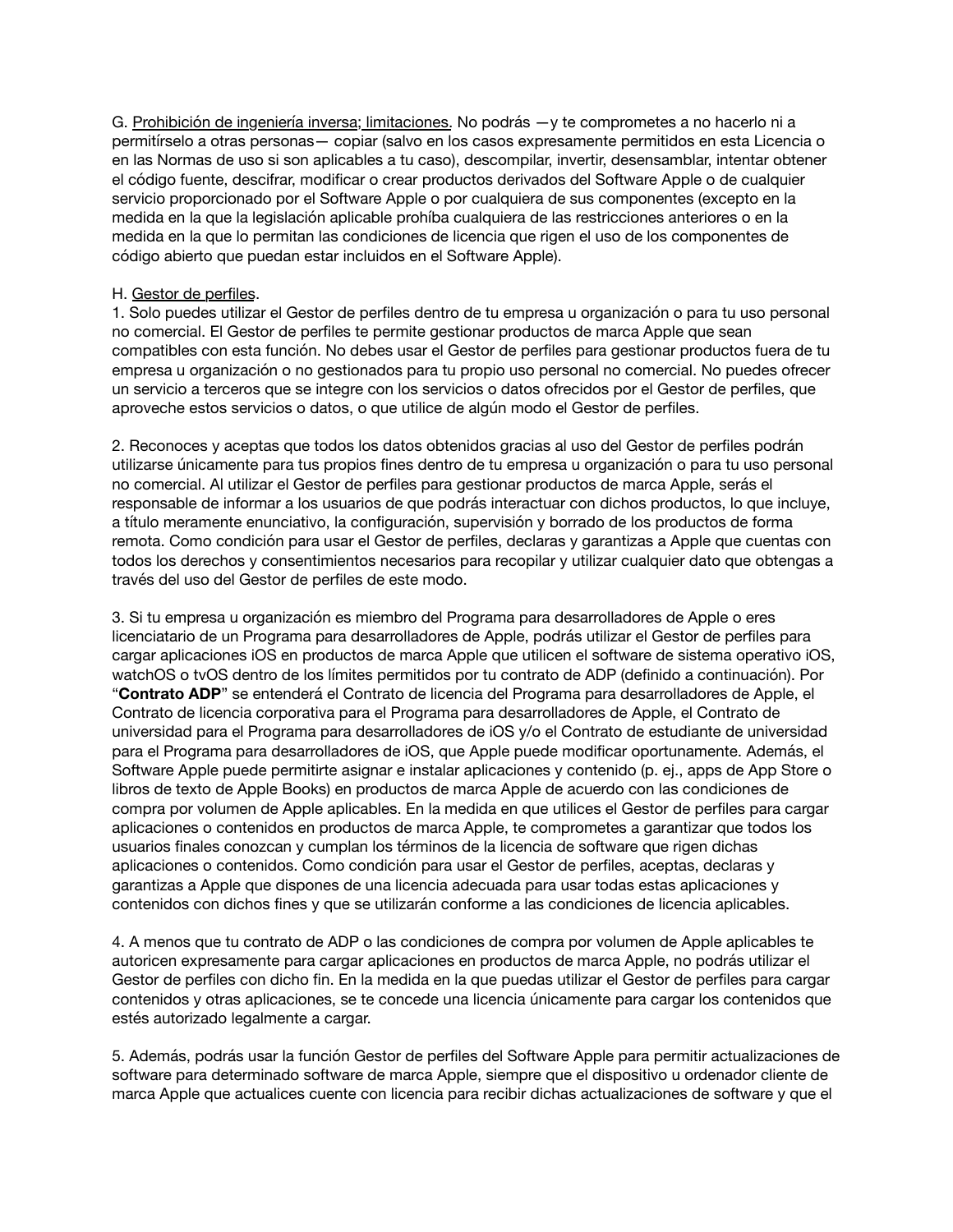uso de esta función sea exclusivamente para uso interno dentro de tu empresa u organización o para tu propio uso personal y no comercial, y no esté prohibido de ningún modo por los acuerdos de licencia que acompañen al software que quieres hacer disponible de esta manera.

I. Accesibilidad de Internet; pruebas de diagnóstico de red. A menos que te autoexcluyas en la sección Accesibilidad del Software Apple o que desactives la casilla situada en la parte inferior de esta página de Licencia, el Software Apple realizará pruebas de diagnóstico de red para ayudarte a ajustar, configurar y controlar tu servidor Apple para determinar si funciona correctamente y cómo se puede acceder al mismo a través de Internet. Como parte de la realización de estas pruebas, aceptas que Apple consulte a tu servidor Apple y que se acceda a tu dirección IP externa, al dominio de correo configurado y a los números de puerto de los servicios en ejecución en tu servidor Apple Server y que se mostrarán dentro del Software Apple. Esta información se enviará a Apple para que te proporcione los resultados de la prueba de diagnóstico de red y no se conservarán, con la excepción de que Apple conservará tu dirección IP externa durante 24 horas exclusivamente con fines de garantía de calidad y planificación de capacidad para el Software Apple. **Mediante la instalación o el uso del Software Apple, reconoces y aceptas que Apple tiene tu permiso para recopilar, transmitir, mantener, procesar y utilizar la información descrita anteriormente de acuerdo con estos términos. Si no aceptas lo anterior, puedes autoexcluirte en la sección Accesibilidad del Software Apple en cualquier momento o desactivar la casilla situada en la parte inferior de esta página de Licencia antes de aceptar la presente Licencia.**

J. Administración Xsan. Puedes utilizar la función Xsan Admin del Software Apple para configurar y gestionar una red de área de almacenamiento (SAN) para un número ilimitado de ordenadores cliente de marca Apple con licencia válida para ejecutar el software del sistema de archivos Xsan.

### K. Notificaciones push.

1. Para utilizar la funcionalidad de notificaciones push de Apple del Software Apple ("**Servicio push**"), deberás disponer de un ID de Apple y solicitar un certificado emitido por Apple. Te comprometes a que la información que facilites en relación a dicho ID y certificado será cierta, precisa y completa. Solo podrás utilizar el Servicio push para enviar notificaciones desde el Servidor de calendarios, el Servidor de contactos, el Servidor de correo, el Gestor de Perfiles y la aplicación de administración Server, y solo para fines internos de tu empresa u organización o para tu uso personal no comercial.

2. A menos que firmes un contrato aparte con Apple, no podrás utilizar el Servicio push para enviar notificaciones a cualquier otro servicio, aplicación o dispositivo. No puedes ofrecer un servicio a terceros que se integre con los servicios ofrecidos por el Servicio push, que aproveche estos servicios o que utilice de algún modo el Servicio push. Solo puedes utilizar el Servicio push para enviar notificaciones a usuarios dentro de tu empresa u organización o para tu uso personal no comercial.

3. Reconoces y aceptas que las notificaciones del Servicio push las envías tú, no Apple, y que eres el único responsable de los datos o del contenido que se transmite en dichas notificaciones, así como del uso que hagas del Servicio push. Como condición para usar el Servicio push, te comprometes a no enviar mensajes no solicitados ni a utilizar el Servicio push para fines indebidos o ilícitos. También te comprometes a no utilizar excesivamente la capacidad o ancho de banda general de la red para el Servicio push, con arreglo al criterio exclusivo de Apple. Además, te comprometes a no realizar ninguna acción que interfiera en el normal funcionamiento del Servicio push, lo que incluye los certificados digitales o la encriptación que se utiliza en el Servicio push.

4. Reconoces y aceptas que, a fin de proporcionar el Servicio push, Apple puede transmitir notificaciones a través de varias redes públicas, en distintos medios, así como modificar notificaciones para ajustarse a los requisitos técnicos y otros requisitos para conectarse a redes o dispositivos. Reconoces y aceptas que el Servicio push no es, ni pretende ser, un servicio de entrega garantizada o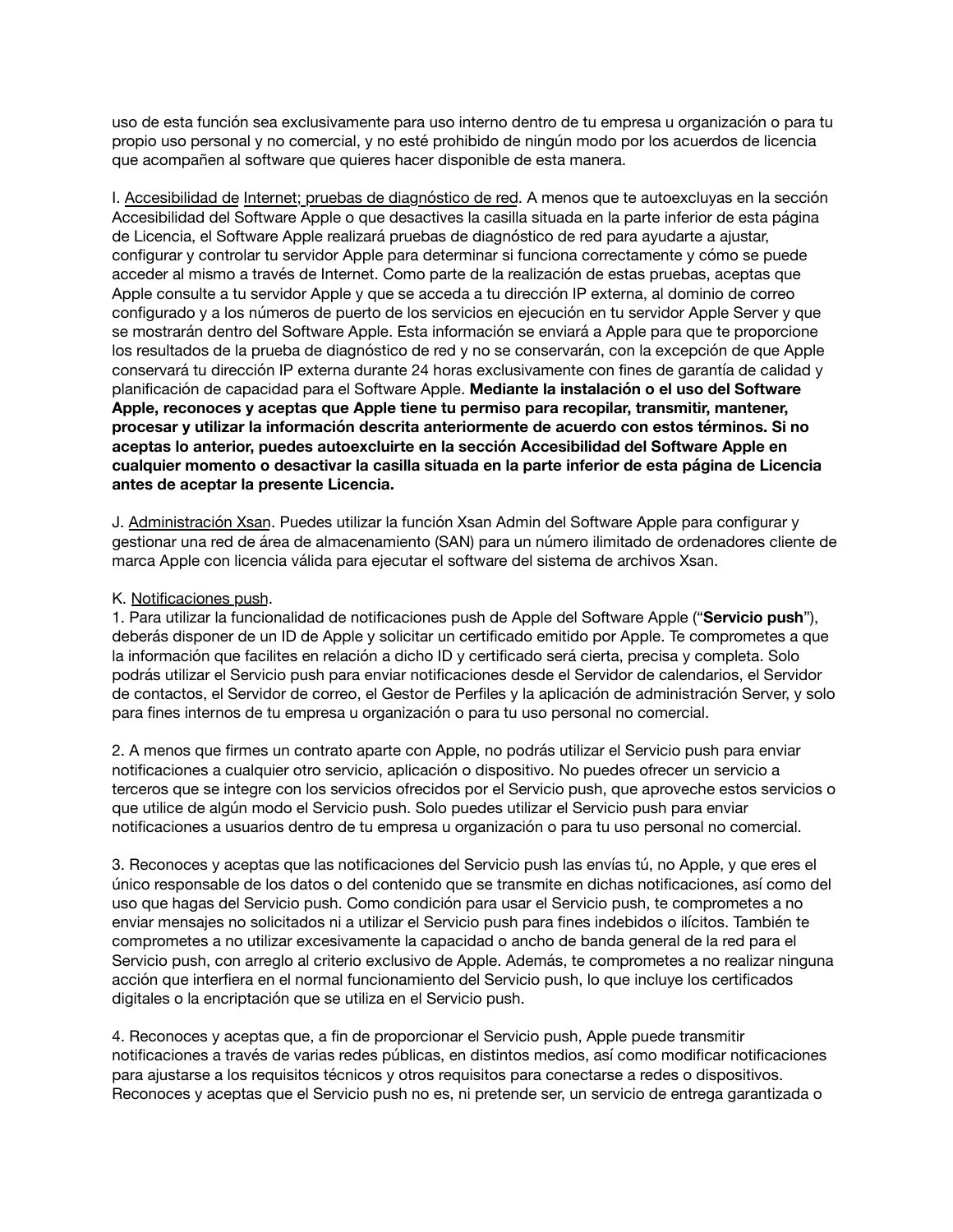segura, y no debes utilizarlo ni confiar en él como tal. Además, reconoces y aceptas que Apple puede revocar el certificado emitido en tu nombre y eliminar tu acceso al Servicio push en cualquier momento a su exclusivo criterio.

L. Cumplimiento de la legislación. Aceptas usar el Software Apple y cualesquiera servicios en cumplimiento con todas las leyes aplicables, incluidas las leyes locales del país o región donde residas o donde descargues o utilices el Software Apple y los servicios.

## **3. Transmisión.**

A. Si has obtenido tu licencia para usar el Software Apple de Mac App Store, no será transferible. Si vendes tu hardware de marca Apple a un tercero, antes deberás eliminar el Software Apple del mismo.

B. Todos los componentes del Software Apple han sido facilitados como parte de una unidad y, por tanto, no deberán ser separados de dicha unidad ni distribuidos como aplicaciones independientes. Ten en cuenta que es posible que el Software Apple suministrado con un determinado producto de hardware Apple no se ejecute en otros modelos de hardware Apple.

C. Cualquier copia del Software Apple que Apple facilite para fines promocionales, de evaluación, diagnóstico o restauración solo podrá utilizarse para dichos fines y no podrá revenderse ni transmitirse.

## **4. Consentimiento para la utilización de datos.**

A. Datos de análisis. Si das tu permiso para la obtención de datos de análisis, aceptas que Apple y sus filiales y representantes puedan recopilar, mantener, procesar y utilizar información de diagnóstico, técnica, de uso y otro tipo de información relacionada, incluyendo (con carácter no limitativo) identificadores exclusivos del sistema o del hardware, información sobre tu ordenador, sistema, aplicaciones y periféricos, que se recopila periódicamente para proporcionar productos y servicios de Apple y mejorar los existentes, como parte de los servicios de actualización de software, soporte técnico del producto y otros servicios (si los hubiere) que se te suministren en relación al Software Apple o con el fin de verificar el cumplimiento de los términos de la presente Licencia. Puedes cambiar tus preferencias para la recopilación de datos de análisis en cualquier momento accediendo al ajuste Análisis del ordenador y anulando la selección de la casilla. El ajuste Análisis se encuentra en el panel "Seguridad y privacidad" de Preferencias del Sistema. Apple se compromete a utilizar esta información única y exclusivamente con los fines anteriormente indicados, siempre y cuando dicha información se obtenga de modo que no se te identifique personalmente. Para permitir que los colaboradores de Apple y desarrolladores de terceros mejoren su software, hardware y servicios diseñados para utilizarse con productos Apple, Apple también puede facilitar a dicho colaborador o desarrollador de terceros un subconjunto de información de diagnóstico que sea relevante para el software, hardware y/o servicios de dicho colaborador o desarrollador de terceros, siempre y cuando en dicha información de diagnóstico no se te identifique personalmente.

B. Política de privacidad. En todo momento, el tratamiento de tus datos personales se ajustará a la política de privacidad de Apple, que puede visualizarse en: [https://www.apple.com/legal/privacy/.](https://www.apple.com/legal/privacy/)

## **5. Servicios.**

A. Apple puede proporcionarte acceso a los servicios mediante o a través del Software Apple para que puedas utilizarlos. El uso de estos servicios puede requerir un ID de Apple, puede requerir la aceptación de otros términos y condiciones, y puede estar sujeto al pago de tarifas adicionales. Si decides utilizar dichos servicios junto con el Software Apple, el uso que hagas de dichos servicios estará supeditado a estos términos y condiciones adicionales; no obstante, esta Licencia seguirá siendo de aplicación al uso que hagas del Software Apple de acuerdo con la presente.

B. Reconoces que los servicios incluyen contenido, información y material de carácter privado que son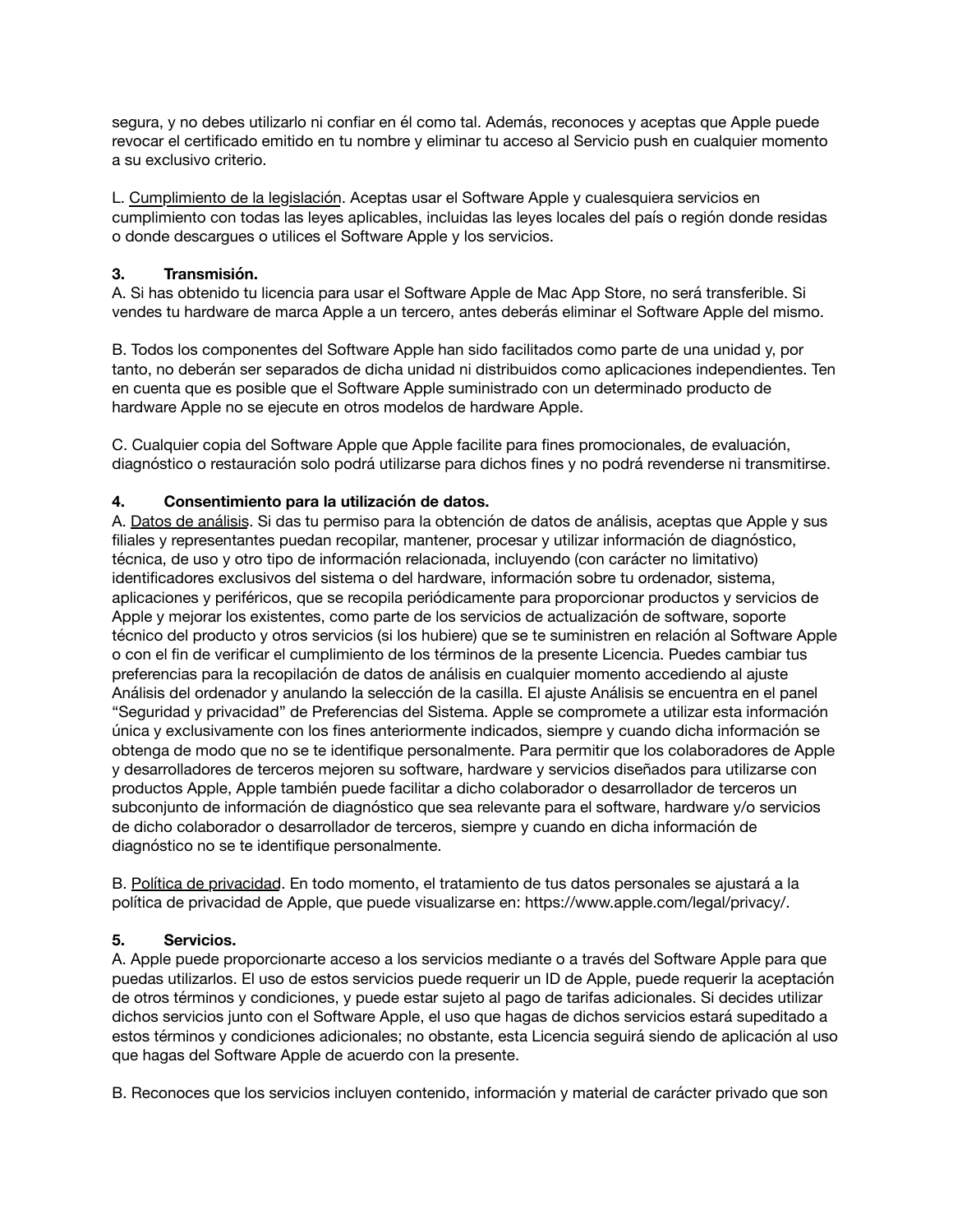propiedad de Apple y de sus licenciantes, y están protegidos por la legislación aplicable sobre propiedad intelectual y por otras leyes, y te comprometes a no usar dicho contenido, información o material de carácter privado en modo alguno, salvo en relación con el uso que hagas de los servicios de conformidad con los términos del presente contrato, ni de un modo contrario a los términos de esta Licencia o que infrinja cualquier derecho de propiedad intelectual de terceros o de Apple. Salvo en la medida en la que se permita explícitamente en las condiciones aplicables de los servicios, te comprometes a no reproducir, modificar, alquilar, arrendar, prestar, vender, distribuir ni crear productos derivados basados en los servicios en modo alguno. Asimismo, te comprometes a no explotar los servicios de ninguna forma no autorizada, entre las que se incluye, sin carácter taxativo, el uso de los servicios para transmitir cualquier tipo de software malintencionado, o para sobrepasar o ralentizar la capacidad de la red.

C. Por otro lado, los servicios a los cuales pueda accederse o que puedan mostrarse o enlazarse a través del Software Apple pueden no estar disponibles en todos los idiomas ni en todos los países. Apple no garantiza que dichos servicios sean adecuados o que estén disponibles para su uso en ninguna ubicación en particular. Apple se reserva el derecho a modificar, suspender, eliminar o desactivar el acceso a cualquier servicio en cualquier momento. En ningún caso Apple será responsable de la eliminación o de la desactivación del acceso a tales servicios o de las actualizaciones, mantenimiento, garantía o soporte técnico o de otro tipo de dichos servicios. Apple puede también imponer límites u otras restricciones al uso o acceso a los servicios, en cualquier caso y sin mediar aviso ni responsabilidad. Reconoces y aceptas el derecho de Apple a revocarte o retirarte el acceso a cualquiera de los servicios proporcionados a través del Software Apple en cualquier momento y a su entera discreción.

**6. Expiración de la licencia.** Esta Licencia tendrá vigencia hasta que termine su validez. Los derechos que te confiere esta Licencia también finalizarán o perderán su vigencia automáticamente sin previo aviso de Apple si incumples cualesquiera de las condiciones de la presente Licencia. Cuando esta deje de estar en vigor, deberás cesar el uso del Software Apple y destruir todas las copias, totales o parciales, de dicho software. Los apartados 4, 5, 6, 7, 8, 9, 10, 12 y 13 de esta Licencia se mantendrán en vigor una vez que la Licencia deje de ser vigente.

## **7. Exclusión de garantías.**

A. Si eres un consumidor particular (una persona que utiliza el Software Apple fuera de su oficio, negocio o profesión), es posible que dispongas de derechos legales en tu país de residencia que puedan impedir que las siguientes limitaciones te sean aplicables, en cuyo caso no serán de aplicación para ti. Para obtener más información acerca de tus derechos, no dudes en ponerte en contacto con el organismo de atención al consumidor de tu zona.

B. RECONOCES Y ACEPTAS DE FORMA EXPRESA QUE, EN LA MEDIDA EN QUE LO PERMITA LA LEY VIGENTE, EL USO DEL SOFTWARE APPLE Y DE LOS SERVICIOS QUE SE EJECUTAN O A LOS QUE SE OBTIENE ACCESO A TRAVÉS DEL SOFTWARE APPLE SE REALIZA A TU ENTERO RIESGO, Y QUE ASUMES TOTALMENTE EL RIESGO RELATIVO A LA CALIDAD SATISFACTORIA, EL RENDIMIENTO, LA EXACTITUD Y EL ESFUERZO.

C. HASTA LOS LÍMITES PERMITIDOS POR LA LEY VIGENTE, EL SOFTWARE APPLE Y LOS SERVICIOS SE SUMINISTRAN "TAL Y COMO SE PRESENTAN" Y "SEGÚN DISPONIBILIDAD", CON TODOS SUS POSIBLES DEFECTOS Y SIN GARANTÍAS DE NINGÚN TIPO, Y APPLE Y LOS LICENCIANTES DE APPLE (DENOMINADOS DE FORMA CONJUNTA "APPLE" A EFECTOS DE LAS SECCIONES 7 Y 8) EXCLUYEN TODAS LAS GARANTÍAS Y/O CONDICIONES, EXPRESAS, IMPLÍCITAS O LEGALES, INCLUYENDO, CON CARÁCTER MERAMENTE ENUNCIATIVO Y NO LIMITATIVO, LAS GARANTÍAS Y/O CONDICIONES IMPLÍCITAS DE COMERCIABILIDAD, CALIDAD SATISFACTORIA, IDONEIDAD PARA UN FIN DETERMINADO, EXACTITUD, DISFRUTE Y NO INFRACCIÓN DE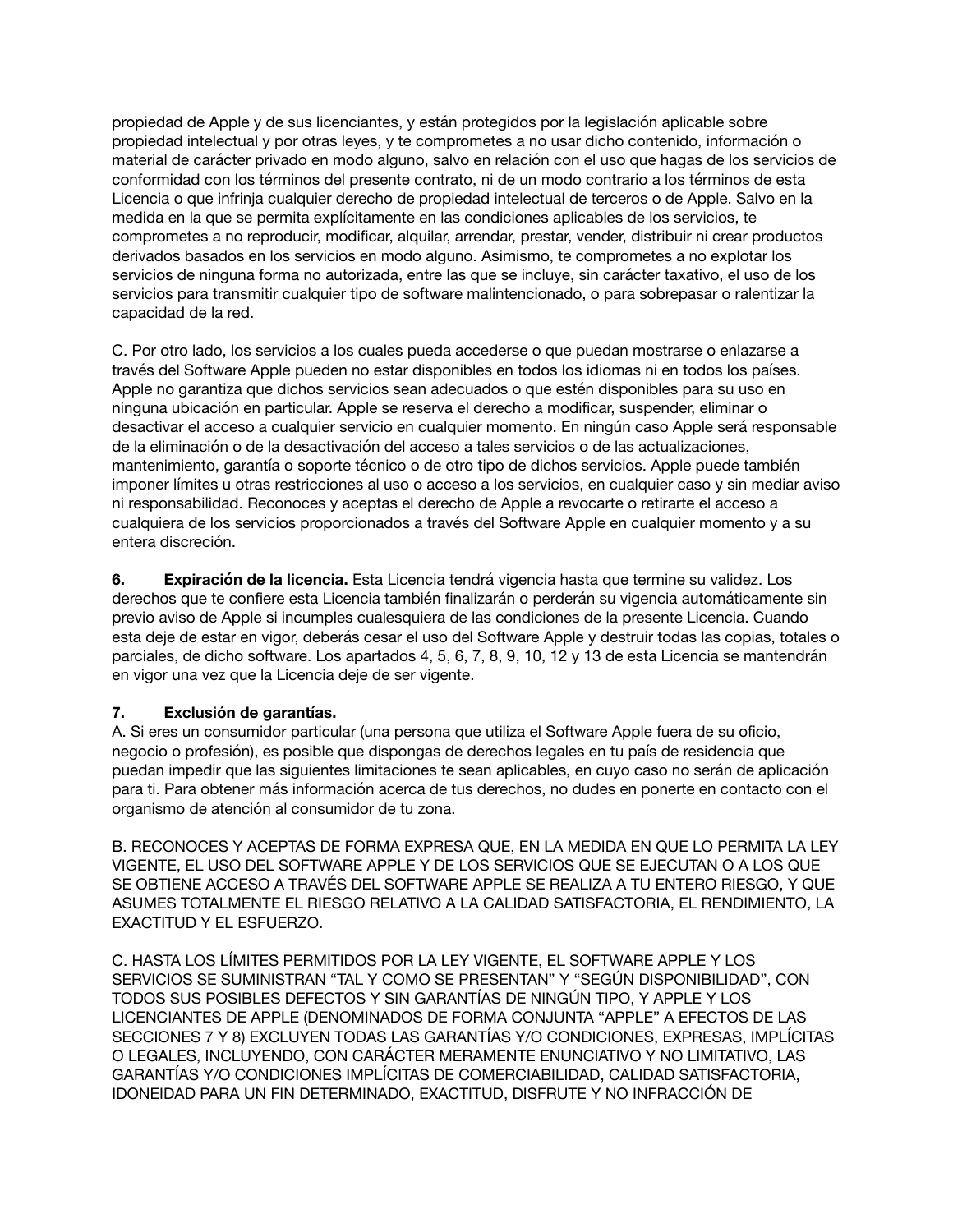DERECHOS DE TERCEROS, TODAS EN RELACIÓN CON EL SOFTWARE APPLE Y LOS SERVICIOS.

D. APPLE NO GARANTIZA, SIN PERJUICIO DEL USO Y DISFRUTE QUE HAGAS DEL SOFTWARE APPLE Y DE LOS SERVICIOS, QUE LAS FUNCIONES CONTENIDAS EN EL SOFTWARE APPLE O EN LOS SERVICIOS PROPORCIONADOS POR DICHO SOFTWARE SATISFAGAN TUS NECESIDADES, QUE EL SOFTWARE APPLE O LOS SERVICIOS FUNCIONEN ININTERRUMPIDAMENTE O SIN ERRORES, QUE TODOS LOS SERVICIOS SIGAN ESTANDO DISPONIBLES, QUE EL SOFTWARE APPLE O LOS SERVICIOS SEAN COMPATIBLES O FUNCIONEN CON CUALQUIER SOFTWARE, APLICACIÓN O SERVICIO DE TERCEROS, NI QUE LOS DEFECTOS DEL SOFTWARE APPLE O DE LOS SERVICIOS SERÁN CORREGIDOS. LA INSTALACIÓN DEL SOFTWARE APPLE Y EL USO DE LOS SERVICIOS PUEDE AFECTAR A LA FUNCIONALIDAD DEL SOFTWARE DE TERCEROS, LAS APLICACIONES O LOS SERVICIOS DE TERCEROS, ASÍ COMO A OTROS PRODUCTOS O SERVICIOS DE APPLE.

E. RECONOCES TAMBIÉN QUE EL SOFTWARE APPLE Y LOS SERVICIOS NO ESTÁN DESTINADOS NI SON ADECUADOS PARA SER UTILIZADOS EN SITUACIONES O ENTORNOS DONDE SUS FALLOS O DEMORAS, O LOS ERRORES O IMPRECISIONES EN EL CONTENIDO, LOS DATOS O LA INFORMACIÓN PROPORCIONADOS POR EL SOFTWARE APPLE O LOS SERVICIOS PUDIERAN DAR LUGAR A MUERTE, DAÑOS PERSONALES, LESIONES FÍSICAS GRAVES O DAÑOS IMPORTANTES AL MEDIO AMBIENTE, INCLUIDOS, SIN CARÁCTER TAXATIVO, ACTIVIDADES DE PLANTAS NUCLEARES, SISTEMAS DE NAVEGACIÓN O COMUNICACIÓN DE AERONAVES, CONTROL DE TRÁFICO AÉREO, INSTALACIONES HOSPITALARIAS O EQUIPOS ARMAMENTÍSTICOS.

F. NINGUNA INFORMACIÓN O ASESORAMIENTO ESCRITO O VERBAL FACILITADOS POR APPLE O POR UN REPRESENTANTE AUTORIZADO DE APPLE CONSTITUIRÁN GARANTÍA ALGUNA. EN CASO DE COMPROBARSE QUE EL SOFTWARE APPLE O SUS SERVICIOS SON DEFECTUOSOS, ASUMES LA TOTALIDAD DE LOS COSTES DE CUALQUIER MANTENIMIENTO, REPARACIÓN O CORRECCIÓN NECESARIA. HABIDA CUENTA DE QUE LA NORMATIVA IMPERATIVA DE ALGUNOS PAÍSES NO PERMITE LA EXCLUSIÓN DE GARANTÍAS IMPLÍCITAS O LIMITACIONES A LOS DERECHOS LEGALMENTE PREVISTOS DEL CONSUMIDOR, LA ANTERIOR EXCLUSIÓN Y LIMITACIONES PUEDEN NO SERTE APLICABLES.

**8. Límite de responsabilidad.** APPLE NO SERÁ RESPONSABLE EN NINGÚN CASO, DENTRO DE LOS LÍMITES LEGALES APLICABLES, DE LAS LESIONES O DAÑOS PERSONALES, NI DE LOS DAÑOS ACCESORIOS, ESPECIALES, INDIRECTOS O EMERGENTES, INCLUYENDO, SIN NINGÚN TIPO DE LÍMITES, LOS DAÑOS POR LUCRO CESANTE, POR EL DETERIORO O LA PÉRDIDA DE DATOS, LA INCAPACIDAD DE TRANSMITIR O RECIBIR DATOS O INFORMACIÓN, POR LA INTERRUPCIÓN DE LA ACTIVIDAD EMPRESARIAL, O BIEN POR CUALQUIER OTRO TIPO DE DAÑOS O PÉRDIDAS COMERCIALES, RESULTANTES O RELACIONADOS CON EL USO O EL MAL USO DEL SOFTWARE APPLE O DE LOS SERVICIOS, ASÍ COMO DE CUALQUIER SOFTWARE O APLICACIÓN DE TERCEROS QUE SE UTILICEN JUNTO CON EL SOFTWARE APPLE O LOS SERVICIOS, COMO QUIERA QUE HAYA SIDO CAUSADO E INDEPENDIENTEMENTE DE LA TEORÍA DE LA RESPONSABILIDAD CIVIL (RESPONSABILIDAD CONTRACTUAL O EXTRACONTRACTUAL, U OTROS) E INCLUSO SI SE HA INFORMADO A APPLE DE LA POSIBILIDAD DE TALES DAÑOS. ALGUNOS PAÍSES NO PERMITEN LA EXCLUSIÓN O LIMITACIÓN DE LA RESPONSABILIDAD POR DAÑOS PERSONALES, DEL LUCRO CESANTE O DAÑO EMERGENTE, DIRECTO O INDIRECTO, POR LO CUAL ESTA LIMITACIÓN PUEDE NO SERTE APLICABLE. La responsabilidad total de Apple por daños y perjuicios (distintos de los exigidos por la ley vigente en los casos en los que los daños personales estén relacionados) no excederá, en ningún caso, de la cantidad de cincuenta dólares estadounidenses (50 USD). Las limitaciones anteriormente mencionadas serán vigentes incluso si la citada reparación incumple su objetivo esencial.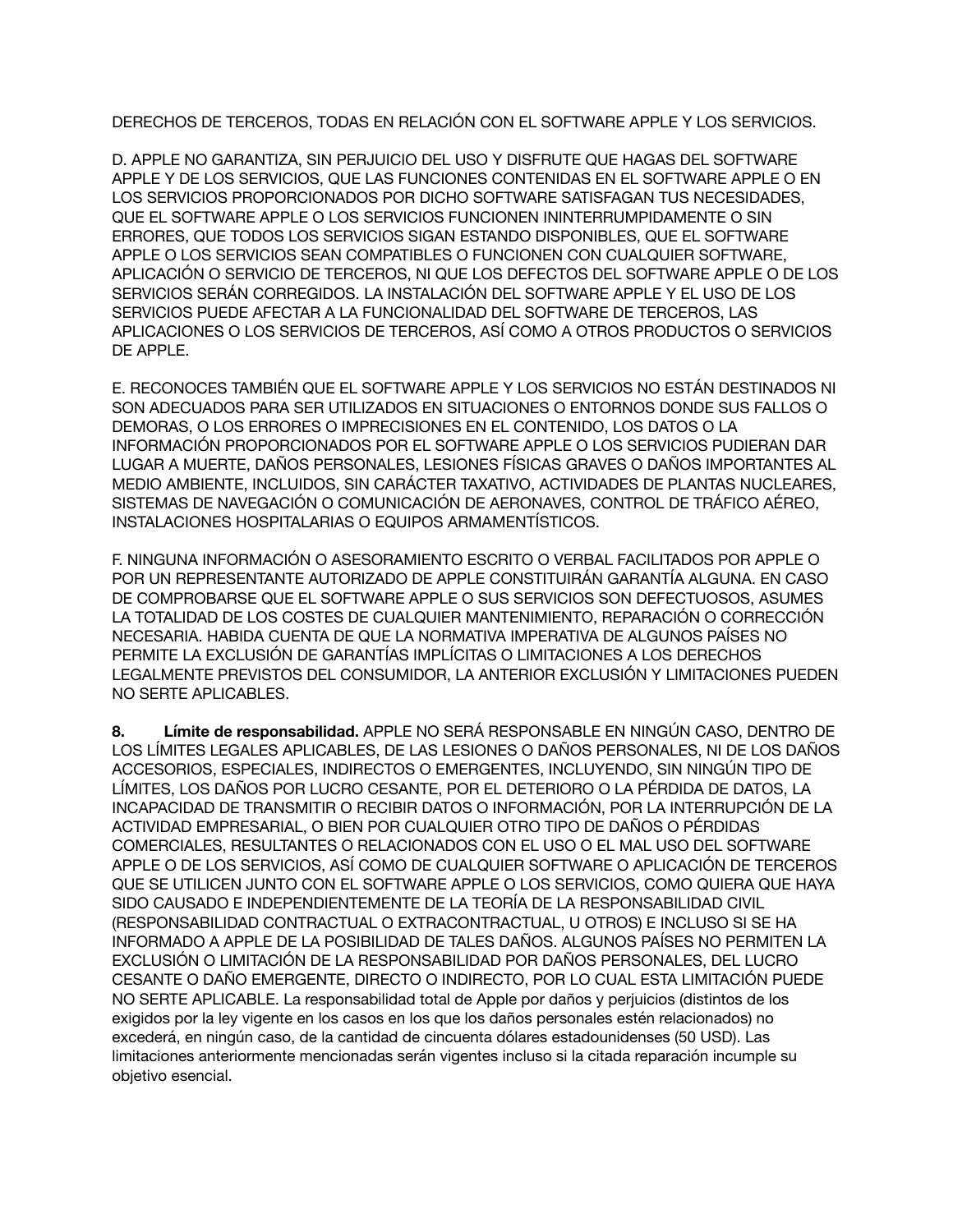## **9. Certificados digitales.**

A. General. El Software Apple incorpora funciones que permiten aceptar certificados digitales emitidos por ti, por Apple o por terceras partes. TÚ ERES EL ÚNICO RESPONSABLE DE LA DECISIÓN DE CONFIAR O NO EN UN CERTIFICADO EMITIDO POR TI, POR APPLE O POR UNA TERCERA PARTE. EL USO QUE REALICES DE LOS CERTIFICADOS DIGITALES SERÁ POR TU PROPIA CUENTA Y RIESGO. HASTA DONDE PERMITEN LAS LEYES VIGENTES, APPLE NO OFRECE NINGUNA GARANTÍA NI DECLARACIÓN, EXPLÍCITA O IMPLÍCITA, RELATIVA A LA COMERCIABILIDAD O IDONEIDAD PARA UN FIN CONCRETO, LA EXACTITUD, LA SEGURIDAD O EL NO INCUMPLIMIENTO DE LOS DERECHOS DE TERCERAS PARTES CON RESPECTO AL USO DE CERTIFICADOS DIGITALES. Te comprometes a: (a) no falsificar ni hacer un uso indebido de cualquier certificado; (b) usar los certificados digitales únicamente con fines legales, en los casos expresamente permitidos en esta Licencia y de acuerdo con cualquier política de certificados, declaración de prácticas de certificación u otro tipo de declaración de prácticas empresariales de una autoridad de certificación que sea aplicable; (c) asumir toda la responsabilidad de impedir que cualquier usuario no autorizado haga uso de tus certificados digitales u obtenga acceso a cualquier certificado o clave privada almacenada en tu ordenador; y (d) revocar cualquiera de tus certificados si existe una sospecha fundada de que su fiabilidad se ha visto comprometida. Puedes consultar la política de certificación y la declaración sobre gestión de certificados en el sitio: [https://www.apple.com/certificateauthority.](https://www.apple.com/certificateauthority)

B. Uso de certificados digitales en el Servicio push. El Software Apple te permite solicitar un certificado digital emitido por Apple para encriptar y transmitir notificaciones desde tu hardware de marca Apple a través del Servicio push. Esta función verifica que dichas notificaciones provienen del ID de Apple registrado en Apple para utilizar el certificado con el Servicio push. Sin embargo, esta función no verifica la identidad de la persona que está utilizando dicho ID de Apple. Apple no garantiza que no se produzca ningún acceso no autorizado o intrusión en el Servicio push, en los certificados digitales o en cualquier ID de Apple. EL USO QUE HAGAS DE CUALQUIER CERTIFICADO DIGITAL CON EL SERVICIO PUSH SERÁ POR TU PROPIA CUENTA Y RIESGO. APPLE NO OFRECE NINGUNA GARANTÍA NI DECLARACIÓN, EXPLÍCITA O IMPLÍCITA, RELATIVA A LA COMERCIABILIDAD O IDONEIDAD PARA UN FIN CONCRETO, LA EXACTITUD, LA SEGURIDAD O EL NO INCUMPLIMIENTO DE LOS DERECHOS DE TERCERAS PARTES CON RESPECTO AL USO DE CERTIFICADOS DIGITALES Y/O DE LA ENCRIPTACIÓN EN EL SERVICIO PUSH O EL SOFTWARE APPLE.

**10. Control de las exportaciones.** No podrás utilizar, ni tampoco exportar o reexportar, el Software Apple, salvo en la forma permitida por la legislación de Estados Unidos y del país en el cual se obtuvo el Software Apple. En particular, pero sin estar limitado a ello, el Software Apple no podrá ser exportado o reexportado a: a) ningún país que haya sido objeto de embargo por parte de Estados Unidos, o b) nadie que figure en la lista de ciudadanos especialmente designados del Departamento del Tesoro de Estados Unidos o en la tabla de personas o entidades denegadas del Departamento de Comercio de Estados Unidos o en ninguna otra lista de restricciones. La utilización por tu parte del Software Apple se considerará un hecho inequívoco de tu manifestación y garantía de no residir en ninguno de tales países ni de figurar en ninguna de tales listas. Te comprometes también a no utilizar el Software Apple con ningún fin prohibido por la ley de los Estados Unidos, incluidos, sin carácter taxativo, el desarrollo, diseño, fabricación o producción de misiles y armas nucleares, químicas o biológicas.

**11. La Administración como usuario final.** El Software Apple y la documentación relacionada se consideran "artículos comerciales" según la definición del término incluida en la sección 48 C.F.R §2.101 del Código de Normas Federales de Estados Unidos, y constituyen "software informático para uso comercial" y "documentación de software informático para uso comercial", conforme a la definición de estos términos en las secciones 48 C.F.R. §12.212 y 48 C.F.R. §227.7202, según proceda. En virtud de las secciones 48 C.F.R. §12.212 y 48 C.F.R. §227.7202-1 a 227.7202-4, según corresponda, el software informático para uso comercial y la documentación de software informático para uso comercial se ofrecen bajo licencia a los usuarios finales del Gobierno de los Estados Unidos (a) solo como artículos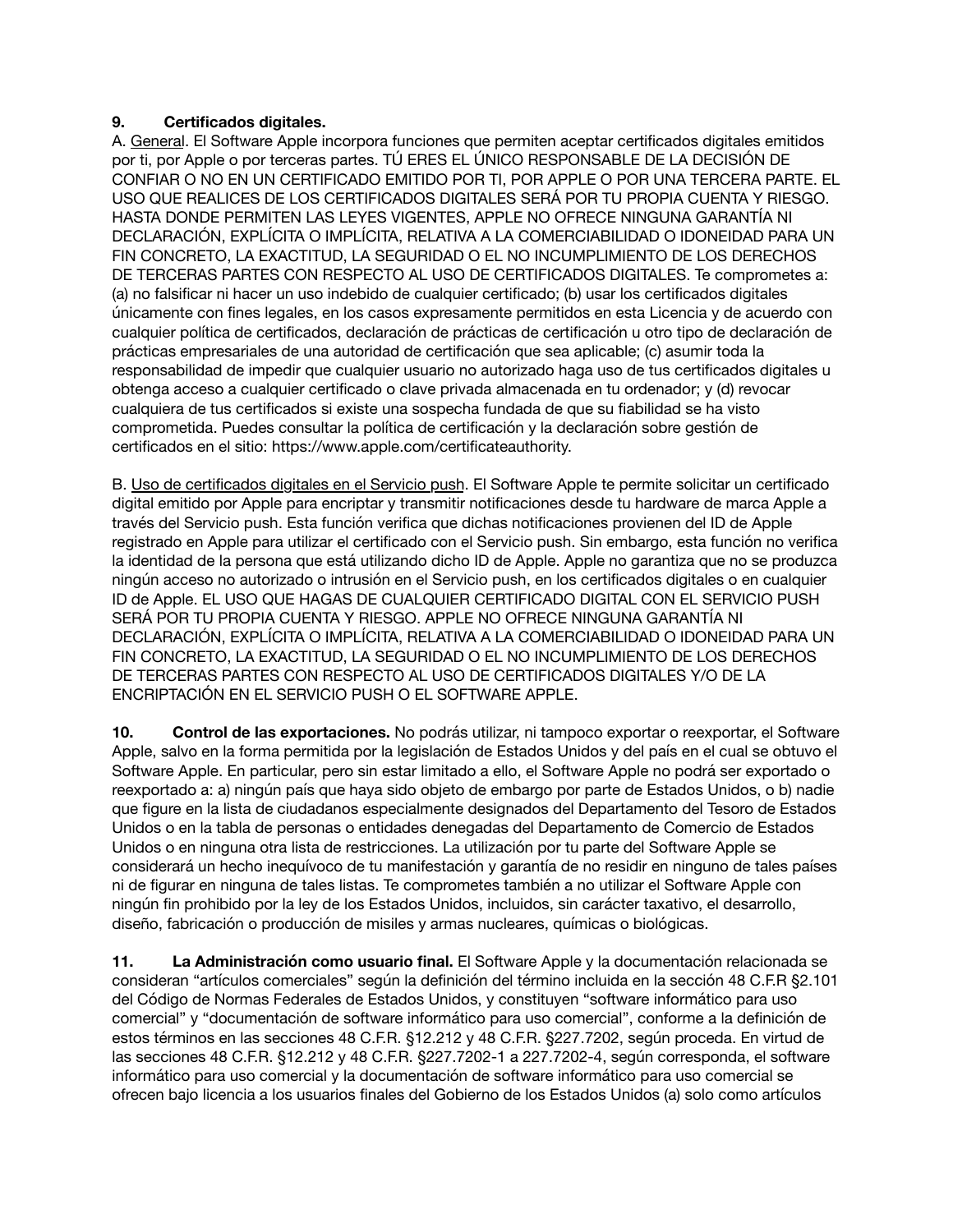comerciales y (b) solo con aquellos derechos que se conceden al resto de usuarios finales de acuerdo con los términos y condiciones aquí descritos. Derechos no publicados reservados de conformidad con las leyes de copyright de Estados Unidos.

**12. Ley aplicable e independencia de las estipulaciones**. Esta Licencia se regirá e interpretará según las leyes del estado de California, salvo en aquellos casos donde se produzca un conflicto de principio de ley. La presente Licencia no estará regida por la convención de las Naciones Unidas sobre contratos para la venta internacional de productos, la aplicación de la cual se excluye expresamente. Si eres un usuario residente en el Reino Unido, la presente Licencia se regirá por las leyes correspondientes a la jurisdicción de tu país de residencia. Si, por cualquier razón, un tribunal competente declarara no exigible o ineficaz cualquier disposición de la presente Licencia o parte de la misma, el resto de la presente Licencia conservará plena vigencia y efecto.

**13. Contrato íntegro; Lenguaje prevaleciente.** La presente Licencia constituye el acuerdo completo entre tú y Apple respecto a la utilización del Software Apple, y sustituye a todos los acuerdos anteriores o actuales relativos a dicho objeto. La presente Licencia únicamente podrá ser modificada mediante acuerdo escrito firmado por Apple. Las traducciones de esta Licencia se otorgan con el fin de satisfacer las demandas de los usuarios locales y, en caso de que surgiera algún conflicto entre la versión en lengua inglesa y cualquiera de las versiones en los demás idiomas, prevalecerá siempre la primera, dentro de lo permitido por las leyes locales aplicables vigentes en tu jurisdicción.

# **14. Reconocimiento de terceras partes.**

A. Algunos componentes del Software Apple, y los programas de código abierto de terceras partes incluidos en este, pueden estar disponibles en el sitio web de Open Source de Apple [\(https://](https://opensource.apple.com) [opensource.apple.com\)](https://opensource.apple.com) ("**Open Source Components**", Componentes de código abierto). Los reconocimientos, términos de licencia y limitaciones de responsabilidad correspondientes a estos componentes se incluyen en la documentación electrónica del Software Apple. Consulta la documentación electrónica, ya que puedes disponer de más derechos sobre los componentes de código abierto. Reconoces saber de forma expresa que cualquier fallo o daño en el hardware Apple producido como resultado de la modificación de los componentes de código abierto del Software Apple queda excluido de los términos y condiciones de la garantía de hardware de Apple.

B. Ciertas bibliotecas de software u otro tipo de software de terceras partes incluidos en el Software Apple pueden concederse bajo licencia de acuerdo, según el caso, con los términos de la Licencia Pública General GNU ("GPL") o de la Licencia Pública General para Bibliotecas GNU ("LGPL"). Previa solicitud por escrito a Apple, puedes obtener una copia legible del código fuente de dicho software de acuerdo con los términos de la GPL o la LGPL, según el caso, sin ningún tipo de recargo adicional excepto los costes correspondientes al soporte, al envío y a las gestiones derivadas en la dirección [opensource@apple.com](mailto:opensource@apple.com). El software GPL/LGPL se distribuye con el fin de que pueda ser de utilidad para los usuarios, pero no se ofrece NINGUNA GARANTÍA, ni siquiera la garantía implícita de COMERCIABILIDAD o IDONEIDAD PARA UN FIN DETERMINADO.

EA1573 28/08/2018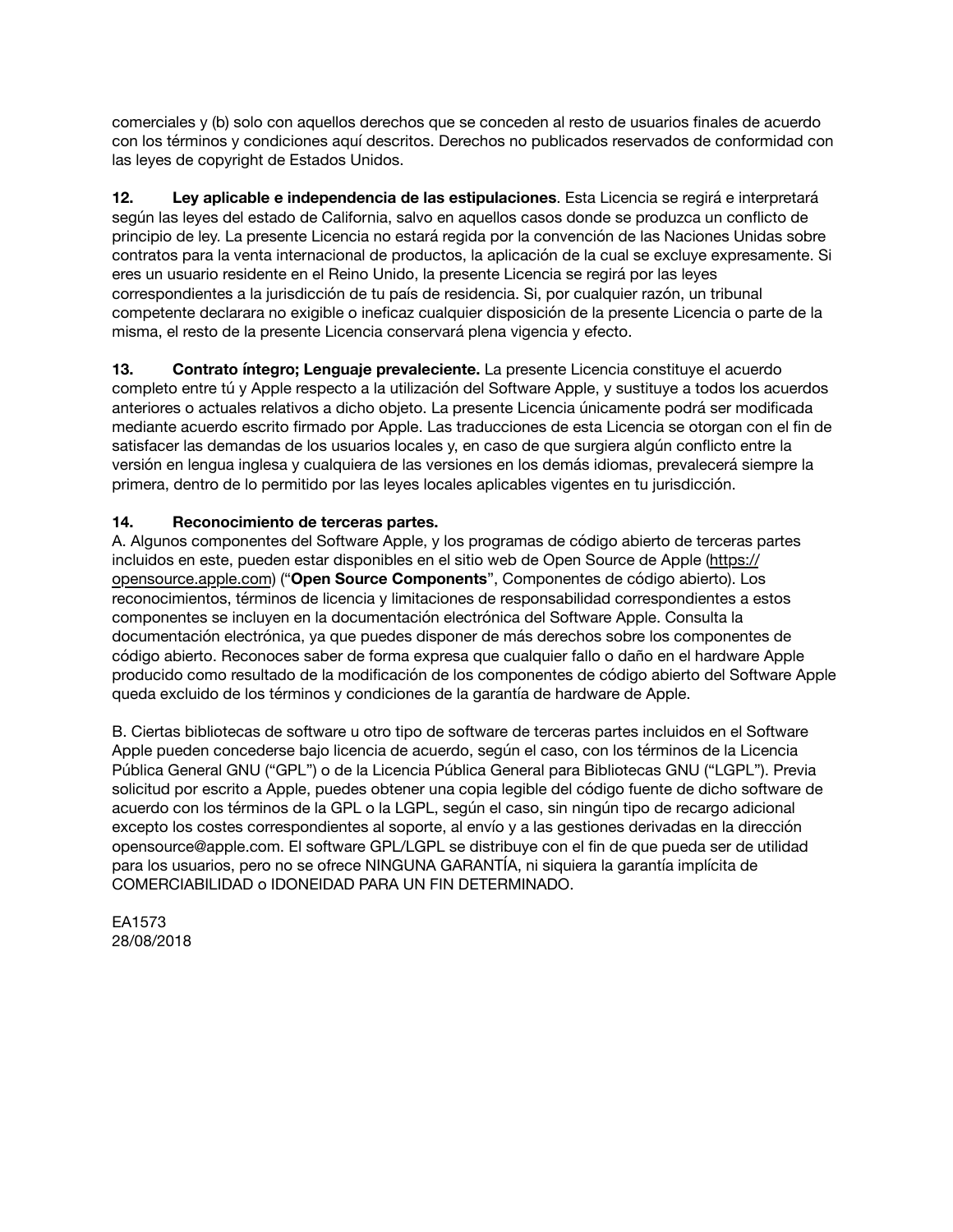#### 繁體中⽂

Apple Inc. macOS伺服器軟體許可協議 供在Apple品牌系統上使用

請先仔細閱讀本軟體許可協議(「許可證」)才使⽤APPLE軟體(⾒以下定義)。閣下⼀使⽤APPLE軟 體,即表示同意接受本許可證的條款約束。如閣下不同意本許可證的條款和條件,請勿安裝和/使用APPLE 軟體,並且(如有提供選擇「同意」 或「不同意」 條款)點擊「不同意」鍵。如閣下同意遵守本許可證的 的所有條款和條件,請點擊「同意」。閣下一點擊「同意」或下載、使用或複製本Apple軟體的任何部分, 即表⽰閣下同意遵守本許可證的所有條款和條件。

重要提示:在本軟體可用以複製、修改、發佈或散發材料的範圍內,閣下獲許可只用以複製、修改、發佈 或散發閣下獲授權或法律允許複製、修改、發佈或散發的材料。如閣下不肯定複製、修改、發佈或散發任 何材料的權利,應聯絡閣下的法律顧問。

1. ⼀般規定。

A. 本許可證所附的Apple軟體、任何第三方軟體、文檔、介面、內容、字體及任何資料,不論是儲存於磁 盤、只讀存儲器、任何其他媒體或屬任何其他形式(合稱「Apple 軟體」),是由 Apple Inc.(「Apple」) 許可閣下使用而非售予閣下,而且閣下只可根據本許可證的條款加以使用,Apple和/或 Apple 的許可人保 留對 Apple 軟體本身的所有權,以及保留一切並未明確授予閣下的權利。

B. Apple可對閣下的Apple品牌電腦的Apple軟體酌情提供未來升級或更新版本。升級和更新版本(如果 有)不一定包括Apple對較新或其他型號Apple品牌電腦發行的所有現有軟體功能或新功能。本許可證的條 款將管轄由Apple提供用以取代及/或補充原先 Apple 軟體產品的任何軟體升級或更新版本,除非該等升級 或更新版本另外連同獨立許可證,在此情況下則以該許可證的條款管轄。

C. 通過 Apple 軟體顯示或取用的任何內容,其所有權和知識產權屬於相關的內容所有權人。此等內容可能 受版權或其他知識產權法律和條約保護,及可能須遵守提供該等內容的第三方的使用條款。本許可證並不 授予閣下使⽤該等內容的任何權利,亦不保證該等內容將繼續提供給閣下。

### 2. 允許的許可證用途和限制。

A. Mac App Store許可證。如果閣下從Mac App Store獲取Apple軟體許可證,則在不違反本許可證的條款 和條件以及須得到Apple媒體服務條款和條件 [\(https://www.apple.com/legal/internet-services/itunes/](https://www.apple.com/legal/internet-services/itunes/)) 所列的服務和內容使用規則(「使用規則」)允許的情況 下,閣下獲授予有限的、不可轉讓的非獨家許可證:

(i) 直接在由閣下擁有或控制的、運行macOS相容版本的每一台Apple品牌電腦(「Mac電腦」)上,下載、安 裝、使用和運行一(1) 份Apple軟體副本,作為個人的、非商業用途;以及

(ii) 如閣下為商業企業或教育機構,下載、安裝、使用和運行一(1) 份Apple軟體副本;以(a) 在由閣下擁有 或控制的每一台Mac電腦上供單一個人使用,或(b) 在由閣下擁有或控制的單一台共用的Mac電腦上供多人 使用。例如,單一員工可同時在該員工的臺式Mac電腦和筆記本Mac電腦上使用Apple軟體,或多個學生可 在位於資源中⼼或圖書館內的單⼀台Mac電腦上連續使⽤Apple軟體。

B. 批量或維修許可證。如閣下是通過與Apple簽訂批量或維修許可證計畫獲取Apple軟體,閣下的批量或維 修許可證條款將決定允許閣下在由閣下擁有或控制的Apple品牌電腦上下載、安裝、使用和運行的Apple軟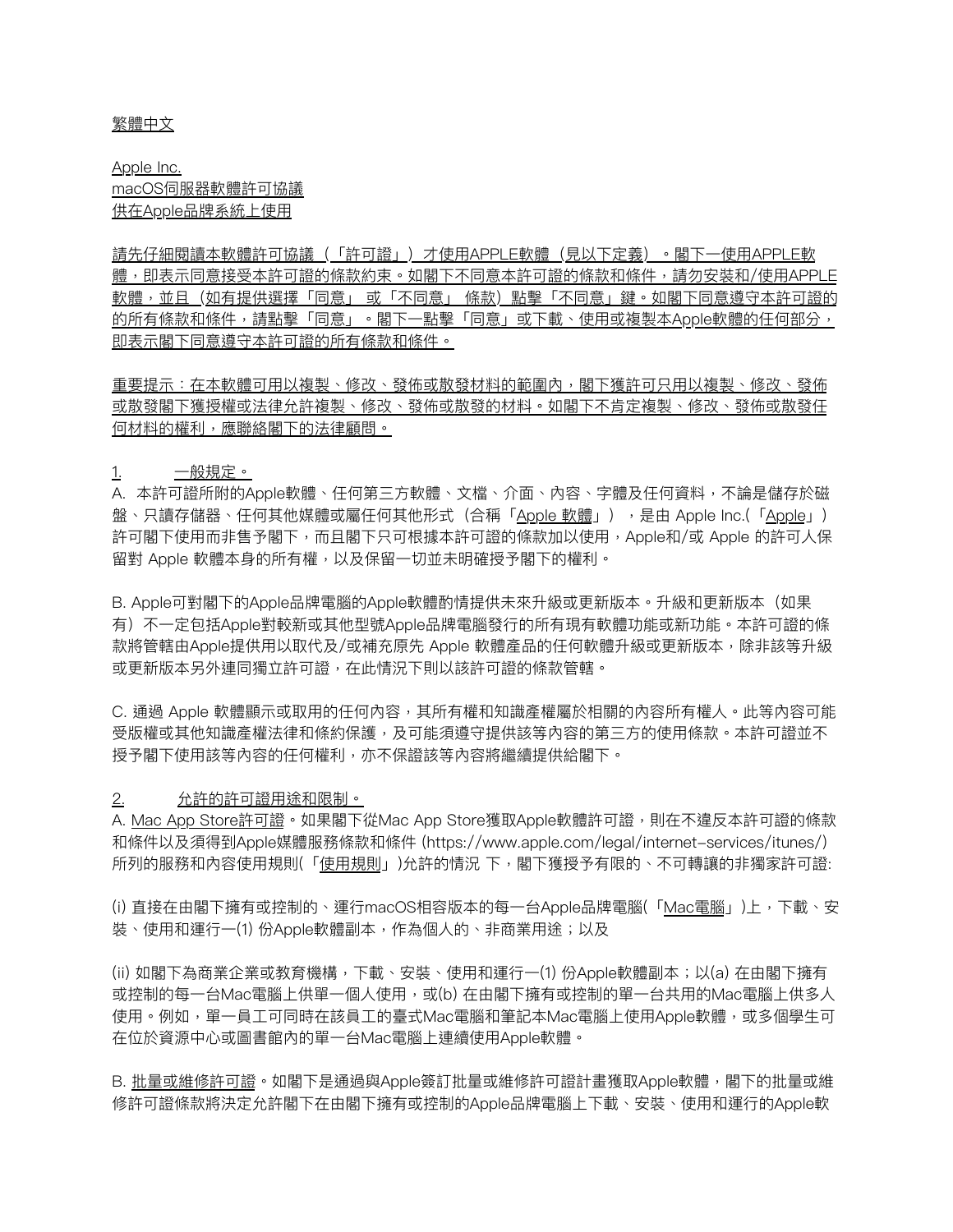體副本的份數。除Apple書面同意外,本許可證所有其他條款和條件均適用于閣下根據批量或維修許可證獲 取Apple軟體的使⽤。

C. 系統要求;Apple ID。請注意,只有符合Apple指定系統要求的Apple品牌硬體和作業系統軟體,才會支 援Apple軟體。此外,使用和存取Apple軟體某些功能和某些服務,可能要求閣下申請一個名為Apple ID的 獨有用戶名稱和密碼組合。

D. 其他使用限制。本許可證列明的授權不允許閣下、且閣下亦同意不在任何非Apple品牌電腦上安裝、使 用或運行Apple軟體,或讓別人這樣做。除本許可證條款另行允許或Apple另行許可外:(i) 任何時候只可有 一個用戶使用Apple軟體,以及(ii) 閣下不得在網路上提供Apple軟體,以致Apple軟體在同一時間可供多台 電腦運行或使用。閣下不得出租、租賃、出借、出售、再分發或再許可Apple軟體,或以任何未經授權的方 式利⽤Apple軟體提供的任何服務。

E. 備份副本。閣下只可為備份目的而以機器可讀形式複製一份 Apple 軟體;但該備份副本必須帶有原件上 所載的一切著作權或其他專有權的提示。

F. 遷移現有軟體。如閣下使用Apple軟體的轉移伺服器功能將軟體從一台Apple品牌電腦轉移往另一台 Apple品牌電腦,請記得該副本一旦已被轉移往另一電腦,即禁止繼續使用其原件,除非閣下已就此兩台電 腦同時安裝該軟體擁有許可證副本。閣下應查證相關軟體許可證協定的適用條款和條件。第三方軟體和服 務可能與本Apple軟體不相容,安裝本Apple軟體可能會影響到該第三⽅軟體或服務以及Apple產品和服務的 可提供性和可⽤性。

G. 不得倒序製造;限制事項。閣下不得且閣下同意不會或讓其他人複製(本許可證或如適用於閣下的使用規 則明⽰允許除外)、反彙編、倒序製造、拆裝、企圖導出其源代碼、解碼、修改Apple軟體、創建其衍⽣作 品、或Apple軟體提供的任何服務或其任何部分(除非和在適用法律禁止任何前述限制的範圍內,或在 Apple軟體可能包含的開放源代碼組件使用許可證條款予以允許的範圍內)。

#### H. Profile Manager。

1. 閣下僅可在閣下公司或組織內部使用Profile Manager,或用於閣下自己的非商業、個人用途。Profile Manager可讓閣下管理運作此功能的Apple品牌產品。閣下不得使用Profile Manager管理不在閣下公司或 組織內部的產品,或者管理非用於閣下自己的非商業、個人用途的產品。閣下不得向第三方提供可整合或 利用Profile Manager所提供服務或資訊、或以任何方式使用Profile Manager的服務。

2. 閣下理解並同意閣下通過使用Profile Manager獲取的所有資訊,只能作為閣下公司或組織自己的內部使 用,或者用於閣下自己的非商業、個人用途。在使用Profile Manager管理Apple品牌產品時,閣下須負責 向用戶通知閣下將可與該等產品進行互動,包括但不限於遠端配置、監督和擦除此類產品。作為使用 Profile Manager的一個條件,閣下向Apple聲明和保證閣下擁有所有必要的權利和允許,可收集和使用閣 下通過使用Profile Manager獲取的任何資訊。

3. 如閣下的公司或組織是Apple開發者計畫的成員,或者閣下是Apple開發計畫的被許可人,則在閣下的 ADP協議(⾒以下定義)授權閣下載入應⽤程式到運⾏iOS、watchOS或tvOS作業系統軟體的Apple品牌產 品的有限範圍內, 閣下可使用Profile Manager載入該等應用程式。 「ADP<u>協議</u>」指Apple開發者計畫授 權合約、Apple開發者計畫企業授權合約、iOS開發者計畫⼤學協議,和/或iOS開發者計畫⼤學學⽣授權合 約,以及Apple不時對該等協議的修訂版本。此外,Apple軟體可允許閣下按照Apple的適用批量購買條款, 將應用程式和內容(例如App Store的apps、Apple Books的教科書)分配和安裝到Apple品牌產品上。在 閣下使用Profile Manager載入應用程式和/或內容到Apple品牌產品的範圍內,閣下同意確保每個最終用戶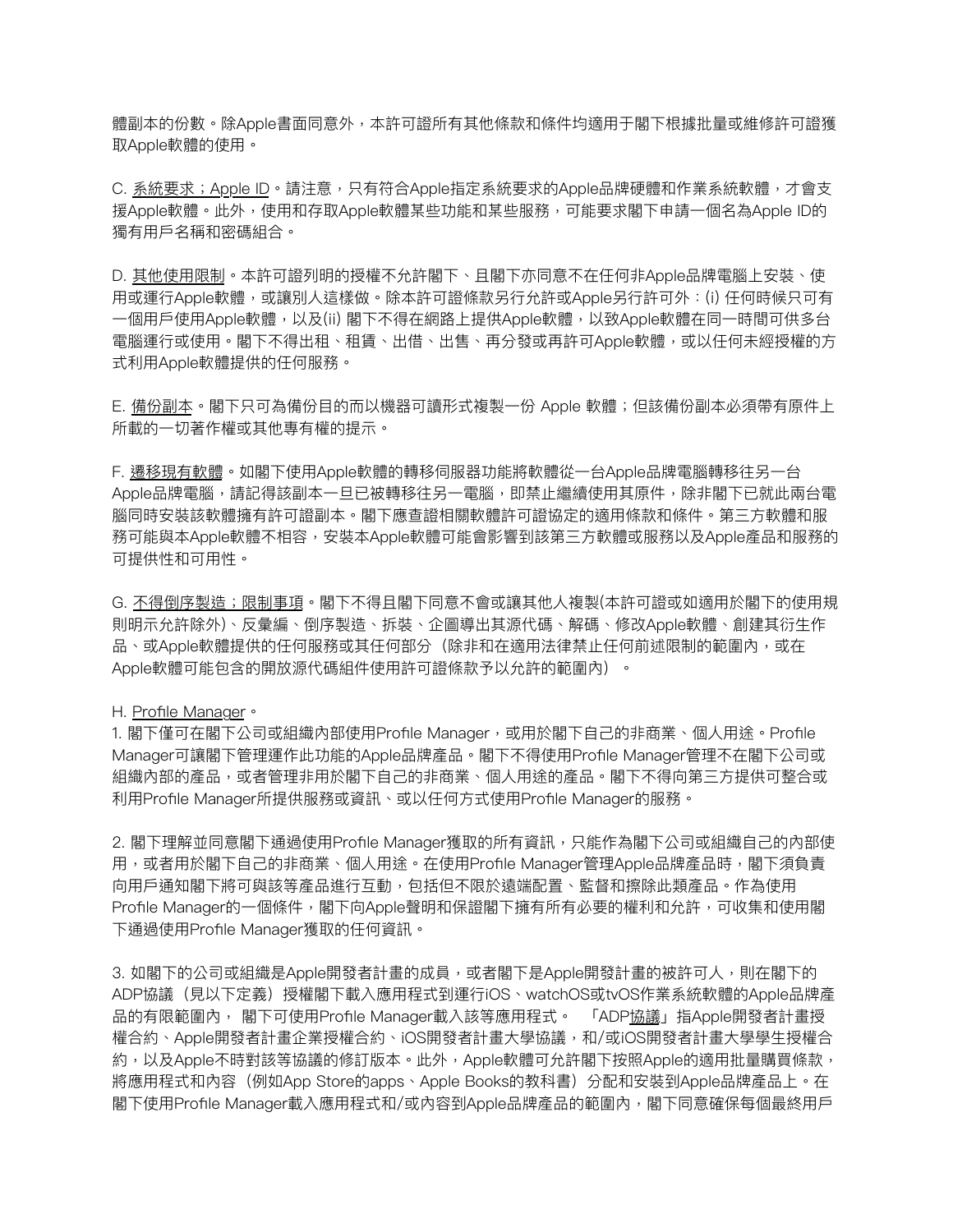均知悉並遵守管轄該等應用程式和/或內容的軟體許可證條款。作為使用Profile Manager的一個條件,閣下 同意並向Apple聲明和保證,已就此類用途得到所有該等應用程式和內容的適當授權,並且按照所有適用的 許可證條款使⽤。

4. 除非閣下獲閣下的ADP協議或Apple的適用的批量購買條款明確授權,可將應用程式載入到Apple品牌產 品上,否則閣下不得使用Profile Manager於此類目的。在閣下可使用Profile Manager載入內容和其他應用 程式的範圍內,僅許可閣下載入閣下獲授權或法律允許載入的內容。

5. 此外,閣下可使用Apple軟體的Profile Manager功能為某些Apple品牌軟體啟用軟體更新,條件是閣下所 更新的每⼀台此類Apple品牌⽤⼾端電腦或裝置均得到許可收取該等軟體更新,以及此項功能完全是僅供閣 下公司或機構的內部使用或閣下自己的非商業個人使用,並且閣下希望以此方式提供之軟體其本身附隨的 許可證協議沒有另行禁止。

I.互聯網的可達性(Reachability);網路診斷測試。除非閣下選擇退出 Apple軟體的Reachability部分,或取消 勾選本許可證頁面底部的選框,否則Apple軟體將執行網路診斷測試,以協助閣下設置、配置和監視閣下的 Apple伺服器,確定其是否正常運作,以及它可以如何通過互聯網進行訪問。作為進行這些測試的一部分, 閣下同意Apple查詢閣下的Apple伺服器,並且閣下的外部IP位址、 設置郵件域以及在閣下的Apple伺服器 上運⾏的伺服器服務埠號將會被訪問和在Apple軟體內顯⽰。這些資訊會發送給Apple以便向閣下提供網路 診斷測試結果,而不會保留下來,但Apple將保留閣下的外部IP 位址24小時,其目的純為Apple軟體的品質 保證和容量規劃⽤途。閣下安裝或使⽤Apple軟體,即表⽰承認和同意Apple得到閣下的許可,根據這些條 款收集、傳送、維護、處理和使用上述資訊。如閣下不同意上述各項,閣下可隨時選擇退出 Apple軟體的 Reachability部分, 或在接受本許可證之前取消勾選本許可證頁面底部的選框。

J. Xsan管理。閣下可使用Apple軟體的Xsan管理功能,為數量不限且得到有效許可運行Xsan檔系統軟體的 Apple品牌用戶端電腦建立和管理存儲區域網路 (SAN) 。

K.推送通知。

1. 要使用Apple軟體的Apple推送通知功能(「推送服務」),閣下需要一個Apple ID和申請一個由Apple發 出的證書。閣下同意閣下就該ID和證書提供的資訊為真實、準確和完整的。閣下只可使用推送服務從 Calendar伺服器、Contacts伺服器 、郵件伺服器、Profile Manager和伺服器管理應用程式發送通知,並 且僅可作為閣下公司或機構的內部使用,或閣下自己的非商業個人使用。

2. 除非閣下與Apple另外訂立協定,否則閣下不得使用推送通知發送通知到任何其他服務、應用程式或裝 置。閣下不得以任何方式向整合或利用推送服務所提供服務的第三方提供服務。閣下僅可使用推送服務向 閣下公司或機構內的用戶發送通知,或者作為閣下自己的非商業個人使用。

3. 閣下承認並同意,推送服務的通知是由閣下而非Apple發送的,以及閣下將對此類通知所傳送的任何資料 或內容以及閣下對推送服務的使用獨自負有責任和負責。作為使用推送服務的一個條件,閣下同意不發送 垃圾郵件,或以其他⽅式使⽤推送服務於不正當或非法⽤途。閣下並同意不會過分使⽤由Apple⾃⾏酌情決 定的推送服務總體網路容量或帶寬。此外,閣下同意不採取任何行動干預推送服務的正常操作,包括推送 服務中使用的數位證書或加密。

4. 閣下理解和同意,為提供推送服務,Apple可能在不同的公共網路之間在各種媒體上傳送通知和修改通 知,以符合連接網路或裝置的技術和其他要求。閣下承認和同意,推送服務並非且亦不擬作為有保證或保 全的交付服務,並且閣下不得如此使用或予以依賴。此外,閣下並理解和同意,Apple可自行酌情隨時取消 其發給閣下的證書,以及禁止閣下取用推送服務。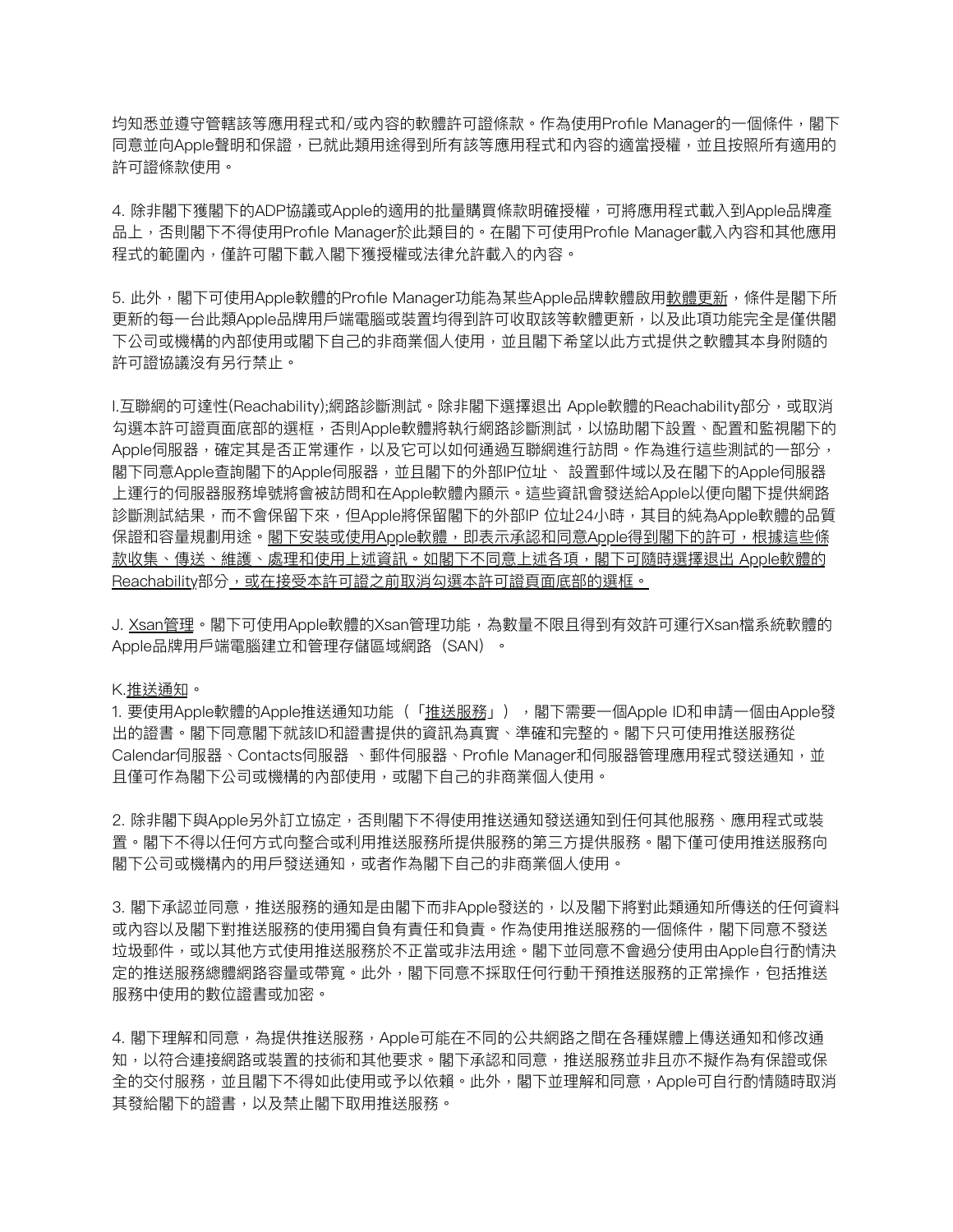L. 遵守法律。閣下同意使用Apple軟體和任何服務須遵守所有適用法律,包括在閣下居住或在閣下下載或使 ⽤Apple軟體和服務的國家或地區的當地法律。

### 3. 轉讓。

A.如閣下的Apple軟體許可證是從Mac App Store獲取的,該許可證不得轉讓。如閣下將閣下的Apple品牌 硬體出售給第三⽅,閣下須在這樣做之前將Apple軟體從Apple品牌硬體中刪除。

B. Apple軟體的所有組件都是以套裝方式出售的一個部分,不得從該套裝軟件中分開及作為獨立應用軟件 分發。請注意,連同帶有Apple品牌的特定硬體產品提供的Apple軟體,未必能在其他帶有Apple標籤的硬體 型號上運⾏。

C. Apple基於促銷、評估、診斷或還原目的提供給閣下的任何Apple 軟體版本,只能用於此類目的,不得轉 售或轉讓。

#### 4. 同意使用資料。

A. 分析資料。如閣下選擇允許收集分析,即表示閣下同意Apple及其子公司和代理可以收集、維護、處理 和使用診斷性、技術性、使用及相關資訊, 包括但不限於定期搜集獨特的系統或硬體識別碼、關於閣下的 電腦、系統和應⽤軟體以及週邊設備的資訊,以便提供和改善Apple的產品和服務、向閣下提供與Apple軟 體有關的軟體更新、產品支援和其他服務(如果有) ,以及用以核實本許可證條款的遵守情況。閣下可隨時 更改分析收集選項,只需前往閣下電腦的分析設定,取消已選取的相應選項。分析設定可在系統偏好內的 安全和隱私窗格找到。Apple可基於上述目的使用此等資訊,只要其收集形式不會將閣下識別出來。為便於 Apple 的夥伴和第三方開發商改善其設計配合 Apple 產品使用的軟體、硬體和服務,Apple並可向任何此類 夥伴或第三方開發商的軟體、硬體和/或服務有關的診斷資訊子集,只要診斷 資訊的形式不會將閣下本⼈識別出來。

B. 隱私政策。任何時候,閣下的資訊將會依照Apple的隱私政策處理,該政策可[在https://](https://www.apple.com/legal/privacy/) [www.apple.com/legal/privacy/](https://www.apple.com/legal/privacy/) 瀏覽。

#### <u>5. 服務。</u>

A. Apple可以或可通過Apple軟體提供存取服務供閣下使用。使用這些服務可能需要一個Apple ID,可能要 求閣下接受附加的條款,以及或須支付附加費用。如閣下選擇結合Apple軟體使用此類服務,閣下對此類服 務的使用須遵守該等附加條款及條件,但本許可證仍將繼續適用於閣下對在此許可的Apple軟體的使用。

B. 閣下同意服務含有屬Apple及其許可人擁有的專有內容、資訊和材料,受適用的知識產權和其他法律保 護,以及閣下不會以除被允許使用服務外的任何方式、或以抵觸本許可證條款或侵犯第三方或Apple任何知 識產權的任何⽅式使⽤此等專有內容、資訊或材料。除在服務的適⽤條款明確允許的範圍內,閣下同意不 以任何方式複製、修改、出租、租賃、借出、銷售或分發服務,亦不以任何方式以服務為基礎創作任何衍 生作品。閣下不得以任何未獲授權的方式利用服務,包括但不限於使用於服務傳送任何惡意軟體、或侵入 網路或加重網路容量負擔。

C. 此外,可通過Apple軟體存取、鏈結或顯示的服務,未必以所有語言或在所有國家提供。Apple沒有聲明 任何此等服務為適當的或可在任何特定地點提供使用。Apple保留隨時更改、暫停、取消或禁止存取任何服 務的權利。在任何情況下,Apple 均不對取消或禁止存取任何此等服務、或服務的任何更新、維持、擔 保、技術或其他支援負有責任。Apple 還可在任何情況下,不通知和不承擔責任地對服務的使用或存取施 加限制。閣下承認並同意,Apple保留隨時全權酌情撤銷或刪除閣下存取Apple軟件提供的、或通過Apple軟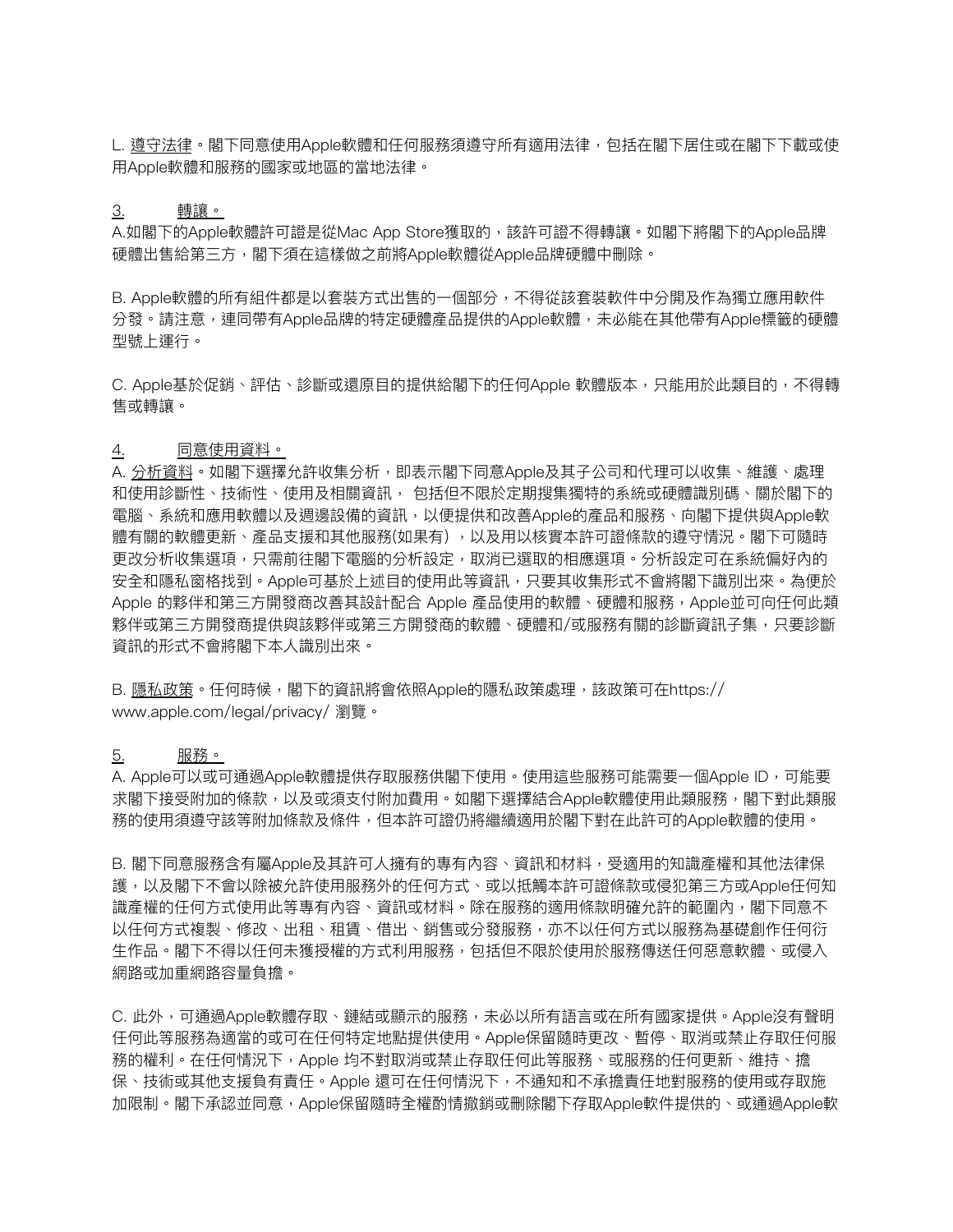件得到的任何服務的權利。

6. 終止。本許可證維持有效,直至終止之時為止。如閣下並未遵守本許可證任何條款,閣下在本許 可證的權利將立即終止或以其他方式停止生效,Apple不會另行通知。本許可證終止時,閣下應停止使用一 切Apple軟體及銷毀所有複製Apple軟體的全部或部分的複製本。本許可證第4、5、6、7、8、9、10、12和 13條在如此終⽌後繼續有效。

### 7. 不作出擔保。

A. 如閣下是消費者客戶(指在閣下的行業、業務或專業以外使用Apple軟體的人) ,閣下在居住國可能享有法 定權利,禁止以下限制適用于閣下。這些限制若被禁止即不適用於閣下。要進一步 瞭解相關的消費者權利, 閣下應聯繫當地的消費者諮詢組織。

B. 閣下明示承認和同意,在適用法律允許的最大範圍內,閣下使用APPLE軟體和APPLE軟體執行或取用的 任何服務須⾃⾏承擔風險,⽽且有關質量滿意度、性能、準確性及努⼒等⽅⾯的全部風險均由閣下承擔。

C. 在適用法律允許的最大範圍內,APPLE軟體和服務是「按現狀」和「可提供情況」提供的,附有一切瑕 疵而不帶有任何種類的保證;APPLE和APPLE的許可人(在第7和8條中合稱為 「APPLE」)特此否認就 Apple軟體和任何服務作出任何明示、默示或法定保證和條件,包括但不限於有關銷路、質量滿意度、適合 作某特定用途、準確性、不受干擾地享用及不侵害第三方權利的默示保證和/或條件。

D. APPLE並不保證閣下可不受干擾地享用APPLE軟體和服務,APPLE軟體包含的功能或執行或提供的服務 會符合閣下的要求,APPLE軟體或服務將不受干擾地操作而且毫無錯誤、任何服務將持續提供、Apple軟體 或服務可與任何第三方軟體、應用程式或第三方服務或任何其他APPLE產品或服務相容或共同運作,或 APPLE軟體或服務的缺陷可予以糾正。安裝本APPLE軟體和使用服務可能影響第三方軟體、應用程式或第 三方服務以及其他APPLE產品或服務的可用性。

E. 閣下進一步承認APPLE軟體和服務並非專為用於若APPLE軟體或服務出現故障或時間延誤、或所提供的 內容、資料或資訊出現錯誤或不準確之處時,可能會導致人身傷亡或嚴重的有形或環境損害的情況或環 境,包括但不限於操作核子設施、飛機導航或通信系統、空中交通管制系統、生命維持機器或武器系統。

F. APPLE或APPLE授權代表給予的⼝頭或書⾯資料或意⾒均不構成任何保證。如發現APPLE軟體或服務有 缺陷,閣下須承擔所有必要的維修、修理或糾正的全部費用。有些國家地區不允許排除默示保證或對消費 者的適用法定權利加以限制的做法,因此上述排除和限制可能並不適用於閣下。

8. 有任限制。 在適用法律並未禁止的範圍內,在任何情況下,對由於閣下使用或無法使用APPLE軟 體或服務、或與APPLE軟體或服務共同使用或無法共同使用任何第三方軟體或應用程式所引起或與此有關 的任何人身傷害或任何附帶的、特別的、間接的或後果性的損害賠償,包括但不限於利潤損失、資料混亂 或損失、不能傳輸或接收任何資料或資訊、業務中斷的損害賠償或任何其他商業損害賠償或損失,無論其 成因及基於哪一種責任理論(合同、侵權法或其他),APPLE概無須負責,即使APPLE已知悉可能發生上 述損害賠償。有些國家地區不允許對人身傷害,或附帶或後果性損害賠償排除或附加責任限制,因此此項 限制可能並不適用於閣下。在任何情況下,Apple就所有損害賠償對閣下承擔的全部責任(除在涉及人身傷 害的情況中根據適用法律規定的損害賠償外)不應超過美金五十元 (\$50.00)。即使前述補救方法失去其主 要作用,上述限制仍將適用。

### 9. 數位證書。

A. <u>一般條款</u>。 Apple軟體具有接受閣下或Apple或第三方發放之數位證書的功能。決定是否信賴閣下或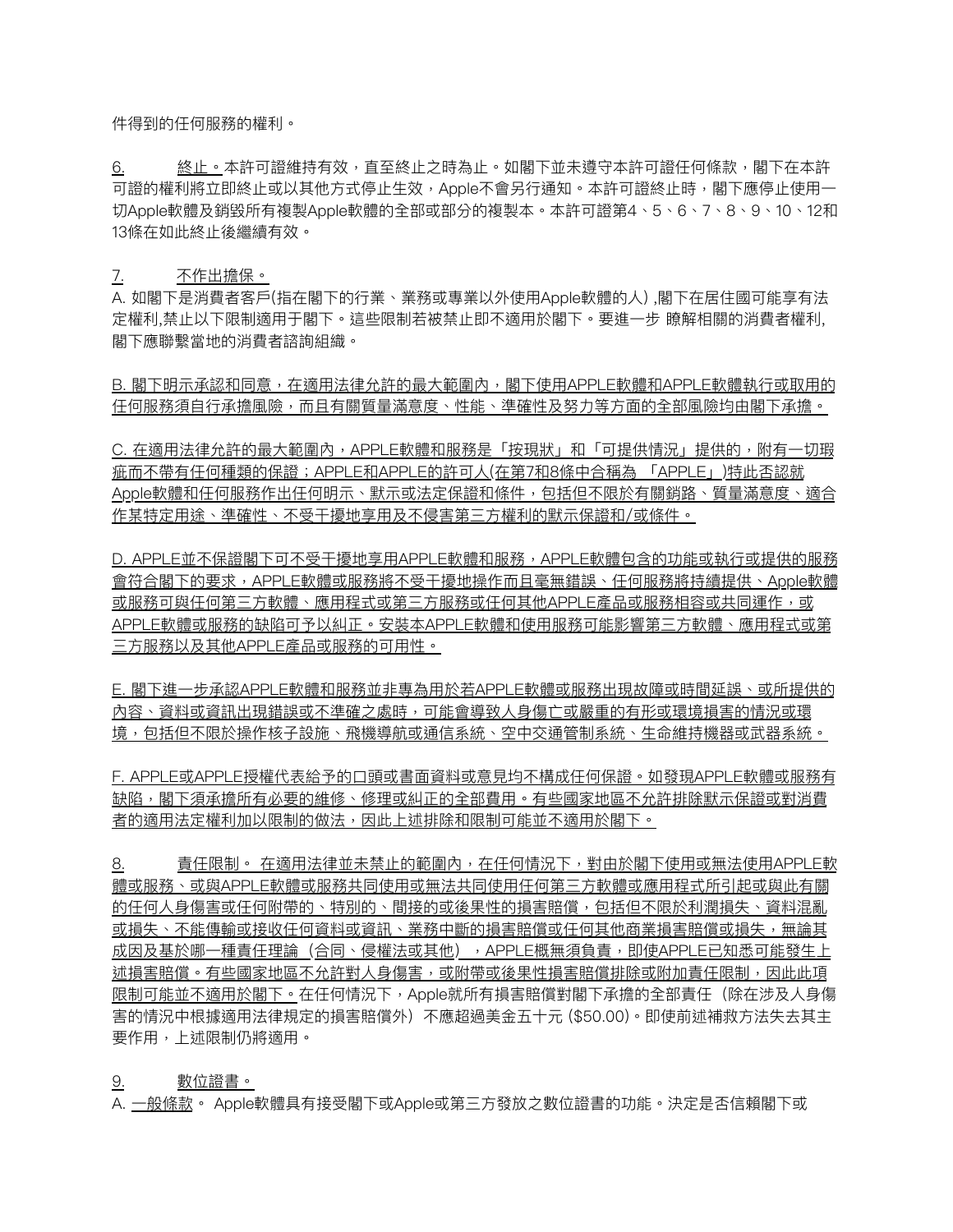APPLE或第三方發放的證書是閣下獨自的責任,閣下須獨自承擔使用數位證書的風險。在適用法律允許的 最大範圍內,APPLE對於數位證書的銷路或用於任何特定用途的適用性、準確性、安全性或不侵犯第三方 權利,不作任何明示或暗示的保證或陳述。閣下同意 (a) 閣下不偽造或不當使用任何證書;(b) 閣下僅將數 位證書用於合法目的,並僅按本許可證明確允許以及按任何適用之證書政策、證書使用聲明或其他證書發 放機構披露的業務使用規定;(c) 閣下須獨自負責防止任何未獲授權之用戶使用閣下之數位證書,或以其他 方式取用儲存於閣下電腦上的任何證書或專用密鑰; 及(d) 如果閣下有理由相信任何證書之安全性已受到影 響,則閣下將撤銷閣下任何該等證書。Apple 的證書政策和證書使用聲明可從以下網站上找到: [https://](https://www.apple.com/certificateauthority) [www.apple.com/certificateauthority](https://www.apple.com/certificateauthority)。

B. 在 推送服務中使用數位證書。Apple軟體可讓閣下申請Apple發出的數位證書,用以加密和傳送閣下通過 推送服務從Apple品牌硬體發送的通知。該功能核實通知是否來⾃已在Apple登記連同推送服務使⽤證書的 Apple ID。該功能並不核實使用該Apple ID之人士的身份。Apple不保證無黑客或以其他方式入侵推送服 務、數位證書或任何Apple ID。閣下在推送服務中使用數位證書的一切風險須由閣下獨自承擔。APPLE對 於使用數位證書和/或加密推送服務或APPLE軟體的銷路或用於任何特定用途的適用性、準確性、安全性或 不侵犯第三方權利,不作任何明示或暗示的保證或陳述。

10. 出口控制。除美國法律及獲得Apple軟體的所在國家地區的法律授權外,閣下不得使用或以任何 方式出口或轉口Apple軟體。特別是(但不以此為限) Apple軟體不得出口或轉口 (a) 到任何遭美國禁運的國 家,或 (b) 給美國財政部的特別指定國民名單或美國商務部的被禁人士或機構名單或任何其他受限制方名 單上任何⼈⼠。閣下使⽤Apple軟體,即表⽰閣下聲明和保證閣下並非位於上述任何國家,或列入上述任何 名單。閣下並同意不會使⽤Apple軟體於美國法律禁⽌使⽤的任何⽬的,包括但不限於發展、設計、制造或 ⽣產導彈和核武器或化學或⽣物武器。

11. 政府最終用戶。 Apple軟體和有關文檔均屬「商業項目」,該詞定義見 48 C.F.R.§2.101,包含 「商用電腦軟體」 和 「商用電腦軟體文檔」,定義見 48 C.F.R.§12.212 或 48 C.F.R.§227.7202,以適用 者為準。在符合 48 C.F.R.§12.212 或 48 C.F.R.§227.7202-1 至 227.7202-4 (以適用者為準) 的規定下, 商用電腦軟體和商用電腦軟體文檔 (a) 只作為商業項目許可美國政府的最終用戶使用,及 (b) 只附有根據本 許可證條款和條件授予所有其他最終⽤⼾的權利。Apple根據美國的著作權法律保留任何未經發布的權利。

12. 管轄法律和可分割性。本許可證受美國加利福尼亞州法律管轄並按該等法律解釋,但該州的法律 衝突原則除外。本許可證不受《聯合國國際貨物銷售合同公約》管轄,並明確排除該公約的適用。如閣下 是英國消費者,本許可證將受對閣下居住國家地區具司法管轄權的法律管轄。如具有合法管轄權的法院因 故裁定本許可證任何條款或其任何部分不可被強制執⾏,本許可證其餘條款或部分應繼續充分有效。

13. 全部協議;管轄文字。本許可證構成閣下與Apple有關使用Apple軟體的全部協議,並取代與該標 的事項有關的以前或現在的所有共識。本許可證的修訂或修改須經Apple簽署書⾯⽂件才具有約束⼒。本許 可證的任何譯本只為當地需要而設,如英文本與任何非英文文本出現爭議,在閣下所在國家地區當地法律 不禁止的範圍內,應以本許可證的英文本為準。

### 14. 第三方的確認。

A. Apple可能在其開放源代碼网頁 (<https://opensource.apple.com>) 上提供Apple 軟體的若干組件及包含 在Apple軟體內的第三方開放源代碼程式(「<u>開放源代碼組件</u>」)。Apple軟體的電子文件中載明有關該等組 件的來源確認、許可條款及不承擔責任聲明。由於閣下可能在開放源代碼組件中享有附加權利,請參閱電 ⼦⽂件。閣下明確承認如果 Apple 硬體的故障或損壞是由修改 Apple 軟體的開放源代碼組件導致的,則該 等故障或損壞會被排除在 Apple 硬體保證條款之外。